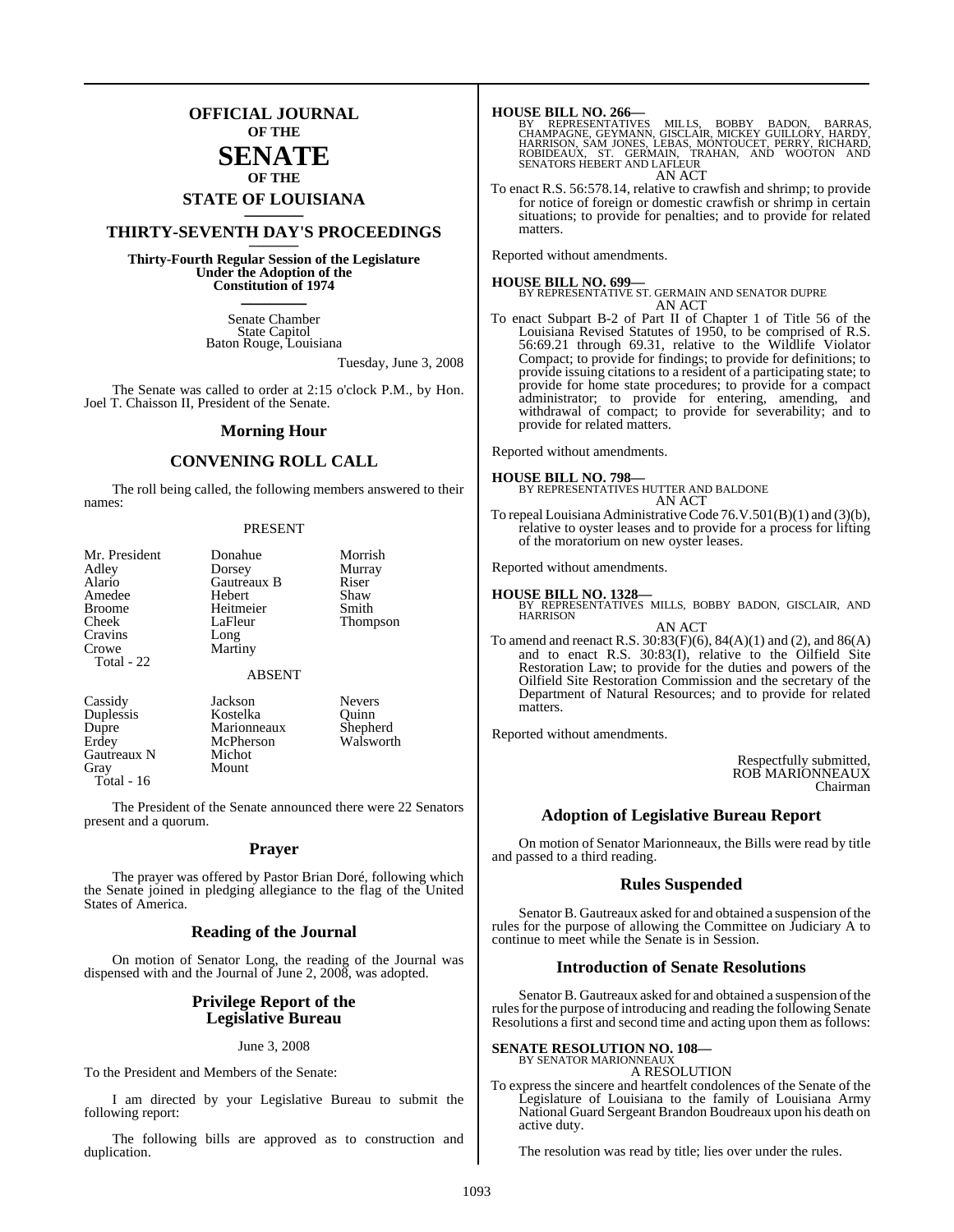# **Page 2 SENATE 37th DAY'S PROCEEDINGS**

### June 3, 2008

#### **SENATE RESOLUTION NO. 109—** BY SENATOR MARIONNEAUX

A RESOLUTION

To express the sincere and heartfelt condolences of the Senate of the Legislature of Louisiana to the family of United States Army Sergeant Terrell W. Gilmore upon his death in combat in Operation Iraqi Freedom.

The resolution was read by title; lies over under the rules.

#### **Messages from the House**

The following Messages from the House were received and read as follows:

#### **Message from the House**

#### **ASKING CONCURRENCE IN HOUSE BILLS AND JOINT RESOLUTIONS**

#### June 2, 2008

To the Honorable President and Members of the Senate:

I am directed to inform your honorable body that the House of Representatives has finally passed and asks your concurrence in the following House Bills and Joint Resolutions:

#### **HOUSE BILL NO. 159—**

BY REPRESENTATIVE BOBBY BADON AN ACT

To amend and reenact R.S.  $11:2260(A)(11)(g)$ , relative to the Firefighters' Retirement System and the Firemen's Pension and Relief Fund for the city of Lafayette; to provide relative to mergers between those systems; to provide relative to benefits and cost-of-living adjustments of individuals who have been merged into the Firefighters' Retirement System; to provide for remedies relative to the rights and benefits accruing to such individuals by virtue of such merger; and to provide for related matters.

#### **HOUSE BILL NO. 1068—** BY REPRESENTATIVE KLECKLEY

AN ACT

To amend and reenact R.S. 11:441(A) and 544(B)(3), (D), and (E), and to enact R.S. 11:544(F), relative to certain enforcement personnel within the office of alcohol and tobacco control, Department of Revenue, who are members of the Louisiana State Employees' Retirement System; to provide for retirement eligibility; to provide relative to the deposit of monies in the Department of Revenue Alcohol and Tobacco Control Officers Fund; to provide for the abolition of such fund; to provide an effective date; and to provide for related matters.

### **HOUSE BILL NO. 1259—** BY REPRESENTATIVE EDWARDS

AN ACT

To enact R.S. 44:9 (A)(4) and (K), relative to expungement of arrest records in misdemeanor and felony cases; to provide that no fee shall be charged if the case was never prosecuted or if there was an acquittal; to require the expungement fees to be imposed in all other cases; to authorize the sheriffto charge a processing fee for expungement of arrest records when ordered to do so by a court; and to provide for related matters.

### **HOUSE BILL NO. 1382— (Substitute for House Bill No. 409 by Representative Arnold)** BY REPRESENTATIVE ARNOLD

AN ACT

To amend and reenact R.S. 40:1749.14(A) and to enact R.S. 40:1749.12(14), relative to markings on underground utilities and facilities; to provide for guidelines for centers that locate and mark underground facilities or utilities; and to provide for related matters.

#### **HOUSE BILL NO. 1235—**

BY REPRESENTATIVES LEGER AND MORRELL AN ACT

To amend and reenact R.S. 33:4096(A)(3), relative to the Sewerage and Water Board of New Orleans; to provide relative to water service provided by the board; to authorize the board to terminate water service in certain circumstances; to provide for the removal of water equipment from the premises of a water consumer; to provide relative to board charges for water service after termination; and to provide for related matters.

#### **HOUSE BILL NO. 1384— (Substitute for House Bill No. 1268 by Representative Marchand)** BY REPRESENTATIVE MARCHAND AN ACT

To amend and reenact R.S. 37:1271 and to enact R.S. 37:1262(4) and 1276.1, relative to the practice of telemedicine; to require a license to practice telemedicine; to make certain requirements of persons practicing telemedicine; to provide for a definition of telemedicine; to require the Louisiana State Board of Medical Examiners to issue a license to practice telemedicine to certain physicians; to require the promulgation of rules; and to provide for related matters.

**HOUSE BILL NO. 1011—** BY REPRESENTATIVE LAFONTA AN ACT

To enact R.S. 18:177.1, relative to registration of voters; to require the Department of Public Safety and Corrections to provide certain information concerning registration and reinstatement to certain persons; to require the Department of Public Safety and Corrections to provide certain persons with voter registration applications; and to provide for related matters.

# **HOUSE BILL NO. 326—** BY REPRESENTATIVE ARNOLD

- AN ACT
- To amend and reenact R.S. 9:2447, 3410, and 3432(C), R.S.  $12:23(G)(2)(b)$ ,  $171(A)(introductory paragraph)$  and  $(B)$ ,  $205.1(B)$ ,  $263(A)$ (introductory paragraph) and  $(B)$ , 316(A)(introductory paragraph) and  $(\vec{B})$ , 419( $(\vec{A})$ , 469, and 1364, R.S. 14:325(A), R.S. 49:222, and R.S. 51:214(D) and (E), 216(A)(1), and 217(B), relative to fees charged by the secretary of state; to provide relative to the authority of the secretary of state to determine and to collect certain fees; to provide for certain fees charged by the secretary of state; and to provide for related matters.

**HOUSE BILL NO. 726**<br>BY REPRESENTATIVES HARDY, ABRAMSON, ARMES, AUBERT,<br>AUSTIN BADON, BALDONE, BARROW, BURRELL, CHAMPAGNE,<br>CORTEZ, DIXON, FRANKLIN, GISCLAIR, HINES, HONEY, GIROD<br>JACKSON, LAFONTA, LEGER, MARCHAND, MILLS, MO TRAHAN

AN ACT To enact R.S. 14:40.5, relative to the public display of a noose for the purpose of intimidation; to create the crime of public display of a noose with the intent to intimidate; to provide for penalties; and to provide for related matters.

#### **HOUSE BILL NO. 936—**

BY REPRESENTATIVE LEGER

#### AN ACT

To amend and reenactR.S. 39:1311(D) and to enact R.S. 39:1305(F), relative to the Louisiana Local Government Budget Act; to provide for inclusion of certain judgments and settlement agreements as expenditures in budgets of certain municipalities; to provide for escrowing of revenue sharing funds when such judgments and agreements constitute more than a certain portion of total expenditures; to provide relative to the payment of judgments and agreements; to provide relative to borrowing by certain municipalities for capital purposes; and to provide for related matters.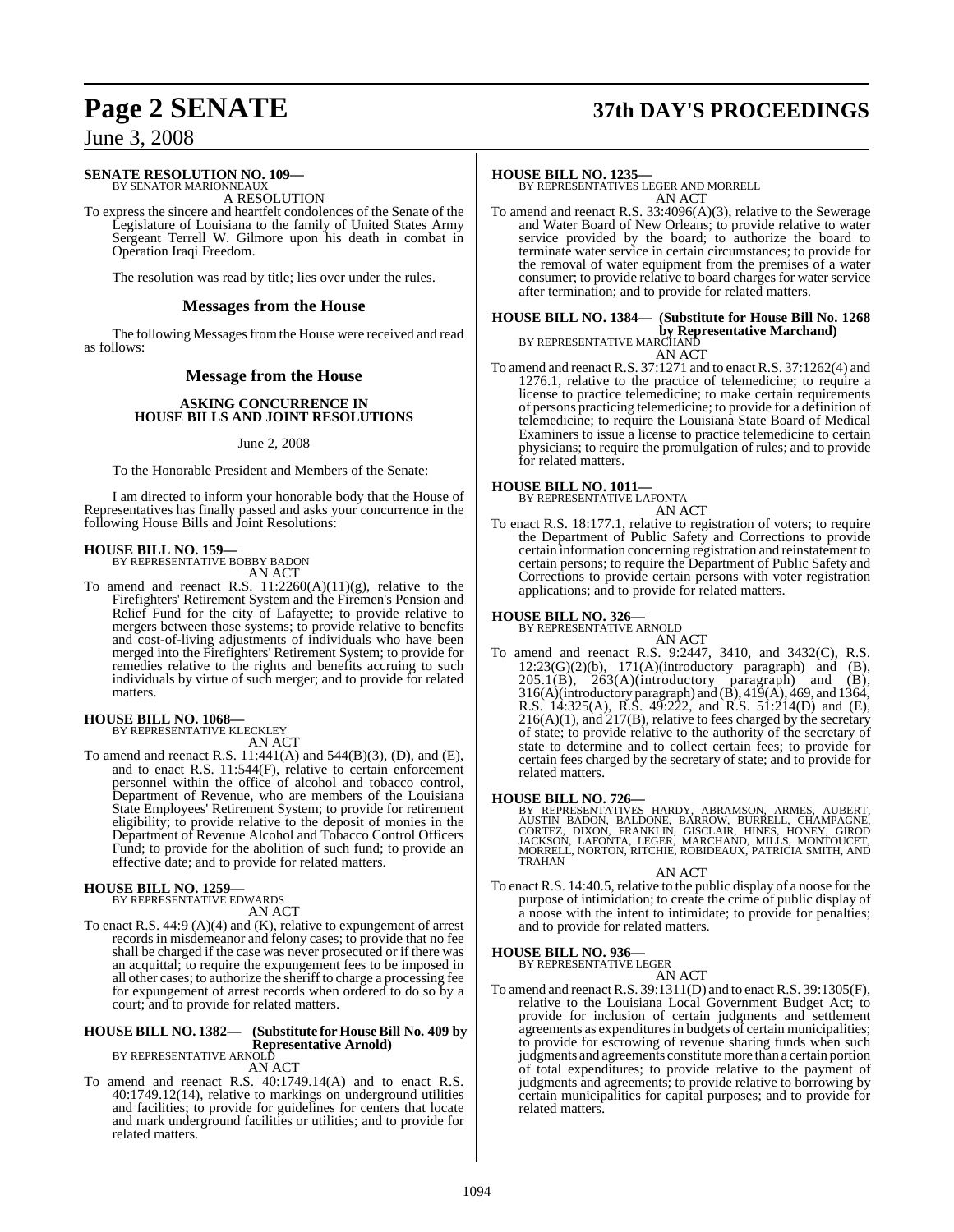# **37th DAY'S PROCEEDINGS Page 3 SENATE**

# June 3, 2008

**HOUSE BILL NO. 1077—** BY REPRESENTATIVE ROBIDEAUX

AN ACT

To enact R.S. 11:620, relative to the Louisiana State Employees' Retirement System; to provide for the transfer of service for members of existing hazardous duty plans to the Hazardous Duty Services Plan; to provide for the transfer of membership thereto; to provide for the purchase of an actuarial upgrade of service credit; and to provide for related matters.

## **HOUSE BILL NO. 1084—** BY REPRESENTATIVE ROBIDEAUX

- AN ACT
- To enact R.S.  $11:62(5)(g)$  and (h) and  $444(A)(2)(d)$  and Subpart D of Part VII of Chapter 1 of Subtitle II of Title 11 of the Louisiana Revised Statutes of 1950, to be comprised of R.S. 11:611 through 619, relative to the Louisiana State Employees' Retirement System; to provide relative to certain enforcement personnel who are members of such system; to provide for calculation of benefits; to provide for contributions; to provide for an effective date; to provide for the creation of a Hazardous Duty Services Plan; to provide for the employee contribution rate, eligibility, calculation of benefits, and certification for members of the Hazardous Duty Services Plan; to provide for disability and survivors benefits; to provide for an effective date; and to provide for related matters.

**HOUSE BILL NO. 1135—**<br>BY REPRESENTATIVES ST. GERMAIN, ANDERS, BOBBY BADON,<br>BARRAS, CHAMPAGNE, CORTEZ, ELBERT GUILLORY, MICKEY<br>GUILLORY, GUINN, HARRISON, HENDERSON, SAMJONES, LAMBERT,<br>LEBAS, LEGER, MILLS, MONTOUCET, MORRIS

#### AN ACT

To amend and reenact R.S. 30:2000.2, 2000.4(A)(5)(introductory paragraph) and (B)(4), (6), (7), and (9), 2000.5, 2000.8(C), and 2000.9(C), to enact R.S. 30:2000.4(A)(1.1) and (B)(11), 2000.11, and 2000.12, and to repeal R.S. 30:2000.4(B)(8) and 2000.10, relative to the Atchafalaya Basin program; to provide for an annual plan to be submitted to the legislature; to provide relative to the duties of the secretary of the Department of Natural Resources; to provide for the duties of the Atchafalaya Basin Research and Promotion Board; to provide for the duties of the Atchafalaya Basin Advisory Committee; to create the technical advisory group and provide for its chair and responsibilities; to provide relative to an annual plan; to create the Atchafalaya Basin Conservation Fund; to provide for revenues and expenditures for the fund; and to provide for related matters.

### **HOUSE BILL NO. 1232—** BY REPRESENTATIVE RICHARD

AN ACT

To amend and reenact R.S. 44:4.1(B)(29) and R.S. 47:2106, relative to the postponement of the payment of ad valorem taxes; to provide for an exception to the laws relative to public records; to provide for the postponement of the payment of ad valorem taxes; to provide for definitions; to provide conditions and requirements under which postponement may be permitted; to provide for the application and reapplication process and to provide forms; to provide time limits; to provide for notification to political subdivisions; to provide for an objection to postponement and a review process; to provide for an effective date; to provide for notice to the tax debtor of the right to have the payment of ad valorem taxes postponed; to provide for the payment of the postponed taxes in installments; to provide for a tax sale if an installment is not timely paid; to provide for the tax collector to compile a list of all persons whose taxes were postponed; to provide for the remission of the postponed taxes; and to provide for related matters.

### **HOUSE BILL NO. 1278—** BY REPRESENTATIVE WADDELL

AN ACT

To enact R.S. 17:3048.1(B)(4), relative to eligible schools for use of a TOPS-Tech Award pursuant to the Tuition Opportunity Program for Students; to include certain schools having a valid and current certificate of registration issued by the State Board of Cosmetology and proprietary schools having a valid and current license issued by the Board of Regents; to provide conditions; to provide relative to award amounts at such schools; to provide limitations; to provide effectiveness; to provide an effective date; and to provide for related matters.

#### **HOUSE BILL NO. 1297—**

BY REPRESENTATIVES BARROW AND ELBERT GUILLORY AN ACT

To enact R.S. 33:1236.28, relative to buildings and structures that endanger the public health and welfare; to authorize parish and municipal ordinances, rules, and regulations to require securing or condemnation and demolition or removal or both of such structures and maintenance of property; to provide for notice; to provide for costs and payment of costs and procedures therefor; to authorize national guard assistance in removal and demolition ofstructures under certain conditions; and to provide for related matters.

#### **HOUSE BILL NO. 1331—**

BY REPRESENTATIVE PATRICIA SMITH AN ACT

To amend and reenact R.S.  $17:233(B)(1)$  and R.S.  $32:431(B)(1)(introducing paragramh)$  and  $(2)$ , 32:431(B)(1)(introductory paragraph) and (2),  $(C)(1)(a)$ (introductory paragraph),  $(D)$ ,  $(E)$ , and  $(F)$  and to enact R.S. 17:233(C) and (D) and R.S. 32:431(B)(3), relative to school attendance; to provide for the suspension of the driver's licenses of certain truant students; to require notification to the office of motor vehicles relative thereto; to provide for reinstatement of such driver's licenses; to provide for a hearing process and hardship cases; to prohibit employment certificates from being issued to certain truant students; to provide for the revocation of employment certificates previously issued to certain truant students; and to provide for related matters.

#### **HOUSE BILL NO. 1383— (Substitute for House Bill No. 1281 by Representative Wooton)** BY REPRESENTATIVE WOOTON AND SENATOR DUPRE AN ACT

To enact R.S. 36:610(L) and R.S. 56:433.1, relative to taking oysters from the public seed grounds; to provide for an oyster seed ground vessel permit; to provide for eligibility for such permit; to provide for the terms and conditions of such permit; to establish the Oyster Seed Ground Vessel Permit Appeals Board; and to provide for related matters.

> Respectfully submitted, ALFRED W. SPEER Clerk of the House of Representatives

#### **House Bills and Joint Resolutions**

Senator B. Gautreaux asked for and obtained a suspension of the rules to take up at this time the following House Bills and Joint Resolutions just received from the House which were taken up, read a first and second time by their titles and acted upon as follows:

#### **HOUSE BILL NO. 159—**

BY REPRESENTATIVE BOBBY BADON AN ACT

To amend and reenact R.S.  $11:2260(A)(11)(g)$ , relative to the Firefighters' Retirement System and the Firemen's Pension and Relief Fund for the city of Lafayette; to provide relative to mergers between those systems; to provide relative to benefits and cost-of-living adjustments of individuals who have been merged into the Firefighters' Retirement System; to provide for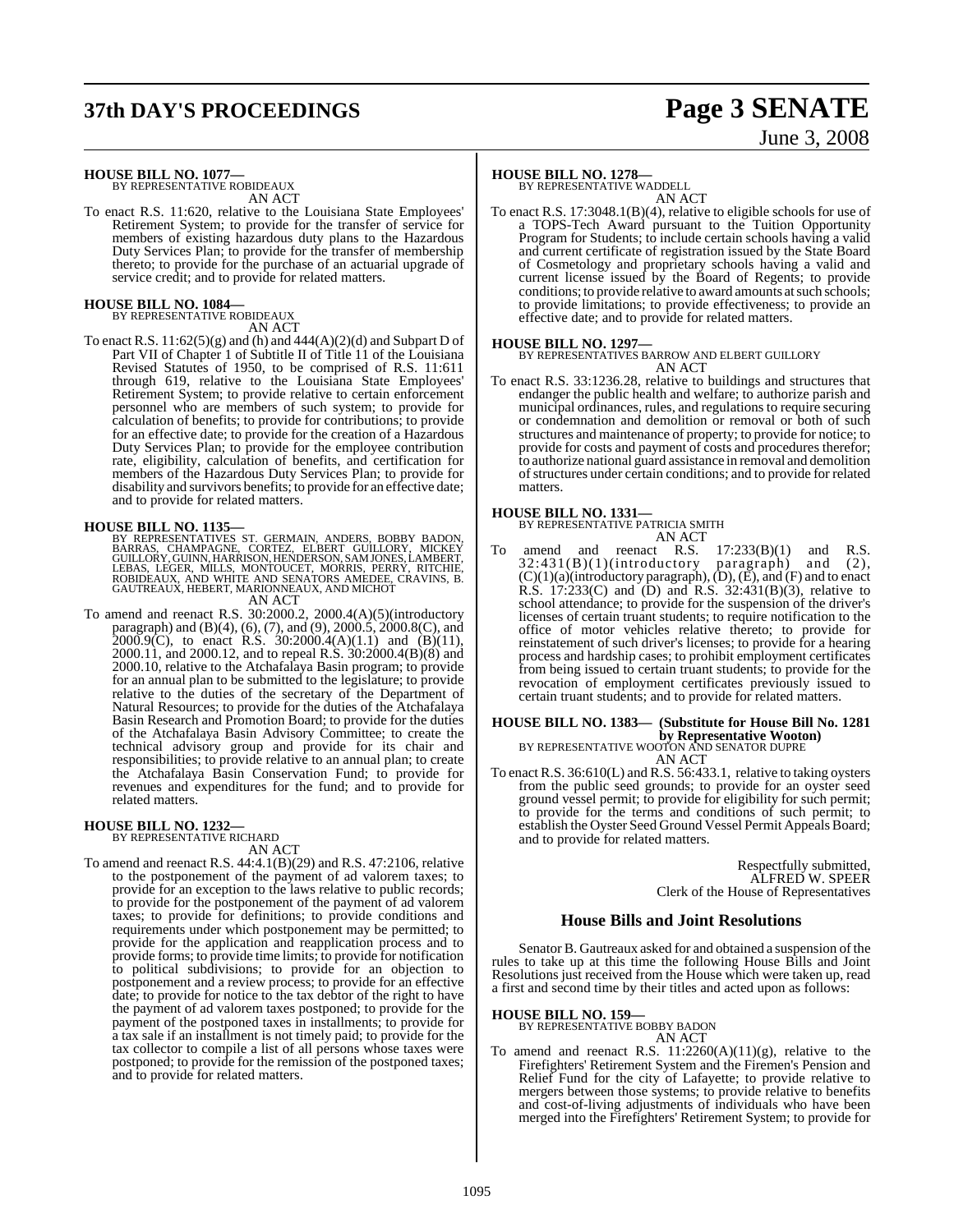# **Page 4 SENATE 37th DAY'S PROCEEDINGS**

June 3, 2008

remedies relative to the rights and benefits accruing to such individuals by virtue of such merger; and to provide for related matters.

The bill was read by title and referred by the President to the Committee on Retirement.

#### **HOUSE BILL NO. 326—** BY REPRESENTATIVE ARNOLD

AN ACT

To amend and reenact R.S. 9:2447, 3410, and 3432(C), R.S.  $12:23(G)(2)(b)$ ,  $171(A)(introductory paragraph)$  and  $(B)$ ,  $205.1(B)$ ,  $263(A)$ (introductory paragraph) and (B), 316(A)(introductory paragraph) and  $(B)$ , 419(A), 469, and 1364, R.S. 14:325(A), R.S. 49:222, and R.S. 51:214(D) and (E),  $216(A)(1)$ , and  $217(B)$ , relative to fees charged by the secretary of state; to provide relative to the authority of the secretary of state to determine and to collect certain fees; to provide for certain fees charged by the secretary of state; and to provide for related matters.

The bill was read by title and referred by the President to the Committee on Senate and Governmental Affairs.

#### **HOUSE BILL NO. 726—**

BY REPRESENTATIVES HARDY, ABRAMSON, ARMES, AUBERT,<br>AUSTIN BADON, BALDONE, BARROW, BURRELL, CHAMPAGNE,<br>CORTEZ, DIXON, FRANKLIN, GISCLAIR, HINES, HONEY, GIROD<br>JACKSON, LAFONTA, LEGER, MARCHAND, MILLS, MONTOUCET,<br>MORRELL, NOR TRAHAN

AN ACT

To enact R.S. 14:40.5, relative to the public display of a noose for the purpose of intimidation; to create the crime of public display of a noose with the intent to intimidate; to provide for penalties; and to provide for related matters.

The bill was read by title and referred by the President to the Committee on Judiciary C.

### **HOUSE BILL NO. 936—** BY REPRESENTATIVE LEGER

AN ACT

To amend and reenactR.S. 39:1311(D) and to enact R.S. 39:1305(F), relative to the Louisiana Local Government Budget Act; to provide for inclusion of certain judgments and settlement agreements as expenditures in budgets of certain municipalities; to provide for escrowing of revenue sharing funds when such judgments and agreements constitutemore than a certain portion of total expenditures; to provide relative to the payment of judgments and agreements; to provide relative to borrowing by certain municipalities for capital purposes; and to provide for related matters.

The bill was read by title and referred by the President to the Committee on Local and Municipal Affairs.

### **HOUSE BILL NO. 1011—** BY REPRESENTATIVE LAFONTA

AN ACT

To enact R.S. 18:177.1, relative to registration of voters; to require the Department of Public Safety and Corrections to provide certain information concerning registration and reinstatement to certain persons; to require the Department of Public Safety and Corrections to provide certain persons with voter registration applications; and to provide for related matters.

The bill was read by title and referred by the President to the Committee on Senate and Governmental Affairs.

#### **HOUSE BILL NO. 1068—** BY REPRESENTATIVE KLECKLEY

AN ACT

To amend and reenact R.S. 11:441(A) and 544(B)(3), (D), and (E), and to enact R.S. 11:544(F), relative to certain enforcement personnel within the office of alcohol and tobacco control, Department of Revenue, who are members of the Louisiana

State Employees' Retirement System; to provide for retirement eligibility; to provide relative to the deposit of monies in the Department of Revenue Alcohol and Tobacco Control Officers Fund; to provide for the abolition of such fund; to provide an effective date; and to provide for related matters.

The bill was read by title and referred by the President to the Committee on Retirement.

#### **HOUSE BILL NO. 1077—**



To enact R.S. 11:620, relative to the Louisiana State Employees' Retirement System; to provide for the transfer of service for members of existing hazardous duty plans to the Hazardous Duty Services Plan; to provide for the transfer of membership thereto; to provide for the purchase of an actuarial upgrade of service credit; and to provide for related matters.

The bill was read by title and referred by the President to the Committee on Retirement.

#### **HOUSE BILL NO. 1084—**

BY REPRESENTATIVE ROBIDEAUX

- AN ACT
- To enact R.S.  $11:62(5)(g)$  and (h) and  $444(A)(2)(d)$  and Subpart D of Part VII of Chapter 1 of Subtitle II of Title 11 of the Louisiana Revised Statutes of 1950, to be comprised of R.S. 11:611 through 619, relative to the Louisiana State Employees' Retirement System; to provide relative to certain enforcement personnel who are members of such system; to provide for calculation of benefits; to provide for contributions; to provide for an effective date; to provide for the creation of a Hazardous Duty Services Plan; to provide for the employee contribution rate, eligibility, calculation of benefits, and certification for members of the Hazardous Duty Services Plan; to provide for disability and survivors benefits; to provide for an effective date; and to provide for related matters.

The bill was read by title and referred by the President to the Committee on Retirement.

**HOUSE BILL NO. 1135—**<br>BY REPRESENTATIVES ST. GERMAIN, ANDERS, BOBBY BADON,<br>BARRAS, CHAMPAGNE, CORTEZ, ELBERT GUILLORY, MICKEY<br>GUILLORY, GUINN, HARRISON, HENDERSON, SAMJONES, LAMBERT,<br>LEBAS, LEGER, MILLS, MONTOUCET, MORRIS AN ACT

To amend and reenact R.S. 30:2000.2, 2000.4(A)(5)(introductory paragraph) and (B)(4), (6), (7), and (9), 2000.5, 2000.8(C), and 2000.9(C), to enact R.S. 30:2000.4(A)(1.1) and (B)(11), 2000.11, and 2000.12, and to repeal R.S. 30:2000.4(B)(8) and 2000.10, relative to the Atchafalaya Basin program; to provide for an annual plan to be submitted to the legislature; to provide relative to the duties of the secretary of the Department of Natural Resources; to provide for the duties of the Atchafalaya Basin Research and Promotion Board; to provide for the duties of the Atchafalaya Basin Advisory Committee; to create the technical advisory group and provide for its chair and responsibilities; to provide relative to an annual plan; to create the Atchafalaya Basin Conservation Fund; to provide for revenues and expenditures for the fund; and to provide for related matters.

The bill was read by title and referred by the President to the Committee on Finance.

# **HOUSE BILL NO. 1232—** BY REPRESENTATIVE RICHARD

AN ACT

To amend and reenact R.S. 44:4.1(B)(29) and R.S. 47:2106, relative to the postponement of the payment of ad valorem taxes; to provide for an exception to the laws relative to public records; to provide for the postponement of the payment of ad valorem taxes; to provide for definitions; to provide conditions and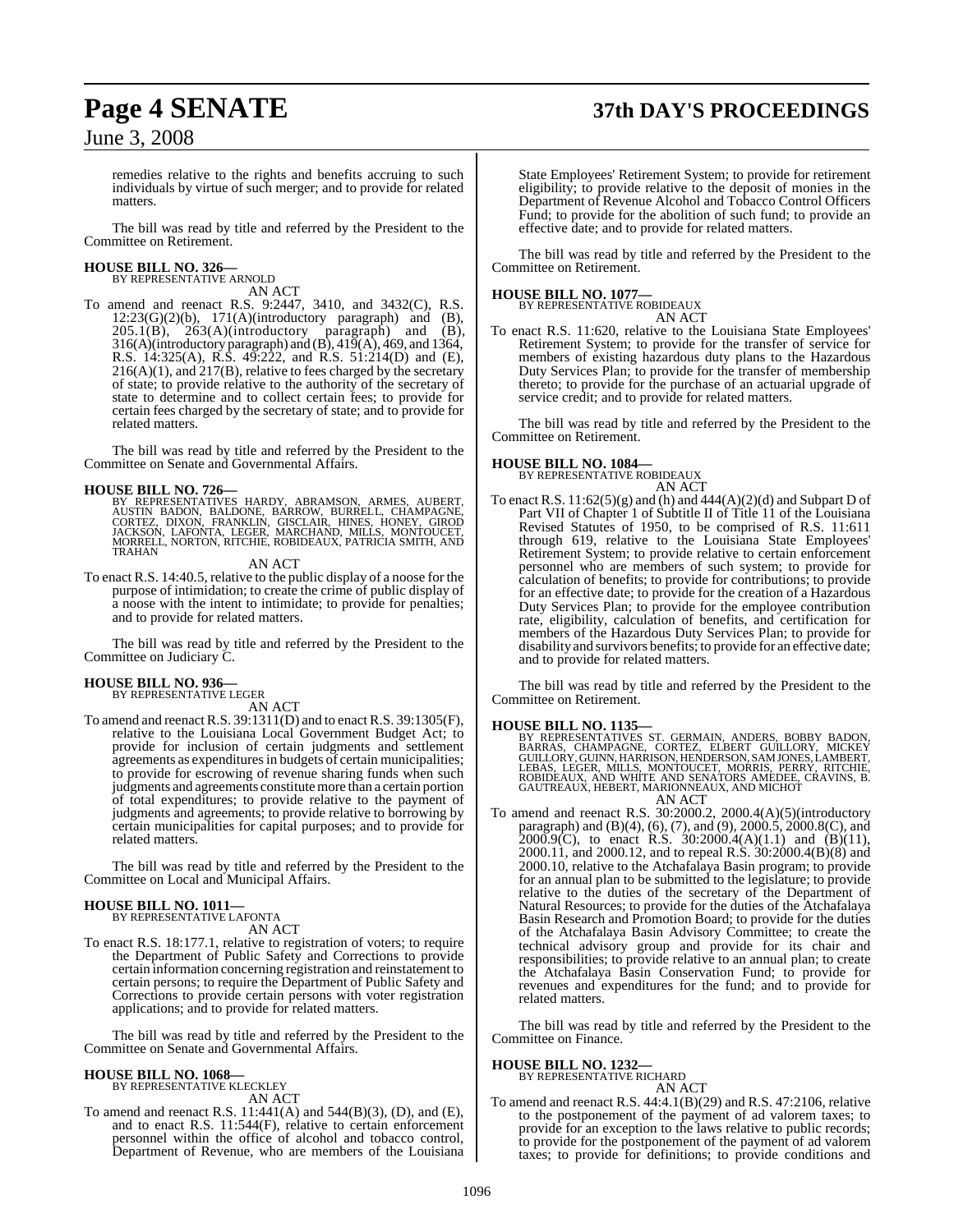# **37th DAY'S PROCEEDINGS Page 5 SENATE**

# June 3, 2008

requirements under which postponement may be permitted; to provide for the application and reapplication process and to provide forms; to provide time limits; to provide for notification to political subdivisions; to provide for an objection to postponement and a review process; to provide for an effective date; to provide for notice to the tax debtor of the right to have the payment of ad valorem taxes postponed; to provide for the payment of the postponed taxes in installments; to provide for a tax sale if an installment is not timely paid; to provide for the tax collector to compile a list of all persons whose taxes were postponed; to provide for the remission of the postponed taxes; and to provide for related matters.

The bill was read by title and referred by the President to the Committee on Revenue and Fiscal Affairs.

**HOUSE BILL NO. 1235—** BY REPRESENTATIVES LEGER AND MORRELL

AN ACT

To amend and reenact R.S. 33:4096(A)(3), relative to the Sewerage and Water Board of New Orleans; to provide relative to water service provided by the board; to authorize the board to terminate water service in certain circumstances; to provide for the removal of water equipment from the premises of a water consumer; to provide relative to board charges for water service after termination; and to provide for related matters.

The bill was read by title and referred by the President to the Committee on Local and Municipal Affairs.

#### **HOUSE BILL NO. 1259—**

BY REPRESENTATIVE EDWARDS AN ACT

To enact R.S. 44:9 (A)(4) and (K), relative to expungement of arrest records in misdemeanor and felony cases; to provide that no fee shall be charged if the case was never prosecuted or if there was an acquittal; to require the expungement fees to be imposed in all other cases; to authorize the sheriffto charge a processing fee for expungement of arrest records when ordered to do so by a court; and to provide for related matters.

The bill was read by title and referred by the President to the Committee on Judiciary C.

#### **HOUSE BILL NO. 1278—** BY REPRESENTATIVE WADDELL

AN ACT

To enact R.S. 17:3048.1(B)(4), relative to eligible schools for use of a TOPS-Tech Award pursuant to the Tuition Opportunity Program for Students; to include certain schools having a valid and current certificate of registration issued by the State Board of Cosmetology and proprietary schools having a valid and current license issued by the Board of Regents; to provide conditions; to provide relative to award amounts at such schools; to provide limitations; to provide effectiveness; to provide an effective date; and to provide for related matters.

The bill was read by title and referred by the President to the Committee on Education.

#### **HOUSE BILL NO. 1297—**

BY REPRESENTATIVES BARROW AND ELBERT GUILLORY AN ACT

To enact R.S. 33:1236.28, relative to buildings and structures that endanger the public health and welfare; to authorize parish and municipal ordinances, rules, and regulations to require securing or condemnation and demolition or removal or both of such structures and maintenance of property; to provide for notice; to provide for costs and payment of costs and procedures therefor;

to authorize national guard assistance in removal and demolition of structures under certain conditions; and to provide for related matters.

The bill was read by title and referred by the President to the Committee on Local and Municipal Affairs.

#### **HOUSE BILL NO. 1331—**

BY REPRESENTATIVE PATRICIA SMITH AN ACT

To amend and reenact R.S.  $17:233(B)(1)$  and R.S.  $32:431(B)(1)(introducing paragramh)$  and (2), 32:431(B)(1)(introductory paragraph) and (2),  $(C)(1)(a)$ (introductory paragraph),  $(D)$ ,  $(E)$ , and  $(F)$  and to enact R.S. 17:233(C) and (D) and R.S. 32:431(B)(3), relative to school attendance; to provide for the suspension of the driver's licenses of certain truant students; to require notification to the office of motor vehicles relative thereto; to provide for reinstatement of such driver's licenses; to provide for a hearing process and hardship cases; to prohibit employment certificates from being issued to certain truant students; to provide for the revocation of employment certificates previously issued to certain truant students; and to provide for related matters.

The bill was read by title and referred by the President to the Committee on Education.

#### **HOUSE BILL NO. 1382— (Substitute for HouseBill No. 409 by Representative Arnold)** BY REPRESENTATIVE ARNOLD

AN ACT To amend and reenact R.S. 40:1749.14(A) and to enact R.S. 40:1749.12(14), relative to markings on underground utilities and facilities; to provide for guidelines for centers that locate and mark underground facilities or utilities; and to provide for related matters.

The bill was read by title and referred by the President to the Committee on Commerce, Consumer Protection, and International Affairs.

#### **HOUSE BILL NO. 1383— (Substitute for House Bill No. 1281 by Representative Wooton)** BY REPRESENTATIVE WOOTON AND SENATOR DUPRE AN ACT

To enact R.S. 36:610(L) and R.S. 56:433.1, relative to taking oysters from the public seed grounds; to provide for an oyster seed ground vessel permit; to provide for eligibility for such permit; to provide for the terms and conditions of such permit; to establish the Oyster Seed Ground Vessel Permit Appeals Board; and to provide for related matters.

The bill was read by title and referred by the President to the Committee on Natural Resources.

#### **HOUSE BILL NO. 1384— (Substitute for House Bill No. 1268 by Representative Marchand)** BY REPRESENTATIVE MARCHAND AN ACT

To amend and reenact R.S. 37:1271 and to enact R.S. 37:1262(4) and 1276.1, relative to the practice of telemedicine; to require a license to practice telemedicine; to make certain requirements of persons practicing telemedicine; to provide for a definition of telemedicine; to require the Louisiana State Board of Medical Examiners to issue a license to practice telemedicine to certain physicians; to require the promulgation of rules; and to provide for related matters.

The bill was read by title and referred by the President to the Committee on Health and Welfare.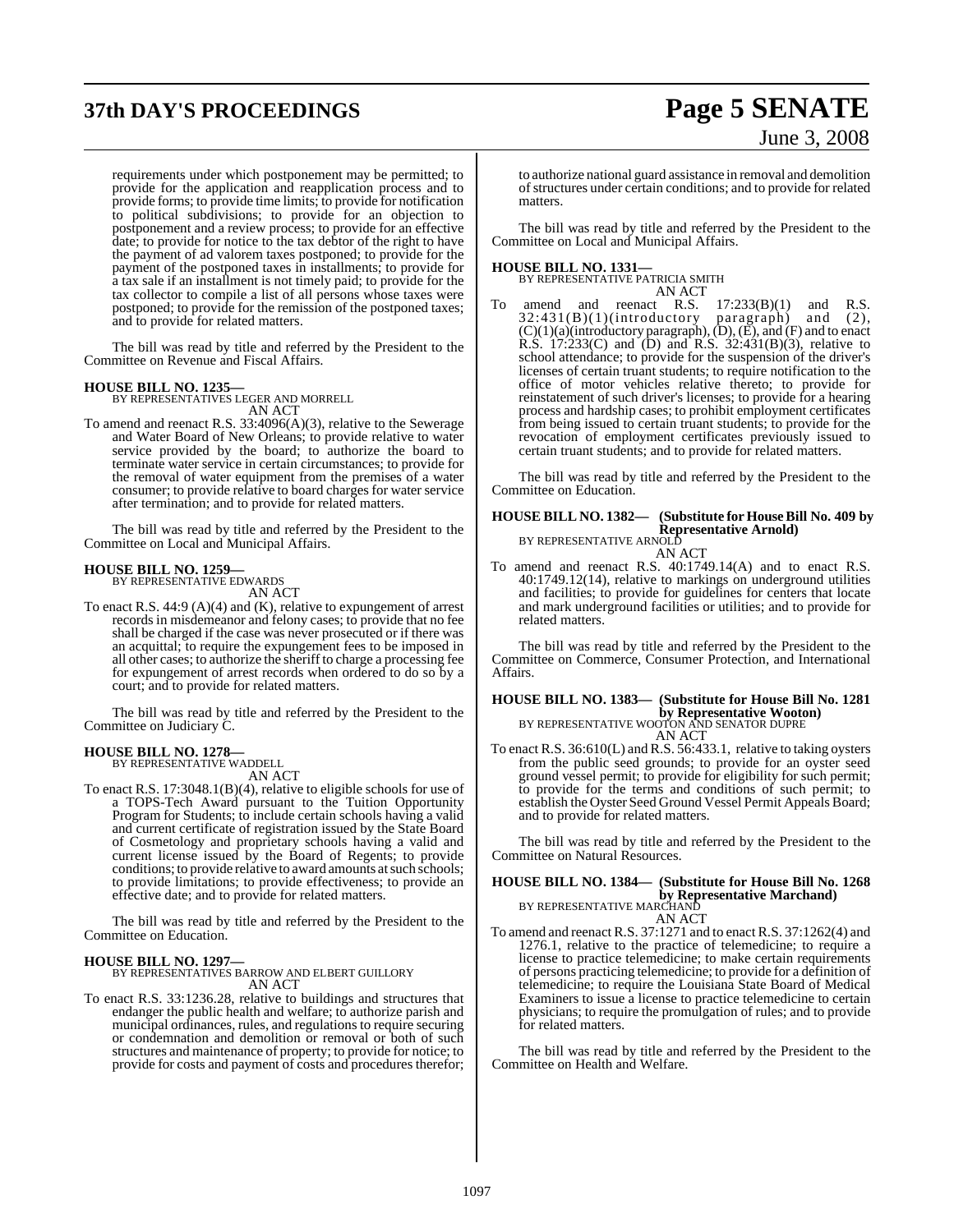# **Page 6 SENATE 37th DAY'S PROCEEDINGS**

June 3, 2008

### **Reports of Committees**

The following reports of committees were received and read:

#### **REPORT OF COMMITTEE ON**

#### **AGRICULTURE, FORESTRY, AQUACULTURE, AND RURAL DEVELOPMENT**

Senator Francis C. Thompson, Chairman on behalf of the Committee on Agriculture, Forestry, Aquaculture, and Rural Development, submitted the following report:

June 3, 2008

To the President and Members of the Senate:

I am directed by your Committee on Agriculture, Forestry, Aquaculture, and Rural Development to submit the following report:

### **HOUSE BILL NO. 1193—** BY REPRESENTATIVE RITCHIE

AN ACT

To amend and reenact R.S. 3:2772(B) and to enact R.S. 3:2772(G), (H), and (I), relative to kennel licenses for dog breeders; to provide for license fees; to provide for penalties; and to provide for related matters.

Reported with amendments.

#### **HOUSE BILL NO. 1253—** BY REPRESENTATIVE SIMON

AN ACT

To amend and reenact R.S. 3:304, 496, 544(D), 556.3(B)(introductory paragraph), 557.4(A), (C), and (D), 558.3(B), 561(3), 562, 563, 565, 567(E) and (F), 663(1) and (2), 665(A) and (B), 666(5), 671, 732(A), 742,  $1204(A)(1)(a)(introducing paragram)$  and  $(b), (2), and (3), (B),$ (C), and (D)(5), (7), (8), (9), (10), and (12), 1205(A)(4), (B), (C), (D), (E), (F)(1) and (5), (G), (H), (I)(1), (2), (3), (4), (5), and (7), (J), (K), and (L), 1206, 1207(B) and (G), 1311(2), 1312(A), 1432(A), 1891(5) and (13), 1892(A)(1), 1961, 1962, 1963, 1965, 1967, 1968, 1969, 1970, 2005, 2091(A), (B)(1), (7), and (9), and (L), 2093(introductory paragraph) and (8), 2094, 2095, 2096, 2097(A)(3), 2099, 2100(A), 2131, 2171, 2172, 2173, 2174, 2175, 2176, 2177, 2178, 2180, 2181, 2182, 2183, 2184, 2186, 2187, 2221(A) and (C), 2223, 2224, 2226, 2228, 2232, 2261, 2262, 2263, 2264, 2341, 2342, 2343, 2344, 2345, 2346, 2347, 2358.1, 2358.3(8), 2358.4, 2358.5(introductory paragraph) and (1), 2358.6, 2358.7(A) and (B), 2358.8(A), 2358.9, 2358.10, 2358.11, 2358.12(B), (C), and (D), 2358.13(1), (2),(3),(4), and (8), 2358.14(B), 2391, 2433, 2435, 2436, 2437, 2438, 2452(A), 2453(A), 2651, 2802(1), 2859(A), 3002(1), 3106(A), 3112, 3202(8), 3362(3), 3363(A) and (B)(3),  $3801(A)(1)$ , (B), and (C)(4), (6), and (8), and  $3807(B)(4)$ , R.S. 30:2011(D)(20), and R.S. 36:621(C)(1), 627(A) and (E), 628(A) and (B), 629(O), and 802.12 and to enact R.S. 3:1(4), 559.4(K), and  $2091(B)(16)$  and  $(M)$ , relative to the Department of Agriculture and Forestry; to provide for technical changes; to provide for definitions; to provide for Louisiana Crawfish Promotion and Research Board; to provide for the Catfish Promotion and Research Program; to provide for a name change of the Louisiana State Livestock Sanitary Board; to provide for commission members; to provide for a name change of the assistant commissioner of the office of marketing; to provide for the Dairy Industry Promotion Board; to provide for Louisiana Aquaculture Development Act; to provide for the Livestock Brand Commission; to provide for the authority of the commissioner; to provide for the power to deal with contagious diseases of animals; to provide for a name change of the United States Bureau of Animal Industry; to provide for the name change for pet turtles; and to provide for related matters.

**HOUSE BILL NO. 1270**<br>BY REPRESENTATIVES PERRY, BOBBY BADON, BALDONE, BILLIOT,<br>HENRY BURNS, CHAMPAGNE, CHANEY, ELLINGTON, GISCLAIR,<br>ELBERT GUILLORY, HARDY, HAZEL, HOFFMANN, HOWARD,<br>JOHNSON, LEBAS, LITTLE, RICHARD, RICHMOND AN ACT

To amend and reenact R.S. 39:364(A)(1) and to enact R.S. 39:364(A)(4) and Chapter 23-B of Title 3 of the Louisiana Revised Statutes of 1950, to be comprised of R.S. 3:3761 through 3763, relative to the development of a biofuel industry development initiative; to provide for pilot programs; to provide for state incentives; to provide for the purchase or lease of fleet vehicles; to provide for the purchase of biofuels; and to provide for related matters.

Reported favorably.

**HOUSE BILL NO. 1355— (Substitute for House Bill No. 1045 by Representative Ellington)** BY REPRESENTATIVE ELLINGTON AN ACT

To amend and reenact R.S. 3:559.28 and to repeal R.S. 3:559.25(C), relative to the Aquatic Chelonian Research and Promotion Board; to provide for the powers of the board; to provide for deposit and disbursements of assessments into a special fund; and to provide for related matters.

Reported with amendments.

### **HOUSE BILL NO. 1376— (Substitute for HouseBill No. 501 by Representative Mills)** BY REPRESENTATIVE MILLS AND SENATOR HEBERT

AN ACT

To amend and reenact R.S. 3:556.1, relative to promotion and marketing of crawfish; to require cooperative effort by the Commissioner of Agriculture and the secretary of the Department of Wildlife and Fisheries to promote Louisiana wild-caught and farm-raised crawfish; and to provide for related matters.

Reported favorably.

#### **HOUSE BILL NO. 1381— (Substitute for House Bill No. 1194 by Representative Ritchie)**<br>BY REPRESENTATIVE RITCHIE AN ACT

To amend and reenact R.S. 44:4.1(B)(29) and to enact R.S. 47:1515.3, relative to cooperative agreements; to provide for a cooperative agreement between the Department of Agriculture and Forestry and the Department of Revenue; to provide for collection of delinquent timber severance taxes; and to provide for related matters.

Reported favorably.

Respectfully submitted, FRANCIS C. THOMPSON Chairman

#### **REPORT OF COMMITTEE ON**

#### **JUDICIARY B**

Senator Daniel R. Martiny, Chairman on behalf of the Committee on Judiciary B, submitted the following report:

June 3, 2008

To the President and Members of the Senate:

I am directed by your Committee on Judiciary B to submit the following report:

Reported with amendments.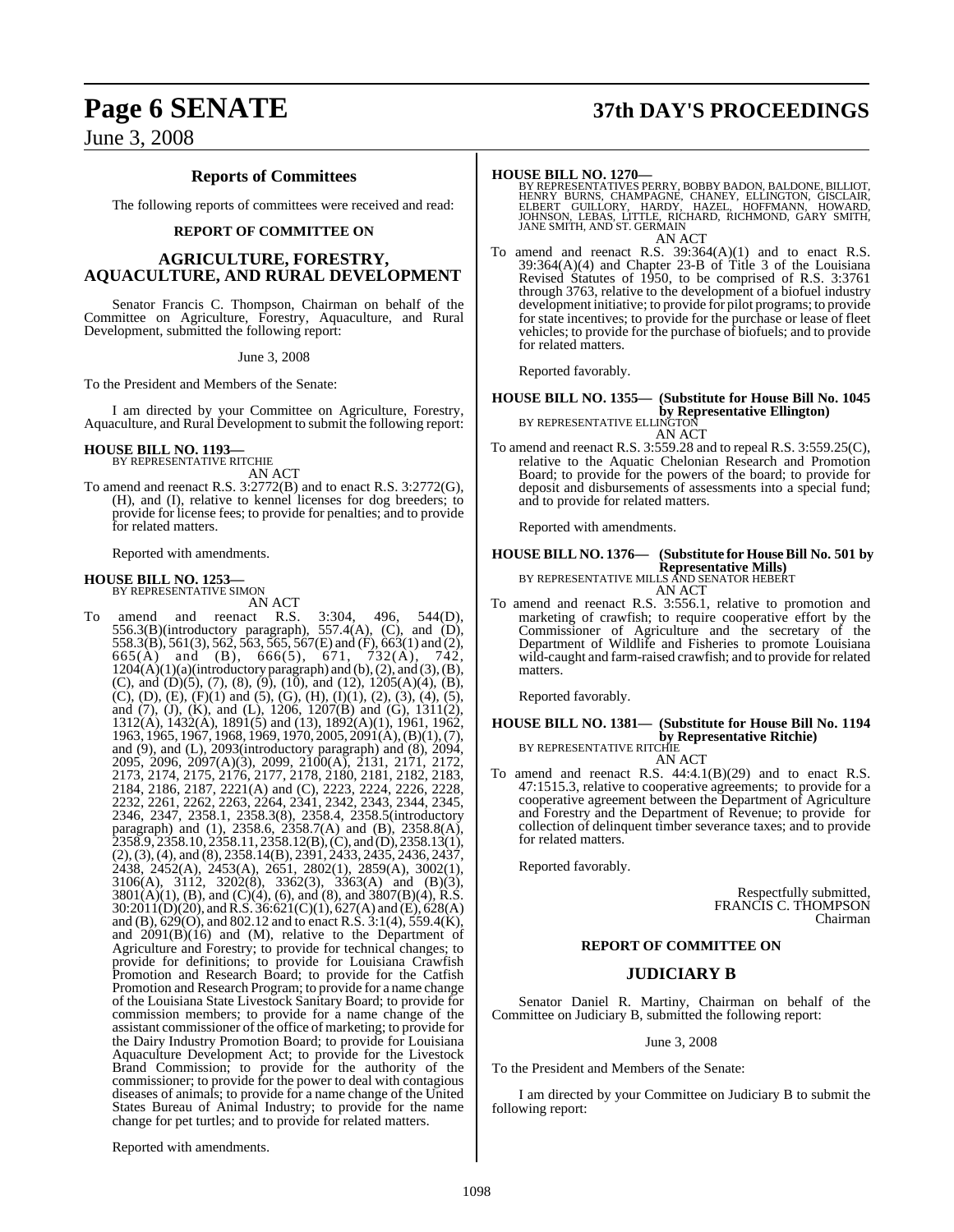# **37th DAY'S PROCEEDINGS Page 7 SENATE**

### **HOUSE CONCURRENT RESOLUTION NO. 95—** BY REPRESENTATIVE BURRELL

A CONCURRENT RESOLUTION

To authorize and request the Department of Public Safety and Corrections to study the feasibility and effectiveness of providing substance abuse counseling in all jails and prisons in the state of Louisiana, and to report its findings to the House of Representatives prior to the convening of the 2009 Regular Session.

Reported with amendments.

#### **HOUSE BILL NO. 120—** BY REPRESENTATIVE WOOTON

AN ACT

To amend and reenact R.S.  $15:833(A)$ ,  $(B)(1)$  and  $(3)$ , and  $(C)$  and to enact R.S. 15:833(D) and 833.2, relative to the temporary release of inmates; to provide for eligibility for temporary furlough; to provide for the release of inmates for medical care under certain circumstances; to provide for temporary secured release of inmates; to provide for applicability; and to provide for related matters.

Reported with amendments.

#### **HOUSE BILL NO. 123—**

BY REPRESENTATIVES WOOTON AND BALDONE AN ACT

To amend and reenact R.S.  $15:574.12(G)(1)(a)$ , relative to information regarding offenders while incarcerated; to provide for the release of certain pieces of information to the public pertaining to an individual's activities while incarcerated; and to provide for related matters.

Reported favorably.

#### **HOUSE BILL NO. 124—**

BY REPRESENTATIVES WOOTON AND BALDONE AN ACT

To amend and reenact R.S. 14:134.1, relative to malfeasance in office; to provide relative to prohibited sexual conduct between persons confined in correctional institutions and law enforcement officers; to expand the crime to include workrelease facilities and the division of probation and parole; to make technical changes; to provide that the penalty provision provides that the sentence imposed be served at hard labor; and to provide for related matters.

Reported with amendments.

#### **HOUSE BILL NO. 125—**

#### BY REPRESENTATIVES ELBERT GUILLORY AND NORTON AN ACT

To amend and reenact R.S. 15:874(5), relative to inmate compensation accounts; to provide for the use of interest income earned from the investment of inmates' money; and to provide for related matters.

Reported favorably.

**HOUSE BILL NO. 127—** BY REPRESENTATIVES WOOTON, BALDONE, AND ELBERT GUILLORY

AN ACT

To amend and reenact R.S.  $15:574.4(A)(2)(c)(ii)$ , relative to eligibility for participation in intensive incarceration and intensive parole supervision; to provide with respect to number of years an offender may be committed to the Department of Public Safety and Corrections and be eligible for intensive incarceration and intensive parole supervision; and to provide for related matters.

Reported favorably.

# June 3, 2008

#### **HOUSE BILL NO. 206—**

BY REPRESENTATIVES WOOTON AND BALDONE AN ACT

To amend and reenact R.S. 15:561.5(14), relative to conditions of supervised release; to provide for the defraying of costs; to provide which entity receives supervised release payments; and to provide for related matters.

Reported favorably.

### **HOUSE BILL NO. 289—** BY REPRESENTATIVE WOOTON

AN ACT

To direct the Louisiana State Law Institute to redesignate the provisions of R.S. 15:574.4(A)(2) regarding intensive incarceration and intensive parole supervision as R.S. 15:574.4.1.

Reported favorably.

### **HOUSE BILL NO. 399—** BY REPRESENTATIVE WOOTON AN ACT

To amend and reenact R.S.  $40:1379.3(D)(1)(a)$ , (b), (c), (e), and (g)(introductory paragraph) and  $(T)(2)$  and to enact R.S.  $40:1379.3(J)(4)$  and  $(T)(3)$ , relative to statewide permits for concealed handguns; to amend provisions regarding approved firearms courses required to demonstrate competency; to provide a time limit fromcompletion of a course and submission of an application for a concealed handgun permit; to provide for definitions; to provide with respect to reciprocity with other states; to provide regarding handgun competence and length of time; and to provide for related matters.

Reported favorably.

**HOUSE BILL NO. 460—**

BY REPRESENTATIVE TUCKER AN ACT

To amend and reenact R.S. 46:2751(B)(1)(introductory paragraph) and (a) and to enact R.S.  $46:27\overline{51(B)}(1)(f)$ , relative to the Juvenile Justice Reform Act Implementation Commission; to provide for the membership of the commission; and to provide for related matters.

Reported favorably.

## **HOUSE BILL NO. 492—** BY REPRESENTATIVE RICHMOND

AN ACT

To amend and reenact R.S. 32:663, relative to toxicology laboratories; to provide that certain professional organizations may be considered for certification; to provide for termination of certification; and to provide for related matters.

Reported favorably.

#### **HOUSE BILL NO. 505—**

BY REPRESENTATIVE WOOTON AN ACT

To enact R.S. 11:608, relative to retired probation and parole officers; to allow officers to purchase their firearms upon retirement; to provide for certain criteria; and to provide for related matters.

Reported favorably.

### **HOUSE BILL NO. 531—** BY REPRESENTATIVE WOOTON

AN ACT

To amend and reenact R.S.  $15:574.9(G)(2)(a)(ii)$  and Code of Criminal Procedure Article  $900(A)(6)(b)(i)(bb)$ , relative to probation and parole revocation; to amend the definition of a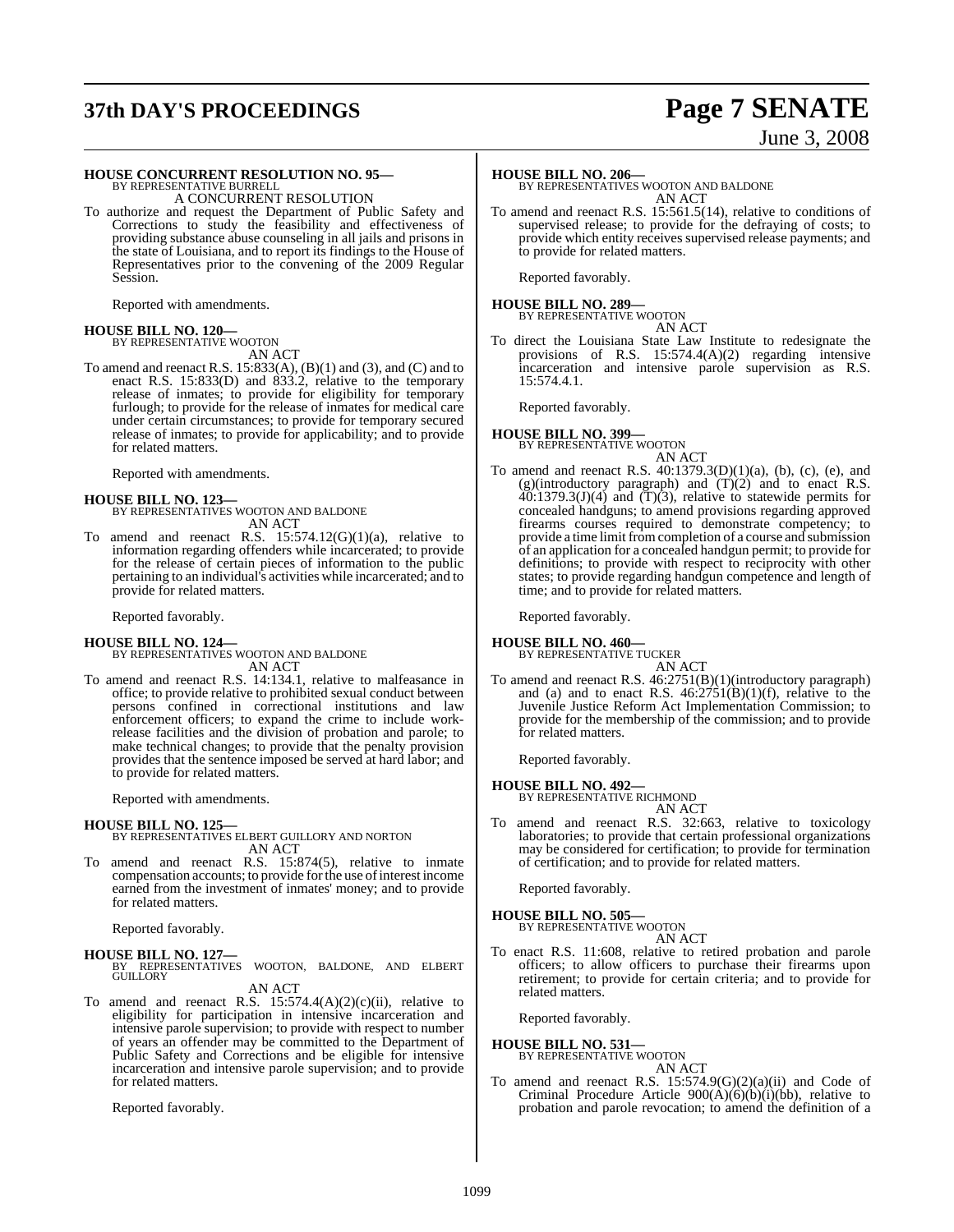# **Page 8 SENATE 37th DAY'S PROCEEDINGS**

technical violation to include certain violations regarding controlled dangerous substances and drug paraphernalia; and to provide for related matters.

Reported favorably.

#### **HOUSE BILL NO. 748—** BY REPRESENTATIVE WOOTON

AN ACT

To amend and reenact R.S. 15:824(B)(1)(c)(introductory paragraph) and  $831(A)$  and to enact R.S.  $15:705(E)$ , relative to the health care of inmates; to provide that a parish governing authority or the Department of Public Safety and Corrections shall reimburse health care providers for costs of extraordinary medical expenses of inmates at the published Medicare or Medicaid rate; and to provide for related matters.

Reported favorably.

#### **HOUSE BILL NO. 778—**

BY REPRESENTATIVE RICHMOND AN ACT

To amend and reenact Code of Criminal Procedure Article 926.1(A)(1) and (H)(3), relative to post-conviction relief DNA testing; to extend the time period in which to file an application for post-conviction DNA testing; to extend the time period for preservation of biological material which can be subject to DNA testing once application for DNA testing has been served; and to provide for related matters.

Reported favorably.

## **HOUSE BILL NO. 1152—** BY REPRESENTATIVE RICHMOND

AN ACT

To amend and reenact R.S. 16:51(A)(4), (8), (9), (14), (22), (32), and (41), relative to assistant district attorneys; to provide for additional assistant district attorneys for certain judicial districts; to provide for an effective date; and to provide for related matters.

Reported favorably.

### **HOUSE BILL NO. 1153—** BY REPRESENTATIVE HAZEL

AN ACT

To enact R.S. 14:95.9, relative to wearing or possessing body armor; to prohibit wearing or possessing body armor on school property, school-sponsored functions, or firearm- free zones; to provide for definitions; to provide for penalties; to provide for exceptions; and to provide for related matters.

Reported favorably.

Respectfully submitted, DANIEL R. MARTINY Chairman

### **Senate Bills and Joint Resolutions on Second Reading Reported by Committees**

The following Senate Bills and Joint Resolutions reported by Committees were taken up and acted upon as follows:

#### **SENATE BILL NO. 276—** BY SENATOR CASSIDY

AN ACT

To amend and reenact R.S. 23:1203(B) and 1302 and R.S.40:2203.1(B)(5) and to enact R.S. 23:1308, relative to workers' compensation, to provide for utilization of preferred provider organization agreements by insurers; to provide for notice of such agreements to be communicated to providers; to provide for notice of such agreements to employees; to provide for notice to an employer of a compensable injury or accident

within thirty days of occurrence; to require the posting of notice to employees and their representatives; to provide for liability and penalties; and to provide for related matters.

Reported with amendments by the Committee on Labor and Industrial Relations.

#### **SENATE COMMITTEE AMENDMENTS**

Amendments proposed by SenateCommittee on Labor and Industrial Relations to Original Senate Bill No. 276 by Senator Kostelka

#### AMENDMENT NO. 1

Change the name of the author to CASSIDY

#### AMENDMENT NO. 2

On page 1, line 2 after "1203(B)" delete the remainder of the line and insert "and R.S.  $40:2203.1(A)$ , (C), and (G) and to enact R.S. 23:1034.3 and R.S. 40:2203(H)"

#### AMENDMENT NO. 3

On page 1, line 3 delete "23:1308"

#### AMENDMENT NO. 4

On page 1, delete lines 6 through 8 and insert the following: "agreements to employees; to provide for liability and penalties; to provide for an effective date; and to"

#### AMENDMENT NO. 5

On page 1 delete lines 11 and 12 and insert the following: "Section 1. R.S. 23:1203(B) is hereby amended and reenacted and R.S. 23:1034.3 is hereby enacted to read as follows:"

#### AMENDMENT NO. 6

On page 1, between lines 12 and 13 insert the following:

"**§1034.3. Workers' compensation medical service agreements A. Workers' compensation medical service agreements shall be in writing and shall be in one of the two following forms:**

**(1) A direct provider agreement entered into between a payor, as defined in R.S. 23:1142, and a health care provider which establishes reimbursement rates for services provided pursuant to R.S. 23:1203.**

**(2) A preferred provider organization agreement which complies with the requirements of R.S. 40:2201, et seq.**

**B. Workers' compensation medical service agreements entered into or renewed after August 1, 2009, shall not include any provisions for medical services other than those provided pursuant to R.S. 23:1203, unlessthe health care provider is given the option in writing to reject that portion of the agreement pertaining** to medical services provided pursuant to R.S. 23:1203.

**C.(1) When reimbursement for non-emergency medical services provided pursuant to R.S. 23:1203 is made pursuant to any preferred provider organization agreement, prior written notice shall be given to the health care provider. Such notice shall identify in writing the preferred provider organization under which the reimbursement shall be made.**

**(2) Except as provided in Subsection D of this Section, written notification pursuant to this Subsection shall be made either at the time treatment is authorized or at the time services are rendered. In either event, written notice shall be given prior to medical services being rendered.**

**(3) For the purposes of this Section, the following shall not constitute written notice:**

**(a) Electronic mail.**

**(b) Text message.**

**(c) Instant message.**

**(d) Any similar electronic notification.**

**(4) For the purposes of this Section and with regard to preferred provider organizations:**

**(a) The notice requirement of this Subsection shall be satisfied by issuance of a workers' compensation benefit card to the employee, identifying the preferred provider organization under which reimbursement shall be made.**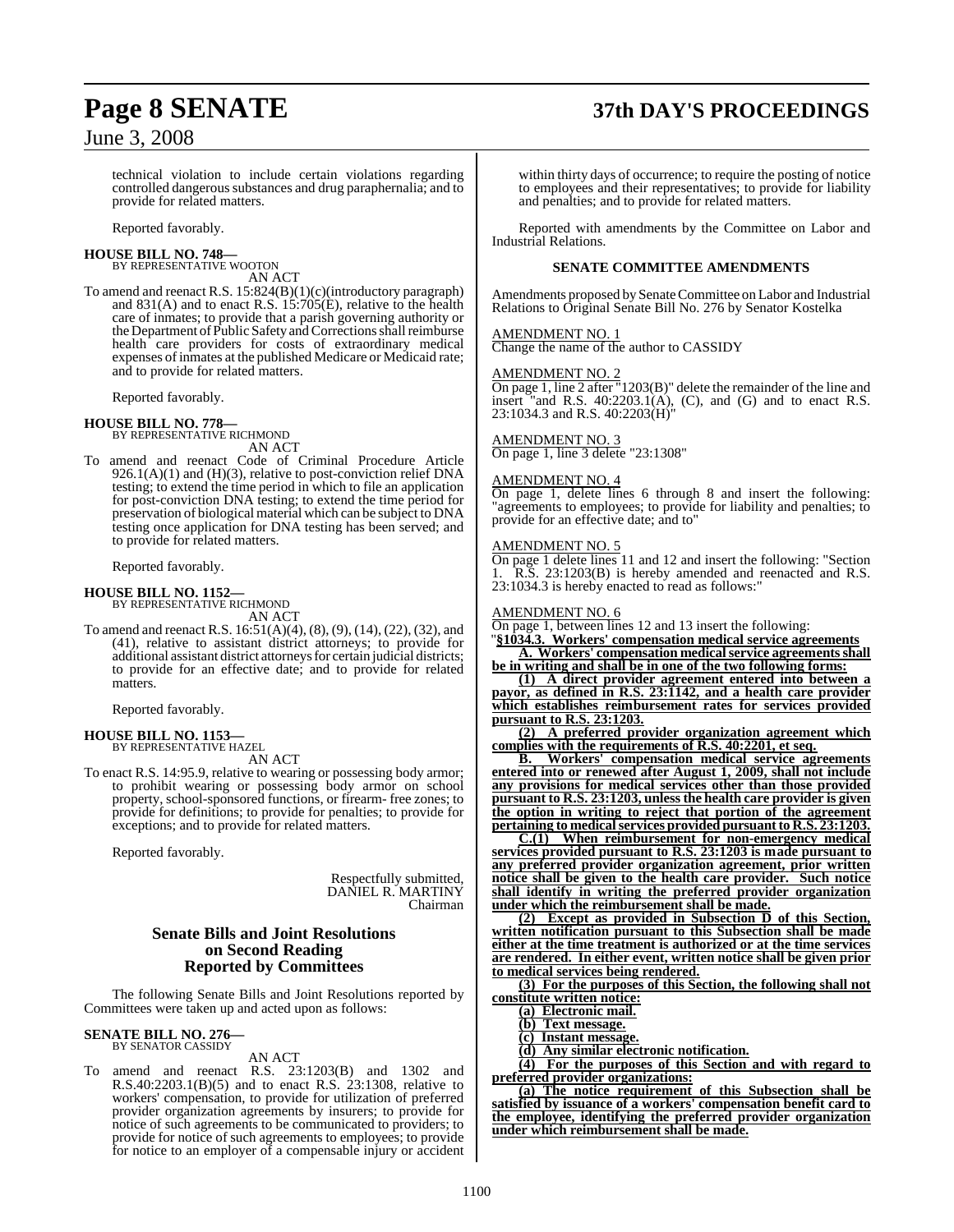## **37th DAY'S PROCEEDINGS Page 9 SENATE**

# June 3, 2008

**(b) Issuance of such preferred provider organization written notification is for identification purposes only, and does not guarantee eligibility for workers' compensation benefits.**

**(c) If more than one preferred provider organization is utilized, the written notification required pursuant to this Subsection shall identify the order in which the preferred provider organizations are to be accessed.**

**(5) This Subsection shall not apply when a payor, as defined in R.S. 23:1142, does either of the following:**

**(a) Contracts directly with a provider for alternative rates of payment.**

**(b) Provides reimbursement pursuant to its own preferred**

**provider organization network.** If non-emergency medical treatment is sought or **obtained by the injured worker outside of normal business hours andwithout preauthorization being first obtained,the payor shall have seventy-two hours from receipt of written notice of the treatment to comply with the notice requirements contained in Subsection C of this Section.**

**E. Violation of this Section shall subject the payor, as defined in R.S. 23:1142, to penalties of twelve percent of the amount discounted or fifty dollars per day, whichever is greater. The penalty provided for in this Subsection shall not exceed two thousand dollars and shall be subject to the statutory maximum set forth in R.S. 23:1201(F). Reasonable attorney fees may also be awarded.**

**\* \* \***"

#### AMENDMENT NO. 7

On page 2, delete lines 4 through 15 and insert the following: "for the service, **or the contracted rate under a workers' compensation medical services agreement which complies with the provisions of R.S. 23:1034.3,** whichever is less. Any out-of-state provider is also to be subject to the"

#### AMENDMENT NO. 8

On page 2, delete lines 19 through 29 and delete page 3 and on page 4, delete lines 1 through 10 and insert the following:

"Section 2. R.S. 40:2203.1(A), (C), and (G) are hereby amended and reenacted and R.S. 40:2203.1(H) is hereby enacted to read as follows:

§2203.1. Prohibition of certain practices by preferred provider organizations

A.**(1)** Except as otherwise provided in this Subsection, the requirements of this Section shall apply to all preferred provider organization agreements that are applicable to medical services rendered in this state and to group purchasers as defined in this Part.

**(2)** The provisions of this Section shall not apply to a group purchaser when providing health benefits through its own network or direct provider agreements or to such agreements of a group purchaser.

**(3) The provisions of Subsection B of this Section shall not apply to medical services provided pursuant to R.S. 23:1203.**

**(4) The provisions of Subsection H of this Section shall apply only to medical services provided pursuant to R.S. 23:1203.** \* \* \*

C. A preferred provider organization agreement shall not be applied or used on a retroactive basis unless all providers of medical services that are affected by the application of alternative rates of payment receive written notification from the entity that seeks such an arrangement and agree in writing to be reimbursed at the alternative rates of payment. **Any amendment to a preferred provider organization agreement which alters, modifies, or changes the alternative rates of payment shall be effective only upon the written consent of the provider.**

\* \* \* G. Failure to comply with the provisions of Subsection A, B, C, D, or F **F, or H** of this Section shall subject a group purchaser to damages payable to the provider of double the fair market value of the medical services provided, but in no event less than the greater of fifty dollars per day of noncompliance or two thousand dollars, together with attorney fees to be determined by the court. A provider may institute this action in any court of competent jurisdiction. **The provisions of this Subsection shall not apply to a payor, as defined**

**in R.S. 23:1142, when providing workers' compensation medical benefits pursuant to R.S. 23:1203. Damages or attorney fees assessed under this Section shall not be recoverable from any payor, as defined in R.S. 23:1142, when providing workers' compensation medical benefits pursuant to R.S. 23:1203.**

**H. When reimbursement for non-emergency medical services provided pursuant to R.S. 23:1203 is made pursuant to any preferred provider organization agreement, the provisions of R.S. 23:1034.3(B), (C), and (D) shall apply.**

Section 3. This Act shall have prospective effect only on and after its effective date. Nothing contained herein shall have retrospective effect, nor shall anything contained herein be used in any way in any litigation pending on the effective date hereof to create any presumption with respect to, or serve as evidence for or against, any practice, activity, or circumstance under contention in such litigation.

Section 4. This Act shall become effective on January 1, 2009."

On motion of Senator Riser, the committee amendment was adopted. The amended bill was read by title, ordered engrossed, and passed to a third reading.

**SENATE BILL NO. 290—** BY SENATOR KOSTELKA

AN ACT

To amend and reenact R.S. 47:1512 and to enact R.S. 47:1512.1, relative to collection of taxes; to provide for the secretary of the Department of Revenue's authority to employ private counsel; to create the Department of Revenue Tax Enforcement Equalization Fund; and to provide for related matters.

Reported with amendments by the Committee on Finance.

#### **SENATE COMMITTEE AMENDMENTS**

Amendments proposed by Senate Committee on Finance to Engrossed Senate Bill No. 290 by Senator Kostelka

AMENDMENT NO. 1

On page 1, line 2, delete "and to enact R.S. 47:1512.1"

#### AMENDMENT NO. 2

 $\frac{\overline{X_{ML}}\overline{X_{ML}}\overline{X_{ML}}\overline{X_{ML}}\overline{X_{ML}}}{\overline{X_{ML}}\overline{X_{ML}}\overline{X_{ML}}\overline{X_{ML}}\overline{X_{ML}}\overline{X_{ML}}\overline{X_{ML}}\overline{X_{ML}}\overline{X_{ML}}\overline{X_{ML}}\overline{X_{ML}}\overline{X_{ML}}\overline{X_{ML}}\overline{X_{ML}}\overline{X_{ML}}\overline{X_{ML}}\overline{X_{ML}}\overline{X_{ML}}\overline{X_{ML}}\overline{X_{ML}}\overline{X_{ML}}\overline{X_{ML}}\$ 

AMENDMENT NO. 3

On page 1, delete line 4, and insert: "employ private counsel;"

AMENDMENT NO. 4

On page 1, line 5, delete "Equalization Fund;"

#### AMENDMENT NO. 5

On page 1, delete lines 9 through 17, on page 2, delete line 1, and insert:

"**A. During any fiscal year except for the fiscal years provided for in Subsection B of this Section,** the collector **secretary** is authorized to **enter into contracts to** employ private counsel to assist in the collection of any taxes, penalties or interest due under this Sub-title, or to represent him in any proceeding under this Sub-title. If any taxes, penalties or interest due under this title are referred to an attorney at law for collection **under a contract entered into during such fiscal year**, an additional charge for attorney fees, in the amount of ten per centum (10%) of the taxes, penalties and interest due, shall be paid by the tax debtor.

**B.(1) Notwithstanding any provision of law to the contrary, during any fiscal year in which a minimum of five million dollars is appropriated to the Department of Revenue to fund the attorney fees and costs provided for in this Subsection for that fiscal year, the secretary may only enter into a contract to employ private counsel to assist in the collection of tax, penalty, or interest due in which the private counsel shall be paid reasonable attorney fees and costs and the contract shall not provide for the employment of such counsel on a contingency fee basis or any other basis dependent on the outcome of the matter.**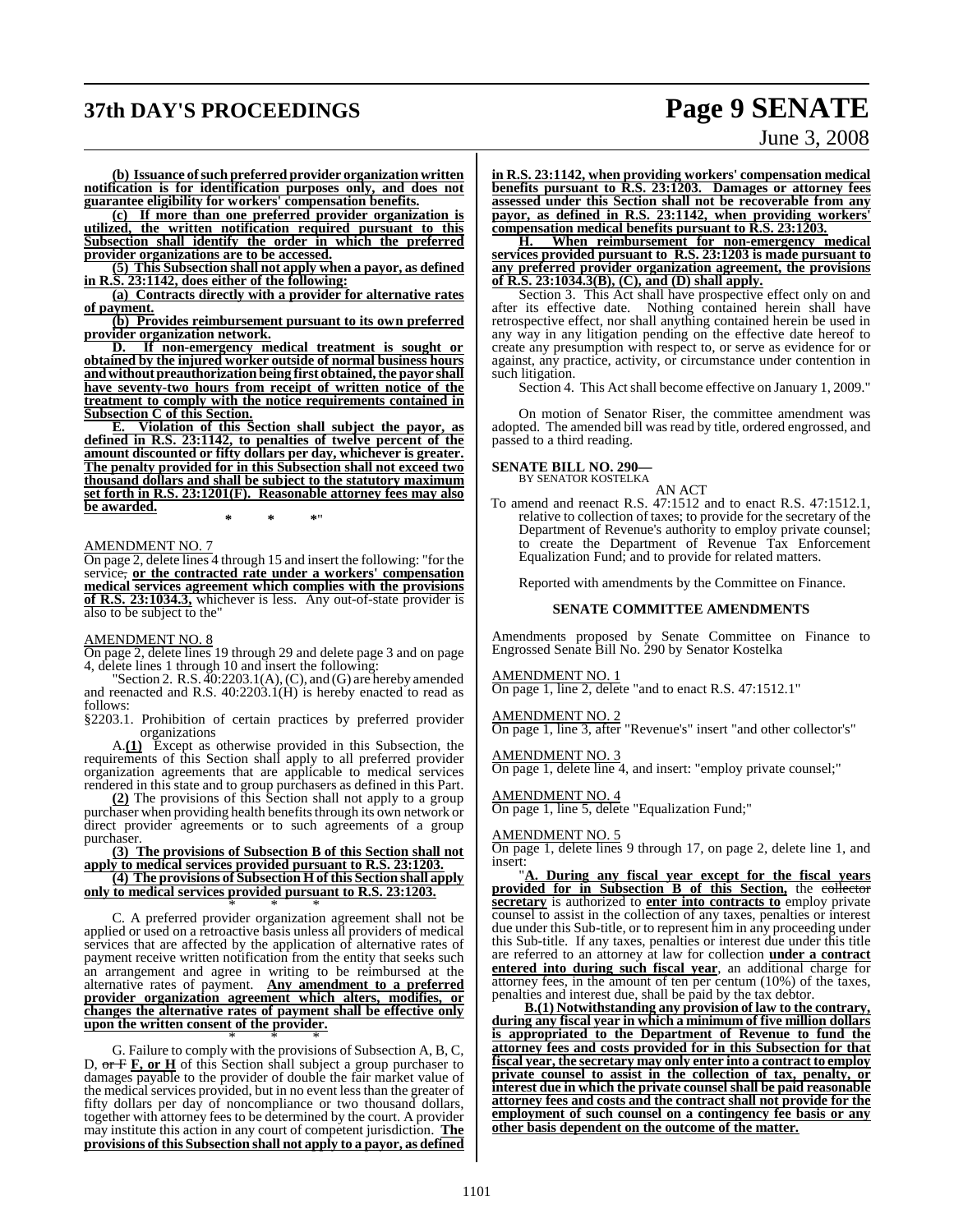# **Page 10 SENATE 37th DAY'S PROCEEDINGS**

### June 3, 2008

**(2) The payment of private counsel fees and costs under the contracts provided for in Paragraph (1) of this Subsection may be made at the**"

#### AMENDMENT NO. 6

On page 2, between lines 4 and 5, insert:

"**(3) The provisions of this Subsection shall not apply to any contract of employment with private counsel entered into during any fiscal year in which a minimum of five million dollars as provided for in Paragraph (1) of this Subsection is not appropriated to the Department of Revenue.**"

#### AMENDMENT NO. 7

On page 2, delete lines 11 through 29, and delete pages 3 and 4, and insert:

"Section 2. This Act shall become effective upon signature by the governor or, if not signed by the governor, upon expiration of the time for bills to become law without signature by the governor, as provided by Article III, Section 18 of the Constitution of Louisiana. If vetoed by the governor and subsequently approved by the legislature, this Act shall become effective on the day following such approval."

On motion of Senator Alario, the committee amendment was adopted. The amended bill was read by title, ordered reengrossed, and passed to a third reading.

### **SENATE BILL NO. 589—** BY SENATOR MURRAY

AN ACT

To amend and reenact R.S. 38:225(B) and to repeal R.S.  $38:301(C)(2)$ (e), relative to levees; to repeal provision which allows for the removal of certain obstructions on levees at the expense of the owner; to repeal provision which allows for discretionary compensation to such land owners; and to provide for related matters.

Reported with amendments by the Committee on Transportation, Highways and Public Works.

#### **SENATE COMMITTEE AMENDMENTS**

Amendments proposed by Senate Committee on Transportation, Highways and Public Works to Original Senate Bill No. 589 by Senator Murray

AMENDMENT NO. 1

On page 1, line 3, change "repeal" to "modify the"

AMENDMENT NO. 2 On page 1, line 11, after "B." insert "**(1)**"

#### AMENDMENT NO. 3

On page 1, delete lines 15 and 16, and insert: "its agency or subdivision at interest at the expense of the owner, agent**,** or person responsible therefor. The objects, structures**,** or other obstructions may be"

AMENDMENT NO. 4 On page 1, at the end of line 17, insert "the"

#### AMENDMENT NO. 5

On page 2, delete line 1, and on line 2, delete "**interest**" and insert: "owners or persons responsible therefor"

#### AMENDMENT NO. 6

On page 2, between lines 3 and 4, insert:

"**(2) However, if the owner, agent, or person responsible for the object, structure, or obstruction has a permit from the levee district for the placement ofsuch object,structure, or obstruction within the areas provided for in Subsection A of this Section, and the permit does not require the permit holder to remove, abate, or repair damage from such object, structure, or obstruction, then the objects may be removed or the menace abated and any damage repaired by the state, its agency or subdivision at its own**

**expense and the objects, structures or other obstructions may be attached and may be removed from the levee or land at the risk and expense of the state, its agency, or subdivision in order to remove the menace to the levee or the obstacle to the improvement or maintenance of the waterway.**"

On motion of Senator McPherson, the committee amendment was adopted. The amended bill was read by title, ordered engrossed, and passed to a third reading.

#### **House Bills and Joint Resolutions on Second Reading Reported by Committees**

The following House Bills and Joint Resolutions reported by Committees were taken up and acted upon as follows:

**HOUSE BILL NO. 178—**<br>BY REPRESENTATIVES GISCLAIR, ABRAMSON, AUBERT, AUSTIN<br>BADON, BOBBY BADON, BALDONE, BARRAS, BARROW, BILLIOT,<br>HENRY BURNS, BURRELL, CARMODY, CHAMPAGNE, CHANDLER,<br>CHANEY, CONNICK, CORTEZ, CROMER, DIXON,

AN ACT

To enact R.S. 17:170.3, relative to immunizations; to require certain students to provide documentation of immunization against meningococcal disease; to provide for rules and regulations; to provide for exceptions; and to provide for related matters.

Reported favorably by the Committee on Education. Under the provisions of Joint Rule No. 3 of the Rules of the Senate, the bill was read by title and referred to the Legislative Bureau.

**HOUSE BILL NO. 229—** BY REPRESENTATIVE ROBIDEAUX AN ACT

To amend and reenact R.S. 11:602, relative to the Louisiana State Employees' Retirement System; to provide relative to the number of years of service required for retirement eligibility in the corrections secondary component of the system; to provide for an effective date; and to provide for related matters.

Reported favorably by the Committee on Retirement. Under the provisions of Joint Rule No. 3 of the Rules of the Senate, the bill was read by title and referred to the Legislative Bureau.

#### **HOUSE BILL NO. 230—**

BY REPRESENTATIVE ROBIDEAUX AN ACT

To amend and reenact R.S. 11:446(D), relative to the Louisiana State Employees' Retirement System; to provide relative to the automatic change to the maximum benefit to a retiree upon the death of his named beneficiary; to provide for an effective date; and to provide for related matters.

Reported favorably by the Committee on Retirement. Under the provisions of Joint Rule No. 3 of the Rules of the Senate, the bill was read by title and referred to the Legislative Bureau.

**HOUSE BILL NO. 232—** BY REPRESENTATIVES DOERGE, ARNOLD, MONTOUCET, PEARSON, AND POPE AND SENATORS B. GAUTREAUX AND HEBERT AN ACT

To amend and reenact R.S. 11:233(B)(4) and 2252(9), relative to the Firefighters' Retirement System; to provide with respect to the inclusion of certain deferred compensation in the definition of "earnable compensation"; to provide an effective date; and to provide for related matters.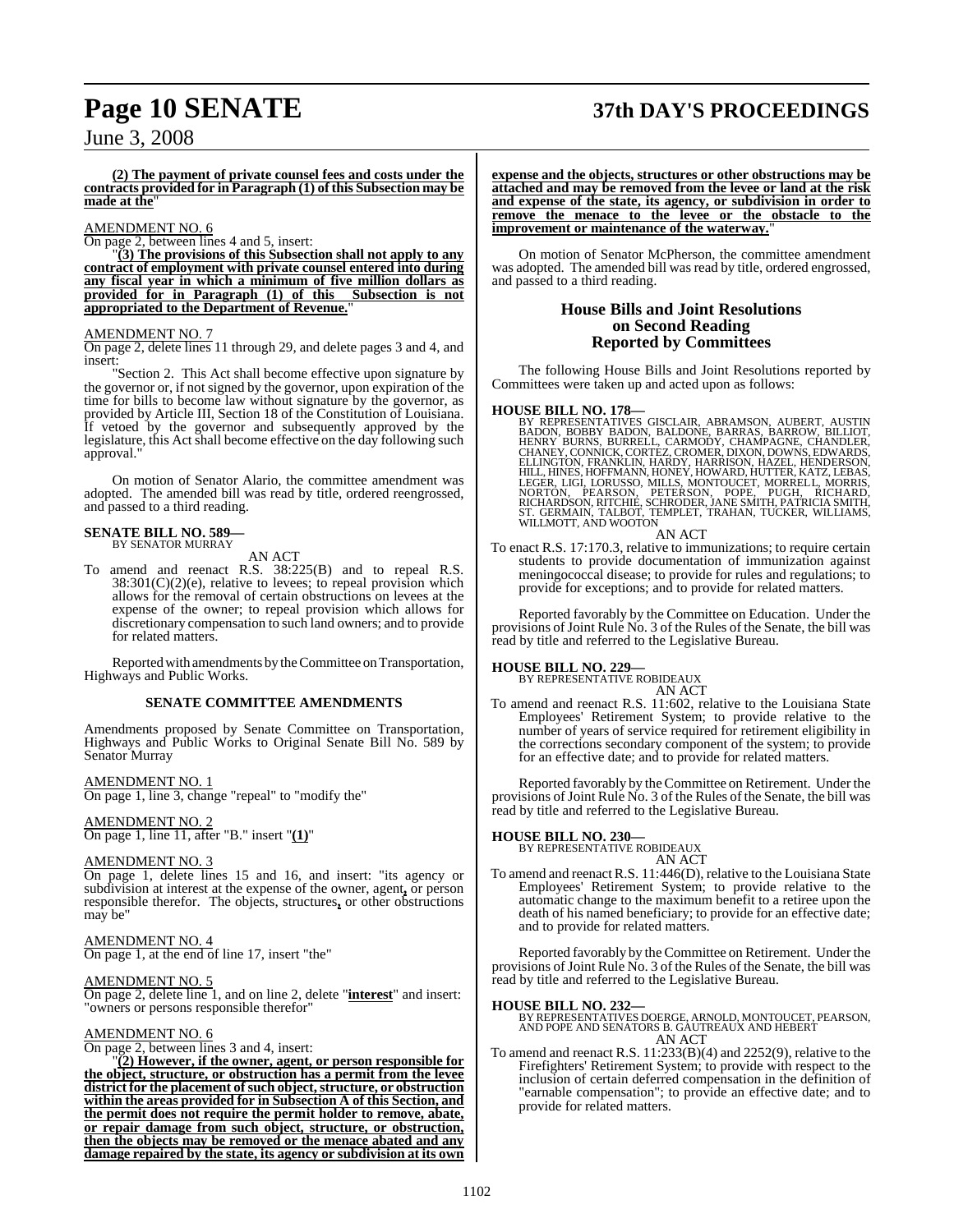# **37th DAY'S PROCEEDINGS Page 11 SENATE**

June 3, 2008

Reported favorably by the Committee on Retirement. Under the provisions of Joint Rule No. 3 of the Rules of the Senate, the bill was read by title and referred to the Legislative Bureau.

**HOUSE BILL NO. 233—** BY REPRESENTATIVES DOERGE AND MONTOUCET AN ACT

To amend and reenact R.S. 11:461(B)(3)(b), relative to the Louisiana State Employees' Retirement System; to provide relative to the calculation of disability benefits for certain members; and to provide for related matters.

Reported favorably by the Committee on Retirement. Under the provisions of Joint Rule No. 3 of the Rules of the Senate, the bill was read by title and referred to the Legislative Bureau.

## **HOUSE BILL NO. 258—** BY REPRESENTATIVE LITTLE

AN ACT

To enact R.S. 48:390(G), relative to railroad grade crossing closures; to prohibit the closure of certain railroad grade crossings; to provide for applicability; to provide for retroactivity; and to provide for related matters.

Reported with amendments by the Committee on Transportation, Highways and Public Works.

#### **SENATE COMMITTEE AMENDMENTS**

Amendments proposed by Senate Committee on Transportation, Highways and Public Works to Reengrossed House Bill No. 258 by Representative Little

#### AMENDMENT NO. 1

On page 1, line 2, after "grade" delete the remainder of the line, delete line 3, and insert: "crossings; to provide for prescription regarding certain crossings; to require re-opening of certain crossings; to provide for"

#### AMENDMENT NO. 2

On page 1, delete lines 9 through 15, and insert:

"G.(1) Notwithstanding the provisions of this Section, R.S.  $48:39\overline{0.1}$ , or any other provision of law or rule to the contrary, the closing of a railroad grade crossing by a railroad company shall not be considered interruption for purposes of acquisitive prescription, and any crossing closed by a railroad since January 1, 2006 shall be re-opened upon the attainment of thirty years peaceful and otherwise uninterrupted use or possession of servitude of use or passage across the railroad grade crossing with or without just title.

(2) For the purposes of this Subsection, a crossing shall include a private rural residence or agricultural crossing or other means of access over the railroad right-of-way.

Section 2. The provisions of this Act shall be retroactive.

Section 3. This Act shall become effective upon signature by the governor or, if not signed by the governor, upon expiration of the time for bills to become law without signature by the governor, as provided by Article III, Section 18 of the Constitution of Louisiana. If vetoed by the governor and subsequently approved by the legislature, this Act shall become effective on the day following such approval."

On motion of Senator McPherson, the committee amendment was adopted. Under the provisions of Joint Rule No. 3 of the Rules of the Senate, the amended bill was read by title and referred to the Legislative Bureau.

### **HOUSE BILL NO. 303—** BY REPRESENTATIVE HAZEL

AN ACT

To amend and reenact R.S. 11:1631(F), relative to the District Attorneys' Retirement System; to provide for the reemployment of certain retirees; to allow such reemployed retirees to receive

full salary and benefits; to provide with respect to employer and employee contributions; and to provide for related matters.

Reported favorably by the Committee on Retirement. The bill was read by title and recommitted to the Committee on Finance.

#### **HOUSE BILL NO. 308—**

**BY REPRESENTATIVE WHITE AND SENATOR NEVERS** AN ACT

To amend and reenact R.S. 11:1305(D)(1), relative to the State Police Pension and Retirement System; to provide for the purchase of service credit; to provide for an effective date; and to provide for related matters.

Reported favorably by the Committee on Retirement. Under the provisions of Joint Rule No. 3 of the Rules of the Senate, the bill was read by title and referred to the Legislative Bureau.

### **HOUSE BILL NO. 312—** BY REPRESENTATIVE ARNOLD

AN ACT To amend and reenact R.S. 47:1903.2, relative to the Orleans Parish Assessor; to provide that the assessorshall be responsible for all of the obligations of the Board of Assessors of Orleans Parish; to provide for an effective date; and to provide for related matters.

Reported favorably by the Committee on Local and Municipal Affairs. Under the provisions of Joint Rule No. 3 of the Rules of the Senate, the bill was read by title and referred to the Legislative Bureau.

### **HOUSE BILL NO. 321—** BY REPRESENTATIVE TRAHAN

AN ACT To amend and reenact R.S. 17:3983(A)(4), relative to charter schools; to provide relative to the limitation on the number of charter school proposals that can be entered into; and to provide for related matters.

Reported favorably by the Committee on Education. Under the provisions of Joint Rule No. 3 of the Rules of the Senate, the bill was read by title and referred to the Legislative Bureau.

### **HOUSE BILL NO. 349—** BY REPRESENTATIVE TRAHAN

AN ACT To amend and reenact R.S.  $17:3992(A)(1)$  and  $(3)$  and  $3995(A)(6)(a)$ , relative to charter schools; to change the renewal period for an approved charter school from ten-year periods to periods of not less than three nor more than ten years; to provide for an effective date; and to provide for related matters.

Reported favorably by the Committee on Education. Under the provisions of Joint Rule No. 3 of the Rules of the Senate, the bill was read by title and referred to the Legislative Bureau.

#### **HOUSE BILL NO. 356—**

BY REPRESENTATIVE GALLOT AN ACT

To amend and reenact R.S. 11:2175(E)(3), relative to the Sheriffs' Pension and Relief Fund; to provide for recalculation of benefits and restoration of service credit for certain rehired retirees; to provide for repayment of benefits to the system upon reemployment; to provide eligibility requirements for recalculation of benefits and restoration of service credit; and to provide for related matters.

Reported favorably by the Committee on Retirement. Under the provisions of Joint Rule No. 3 of the Rules of the Senate, the bill was read by title and referred to the Legislative Bureau.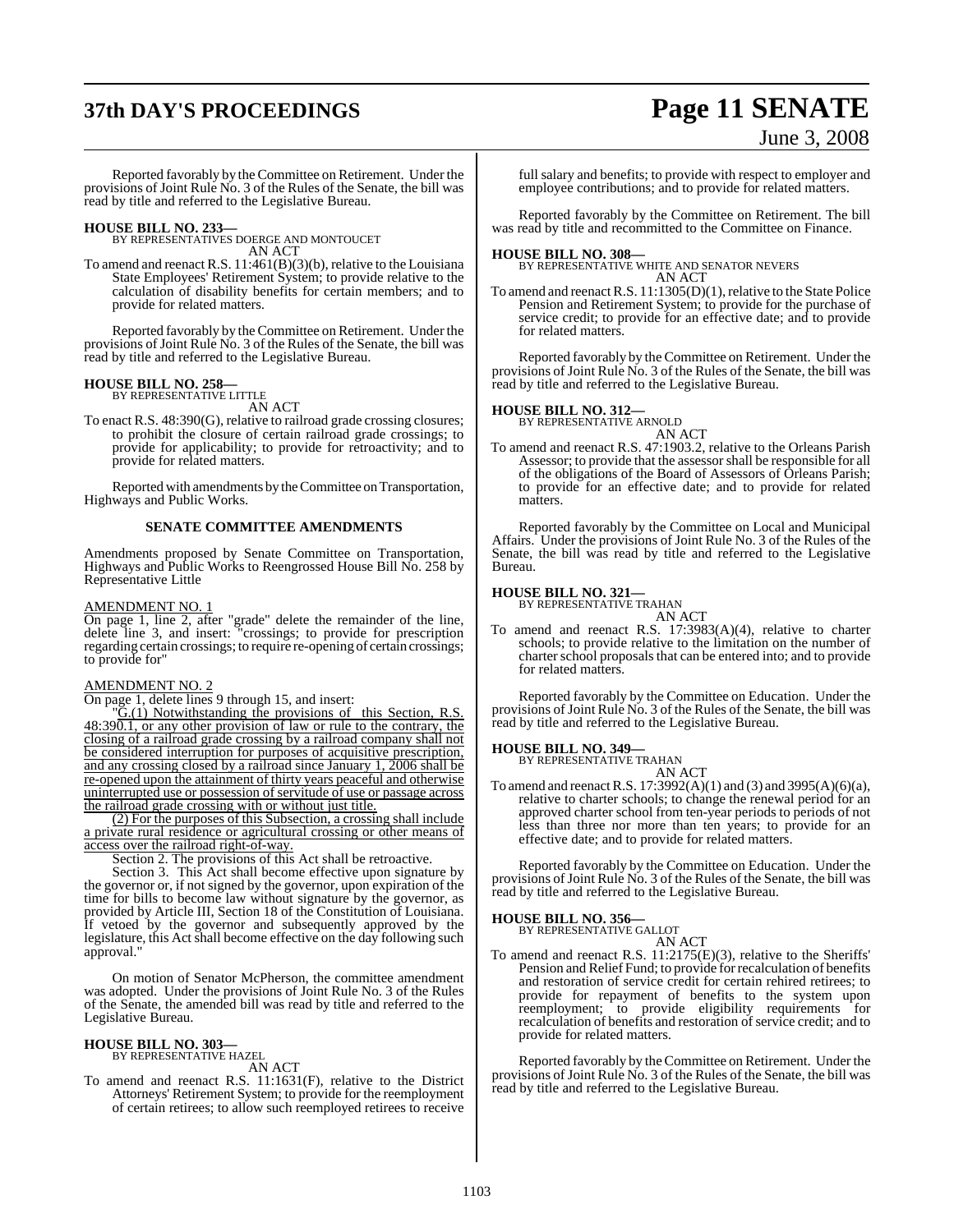# **Page 12 SENATE 37th DAY'S PROCEEDINGS**

June 3, 2008

#### **HOUSE BILL NO. 408—**

BY REPRESENTATIVE HOFFMANN AN ACT

To amend and reenact R.S. 47:1907(G) and to enact R.S.  $47:1907(F)(1)(d)$ , relative to assessors certification and continuing education requirements; to require certain additional courses and examinations; to provide for an effective date; and to provide for related matters.

Reported favorably by the Committee on Local and Municipal Affairs. Under the provisions of Joint Rule No. 3 of the Rules of the Senate, the bill was read by title and referred to the Legislative Bureau.

#### **HOUSE BILL NO. 419—** BY REPRESENTATIVES EDWARDS AND WHITE

AN ACT

To amend and reenact R.S. 33:1233(A)(2)(b)(ii), relative to the compensation of members of certain parish governing authorities; to provide for an increase in the maximumallowable monthly salary of such members; to authorize certain governing authorities to increase the salary of certain officers; and to provide for related matters.

Reported favorably by the Committee on Local and Municipal Affairs. Under the provisions of Joint Rule No. 3 of the Rules of the Senate, the bill was read by title and referred to the Legislative Bureau.

### **HOUSE BILL NO. 422—** BY REPRESENTATIVE GREENE

AN ACT

To repeal Part I of Chapter 1 of Subtitle IV of Title 47 of the Louisiana Revised Statutes of 1950, comprised of R.S. 47:2401 through 2426, relative to the inheritance tax; to repeal the tax; and to provide for an effective date.

Reported with amendments by the Committee on Revenue and Fiscal Affairs.

#### **SENATE COMMITTEE AMENDMENTS**

Amendments proposed by Senate Committee on Revenue and Fiscal Affairs to Engrossed House Bill No. 422 by Representative Greene

#### AMENDMENT NO. 1

On page 1, between lines 7 and 8, insert:

Section 2. Inheritance taxes due to the state shall prescribe as provided in the constitution, in three years from the thirty-first day of December of the year in which such taxes became due. Inheritance taxes due to the state for deaths occurring before July 1, 2004 for which no inheritance tax return has been filed before January 1, 2010 shall be deemed due on January 1, 2010."

#### AMENDMENT NO. 2

On page 1, line 8, change "Section 2." to "Section 3."

On motion of Senator Adley, the committee amendment was adopted. Under the provisions of Joint Rule No. 3 of the Rules of the Senate, the amended bill was read by title and referred to the Legislative Bureau.

### **HOUSE BILL NO. 438—** BY REPRESENTATIVE LIGI

AN ACT

To amend and reenact R.S. 49:1015(F)(3), relative to drug testing by certain public employers of certain public employees; to provide for the application of certain drug testing requirements to certain parishes and municipalities; and to provide for related matters.

Reported favorably by the Committee on Local and Municipal Affairs. Under the provisions of Joint Rule No. 3 of the Rules of the Senate, the bill was read by title and referred to the Legislative Bureau.

### **HOUSE BILL NO. 461—** BY REPRESENTATIVE RITCHIE

A JOINT RESOLUTION

Proposing to add Article VII, Section 18(G)(6) of the Constitution of Louisiana, relative to the special assessment level when the homestead has been sold or expropriated under certain circumstances; to authorize the transfer of the special assessment level to a new homestead in cases where a homestead has been sold or expropriated under certain circumstances; to provide for submission of the proposed amendment to the electors; and to provide for related matters.

Reported favorably by the Committee on Revenue and Fiscal Affairs. Under the provisions of Joint Rule No. 3 of the Rules of the Senate, the bill was read by title and referred to the Legislative Bureau.

#### **HOUSE BILL NO. 520—**

BY REPRESENTATIVE MONTOUCET AN ACT

To repeal R.S. 11:1113, relative to the Louisiana School Employees' Retirement System, to remove the prohibition of being a member of two retirement systems; and to provide for related matters.

Reported favorably by the Committee on Retirement. Under the provisions of Joint Rule No. 3 of the Rules of the Senate, the bill was read by title and referred to the Legislative Bureau.

#### **HOUSE BILL NO. 523—**

BY REPRESENTATIVES CONNICK AND WILLMOTT AN ACT

To enact R.S. 33:1373(F), relative to Jefferson Parish; to authorize the parish to take certain judicial actions against certain owners of certain premises; and to provide for related matters.

Reported with amendments by the Committee on Local and Municipal Affairs.

#### **SENATE COMMITTEE AMENDMENTS**

Amendments proposed by Senate Committee on Local and Municipal Affairs to Engrossed House Bill No. 523 by Representative Connick

AMENDMENT NO. 1 On page 1, delete line 15

AMENDMENT NO. 2 On page 1, line 16, change " $(b)$ " to " $(a)$ " and at the end of the line, change the period "." to "; or"

AMENDMENT NO. 3 On page 1, line 17, change " $(c)$ " to " $(b)$ " and at the end of the line, change the period "." to "; or"

AMENDMENT NO. 4 On page 1, line 18, change " $(d)$ " to " $(c)$ " and at the end of the line, change the period "." to "; or"

AMENDMENT NO. 5 On page 1, after line 18, add the following: "(d) It is known that the owner is deceased."

AMENDMENT NO. 6 On page 2, line 1, change "(e) It " to

 $(2)$  If the parish takes an action as provided in Paragraph (1) of this Subsection when it

#### AMENDMENT NO. 7

On page 2, line 3, between "judicially" and the period "." and insert the court shall appoint a curator ad hoc as provided in Paragraph  $(3)$  who shall open the succession.

AMENDMENT NO. 8

On page 2, line 9, change " $(3)$ " to " $(4)$ "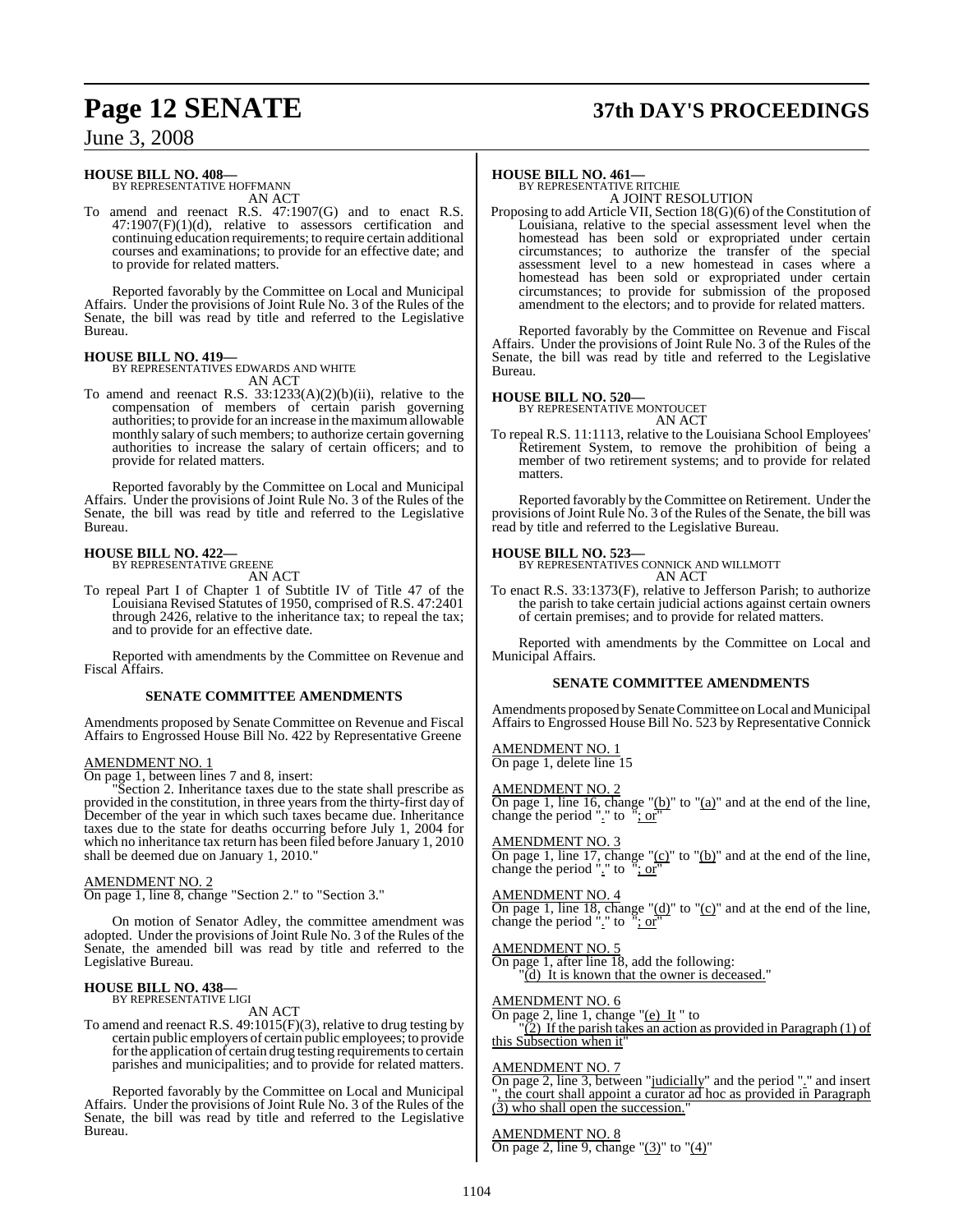# **37th DAY'S PROCEEDINGS Page 13 SENATE**

# June 3, 2008

On motion of Senator Gray, the committee amendment was adopted. Under the provisions of Joint Rule No. 3 of the Rules of the Senate, the amended bill was read by title and referred to the Legislative Bureau.

### **HOUSE BILL NO. 524—** BY REPRESENTATIVE LEBAS

AN ACT

To enact R.S. 47:1925.9, relative to assessment districts; to provide relative to the assessor in the Evangeline Parish Assessment District; to authorize the assessor in such district to receive an automobile expense allowance; and to provide for related matters.

Reported favorably by the Committee on Local and Municipal Affairs. Under the provisions of Joint Rule No. 3 of the Rules of the Senate, the bill was read by title and referred to the Legislative Bureau.

### **HOUSE BILL NO. 574—** BY REPRESENTATIVE GARY SMITH AN ACT

To enact R.S. 17:7(27), relative to student and school employee interactions at public elementary and secondary schools; to require the State Board of Elementary and Secondary Education to adopt rules and regulations prohibiting certain interactions except in accordance with specified guidelines and limitations; to provide for exceptions; to provide for implementation, oversight, and enforcement of such guidelines and limitations by public school governing authorities; to provide for effectiveness; to provide an effective date; and to provide for related matters.

Reported favorably by the Committee on Education. Under the provisions of Joint Rule No. 3 of the Rules of the Senate, the bill was read by title and referred to the Legislative Bureau.

#### **HOUSE BILL NO. 604—**

BY REPRESENTATIVE MILLS AN ACT

To enact R.S. 33:4574.1.1(A)(45), relative to hotel occupancy taxes levied by tourist commissions; to authorize tourist commissions in a class of parishes to levy additional taxes; and to provide for related matters.

Reported favorably by the Committee on Local and Municipal Affairs. Under the provisions of Joint Rule No. 3 of the Rules of the Senate, the bill was read by title and referred to the Legislative Bureau.

#### **HOUSE BILL NO. 608—**

BY REPRESENTATIVE TIM BURNS AN ACT

To amend and reenact R.S. 47:463.103(E) and 490.19(A), relative to special prestige license plates; to remove certain provisions for certain specified plates requiring a minimum number of applicants; to provide relative to military honor license plates; and to provide for related matters.

Reported with amendments by the Committee on Transportation, Highways and Public Works.

#### **SENATE COMMITTEE AMENDMENTS**

Amendments proposed by Senate Committee on Transportation, Highways and Public Works to Reengrossed House Bill No. 608 by Representative Tim Burns

AMENDMENT NO. 1 On page 1, line 2, delete "463.103(E) and"

AMENDMENT NO. 2 On page 1, line 7, delete "463.103(E) and" and change "are" to "is"

AMENDMENT NO. 3 On page 1, delete lines 9 through 17

On motion of Senator McPherson, the committee amendment was adopted. Under the provisions of Joint Rule No. 3 of the Rules of the Senate, the amended bill was read by title and referred to the Legislative Bureau.

### **HOUSE BILL NO. 610—** BY REPRESENTATIVE WHITE

AN ACT

To amend and reenact R.S.  $38:2212(A)(1)(f)$  and  $2212.1(B)(4)$ , relative to public contracts; to provide the option for contractors to electronically submit bids for public contracts; to provide for the receipt of electronic bids by political subdivisions; and to provide for related matters.

Reported with amendments by the Committee on Transportation, Highways and Public Works.

#### **SENATE COMMITTEE AMENDMENTS**

Amendments proposed by Senate Committee on Transportation, Highways and Public Works to Reengrossed House Bill No. 610 by Representative White

#### AMENDMENT NO. 1

On page 3, line 29, after "receipt of" insert "electronic"

On motion of Senator McPherson, the committee amendment was adopted. Under the provisions of Joint Rule No. 3 of the Rules of the Senate, the amended bill was read by title and referred to the Legislative Bureau.

### **HOUSE BILL NO. 657—** BY REPRESENTATIVE TRAHAN

AN ACT

To amend and reenact R.S. 17:6(A)(14)(b), relative to school employees; to prohibit school employees from being required to complete certain paperwork under certain circumstances; and to provide for related matters.

Reported favorably by the Committee on Education. Under the provisions of Joint Rule No. 3 of the Rules of the Senate, the bill was read by title and referred to the Legislative Bureau.

#### **HOUSE BILL NO. 665—**

BY REPRESENTATIVE MILLS AN ACT

To enact R.S. 33:2711(D), relative to sales and use taxes levied by municipalities; to authorize certain municipal governing authorities to create sales tax districts; to authorize the levy of an additional local sales and use tax in a sales tax district under certain circumstances; to provide for the collection and the disposition of the proceeds of the sales and use tax levied in a sales tax district; to provide for an effective date; and to provide for related matters.

Reported with amendments by the Committee on Local and Municipal Affairs.

#### **SENATE COMMITTEE AMENDMENTS**

Amendments proposed by Senate Committee on Local and Municipal Affairs to Reengrossed House Bill No. 665 by Representative Mills

#### AMENDMENT NO. 1

On page 1, line 14, after "population of" delete the remainder of the line and delete lines 15 through 17 and insert "fewer than ten thousand persons according to the most recent"

#### AMENDMENT NO. 2

On page 2, between lines 20 and 21 insert: (2) The additional tax authorized by this Subsection shall not apply to the rental and leasing of motor vehicles.

AMENDMENT NO. 3 On page 2, line 21, change " $(2)$ " to " $(3)$ "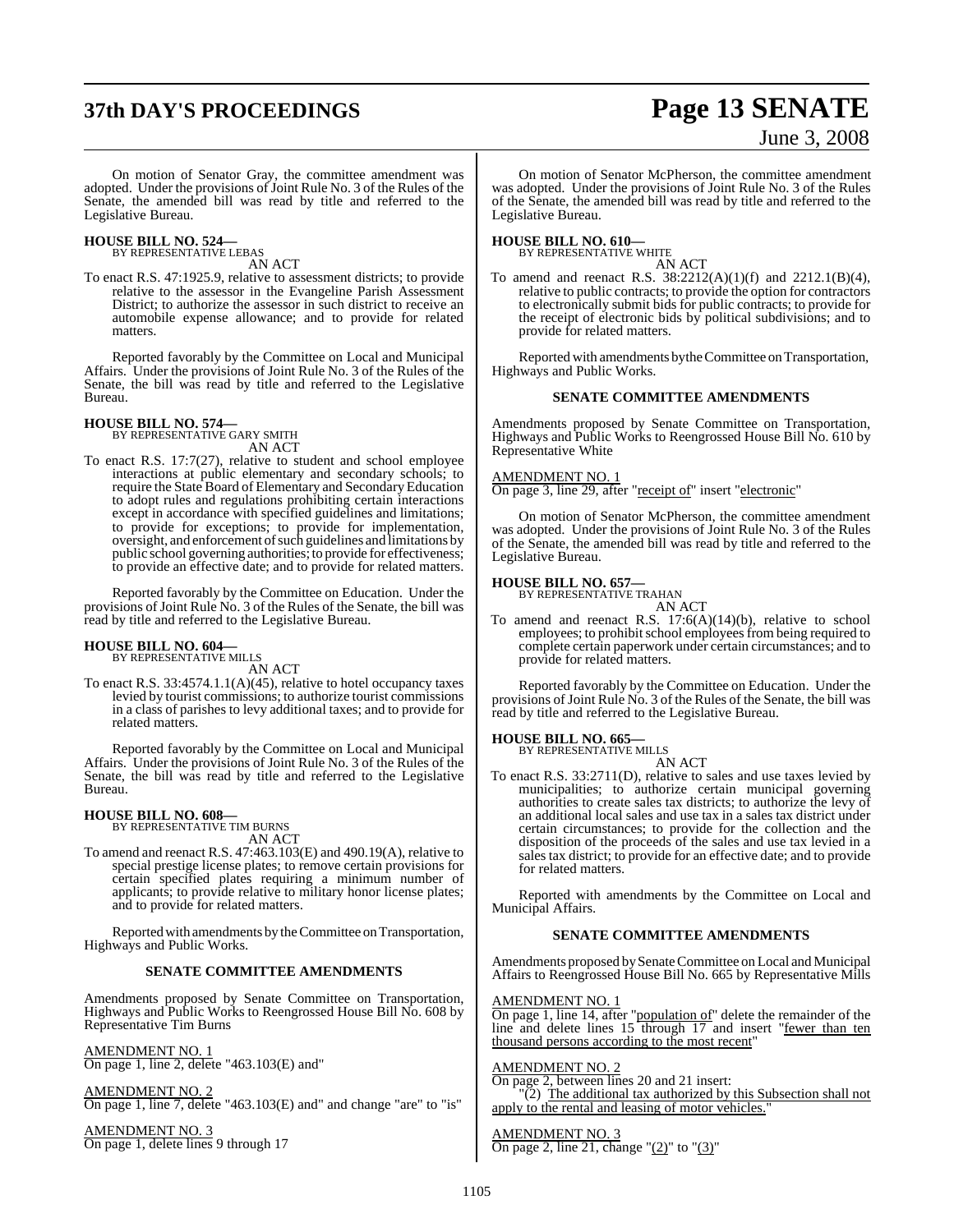# **Page 14 SENATE 37th DAY'S PROCEEDINGS**

June 3, 2008

On motion of Senator Gray, the committee amendment was adopted. Under the provisions of Joint Rule No. 3 of the Rules of the Senate, the amended bill was read by title and referred to the Legislative Bureau.

### **HOUSE BILL NO. 704—** BY REPRESENTATIVE ST. GERMAIN

AN ACT

To amend and reenact R.S.  $11:2256(B)(1)(a)$ , relative to the Firefighters' Retirement System; to provide with respect to benefits payable to the surviving spouse of a deceased member if the member suffers a line of duty death; to provide for an effective date; and to provide for related matters.

Reported with amendments by the Committee on Retirement.

#### **SENATE COMMITTEE AMENDMENTS**

Amendments proposed by Senate Committee on Retirement to Engrossed House Bill No. 704 by Representative St. Germain

#### AMENDMENT NO. 1

On page 1, line 16 after "(a)" and before "If" insert "(i)"

#### AMENDMENT NO. 2

On page 1, delete lines 19 and 20 in their entirety and insert in lieu thereof: "average final compensation.

(ii) The board of trustees shall promulgate rules pursuant to the Administrative Procedure Act, R.S. 49:950 et seq., to provide for a procedure for determining whether a member was killed in the line of duty. The board shall use its discretion in applying the procedure. The board's promulgation of the rules and application of the procedure shall be in compliance with its fiduciary obligations as set forth in this Title.

On motion of Senator B. Gautreaux, the committee amendment was adopted. Under the provisions of Joint Rule No. 3 of the Rules of the Senate, the amended bill was read by title and referred to the Legislative Bureau.

**HOUSE BILL NO. 733—** BY REPRESENTATIVE SCHRODER AN ACT

To amend and reenact R.S. 33:1236(54), relative to parish littering ordinances; to provide relative to the enforcement of such ordinances and penalties for violations in certain parishes; to provide exceptions; and to provide for related matters.

Reported favorably by the Committee on Local and Municipal Affairs. Under the provisions of Joint Rule No. 3 of the Rules of the Senate, the bill was read by title and referred to the Legislative Bureau.

## **HOUSE BILL NO. 754—** BY REPRESENTATIVE DIXON

AN ACT

To enact R.S. 17:416.20, relative to student conduct standards; to require public elementary and secondary school governing authorities to take certain actions relative to student awareness and understanding of applicable discipline rules and code of conduct requirements; to provide guidelines; to provide effectiveness; to provide an effective date; and to provide for related matters.

Reported favorably by the Committee on Education. Under the provisions of Joint Rule No. 3 of the Rules of the Senate, the bill was read by title and referred to the Legislative Bureau.

#### **HOUSE BILL NO. 765—**

BY REPRESENTATIVE HUTTER AN ACT

To enact R.S. 38:84(C), relative to federal flood insurance; to require a parish or municipality to comply with all applicable federal flood plain management and flood insurance programs under certain circumstances; and to provide for related matters.

Reported favorably by the Committee on Transportation, Highways and Public Works. Under the provisions of Joint Rule No. 3 of the Rules of the Senate, the bill was read by title and referred to the Legislative Bureau.

### **HOUSE BILL NO. 814—** BY REPRESENTATIVE TEMPLET

AN ACT

To amend and reenact R.S. 32:295(I) and to enact R.S. 32:414(T), relative to child restraint systems; to provide for fines for failure to properly restrain a child; to provide for suspensions of licenses under certain circumstances; and to provide for related matters.

Reported favorably by the Committee on Transportation, Highways and Public Works. Under the provisions of Joint Rule No. 3 of the Rules of the Senate, the bill was read by title and referred to the Legislative Bureau.

#### **HOUSE BILL NO. 832—**

BY REPRESENTATIVE HENRY

AN ACT To amend and reenact R.S. 32:387(J) and to enact R.S.  $32:387(H)(1)(c)$  and (K), relative to permits for transportation of sealed containers; to provide that a permit for a sealed ocean container be issued for the container rather than the transport vehicle; to provide that regulations for vehicles transporting intermodal containers be applicable to all domestic and international trade; and to provide for related matters.

Reported with amendments by the Committee on Transportation, Highways and Public Works.

#### **SENATE COMMITTEE AMENDMENTS**

Amendments proposed by Senate Committee on Transportation, Highways and Public Works to Reengrossed House Bill No. 832 by Representative Henry

#### AMENDMENT NO. 1

On page 2, delete lines 16 through 20, and on line 21, delete "is in effect" and insert: "<del>applicant shall indicate on the application the VIN</del> number of the vehicle for which the permit shall be issued permit issued shall not require the specific identification of the vehicle carrying the permitted container. The permit shall be issued based upon the specific container and seal number. The annual fee for the permit shall be fifty dollars per vehicle. If the vehicle for which the permit is issued is no longer usable by the owner or operator, the permit may be transferred to a replacement vehicle. However, such transfer shall be authorized only one time during the year for which the permit is in effect."

#### AMENDMENT NO. 2

On page 3, line 8, after "tridem." delete the remainder of the line, and delete lines 9 through 14, and insert: "The applicant shall indicate on the application the VIN number of the vehicle for which the permit shall be issued permit issued shall not require the specific identification of the vehicle carrying the permitted container. The permit shall be issued based upon the specific container and seal number. The annual fee for the permit shall be five hundred dollars **EXECUTE:** The vehicle for which the permit is issued is no longer sable by the owner or operator, the permit may be transferred to a replacement vehicle. However, such transfer shall be authorized only one time during the year for which the permit is in effect."

On motion of Senator McPherson, the committee amendment was adopted. Under the provisions of Joint Rule No. 3 of the Rules of the Senate, the amended bill was read by title and referred to the Legislative Bureau.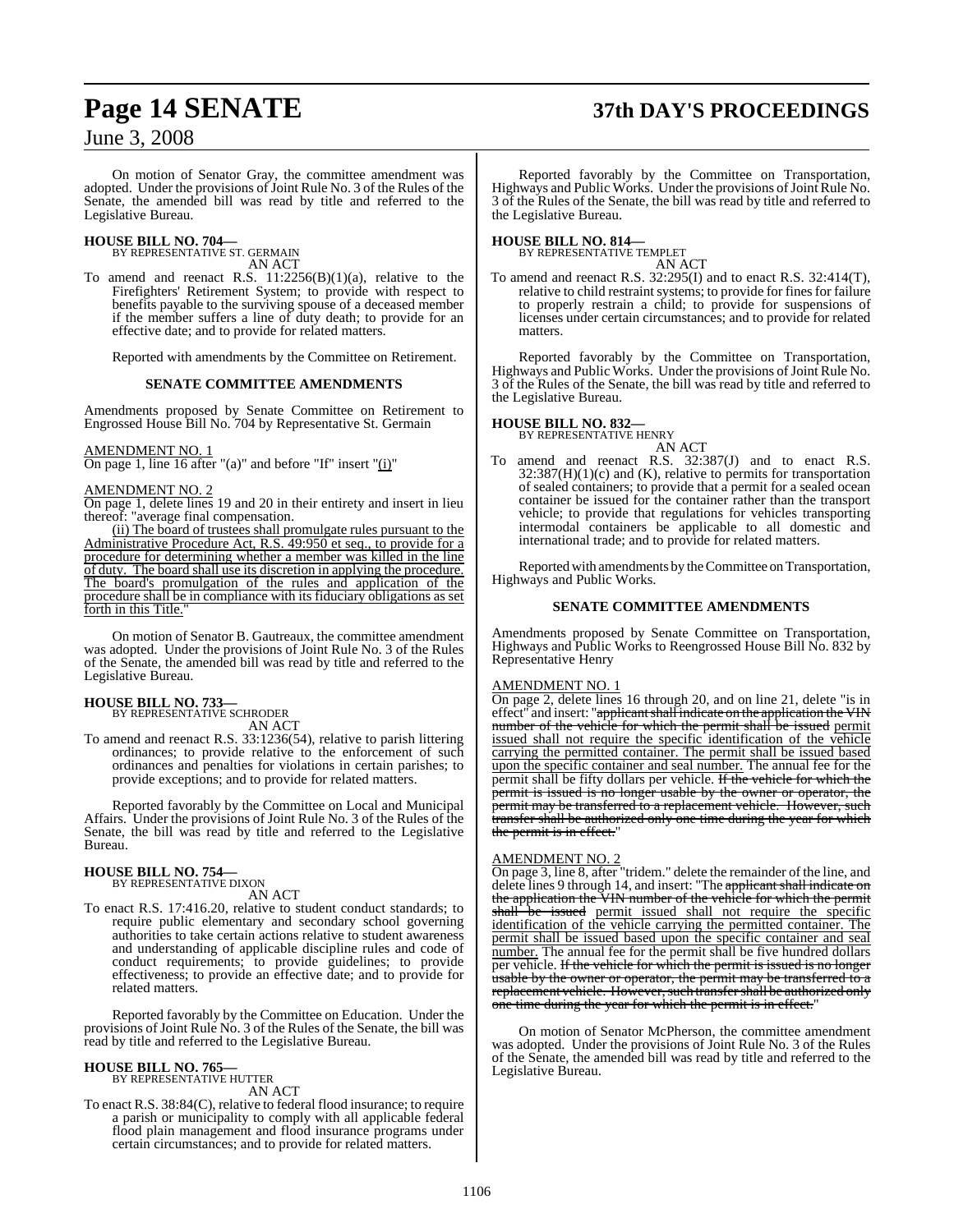# **37th DAY'S PROCEEDINGS Page 15 SENATE**

# June 3, 2008

### **HOUSE BILL NO. 874—** BY REPRESENTATIVE TUCKER

AN ACT

To amend and reenact R.S. 33:3701 through 3705, relative to railroad crossings; to provide applicability to parishes; to provide for acquisition of railroad crossings; to provide relative to access to state highways, streets, or alleys; to provide for dispute resolution by the Louisiana Department of Transportation and Development; to provide for the allocation and payment of costs; and to provide for related matters.

Reported with amendments by the Committee on Transportation, Highways and Public Works.

#### **SENATE COMMITTEE AMENDMENTS**

Amendments proposed by Senate Committee on Transportation, Highways and Public Works to Engrossed House Bill No. 874 by Representative Tucker

#### AMENDMENT NO. 1

On page 1, line 5, delete "Louisiana Department of Transportation and Development" and insert "Public Service Commission"

#### AMENDMENT NO. 2

On page 2, line 8, after "of the," delete the remainder of line and insert "Public Service Commission"

#### AMENDMENT NO. 3

On page 2, delete line 9 in its entirety

#### AMENDMENT NO. 4

On page 2, line 10 delete "regulations"

#### AMENDMENT NO. 5

On page 2, line 10, delete "department's" and insert "commission's"

On motion of Senator McPherson, the committee amendment was adopted. Under the provisions of Joint Rule No. 3 of the Rules of the Senate, the amended bill was read by title and referred to the Legislative Bureau.

## **HOUSE BILL NO. 886—** BY REPRESENTATIVE MORRELL

AN ACT

To amend and reenact R.S. 40:600.14, relative to the Louisiana Housing Finance Agency; to provide relative to the issuance of bonds by such agency; to require the agency to give notice to certain persons prior to a meeting of the State Bond Commission in which the agency is seeking approval to issue certain bonds for certain purposes; to provide relative to a procedure therefor; to require certain political subdivisions to hold a public hearing in certain circumstances; and to provide for related matters.

Reported favorably by the Committee on Revenue and Fiscal Affairs. Under the provisions of Joint Rule No. 3 of the Rules of the Senate, the bill was read by title and referred to the Legislative Bureau.

### **HOUSE BILL NO. 905—**

BY REPRESENTATIVE TUCKER

AN ACT

To amend and reenact R.S. 33:9039.15(B), relative to community development districts; to provide for the appointment rather than the election of certain members of certain boards of commissioners of community development districts; and to provide for related matters.

Reported favorably by the Committee on Local and Municipal Affairs. Under the provisions of Joint Rule No. 3 of the Rules of the Senate, the bill was read by title and referred to the Legislative Bureau.

#### **HOUSE BILL NO. 931—**

BY REPRESENTATIVES GEYMANN AND KLECKLEY AN ACT

To amend and reenact R.S. 33:9576(C)(4), relative to Calcasieu Parish; to provide relative to the Calcasieu Parish Gaming Revenue District; to provide relative to funds distributed to Calcasieu Parish and the city of Lake Charles by such district; to provide relative to the expenditure and distribution of such funds by the governing authorities of the parish and the city; to require the governing authorities of the parish and the city to prepare reports regarding such expenditures and distributions; and to provide for related matters.

Reported favorably by the Committee on Local and Municipal Affairs. Under the provisions of Joint Rule No. 3 of the Rules of the Senate, the bill was read by title and referred to the Legislative Bureau.

#### **HOUSE BILL NO. 980—**

BY REPRESENTATIVE HENRY BURNS AN ACT

To enact R.S. 33:2501(C)(3) and R.S. 33:2561(C)(3), relative to municipal fire and police civil service; to provide relative to hearings by local civil service boards on disciplinary actions; to authorize rehearings under certain circumstances; and to provide for related matters.

Reported favorably by the Committee on Local and Municipal Affairs. Under the provisions of Joint Rule No. 3 of the Rules of the Senate, the bill was read by title and referred to the Legislative Bureau.

## **HOUSE BILL NO. 1005—** BY REPRESENTATIVE ABRAMSON

AN ACT

To amend and reenact R.S. 33:9091.3 and to enact R.S. 33:9091.12, relative to Orleans Parish; to provide relative to the Audubon Area Security District; to create the Upper Audubon Security District; to provide relative to the purpose, governance, and powers and duties of the districts; to provide relative to the funding of the districts, including the levy of taxes and fees; to provide for the merger of the Audubon Area Security District or a part thereof with another district or a part thereof; and to provide for related matters.

Reported with amendments by the Committee on Local and Municipal Affairs.

#### **SENATE COMMITTEE AMENDMENTS**

Amendments proposed bySenate Committee on Local and Municipal Affairs to Reengrossed House Bill No. 1005 by Representative Abramson

#### AMENDMENT NO. 1

On page 12, line 1, delete "or members"

AMENDMENT NO. 2

On page 12, line 2, after "encompasses" and before "the area" insert all or the greater portion of

AMENDMENT NO. 3 On page 12, line 4, delete "or members"

AMENDMENT NO. 4 On page 12, line 8, delete "or members"

#### AMENDMENT NO. 5

On page 13, delete lines 22 through 26 in their entirety and at the beginning of line 27, change " $(9)$ " to " $(7)$ "

#### AMENDMENT NO. 6

On page 13, line 28 after "his" delete the remainder of the line and on page 14, line 1, after "his" and before "actions" delete "or her" and on line 2, after "his" and before "duties" delete "or her"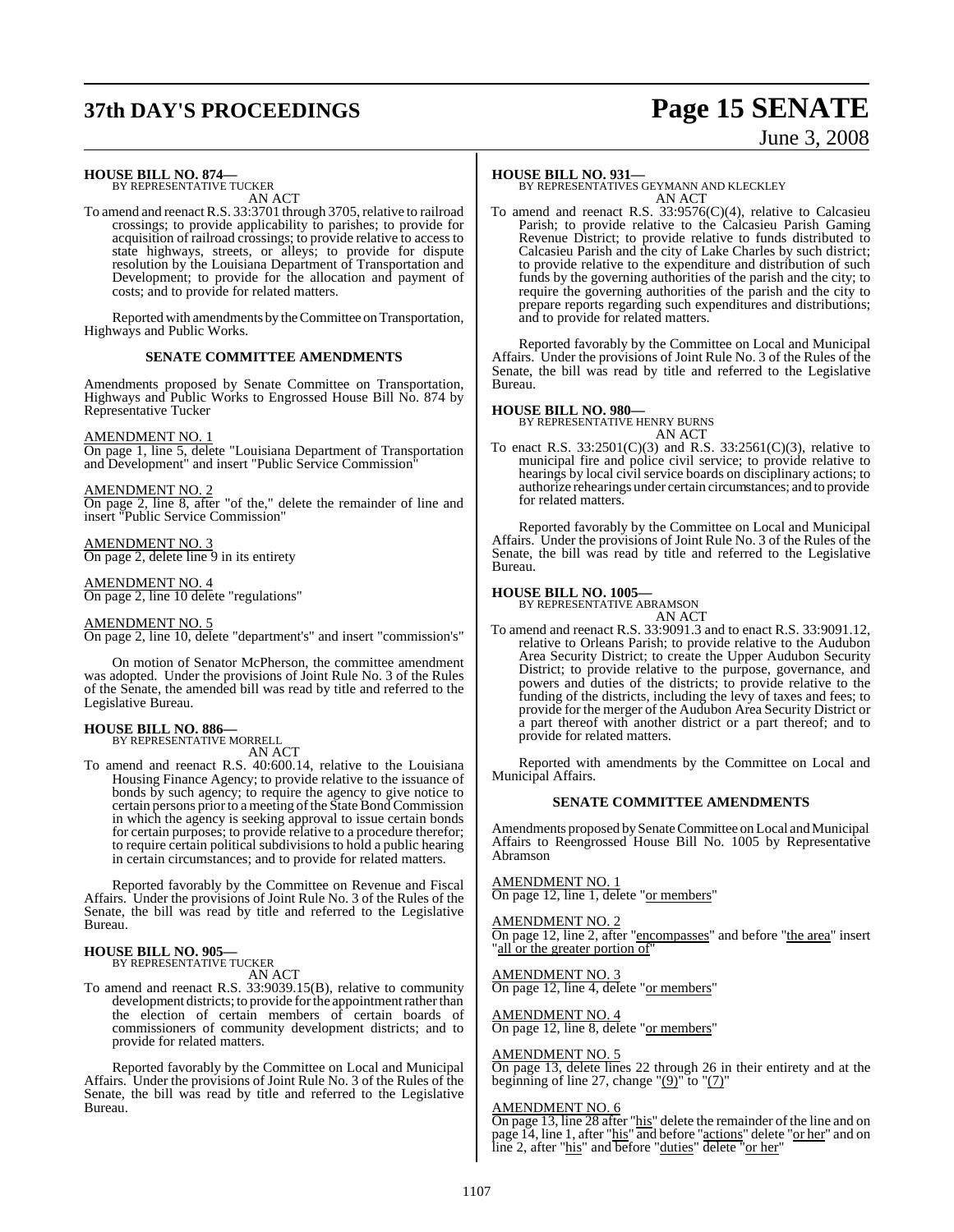# **Page 16 SENATE 37th DAY'S PROCEEDINGS**

June 3, 2008

On motion of Senator Gray, the committee amendment was adopted. Under the provisions of Joint Rule No. 3 of the Rules of the Senate, the amended bill was read by title and referred to the Legislative Bureau.

**HOUSE BILL NO. 1023—** BY REPRESENTATIVES BARRAS, CHAMPAGNE, AND SAM JONES AN ACT

To enact Subpart B-40 of Part IV of Chapter 1 of Title 33 of the Louisiana Revised Statutes of 1950, to be comprised of R.S. 33:130.761 through 130.771, relative to economic development; to create and provide with respect to the Iberia Economic Development Authority; to provide relative to the board of commissioners for the authority; to provide for the powers, duties, and functions of the authority; to authorize various financial activities by the board of commissioners, including the authority to levy taxes, incur debt, and issue bonds to accomplish the purposes of the authority; to exempt the authority from all state taxation; and to provide for related matters.

Reported with amendments by the Committee on Local and Municipal Affairs.

#### **SENATE COMMITTEE AMENDMENTS**

Amendments proposed by Senate Committee on Local and Municipal Affairs to Reengrossed House Bill No. 1023 by Representative Barras

#### AMENDMENT NO. 1 On page 8, line 2, change "Part" to "Subpart"

On motion of Senator Gray, the committee amendment was adopted. Under the provisions of Joint Rule No. 3 of the Rules of the Senate, the amended bill was read by title and referred to the Legislative Bureau.

#### **HOUSE BILL NO. 1053—** BY REPRESENTATIVE HARRISON

AN ACT

To amend and reenact R.S. 17:1941 through 1947 and to repeal R.S. 17:1942.1, 1947.1, 1948 through 1954, and 1958, all relative to the education of children with exceptionalities; to provide for a comprehensive revision of the educational opportunities for children with exceptionalities provisions; to provide for a statement of policy; to provide for definitions; to provide for administration; to provide for responsibilities of local education agencies; to provide relative to special schools and school districts, safeguards, and funding for special educational services; to repeal provisions relative to notice of proposed rules, strategic plans and guidelines; assistance for local educational agencies, purchase of special education and related services, personnel development systems, an advisory panel, and liability limitations for certain providers; and to provide for related matters.

Reported favorably by the Committee on Education. Under the provisions of Joint Rule No. 3 of the Rules of the Senate, the bill was read by title and referred to the Legislative Bureau.

## **HOUSE BILL NO. 1057—** BY REPRESENTATIVE NOWLIN

AN ACT

To enact R.S. 33:2740.69, relative to the hotel occupancy tax; to authorize the city of Natchitoches to levy and collect an additional hotel occupancy tax within the city; to provide relative to the purposes for which the proceeds of the tax may be used; and to provide for related matters.

Reported with amendments by the Committee on Local and Municipal Affairs.

#### **SENATE COMMITTEE AMENDMENTS**

Amendments proposed by Senate Committee on Local and Municipal Affairs to Engrossed House Bill No. 1057 by Representative Nowlin

#### AMENDMENT NO. 1

On page 2, on line 28 after "Federal funds" insert "or other lawful purposes"

On motion of Senator Gray, the committee amendment was adopted. Under the provisions of Joint Rule No. 3 of the Rules of the Senate, the amended bill was read by title and referred to the Legislative Bureau.

#### **HOUSE BILL NO. 1078—**

BY REPRESENTATIVE ROBIDEAUX

AN ACT To amend and reenact R.S. 11:444(B)(3) and (C), relative to the Louisiana State Employees' Retirement System; to provide relative to the computation of retirement benefits; to provide for adjustments to retirement benefits commencing prior to age sixty-two; to provide for an exception to the adjustment of benefits for persons providing police protection, firefighting services, and emergency medical services; to provide for the adjustment of retirement benefits commencing after age sixtyfive; to provide for an effective date; and to provide for related matters.

Reported favorably by the Committee on Retirement. Under the provisions of Joint Rule No. 3 of the Rules of the Senate, the bill was read by title and referred to the Legislative Bureau.

# **HOUSE BILL NO. 1093—** BY REPRESENTATIVE CONNICK

AN ACT To enact R.S. 33:1236(49)(e), relative to the powers of parish governing authorities; to provide relative to contempt fines and court costs charged to property owners in a parish for failure to repair or demolish derelict structures; to authorize the governing authority of a parish to place the contempt fines and court costs on the ad valorem tax rolls of the parish; to provide procedures therefor; to provide for the collection of such contempt fines and court costs; to authorize a collection fee for the sheriff of such parish; to provide relative to any action brought to contest the placing of such contempt fines and court costs on the tax rolls; and to provide for related matters.

Reported with amendments by the Committee on Local and Municipal Affairs.

#### **SENATE COMMITTEE AMENDMENTS**

Amendments proposed by Senate Committee on Local and Municipal Affairs to Engrossed House Bill No. 1093 by Representative Connick

AMENDMENT NO. 1 On page 1, line3, after "fines" insert ", other fines,"

AMENDMENT NO. 2 On page 1, line 6, change "rolls" to "bills"

AMENDMENT NO. 3 On page 1, line 7, after "fines" insert ", other fines,"

AMENDMENT NO. 4 On page 1, line 9, after "fines" insert ", other fines,"

AMENDMENT NO. 5 On page 1, line 9, change "rolls" to "bills"

AMENDMENT NO. 6 On page 2, line 1, after "fines" insert ", other fines,"

AMENDMENT NO. 7 On page 2, line 3, change "rolls" to "bills"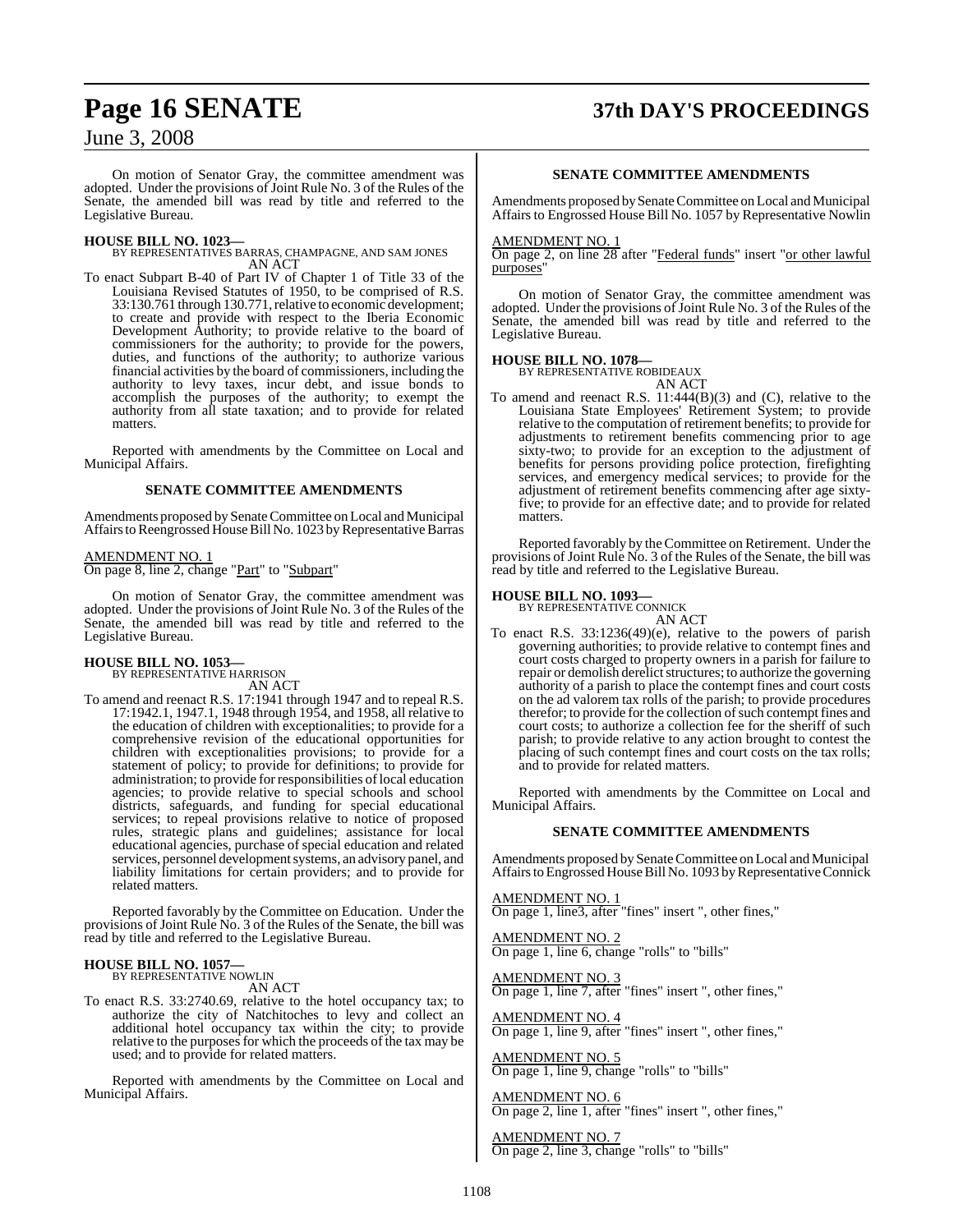## **37th DAY'S PROCEEDINGS Page 17 SENATE**

#### AMENDMENT NO. 8

On page 2, line 6, after "fines" insert ", other fines,"

AMENDMENT NO. 9 On page 2, line 7, change "rolls" to "bills"

AMENDMENT NO. 10 On page 2, line 8, after "fines" insert ", other fines,"

AMENDMENT NO. 11 On page 2, line 10, after "fines" insert ", other fines,"

AMENDMENT NO. 12 On page 2, line 16, after "fines" insert ", other fines,"

AMENDMENT NO. 13

On page 2, line 20, change "rolls" to "bills"

On motion of Senator Gray, the committee amendment was adopted. Under the provisions of Joint Rule No. 3 of the Rules of the Senate, the amended bill was read by title and referred to the Legislative Bureau.

HOUSE BILL NO. 1104—<br>
BY REPRESENTATIVES TUCKER, HONEY, PONTI, TRAHAN,<br>
BY REPRESENTATIVES TUCKER, HONEY, PONTI, TRAHAN,<br>
BOBBY BADON, BALDONE, BARRAS, BILLIOT, BURFORD, HENRY<br>
BURNS, TIM BURNS, BURELL, CARMODY, CARTER, CH

To amend and reenact R.S. 23:1 through 12, 14(A), 15, 16, 71, 72(1) and  $(3)$ ,  $73(A)(1)$ (introductory paragraph) and  $(2)$ ,  $(B)$ ,  $(C)$ ,  $(D)$ , and (E)(2), 74, 75(D), 76(C), 1472(1), 2042 through 2046, 2047(A), 2048 through 2056, 2061 through 2063, 2065 through 2067, 2069(A), 2070, 2091(A)(introductory paragraph) and (1), (B)(introductory paragraph) and (8), and  $(C)$ ,  $2092$ ,  $2100$ , 2151(A), (B), and (E), 2152, 2153, 2191, and 2192, R.S. 36:3(2), (3), (4), (6), and (7), 4(A)(6), 8(E)(1), 301 through 307, 308(A) and (D), 309(B), (C)(introductory paragraph) and (4), (D), (E), and (F), 310, and 313, and R.S. 49:191(3)(g) and 968(B)(5) and (21)(b), to enact R.S. 23:17 through 20, 33, 34, 72(4) and (5), 73(A)(1)(d), 75(E), 77, 78, and 2193 through 2212 and R.S. 36:8(E)(2)(j), and to repeal R.S. 23:2064, 2068, and 2093 through 2099 and R.S. 36:4(B)(14), 311, and 312, relative to the Department of Labor; to change the name of the Department of Labor to the Louisiana Workforce Commission; to provide for the creation of the commission; to provide for the executive director of the commission; to establish the purpose of the commission; to establish the powers and duties of the commission; to provide for employee performance evaluations; to require the integration of certain workforce development programs; to provide for client accessibility; to authorize the executive director to delegate certain functions; to require the design and implementation of a plan for workforce training and services; to provide for the administration of funding; to provide relative to block grants for local workforce development areas; to establish legislative intent; to provide for definitions; to require the maintenance of a comprehensive labor market information system; to require entities to cooperate with the commission; to provide for the availability of consumer information; to provide with respect to data exchange; to provide for the Occupational Forecasting Conference and its duties; to provide for the development and management of workforce system information resources; to change the name of the Louisiana Workforce Commission to the Louisiana Workforce Investment Council and to establish its purposes; to provide for the membership of the council; to provide

# June 3, 2008

procedures to select the chairman and vice chairman; to provide for the terms of the membership; to authorize the removal of members under certain circumstances; to provide for designees of the council members; to establish the goals of the council; to require the adoption of a strategic plan; to establish the duties and functions of the council; to establish the organizational structure of the council; to provide for workforce investment boards; to authorize the governor to designate workforce development areas; to authorize the creation of local workforce development boards; to provide for the training for local workforce development board members; to authorize the commission to charter boards; to authorize the governor to certify boards; to provide the membership of boards; to provide for the removal of workforce investment board members; to provide for the responsibilities of the board; to establish the board's duties; to provide for the components of the local workforce development system; to require the adoption of local and regional workforce development plans; to require the adoption of a budget; to require the submission of a report; to require approval of the board's fiscal agent; to provide for contracting service delivery; to provide relative to conflicts of interests; to provide for the eligibility of incentives and waivers; to allow the application for nonprofit status; to authorize the employment of staff; to include the Louisiana Workforce Commission as a department within the executive branch of government; to provide for its officers, duties, and offices; to provide for the termination of the Louisiana Workforce Commission; to require the commission to submit certain reports; to require the Louisiana Workforce Investment Council to submit certain reports; and to provide for related matters.

Reported favorably by the Committee on Labor and Industrial Relations. Under the provisions of Joint Rule No. 3 of the Rules of the Senate, the bill was read by title and referred to the Legislative Bureau.

#### **HOUSE BILL NO. 1139—**

BY REPRESENTATIVE POPE

AN ACT To amend and reenact R.S.  $32:125(B)(1)$  and  $300.1(A)$ , relative to traffic regulation; to provide that a driver shall slow down to a speed twenty-five miles per hour below the posted speed limit upon approach of an emergency vehicle; to provide for lowspeed vehicles; and to provide for related matters.

Reported with amendments by the Committee on Transportation, Highways and Public Works.

#### **SENATE COMMITTEE AMENDMENTS**

Amendments proposed by Senate Committee on Transportation, Highways and Public Works to Engrossed House Bill No. 1139 by Representative Pope

#### AMENDMENT NO. 1

On page 1, line 2, after  $"({\rm B})(1)"$  insert "and  $(2)"$ 

#### AMENDMENT NO. 2

On page 1, delete lines 3 and 4, and insert "to provide for driver actions upon approach to certain emergency vehicles; to provide for low-"

#### AMENDMENT NO. 3

On page 1, delete lines 12 through 18 and insert:

"B. When an authorized emergency any vehicle making use of any visual signals as authorized by law, including the display of alternately flashing amber or yellow warning lights is parked on or near the highway, the driver of every other vehicle, as soon as it is safe, shall proceed as follows except when otherwise directed by a police officer:

(1) When driving on an interstate highway or other highway with two or more lanes traveling in the same direction as the emergency vehicle, yield the right of way by making a lane change into a lane not adjacent to that of the authorized vehicle, if possible with due regard to safety and traffic conditions or if unable to make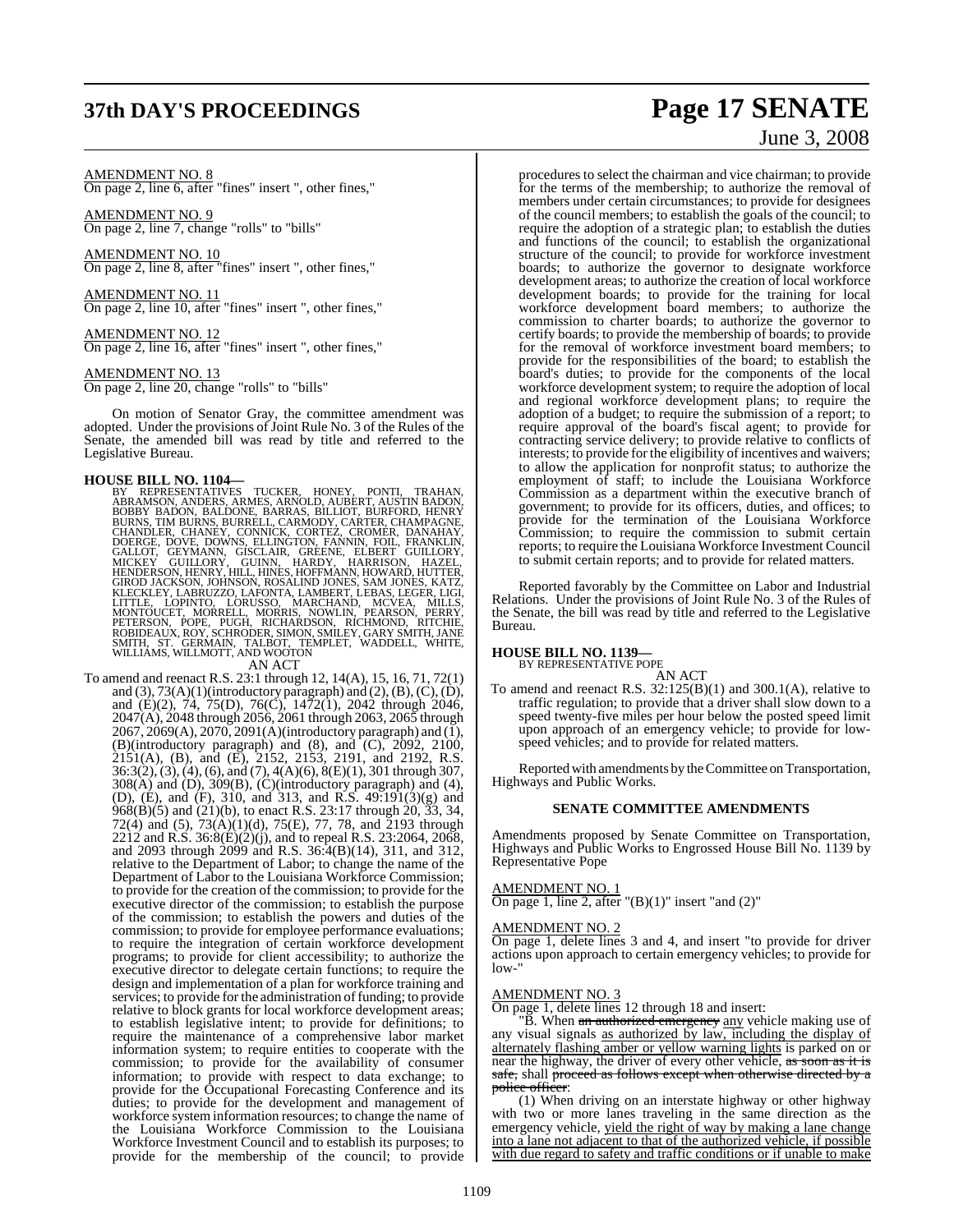# **Page 18 SENATE 37th DAY'S PROCEEDINGS**

June 3, 2008

a lane change, slow to a reasonably safe speed of twenty-five miles per hour until it is safe to proceed at the posted speed limit and merge into the lane farthest from the emergency vehicle.

(2) When driving on a two-lane road, slow to a speed of twentyfive miles per hour or the posted speed, whichever is lower, until it is safe to proceed at the posted speed limit Maintain a safe speed for road conditions, if unable or unsafe to change lanes."

On motion of Senator McPherson, the committee amendment was adopted. Under the provisions of Joint Rule No. 3 of the Rules of the Senate, the amended bill was read by title and referred to the Legislative Bureau.

#### **HOUSE BILL NO. 1141—**

BY REPRESENTATIVES LEGER AND HUTTER AN ACT

To amend and reenact R.S. 38:247(D) and to enact R.S. 38:247(E) and R.S. 49:213.4(E), relative to hurricane protection projects; to prohibit any state agency or entity from entering into certain contracts with the United States Army Corps of Engineers relative to hurricane protection projects; and to provide for related matters.

Reported with amendments by the Committee on Transportation, Highways and Public Works.

#### **SENATE COMMITTEE AMENDMENTS**

Amendments proposed by Senate Committee on Transportation, Highways and Public Works to Engrossed House Bill No. 1141 by Representative Leger

#### AMENDMENT NO. 1

On page 1, at the end of line 19, insert: "The independent third-party reviewer and evaluator provided for in the contract shall be approved by both the United States Corp of Engineers and the nonfederal sponsor."

#### AMENDMENT NO. 2

On page 2, at the end of line 14, insert: "The independent third-party reviewer and evaluator provided for in the contract shall be approved by both the United States Corp of Engineers and the nonfederal sponsor.

On motion of Senator McPherson, the committee amendment was adopted. Under the provisions of Joint Rule No. 3 of the Rules of the Senate, the amended bill was read by title and referred to the Legislative Bureau.

# **HOUSE BILL NO. 1169—** BY REPRESENTATIVE RITCHIE

AN ACT

To amend and reenact R.S. 47:1838(introductory paragraph), relative to the Louisiana Tax Commission; to authorize the continued assessment and collection of fees assessed in connection with services performed by the commission; and to provide for related matters.

Reported favorably by the Committee on Revenue and Fiscal Affairs. Under the provisions of Joint Rule No. 3 of the Rules of the Senate, the bill was read by title and referred to the Legislative Bureau.

## **HOUSE BILL NO. 1188—** BY REPRESENTATIVE GREENE

AN ACT

To enact R.S. 47:1671, relative to authorized signatures on tax returns, agreements, and other documents; to require persons who sign a document to have authority or power to execute the document; to provide for the validity of returns, agreements, forms, and other documents executed or entered into, or filed,

with the secretary of the Department of Revenue; to provide a conclusive presumption of authority of person signing return, agreement, form, or other document on behalf of a person or other legal entity; to provide for an effective date; and to provide for related matters.

Reported favorably by the Committee on Revenue and Fiscal Affairs. Under the provisions of Joint Rule No. 3 of the Rules of the Senate, the bill was read by title and referred to the Legislative Bureau.

**HOUSE BILL NO. 1190—** BY REPRESENTATIVE HENRY BURNS AN ACT

To repeal R.S. 2:1(5) and 2 through 4, relative to aeronautics; to repeal the definition of "aircraft registrar;" to repeal the provisions relative to aircraft registration; and to repeal the provisions regarding qualifications of pilots to obtain, possess, and display licenses.

Reported favorably by the Committee on Transportation, Highways and Public Works. Under the provisions of Joint Rule No. 3 of the Rules of the Senate, the bill was read by title and referred to the Legislative Bureau.

**HOUSE BILL NO. 1206—** BY REPRESENTATIVES DOVE AND BALDONE AND SENATORS DUPRE AND B. GAUTREAUX

#### AN ACT

To enact Chapter 34 of Title 25 of the Louisiana Revised Statutes of 1950, to be comprised of R.S. 25:1311 through 1316 and R.S. 36:744(M) and 801.21, relative to the South Louisiana Wetlands DiscoveryCenter; to provide forlegislative intent; to provide for creation, domicile, and membership of a commission; to provide for powers and duties of the commission; to provide for donations and grants; to provide for operating funds; to place the center and the commission in the Department of State and to provide for the powers and functions of the department and the secretary of state relative thereto; to provide for rules; and to provide for related matters.

Reported favorably by the Committee on Local and Municipal Affairs. Under the provisions of Joint Rule No. 3 of the Rules of the Senate, the bill was read by title and referred to the Legislative Bureau.

#### **HOUSE BILL NO. 1240—**

BY REPRESENTATIVE HONEY

AN ACT To amend and reenact R.S. 47:463.31(C) and (E), relative to special college and university license plates; to provide for an annual royalty fee; to provide for the amount of fees forwarded to the specific institution; and to provide for related matters.

Reported favorably by the Committee on Transportation, Highways and Public Works. Under the provisions of Joint Rule No. 3 of the Rules of the Senate, the bill was read by title and referred to the Legislative Bureau.

#### **HOUSE BILL NO. 1252—**

BY REPRESENTATIVE MONTOUCET AN ACT

To enact R.S. 33:1994.1, relative to hours of work for firemen; to provide relative to the maximum number of consecutive hours firemen may be required to work; to provide exceptions; to provide for the minimum number of consecutive hours off duty to which a fireman shall be entitled under certain circumstances; and to provide for related matters.

Reported favorably by the Committee on Local and Municipal Affairs. Under the provisions of Joint Rule No. 3 of the Rules of the Senate, the bill was read by title and referred to the Legislative Bureau.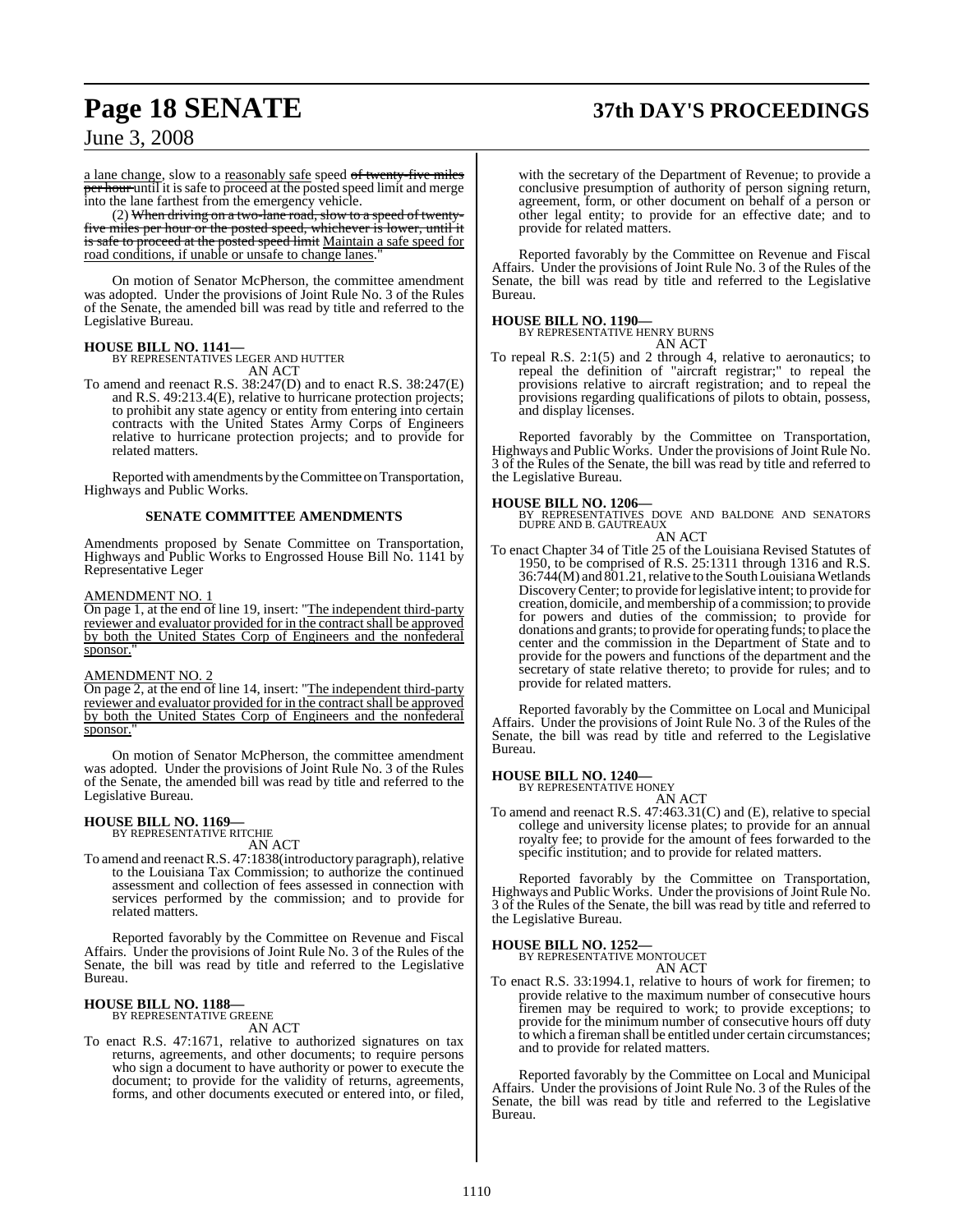# **37th DAY'S PROCEEDINGS Page 19 SENATE**

# June 3, 2008

#### **HOUSE BILL NO. 1256—**

BY REPRESENTATIVE DOWNS AN ACT

To amend and reenact R.S. 17:53, relative to city, parish, and other local public school board members; to provide that school board members shall receive training and instruction annually; to require that a certain minimum number of hours focus on certain topics for school board members in certain districts; to provide for effectiveness; and to provide for related matters.

Reported favorably by the Committee on Education. Under the provisions of Joint Rule No. 3 of the Rules of the Senate, the bill was read by title and referred to the Legislative Bureau.

#### **HOUSE BILL NO. 1276—** BY REPRESENTATIVE CHAMPAGNE

AN ACT

To enact R.S. 33:3819(E), relative to the Southeast Waterworks District No. 2 of Vermilion Parish; to authorize the Vermilion Parish governing authority to increase the per diem paid to the members of the board of commissioners of the district; and to provide for related matters.

Reported favorably by the Committee on Local and Municipal Affairs. Under the provisions of Joint Rule No. 3 of the Rules of the Senate, the bill was read by title and referred to the Legislative Bureau.

#### **HOUSE BILL NO. 1347—**

BY REPRESENTATIVES AUSTIN BADON, TIM BURNS, CARTER,<br>CONNICK, CROMER, GREENE, HAZEL, HENRY, LIGI, LORUSSO,<br>MONICA, PEARSON, PERRY, PUGH, ROBIDEAUX, SCHRODER, SMILEY, TALBOT, AND TUCKER

### AN ACT

To enact Chapter 43 of Title 17 of the Louisiana Revised Statutes of 1950, to be comprised of R.S. 17:4011 through 4025, relative to educational options for parents and other legal guardians; to establish and provide for the implementation of the Student Scholarships for Educational Excellence Program; to provide for legislative findings; to provide for definitions; to provide relative to the duties and responsibilities of the State Board of Elementary and Secondary Education and the state Department of Education; to provide relative to eligibility and participation requirements for students and schools; to provide relative to selection and enrollment of eligible students; to provide relative to funding and payments to eligible schools including eligible nonpublic schools; to provide relative to testing; to provide for reports; and to provide for related matters.

Reported favorably by the Committee on Finance. Under the provisions of Joint Rule No. 3 of the Rules of the Senate, the bill was read by title and referred to the Legislative Bureau.

### **HOUSE BILL NO. 1362— (Substitute for House Bill No. 1061 by Representative Hutter)**<br>BY REPRESENTATIVE HUTTER

AN ACT

To enact R.S. 32:173.1 and to repeal R.S. 32:173, relative to railroad crossings; to provide that commercial motor vehicles and buses transporting passengers abide by federal regulations pertaining to stopping at railroad crossings; and to provide for related matters.

Reported with amendments by the Committee on Transportation, Highways and Public Works.

#### **SENATE COMMITTEE AMENDMENTS**

Amendments proposed by Senate Committee on Transportation, Highways and Public Works to Reengrossed House Bill No. 1362 by Representative Hutter

AMENDMENT NO. 1

On page 1, line 13, after "thereafter" insert ", the driver shall"

#### AMENDMENT NO. 2

On page 1, line 14, after "train" delete the semicolon ";"

AMENDMENT NO. 3

On page 2, between lines 8 and 9, insert the following:<br>"C. The driver of any school bus, in add

The driver of any school bus, in addition to the requirements of Subsection B of this Section, after coming to a complete stop, shall open the door of the school bus and shall leave it open while ascertaining that no train or other vehicle is approaching on the railroad track from either side and until immediately prior to proceeding over the railroad crossing.

On motion of Senator McPherson, the committee amendment was adopted. Under the provisions of Joint Rule No. 3 of the Rules of the Senate, the amended bill was read by title and referred to the Legislative Bureau.

#### **Rules Suspended**

Senator Marionneaux asked for and obtained a suspension of the rules for the purpose of taking up at this time.

#### **Senate Resolutions Just Advanced to a Second Reading**

The following Senate Resolutions just advanced to a second reading were read and acted upon as follows:

### **SENATE RESOLUTION NO. 108—**

BY SENATOR MARIONNEAUX A RESOLUTION

To express the sincere and heartfelt condolences of the Senate of the Legislature of Louisiana to the family of Louisiana Army National Guard Sergeant Brandon Boudreaux upon his death on active duty.

On motion of Senator Marionneaux, the resolution was read by title and adopted.

SENATE RESOLUTION NO. 109—<br>BY SENATORS MARIONNEAUX, ADLEY, ALARIO, AMEDEE, BROOME, CASSIDY, CHAISSON, CHEEK, CRAVINS, CROWE, DONAHUE, DORSEY, DUPLESSIS, DUPRE, ERDEY, B. GAUTREAUX, N.<br>GAUTREAUX, GRAY, HEBERT, HEITMEIER, JA A RESOLUTION

To express the sincere and heartfelt condolences of the Senate of the Legislature of Louisiana to the family of United States Army Sergeant Terrell W. Gilmore upon his death in combat in Operation Iraqi Freedom.

On motion of Senator Marionneaux, the resolution was read by title and adopted.

#### **Rules Suspended**

Senator Marionneaux asked for and obtained a suspension of the rules for the purpose of taking up at this time.

#### **Senate Resolutions on Second Reading, Subject to Call**

The following Senate Resolutions, subject to call, were read and acted upon as follows:

#### **Called from the Calendar**

Senator Marionneaux asked that Senate Resolution No. 99 be called from the Calendar at this time.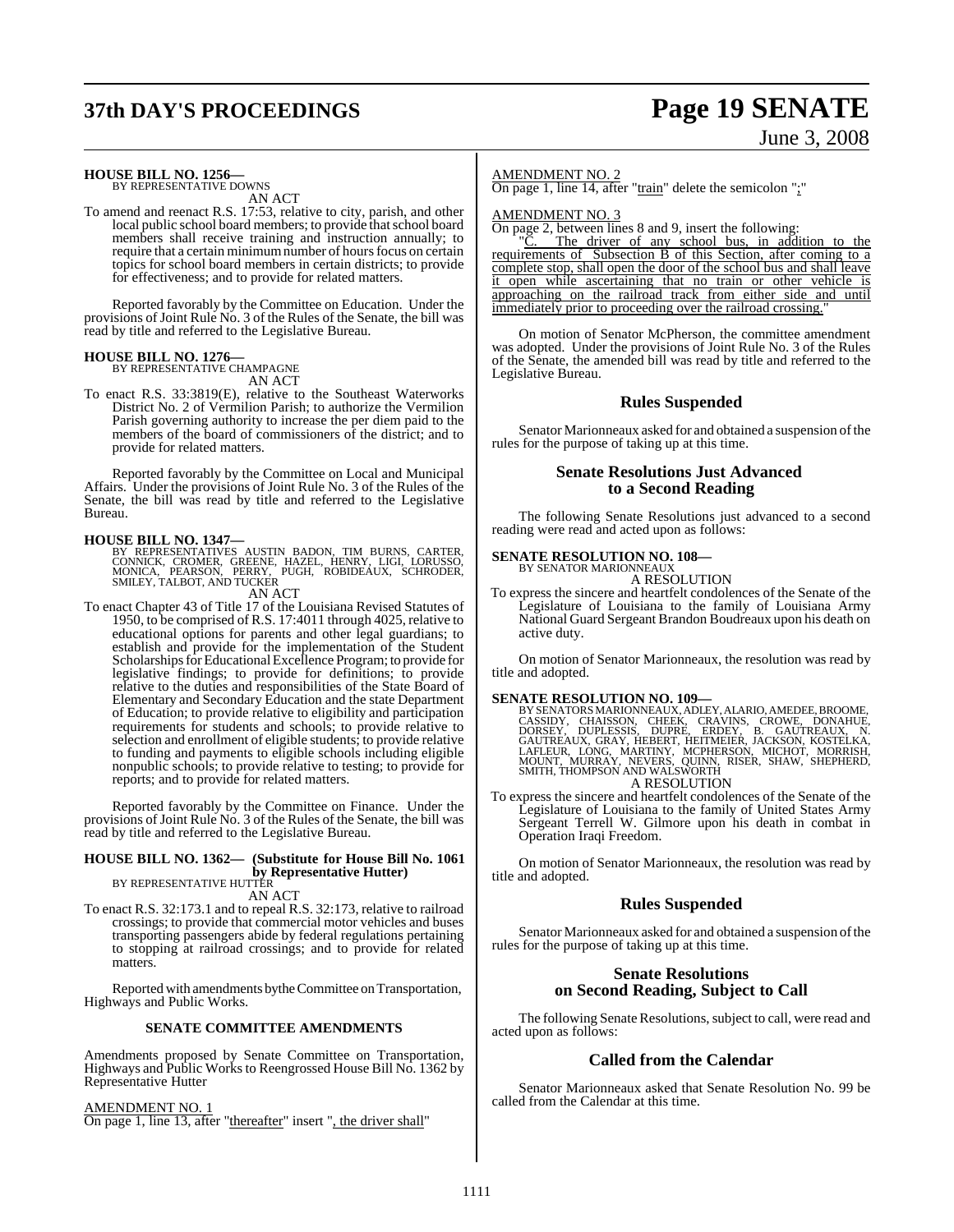## **Page 20 SENATE 37th DAY'S PROCEEDINGS**

### June 3, 2008

#### **SENATE RESOLUTION NO. 99—**

BY SENATORS MARIONNEAUX, ADLEY, ALARIO, AMEDEE, BROOME,<br>CASSIDY, CHAISSON, CHEEK, CRAVINS, CROWE, DONAHUE,<br>DORSEY, DUPLESSIS, DUPRE, ERDEY, B. GAUTREAUX, N.<br>GAUTREAUX, GRAY, HEBERT, HEITMEIER, JACKSON, KOSTELKA,<br>LAFLEUR, L A RESOLUTION

To express the sincere and heartfelt condolences of the Senate of the Legislature of Louisiana to the family of United States Marine Corps Lance Corporal Thomas Adams, Jr., for his loss in the Desert Shield Theater of Operations while bravely serving his country during the mission to restore freedom and democracy to the conquered people of Kuwait.

On motion of Senator Marionneaux, the resolution was read by title and adopted.

#### **Senate Concurrent Resolutions on Second Reading Reported by Committees**

The following Senate Concurrent Resolutions reported by Committees were taken up and acted upon as follows:

#### **SENATE CONCURRENT RESOLUTION NO. 65—** BY SENATOR CROWE

A CONCURRENT RESOLUTION

To memorialize the Congress of the United States to provide financial support for the establishment and construction of a general aviation facility in the lower portion of Plaquemines Parish.

Reported favorably by the Committee on Transportation, Highways and Public Works.

The resolution was read by title. Senator Crowe moved to adopt the Senate Concurrent Resolution.

### **ROLL CALL**

The roll was called with the following result:

#### YEAS

| Mr. President<br>Adley<br>Alario<br>Amedee<br><b>Broome</b><br>Cassidy<br>Cheek<br>Cravins<br>Crowe<br>Donahue<br>Dorsey<br>Duplessis<br>Total - 36 | Dupre<br>Erdey<br>Gautreaux B<br>Gautreaux N<br>Gray<br>Hebert<br>Heitmeier<br>Kostelka<br>LaFleur<br>Long<br>Marionneaux<br>Martiny<br>NAYS | McPherson<br>Morrish<br>Mount<br>Murray<br><b>Nevers</b><br>Quinn<br>Riser<br>Shaw<br>Shepherd<br>Smith<br>Thompson<br>Walsworth |
|-----------------------------------------------------------------------------------------------------------------------------------------------------|----------------------------------------------------------------------------------------------------------------------------------------------|----------------------------------------------------------------------------------------------------------------------------------|
| Total - 0                                                                                                                                           | <b>ABSENT</b>                                                                                                                                |                                                                                                                                  |
| Jackson<br>Total - 2                                                                                                                                | Michot                                                                                                                                       |                                                                                                                                  |
| The                                                                                                                                                 |                                                                                                                                              | Chair declared the Senate had adopted the Se                                                                                     |

tne Senate Concurrent Resolution and ordered it sent to the House.

#### **House Bills and Joint Resolutions on Third Reading and Final Passage**

The following House Bills and Joint Resolutions on Third Reading and Final Passage were taken up and acted upon as follows:

### **HOUSE BILL NO. 340—** BY REPRESENTATIVE MORRELL

AN ACT

To amend and reenact R.S. 42:1124.2(A), relative to financial disclosure; to require certain public employees in the Department of Public Safety and Corrections to file financial disclosure reports; to provide for penalties; and to provide for related matters.

#### **Floor Amendments Sent Up**

Senator Cassidy sent up floor amendments which were read.

#### **SENATE FLOOR AMENDMENTS**

Amendments proposed by Senator Cassidy to Engrossed House Bill No. 340 by Representative Morrell

#### AMENDMENT NO. 1

On page 1, line 19, after "and Corrections." insert "However, the provisions of this Subsection shall not require the disclosure of the location or address of a warden's residence, whether that residence is titled in his name or in the name of his spouse or of one of his children.

On motion of Senator Cassidy, the amendments were adopted.

#### **Floor Amendments Sent Up**

Senator Cassidy sent up floor amendments which were read.

#### **SENATE FLOOR AMENDMENTS**

Amendments proposed by Senator Cassidy to Engrossed House Bill No. 340 by Representative Morrell

#### AMENDMENT NO. 1

On page 1, line 19, after "and Corrections." insert "However, the provisions of this Subsection shall not require the disclosure of the location or address of the place of employment of the spouse of the warden.

On motion of Senator Cassidy, the amendments were adopted.

The bill was read by title. Senator Cravins moved the final passage of the amended bill.

### **ROLL CALL**

The roll was called with the following result:

#### YEAS

Cravins Gray Murray<br>
Duplessis Heitmeier Murray Duplessis Heitmei<br>Gautreaux B Jackson Gautreaux B Total - 7

**NAYS** 

Hebert Riser<br>
Kostelka Shaw

Adley Dupre Nevers<br>
Alario Erdey Duinn Alario Erdey<br>Amedee Heber Broome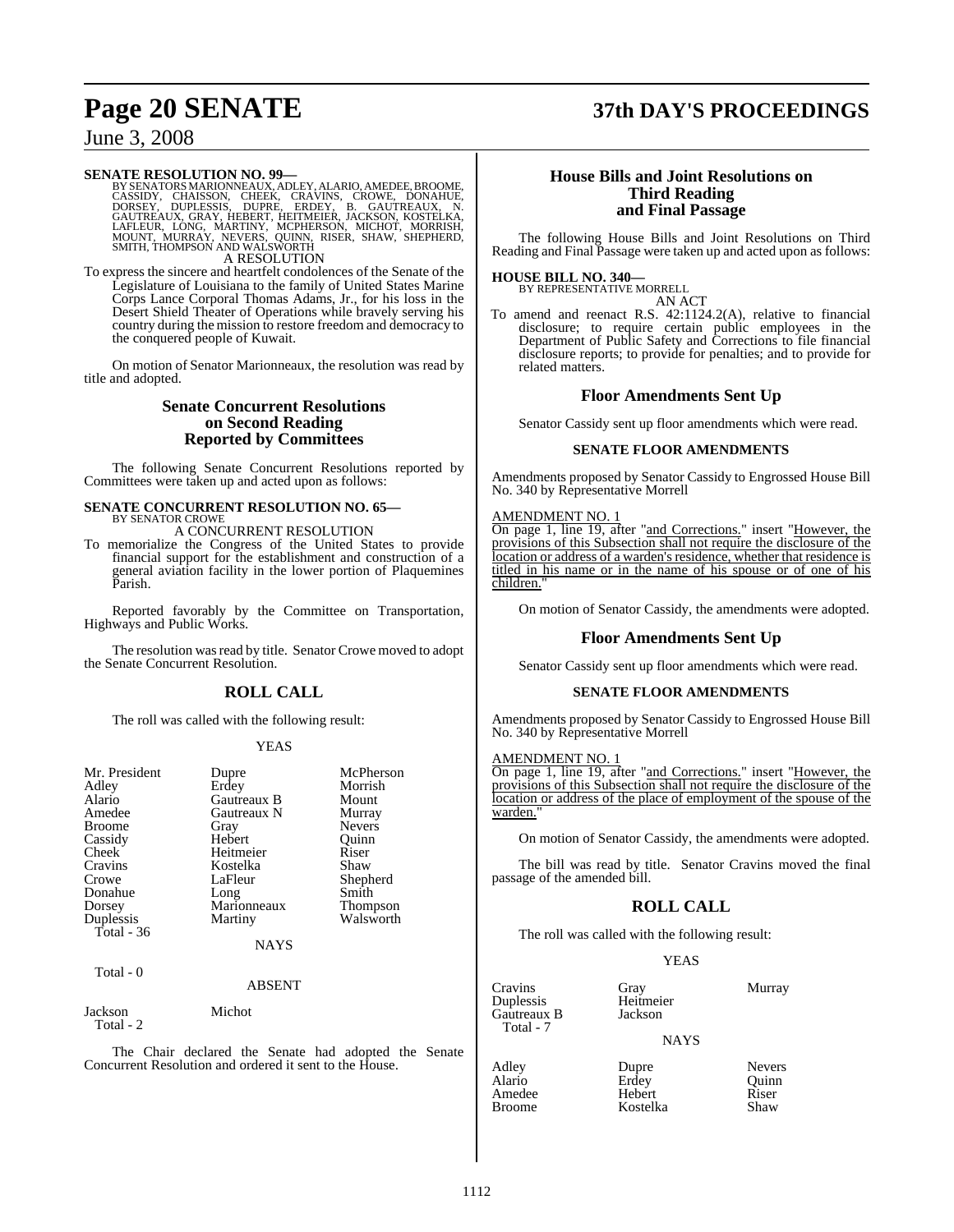# **37th DAY'S PROCEEDINGS Page 21 SENATE**

Cassidy Long Shepherd<br>Cheek Marionneaux Smith Cheek Marionneaux<br>Crowe Michot Crowe Michot Thompson<br>
Morrish Walsworth<br>
Morrish Walsworth Dorsey Total - 26

Morrish Walsworth

ABSENT

Mr. President LaFleur McPherson<br>Gautreaux N Martiny Gautreaux N Total - 5

The Chair declared the amended bill failed to pass.

#### **Notice of Reconsideration**

Senator Cravins, pursuant to Senate Rule Number 11.12, gave notice that before the expiration of the Morning Hour of the next succeeding legislative day of the Senate, he would move to reconsider the vote by which the amended bill failed to pass.

HOUSE BILL NO. 370—<br>BY REPRESENTATIVES HENRY, AUSTIN BADON, BOBBY BADON, BARRAS, BARROW, BURFORD, HENRY BURNS, TIM BURNS, CARMODY, CARTER, CAZAYOUX, CHAMPAGNE, CHANEY, CONNICK, CORTEZ, CROMER, DANNIN, HOWNAD, HARRISON, KAT

AN ACT

To enact R.S. 40:1299.36, relative to human cloning; to prohibit the expenditure of public funding forthe purpose of human cloning; to provide for exceptions; to provide for an effective date; and to provide for related matters.

The bill was read by title. Senator Morrish moved the final passage of the bill.

#### **ROLL CALL**

The roll was called with the following result:

#### YEAS

| Mr. President<br>Adley<br>Alario<br>Amedee<br><b>Broome</b><br>Cassidy<br>Cheek<br>Cravins<br>Crowe<br>Donahue<br>Dorsey<br>Duplessis<br>Total $-35$<br>Total - 0 | Dupre<br>Erdey<br>Gautreaux B<br>Gautreaux N<br>Gray<br>Hebert<br>Heitmeier<br>Kostelka<br>LaFleur<br>Long<br>Marionneaux<br>Martiny<br><b>NAYS</b><br>ABSENT | McPherson<br>Morrish<br>Mount<br>Murray<br><b>Nevers</b><br>Quinn<br>Riser<br>Shaw<br>Smith<br><b>Thompson</b><br>Walsworth |
|-------------------------------------------------------------------------------------------------------------------------------------------------------------------|---------------------------------------------------------------------------------------------------------------------------------------------------------------|-----------------------------------------------------------------------------------------------------------------------------|
|                                                                                                                                                                   |                                                                                                                                                               |                                                                                                                             |
| Jackson<br>Total - 3                                                                                                                                              | Michot                                                                                                                                                        | Shepherd                                                                                                                    |

The Chair declared the bill was passed and returned to the House. Senator Morrish moved to reconsider the vote by which the bill was passed and laid the motion on the table.

June 3, 2008

#### **Notice Regarding Vote**

Senator Michot stated he appeared as absent on the vote on House Bill No. 370. He had intended to vote yea on the bill. He asked that the Official Journal so state.

#### **HOUSE BILL NO. 635—**

BY REPRESENTATIVE GREENE

AN ACT To amend and reenact R.S. 42:1124.2(A), relative to financial disclosure; to require certain persons to file financial disclosure reports; to provide for penalties; and to provide for related matters.

On motion of Senator Amedee, the bill was read by title and returned to the Calendar, subject to call.

**HOUSE BILL NO. 678—** BY REPRESENTATIVES GREENE, ABRAMSON, FOIL, ROSALIND JONES, AND LEGER AN ACT

To amend and reenact R.S. 42:1125(B) and (C), relative to gubernatorial transition and inauguration; to provide for reporting of contributions and expenditures; to provide relative to applicability and effectiveness; and to provide for related matters.

On motion of Senator Amedee, the bill was read by title and returned to the Calendar, subject to call.

#### **HOUSE BILL NO. 842—**

BY REPRESENTATIVES GALLOT AND TUCKER AN ACT

To amend and reenact R.S. 18:1495.7(A), R.S. 42:1124(A)(1),  $(C)(8)$ , and  $(D)(2)$ , 1124.2(A) and  $(C)(5)(b)$ , (c), and (d) and (8), 1124.3(A), and 1124.4(D)(1)(a), and Section 6 of Act No. 1 of the 2008 First Extraordinary Session of the Legislature and to enact R.S. 42:1124.3(D)(3) and Section 7 of Act No. 1 of the 2008 First Extraordinary Session of the Legislature, relative to financial disclosure; to provide relative to certain disclosures by certain public servants; to provide relative to certain disclosures by candidates for certain offices; to provide relative to deadlines for filing certain such disclosures; to provide relative to the content of such disclosures; to provide for certain actions by the Board of Ethics relative to such disclosures; to provide for definitions; to provide for penalties; to provide for effectiveness; and to provide for related matters.

The bill was read by title. Senator Kostelka moved the final passage of the bill.

#### **ROLL CALL**

The roll was called with the following result:

#### YEAS

Mr. President Erdey Michot Adley Gautreaux B Morrish Amedee Gray Murray<br>Broome Hebert Nevers Broome Hebert Nevers<br>
Cassidy Heitmeier Ouinn Cassidy Heitmeier Quinn Cheek Jackson Riser<br>Cravins Kostelka Shaw Cravins Kostelka<br>Crowe LaFleur Donahue Long Smith<br>Dorsey Marionneaux Thompson Dorsey Marionneaux<br>
Duplessis Martiny Duplessis Martiny Walsworth<br>
Dupre McPherson Total - 38

Gautreaux N Mount<br>
Gray Murray McPherson

Shepherd<br>Smith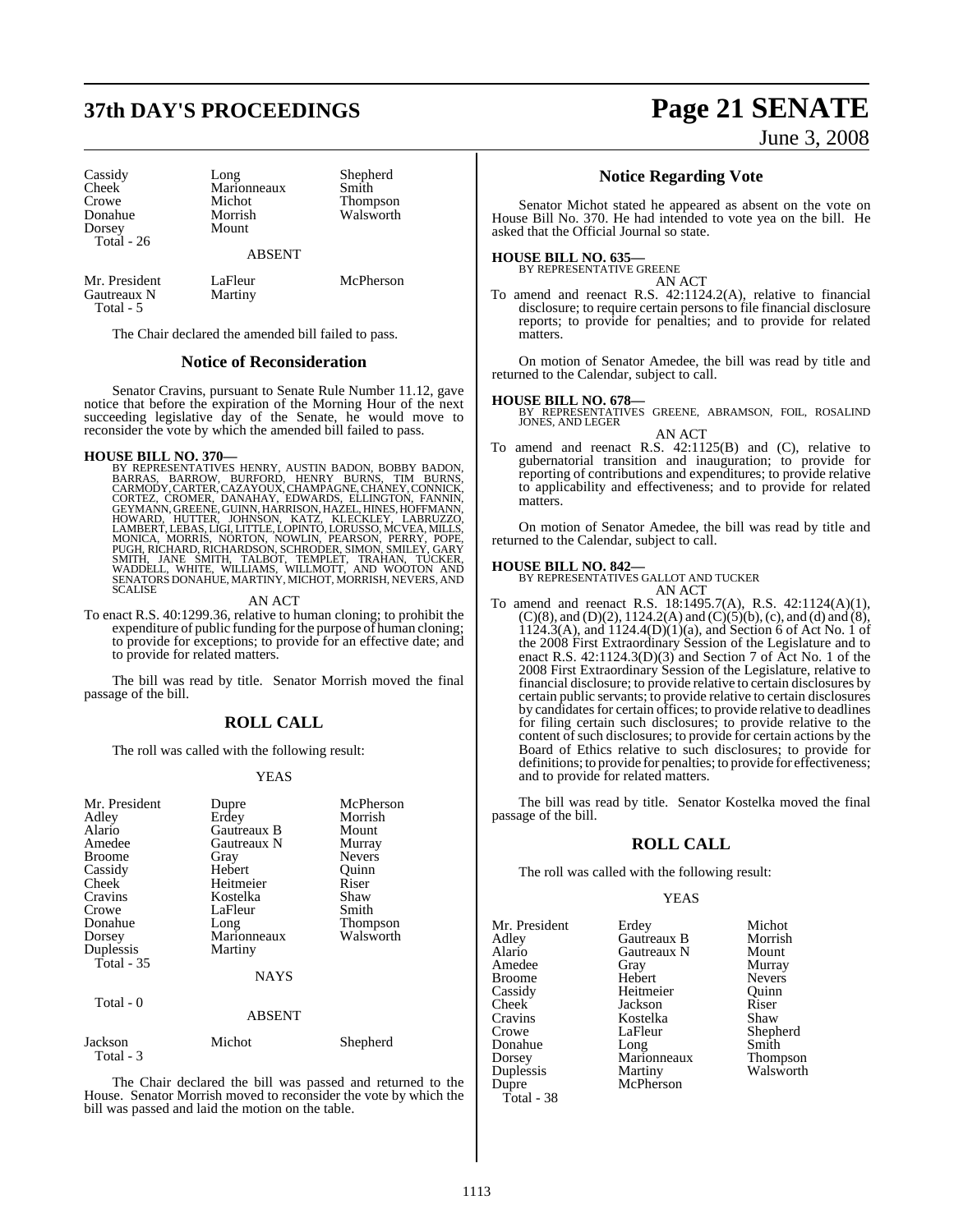#### **NAYS**

#### Total - 0

#### ABSENT

Total - 0

The Chair declared the bill was passed and returned to the House. Senator Kostelka moved to reconsider the vote by which the bill was passed and laid the motion on the table.

**HOUSE BILL NO. 911—**<br>BY REPRESENTATIVES GALLOT, ARNOLD, BOBBY BADON,<br>BALDONE, BILLIOT, BURRELL, DIXON, DOWNS, GISCLAIR, HARDY,<br>HINES, HUTTER, LEGER, NORTON, RICHARD, ST. GERMAIN, TUCKER,<br>AND WOOTON

AN ACT

To amend and reenact R.S. 42:1123(13), relative to the acceptance of certain things of economic value; to provide relative to the acceptance of complimentary admission to certain events by public servants; and to provide for related matters.

On motion of Senator Broome, the bill was read by title and returned to the Calendar, subject to call.

#### **HOUSE BILL NO. 1002—** BY REPRESENTATIVE GALLOT

AN ACT

To amend and reenact R.S.  $42:1113(D)(1)(a)(iii)$  and (iv) and (c), (2), (3), and (4) and  $1114.3(A)(1)$  and (2), to enact R.S. 42:1113(D)(5), and to repeal R.S. 42:1113(E), relative to conflicts of interest; to provide relative to certain contracts involving certain public servants and certain affiliated persons and entities; to provide relative to restrictions of such contracts; to provide for disclosure relative to such contracts; to provide for enforcement and penalties; to provide relative to applicability; to provide exceptions; to provide for effectiveness; and to provide for related matters.

On motion of Senator Broome, the bill was read by title and returned to the Calendar, subject to call.

#### **HOUSE BILL NO. 1113—** BY REPRESENTATIVE MONICA

AN ACT

To amend and reenact R.S. 22:1021, 1024, and 1027 and to repeal R.S. 22:1023, 1025, and 1026, relative to statutory deposits of insurers; to provide for the amount of the deposit; to provide for delivery of home state certifications; to eliminate surety bonds in lieu of deposits; to eliminate additional deposits of surety insurers; to eliminate conditions of additional deposits; and to provide for related matters.

#### **Floor Amendments Sent Up**

Senator LaFleur sent up floor amendments which were read.

#### **SENATE FLOOR AMENDMENTS**

Amendments proposed by Senator LaFleur to Engrossed House Bill No. 1113 by Representative Monica

 $\frac{\text{AMENDMENT NO. 1}}{\text{On page 2, after line 17 insert the following:}}$ On page 2, after line 17 insert the following:

"Section 3. This Act shall become effective on January 1, 2009."

On motion of Senator LaFleur, the amendments were adopted.

The bill was read by title. Senator LaFleur moved the final passage of the amended bill.

## **Page 22 SENATE 37th DAY'S PROCEEDINGS**

### **ROLL CALL**

The roll was called with the following result:

YEAS

| Mr. President | Dupre       | McPherson     |
|---------------|-------------|---------------|
| Adley         | Erdey       | Morrish       |
| Alario        | Gautreaux B | Mount         |
| Amedee        | Gautreaux N | Murray        |
| <b>Broome</b> | Gray        | <b>Nevers</b> |
| Cassidy       | Hebert      | Ouinn         |
| Cheek         | Heitmeier   | Riser         |
| Cravins       | Kostelka    | Shaw          |
| Crowe         | LaFleur     | Shepherd      |
| Donahue       | Long        | Smith         |
| Dorsey        | Marionneaux | Thompson      |
| Duplessis     | Martiny     | Walsworth     |
| Total - 36    |             |               |
|               | <b>NAYS</b> |               |
|               |             |               |

ABSENT

#### Jackson Michot

Total - 2

Total - 0

The Chair declared the amended bill was passed and returned to the House. Senator LaFleur moved to reconsider the vote by which the bill was passed and laid the motion on the table.

## **HOUSE BILL NO. 1360— (Substitute for HouseBill No. 412 by Representative Mills)**<br>BY REPRESENTATIVES MILLS AND ELLINGTON<br>AN ACT

- 
- To enact R.S. 22:170.2, relative to life insurance policies and annuities; to provide with respect to any such policy or annuity issued to fund a pre-need funeral contract; to provide for the relationship of a funeral establishment to such a policy or contract; and to provide for related matters.

#### **Floor Amendments Sent Up**

Senator Hebert sent up floor amendments which were read.

#### **SENATE FLOOR AMENDMENTS**

Amendments proposed by Senator Hebert to Reengrossed House Bill No. 1360 by Representative Mills

#### AMENDMENT NO. 1

On page 1, line 10, after "contract" delete "shall not" and insert "may"

#### AMENDMENT NO. 2

On page 1, line 20, after "insurer" strike "shall not" and insert "may"

#### AMENDMENT NO. 3

On page 2, between lines 4 and 5, insert the following:

If the funeral establishment named as a primary beneficiary or assignee does not provide the funeral services or merchandise for the insured, the contingent beneficiary named in the life insurance policy, or annuity, shall receive the proceeds of the life insurance policy or annuity.

D. The insured may name the funeral establishment as beneficiary of a life insurance policy or annuity in an irrevocable waiver of their right to surrender the coverage for cash. The insured may also sign an irrevocable waiver of their right to obtain a loan against the coverage. The insured may also grant the general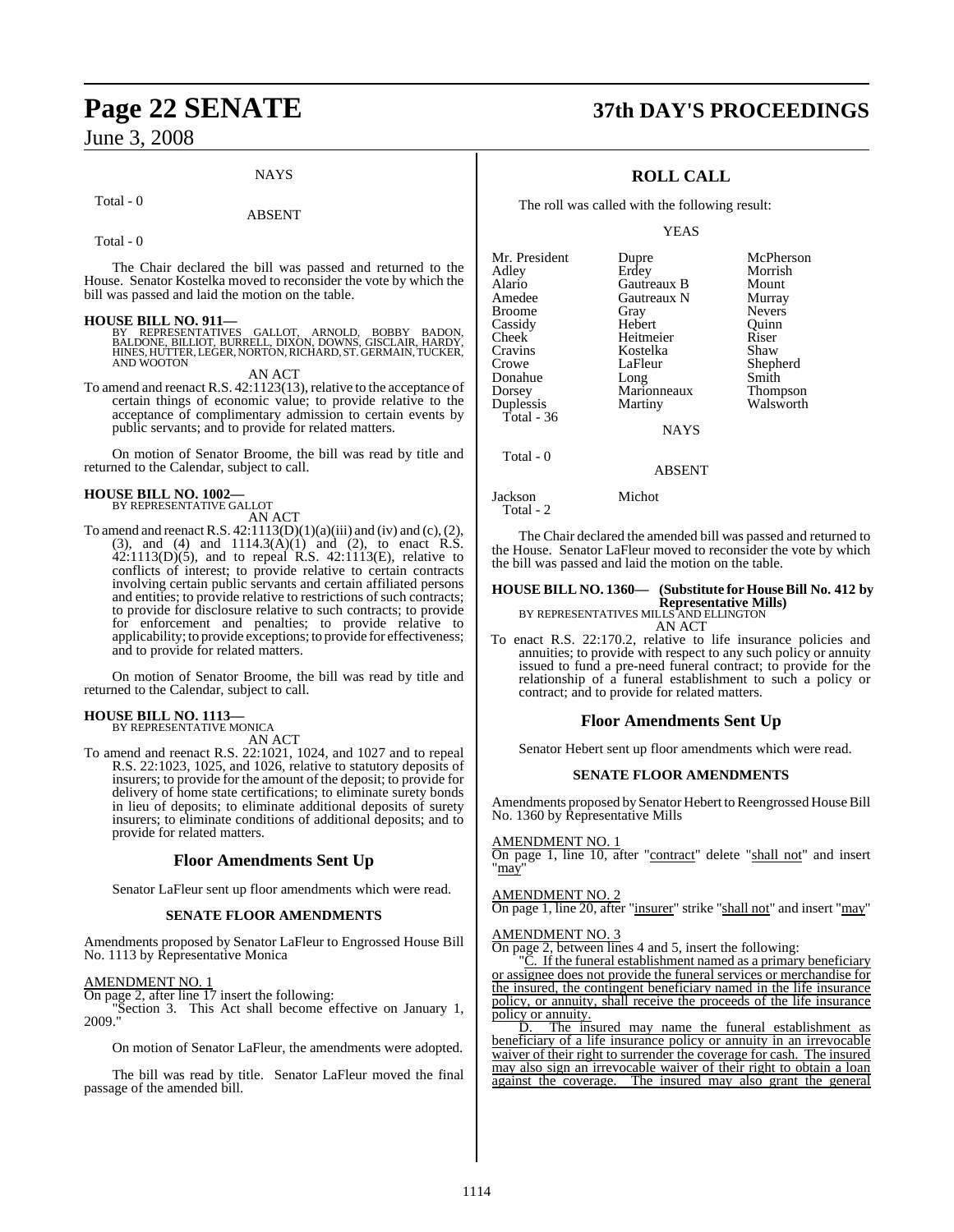# **37th DAY'S PROCEEDINGS Page 23 SENATE** June 3, 2008

establishment the ownership of the coverage with an irrevocable<br>waiver. The insured may also assign the coverage to a funeral The insured may also assign the coverage to a funeral establishment with an irrevocable waiver.

Senator Hebert moved adoption of the amendments.

Senator LaFleur objected.

#### **ROLL CALL**

The roll was called with the following result:

#### YEAS

| Amedee        | Hebert      | Quinn    |
|---------------|-------------|----------|
| Gautreaux N   | Marionneaux | Shepherd |
| Total - 6     | <b>NAYS</b> |          |
| Mr. President | Dorsey      | Martiny  |
| Adley         | Erdey       | Michot   |

Adley Erdey Michot<br>
Alario Gautreaux B Morrish Cassidy Gray Mount<br>Cheek Heitmeier Murray Crowe LaFleur<br>Donahue Long Total - 24

Cheek Heitmeier Murra<br>Cravins Kostelka Shaw Cravins Kostelka Shaw

Gautreaux B

#### ABSENT

Walsworth

Broome Jackson Riser<br>
Duplessis McPherson Thompson Dupre Total - 8

McPherson<br>Nevers

The Chair declared the amendments were rejected.

The bill was read by title. Senator LaFleur moved the final passage of the bill.

#### **ROLL CALL**

The roll was called with the following result:

#### YEAS

| Mr. President | Erdey       | Morrish       |
|---------------|-------------|---------------|
| Adley         | Gautreaux B | Mount         |
| Alario        | Gautreaux N | Murray        |
| Amedee        | Gray        | <b>Nevers</b> |
| <b>Broome</b> | Hebert      | Ouinn         |
| Cassidy       | Heitmeier   | Riser         |
| Cheek         | Kostelka    | Shaw          |
| Cravins       | LaFleur     | Shepherd      |
| Crowe         | Long        | Smith         |
| Donahue       | Marionneaux | Thompson      |
| Dorsey        | Martiny     | Walsworth     |
| Duplessis     | McPherson   |               |
| Dupre         | Michot      |               |
| Total - 37    |             |               |
|               | <b>NAYS</b> |               |

#### ABSENT

### Jackson

Total - 1

Total - 0

The Chair declared the bill was passed and returned to the House. Senator LaFleur moved to reconsider the vote by which the bill was passed and laid the motion on the table.

#### **HOUSE BILL NO. 299—**

BY REPRESENTATIVE MORRELL AN ACT

To enact R.S. 33:2740.69, relative to Orleans Parish; to create the Gentilly Development District within the parish; to provide relative to the boundaries, purpose, and powers and duties of the district; to provide relative to district funding, including the authority to levy taxes; and to provide for related matters.

On motion of Senator Murray, the bill was read by title and returned to the Calendar, subject to call.

#### **HOUSE BILL NO. 359—**

BY REPRESENTATIVES LAFONTA, ABRAMSON, ARNOLD, AUSTIN<br>BADON, BALDONE, BILLIOT, BURRELL, DANAHAY, DIXON,<br>FRANKLIN,GISCLAIR,HARDY,HARRISON,HINES,ROSALINDJONES,<br>LEGER,MARCHAND,MORRELL,NORTON,RICHARD,RICHMOND,<br>AND TUCKER AND SE AN ACT

To enact R.S. 17:170.3, relative to immunizations; to require certain school boards to provide information relative to human papillomavirus to certain students; to provide for rules and regulations; and to provide for related matters.

The bill was read by title. Senator Gray moved the final passage of the bill.

#### **ROLL CALL**

The roll was called with the following result:

#### YEAS

| Mr. President<br>Adlev<br>Alario<br>Amedee<br>Cassidy<br>Cheek <sup>-</sup><br>Cravins | Duplessis<br>Dupre<br>Erdey<br>Gautreaux B<br>Gray<br>Hebert<br>Heitmeier | Marionneaux<br>Martiny<br>McPherson<br>Morrish<br>Mount<br>Murray<br>Ouinn |
|----------------------------------------------------------------------------------------|---------------------------------------------------------------------------|----------------------------------------------------------------------------|
| Donahue<br>Dorsey<br>Total - 27                                                        | Kostelka<br>LaFleur<br><b>NAYS</b>                                        | Shepherd<br>Smith                                                          |
| Crowe<br>Long<br>Total - 6                                                             | Riser<br>Shaw<br><b>ABSENT</b>                                            | <b>Thompson</b><br>Walsworth                                               |
| Broome<br>Gautreaux N<br>Total - 5                                                     | Jackson<br>Michot                                                         | <b>Nevers</b>                                                              |

The Chair declared the bill was passed and returned to the House. Senator Gray moved to reconsider the vote by which the bill was passed and laid the motion on the table.

#### **HOUSE BILL NO. 773—**

BY REPRESENTATIVE MICHAEL JACKSON AN ACT

To enact R.S. 33:9097.4, relative to East Baton Rouge Parish; to create the Capital Heights Neighborhood Improvement District within the parish; to provide relative to the purpose, governance, and powers and duties of the district; to provide for the imposition and collection of a parcel fee and for the use thereof; and to provide for related matters.

On motion of Senator Broome, the bill was read by title and returned to the Calendar, subject to call.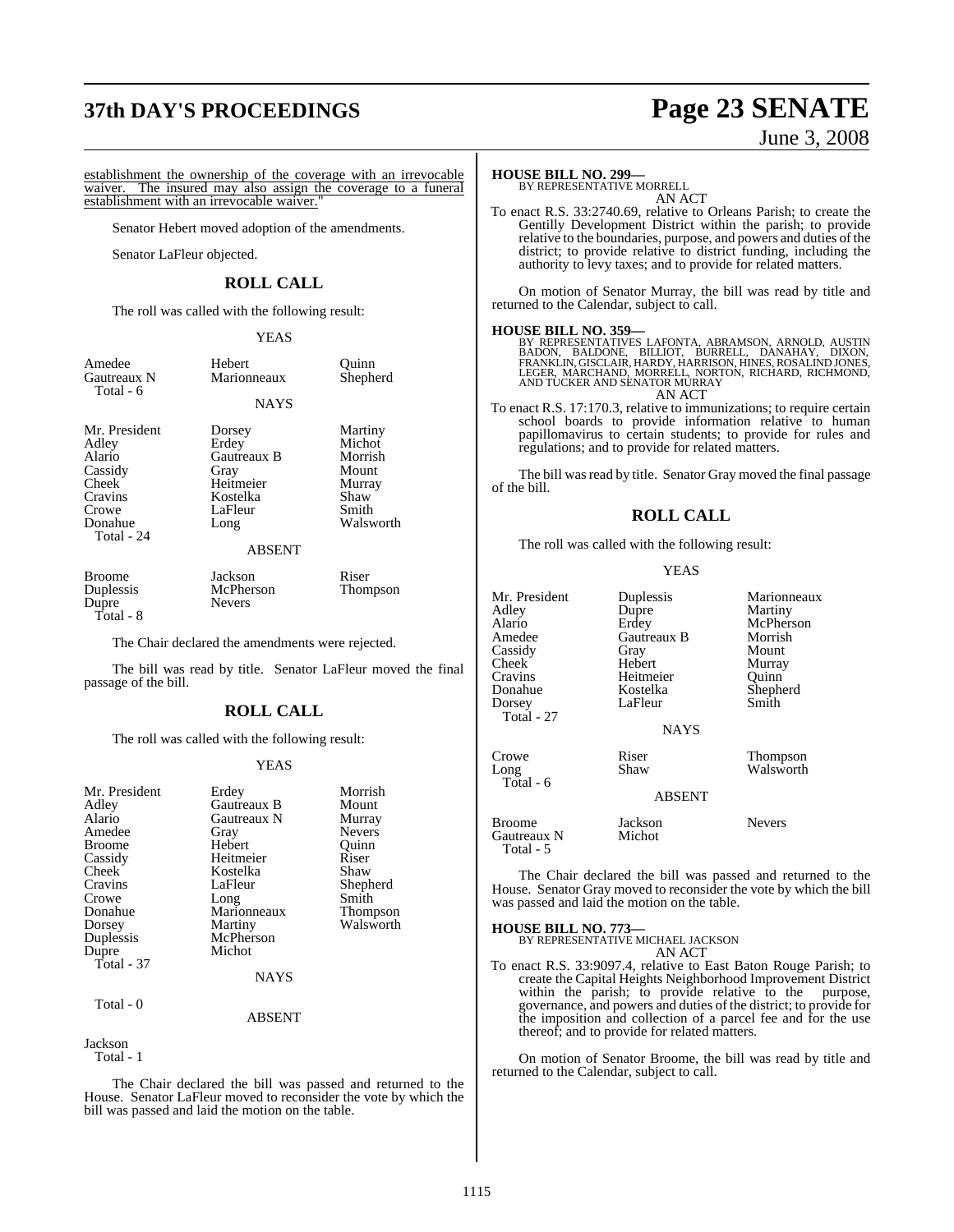## **Page 24 SENATE 37th DAY'S PROCEEDINGS**

June 3, 2008

#### **HOUSE BILL NO. 805—**

BY REPRESENTATIVES HENRY BURNS, JANE SMITH, AND ST. **GERMAIN** AN ACT

To enact R.S. 47:463.136, relative to motor vehicle special prestige license plates; to provide for the creation of the St. Jude Children's Research Hospital special prestige license plate; to provide for the issuance of such plate; to provide relative to the fee for such plate; to provide for the use of such fee; to authorize the promulgation of rules and regulations; to provide for an effective date; and to provide for related matters.

The bill was read by title. Senator Shaw moved the final passage of the bill.

#### **ROLL CALL**

The roll was called with the following result:

#### YEAS

| Mr. President<br>Adley<br>Alario<br>Amedee<br><b>Broome</b><br>Cassidy<br>Cheek<br>Cravins<br>Crowe<br>Donahue<br>Dorsey<br>Duplessis<br>Total - 35 | Dupre<br>Erdey<br>Gautreaux B<br>Gray<br>Hebert<br>Heitmeier<br>Kostelka<br>LaFleur<br>Long<br>Marionneaux<br>Martiny<br>McPherson | Michot<br>Morrish<br>Mount<br>Murray<br><b>Nevers</b><br>Ouinn<br>Shaw<br>Shepherd<br>Smith<br>Thompson<br>Walsworth |
|-----------------------------------------------------------------------------------------------------------------------------------------------------|------------------------------------------------------------------------------------------------------------------------------------|----------------------------------------------------------------------------------------------------------------------|
| Total - 0                                                                                                                                           | <b>NAYS</b><br><b>ABSENT</b>                                                                                                       |                                                                                                                      |
| Gautreaux N                                                                                                                                         | Jackson                                                                                                                            | Riser                                                                                                                |

 Total - 3 The Chair declared the bill was passed and returned to the House. Senator Shaw moved to reconsider the vote by which the bill

### **HOUSE BILL NO. 809—** BY REPRESENTATIVE LOPINTO

was passed and laid the motion on the table.

AN ACT

To amend and reenact R.S.  $32:410(A)(3)(a)(ii)$  and  $707(B)$  and to enact R.S. 47:501(C), relative to requirements for driver's licenses, motor vehicle registrations, and certificates of title; to provide for the definition of full legal name; to provide relative to application requirements for motor vehicle registrations and certificates of title; and to provide for related matters.

#### **Floor Amendments Sent Up**

Senator McPherson sent up floor amendments which were read.

#### **SENATE FLOOR AMENDMENTS**

Amendments proposed by Senator McPherson to Engrossed House Bill No. 809 by Representative Lopinto

AMENDMENT NO. 1

On page 1, line 2 after "47:501(C)" and before "," insert "and 707.4"

#### AMENDMENT NO. 2

On page 1, line 3 after "vehicle" and before "registrations" insert "and trailer

#### AMENDMENT NO. 3

On page 1, line 5 after "title;" insert "to provide certain terms, conditions, procedures and requirements; to provide procedures for title and registration of certain trailers and mobile homes; to provide relative to rules and regulations;"

#### AMENDMENT NO. 4

On page 1, line 8 after "reenacted" insert "and R.S. 32:707.4 is hereby enacted"

#### AMENDMENT NO. 5

On page 3, between lines 6 and 7 insert the following: "\* \* \*

§707.4. Alternate procedure to title trailers

A. Every owner of a trailer, light-trailer, boat trailer, farmtrailer, travel trailer, and mobile home, as defined according to R.S. 47:451, which has not been previously titled or licensed in another state, and for which no record exists with the Department, shall be eligible to receive a certificate of title and register the trailer with the Department of Public Safety and Corrections if the following conditions are met:

(1) The individual applicant shall sign a Hold Harmless Affidavit, on a form approved by the department, in the presence of a commissioned notary public of this state.

(2) The individual applicant shall sign a sworn affidavit describing in full detail the act translative of ownership by which the individual applicant claims to have acquired ownership of the trailer in question, list any individuals involved in the acquisition of the trailer, and the purchase price of the trailer. This affidavit shall include the full description of the trailer, make, model, and vehicle identification number, and the affiant shall sign the affidavit in the presence of a commissioned notary public of this state.

(3) The individual applicant shall sign a motor vehicle application issued by the Department of Public Safety and Corrections office of motor vehicles.

(4) In the event the individual applicant cannot provide documentation proving ownership of the trailer, either a bill of sale or receipt, the individual applicant must obtain two sworn affidavits from individuals who shall have personal knowledge of the manner in which the individual applicant acquired the ownership of the trailer in question. The affiant shall sign and date the affidavit, which shall include the full description of the trailer, make, model, and vehicle identification number, in the presence of a commissioned notary public of this state.

(5) The owner of the trailer shall obtain a physical inspection of the trailer conducted by a Louisiana post-certified law enforcement officer as provided for in R.S. 47:477.

(6) The owner of the trailer shall obtain a NCIC Check issued by a Louisiana post-certified law enforcement officer or motor vehicle officer.

 $\overline{B}$ ) Upon meeting the requirements of Paragraphs  $(A)(1)$ through (6) of this Section, the individual applicant shall present to the department the documentation required in Paragraphs  $(A)(1)$ through (6) of this Section together with any fees or taxes that may be due.

 $\overline{(C)}$  Upon the submission of the above referenced documentation to the department, the owner of the trailer shall be eligible to receive a Louisiana registration of the trailer and vehicle license plate for the trailer in conjunction to R.S. 47:462. The department shall not issue a certificate of title for the trailer until the completion of one year from the date of registration in which a motor vehicle officer must conduct a NCIC Check. With the verification from NCIC, the motor vehicle office shall print a Louisiana motor vehicle title for the trailer and mail the title to the stated registered owner.

(D) The department shall promulgate any rules and regulations as are necessary to implement the provisions of this Section.

(E) The issuance of a title pursuant to this Section shall not preclude another person from judicially asserting their ownership to the trailer in question.

#### AMENDMENT NO. 6

On page 4, line 3 after "Act" insert ", except for the provisions enacting R.S. 32:707.4,"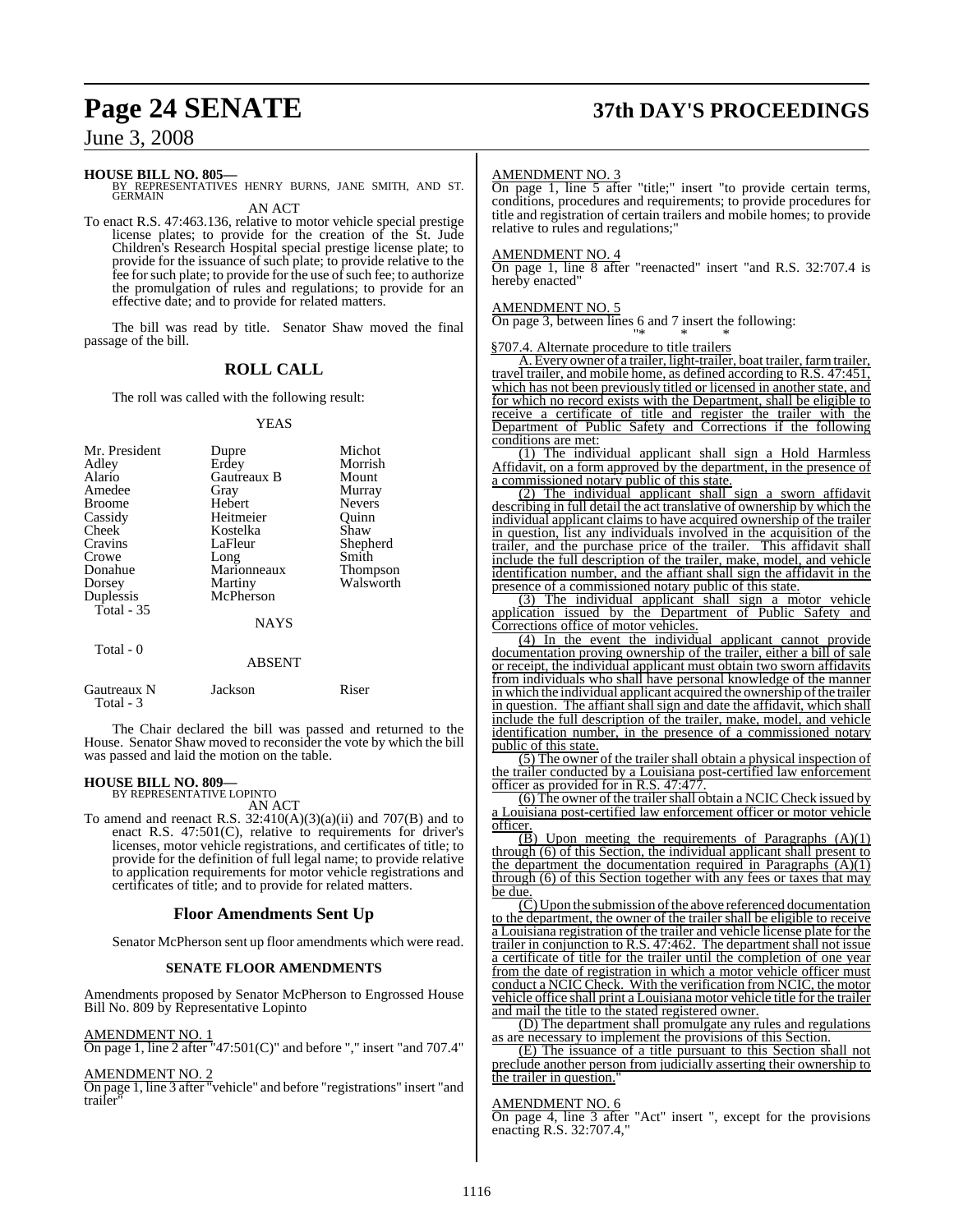# **37th DAY'S PROCEEDINGS Page 25 SENATE**

#### AMENDMENT NO. 7

On page 4, after line 5 insert the following: "Section 4. The provisions of R.S. 32:707.4 shall become effective on August 15, 2008."

On motion of Senator McPherson, the amendments were adopted.

The bill was read by title. Senator McPherson moved the final passage of the amended bill.

#### **ROLL CALL**

The roll was called with the following result:

#### YEAS

| Mr. President | Dupre         | McPherson     |
|---------------|---------------|---------------|
| Adley         | Erdey         | Michot        |
| Alario        | Gautreaux B   | Morrish       |
| Amedee        | Gautreaux N   | Murray        |
| <b>Broome</b> | Gray          | <b>Nevers</b> |
| Cassidy       | Hebert        | Ouinn         |
| Cheek         | Heitmeier     | Riser         |
| Cravins       | Kostelka      | Shaw          |
| Crowe         | LaFleur       | Shepherd      |
| Donahue       | Long          | Smith         |
| Dorsey        | Marionneaux   | Thompson      |
| Duplessis     | Martiny       | Walsworth     |
| Total - 36    |               |               |
|               | <b>NAYS</b>   |               |
| Total - 0     |               |               |
|               | <b>ABSENT</b> |               |
| Jackson       | Mount         |               |

Total - 2

The Chair declared the amended bill was passed and returned to the House. Senator McPherson moved to reconsider the vote by which the bill was passed and laid the motion on the table.

**HOUSE BILL NO. 1112—** BY REPRESENTATIVES GARY SMITH, BILLIOT, DIXON, AND GISCLAIR AN ACT

To amend and reenactR.S. 38:100(introductory paragraph), 101, and 103(B), relative to the Westwego to Harvey Canal hurricane protection project; to provide for the extension of the West Bank and vicinity hurricane protection project; and to provide for related matters.

The bill was read by title. Senator Chaisson moved the final passage of the bill.

#### **ROLL CALL**

The roll was called with the following result:

#### YEAS

| Mr. President | Erdey       | Michot        |
|---------------|-------------|---------------|
| Adley         | Gautreaux B | Morrish       |
| Alario        | Gautreaux N | Mount         |
| Amedee        | Gray        | Murray        |
| <b>Broome</b> | Hebert      | <b>Nevers</b> |
| Cassidy       | Heitmeier   | Ouinn         |
| Cheek         | Jackson     | Riser         |
| Cravins       | Kostelka    | Shaw          |
| Crowe         | LaFleur     | Shepherd      |

# Total - 38

Donahue Long Smith Dorsey Marionneaux Thompson Duplessis Martiny Walsworth<br>
Dupre McPherson McPherson **NAYS** 

Total - 0

Total - 0

The Chair declared the bill was passed and returned to the House. Senator Chaisson moved to reconsider the vote by which the bill was passed and laid the motion on the table.

ABSENT

### **HOUSE BILL NO. 17—** BY REPRESENTATIVE ELLINGTON

AN ACT

To enact R.S.  $13:961(F)(1)(t)$ , relative to court reporters for the Thirty-Seventh Judicial District Court in Caldwell Parish; to provide for the fees to be charged for transcriptions and copies in all cases; and to provide for related matters.

The bill was read by title. Senator Riser moved the final passage of the bill.

#### **ROLL CALL**

The roll was called with the following result:

#### YEAS

| Mr. President     | Dupre         | Michot        |
|-------------------|---------------|---------------|
| Adley             | Erdey         | Morrish       |
| Alario            | Gautreaux B   | Mount         |
| Amedee            | Gautreaux N   | Murray        |
| Broome            | Hebert        | <b>Nevers</b> |
| Cassidy           | Heitmeier     | Ouinn         |
| Cheek             | Kostelka      | Riser         |
| Cravins           | LaFleur       | Shaw          |
| Crowe             | Long          | Shepherd      |
| Donahue           | Marionneaux   | Smith         |
| Dorsey            | Martiny       | Thompson      |
| Duplessis         | McPherson     |               |
| Total - 35        |               |               |
|                   | <b>NAYS</b>   |               |
| Total - 0         |               |               |
|                   | <b>ABSENT</b> |               |
| Grav<br>Total - 3 | Jackson       | Walsworth     |

The Chair declared the bill was passed and returned to the House. Senator Riser moved to reconsider the vote by which the bill was passed and laid the motion on the table.

#### **HOUSE BILL NO. 27—**

BY REPRESENTATIVE JOHNSON AN ACT

To enact R.S. 33:452, relative to mayors' courts; to require the appointment of a court magistrate for the mayor's court in Evergreen; to provide for the powers of the magistrate; to provide for the salary of the magistrate; and to provide for related matters.

The bill was read by title. Senator Riser moved the final passage of the bill.

June 3, 2008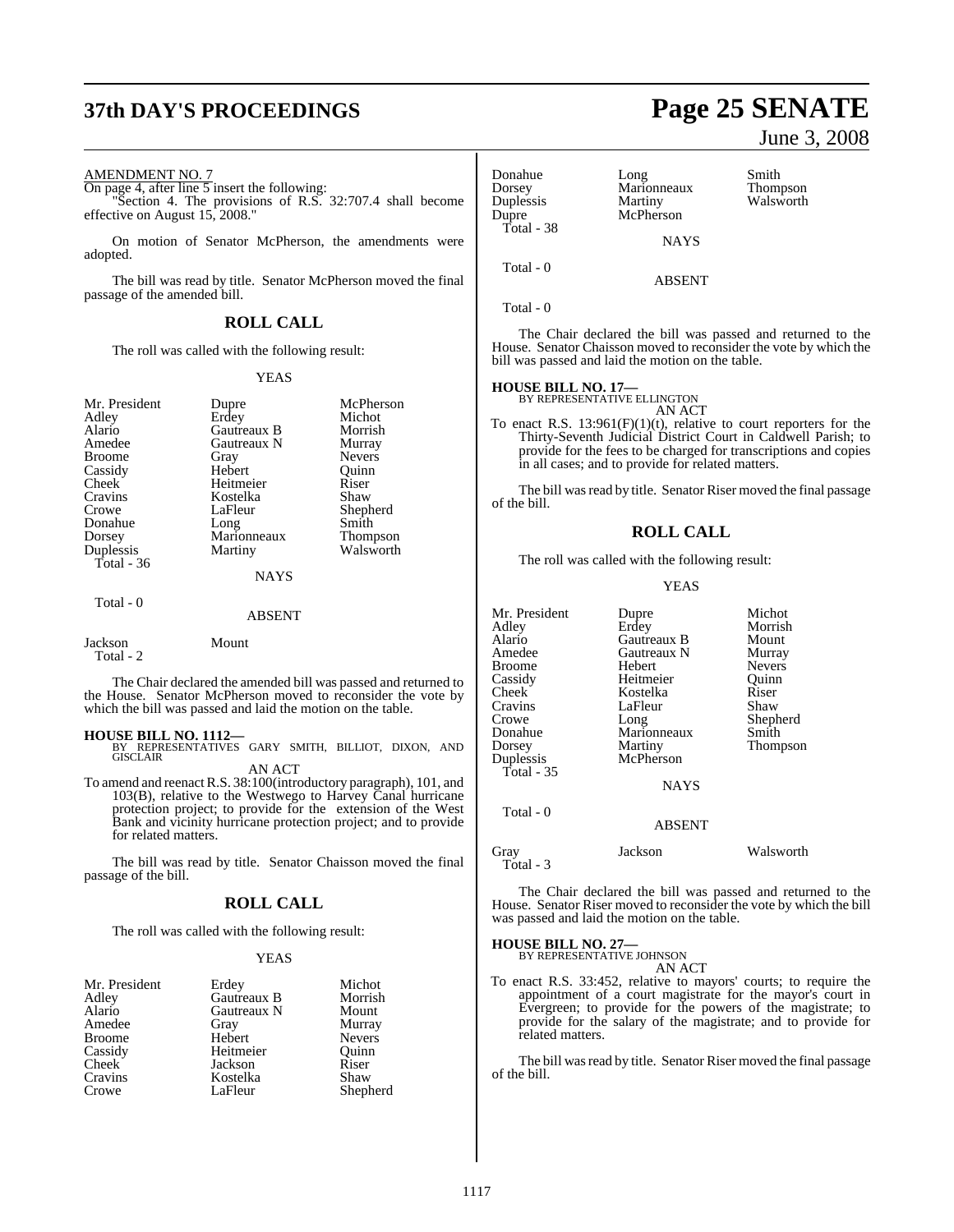### **ROLL CALL**

The roll was called with the following result:

#### YEAS

| Mr. President | Erdey       | Morrish       |
|---------------|-------------|---------------|
| Adley         | Gautreaux B | Mount         |
| Alario        | Gautreaux N | Murray        |
| Amedee        | Gray        | <b>Nevers</b> |
| <b>Broome</b> | Hebert      | Ouinn         |
| Cassidy       | Heitmeier   | Riser         |
| Cheek         | Kostelka    | Shaw          |
| Cravins       | LaFleur     | Shepherd      |
| Crowe         | Long        | Smith         |
| Donahue       | Marionneaux | Thompson      |
| Dorsey        | Martiny     | Walsworth     |
| Duplessis     | McPherson   |               |
| Dupre         | Michot      |               |
| Total - 37    |             |               |
|               | NAYS        |               |

Total - 0

ABSENT

Jackson

Total - 1

The Chair declared the bill was passed and returned to the House. Senator Riser moved to reconsider the vote by which the bill was passed and laid the motion on the table.

#### **HOUSE BILL NO. 40—**

BY REPRESENTATIVES HAZEL AND NORTON AN ACT

To amend and reenact R.S. 14:82(B), (C), (D), and (E) and 82.1(B) and to enact R.S. 14:82(F) and 82.1(C), relative to prostitution; to provide with respect to the crimes of prostitution and prostitution involving persons under age seventeen; to provide for a definition of "sexual intercourse"; and to provide for related matters.

The bill was read by title. Senator Walsworth moved the final passage of the bill.

### **ROLL CALL**

The roll was called with the following result:

#### YEAS

| Mr. President<br>Adley<br>Alario<br>Amedee<br>Broome<br>Cassidy<br>Cheek<br>Cravins<br>Crowe<br>Donahue<br>Dorsey<br>Duplessis<br>Total $-36$ | Dupre<br>Erdey<br>Gautreaux B<br>Gautreaux N<br>Gray<br>Hebert<br>Heitmeier<br>LaFleur<br>Long<br>Marionneaux<br>Martiny<br>McPherson<br>NAYS | Michot<br>Morrish<br>Mount<br>Murray<br><b>Nevers</b><br>Ouinn<br>Riser<br>Shaw<br>Shepherd<br>Smith<br>Thompson<br>Walsworth |
|-----------------------------------------------------------------------------------------------------------------------------------------------|-----------------------------------------------------------------------------------------------------------------------------------------------|-------------------------------------------------------------------------------------------------------------------------------|
| Total - 0                                                                                                                                     | <b>ABSENT</b>                                                                                                                                 |                                                                                                                               |
| Jackson<br>Total - 2                                                                                                                          | Kostelka                                                                                                                                      |                                                                                                                               |

# **Page 26 SENATE 37th DAY'S PROCEEDINGS**

The Chair declared the bill was passed and returned to the House. Senator Walsworth moved to reconsider the vote by which the bill was passed and laid the motion on the table.

**HOUSE BILL NO. 42—** BY REPRESENTATIVE MONTOUCET

AN ACT

To amend and reenact R.S. 32:791(I), relative to used motor vehicle dealers; to repeal an exemption that used motor vehicle dealers selling certain all-terrain vehicles not be required to carry minimumgarage liability insurance coverage; and to provide for related matters.

The bill was read by title. Senator Morrish moved the final passage of the bill.

#### **ROLL CALL**

The roll was called with the following result:

#### YEAS

| Mr. President | Dupre         | Michot        |
|---------------|---------------|---------------|
| Adley         | Erdey         | Morrish       |
| Alario        | Gautreaux B   | Mount         |
| Amedee        | Gray          | Murray        |
| <b>Broome</b> | Hebert        | <b>Nevers</b> |
| Cassidy       | Heitmeier     | Riser         |
| Cheek         | Kostelka      | Shaw          |
| Cravins       | LaFleur       | Shepherd      |
| Crowe         | Long          | Smith         |
| Donahue       | Marionneaux   | Thompson      |
| Dorsey        | Martiny       | Walsworth     |
| Duplessis     | McPherson     |               |
| Total - $35$  |               |               |
|               | <b>NAYS</b>   |               |
| Total - 0     |               |               |
|               | <b>ABSENT</b> |               |
| Gautreaux N   | Jackson       | Ouinn)        |

The Chair declared the bill was passed and returned to the House. Senator Morrish moved to reconsider the vote by which the bill was passed and laid the motion on the table.

Total - 3

**HOUSE BILL NO. 43—** BY REPRESENTATIVE GEYMANN

AN ACT To amend and reenact R.S. 51:1943(A)(1), relative to express warranties on new motor vehicles; to provide for changes in express warranties on new motor vehicles; and to provide for related matters.

On motion of Senator Broome, the bill was read by title and returned to the Calendar, subject to call.

### **HOUSE BILL NO. 53—**

BY REPRESENTATIVE MILLS AN ACT

To amend and reenact R.S. 29:735.2(A), relative to immunity of health care providers providing emergency health care during a declared state of emergency; to extend the immunity of health care providers when rendering such care anywhere in the state; to provide for limitations; and to provide for related matters.

The bill was read by title. Senator Cassidy moved the final passage of the bill.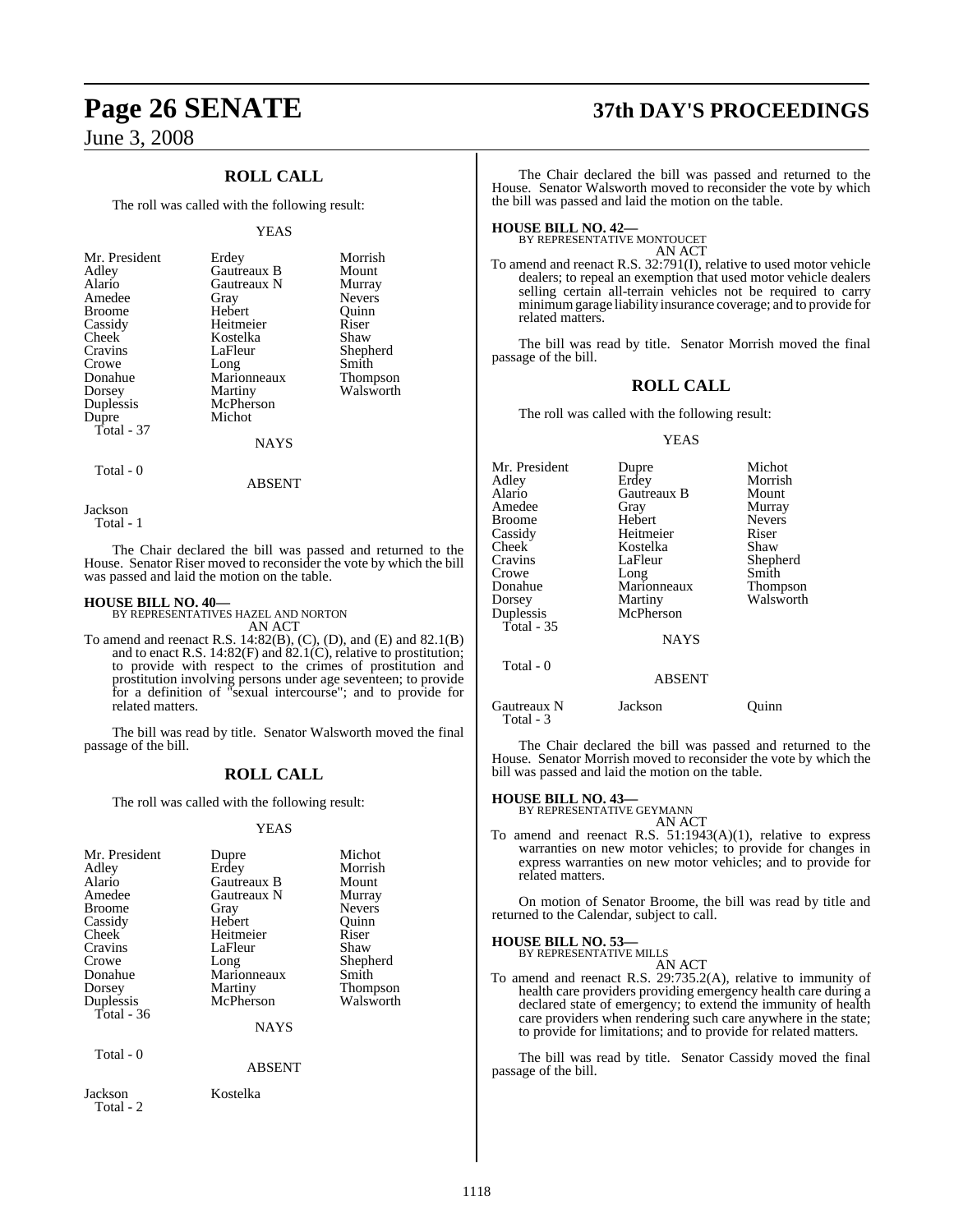### **37th DAY'S PROCEEDINGS Page 27 SENATE**

### **ROLL CALL**

The roll was called with the following result:

#### YEAS

| Mr. President | Erdey       | Morrish       |
|---------------|-------------|---------------|
| Adley         | Gautreaux B | Mount         |
| Alario        | Gautreaux N | Murray        |
| Amedee        | Gray        | <b>Nevers</b> |
| <b>Broome</b> | Hebert      | Ouinn         |
| Cassidy       | Heitmeier   | Riser         |
| Cheek         | Kostelka    | Shaw          |
| Cravins       | LaFleur     | Shepherd      |
| Crowe         | Long        | Smith         |
| Donahue       | Marionneaux | Thompson      |
| Dorsey        | Martiny     | Walsworth     |
| Duplessis     | McPherson   |               |
| Dupre         | Michot      |               |
| Total - 37    |             |               |
|               | NAVS        |               |

NAYS

ABSENT

```
 Total - 0
```
Jackson Total - 1

The Chair declared the bill was passed and returned to the House. Senator Cassidy moved to reconsider the vote by which the bill was passed and laid the motion on the table.

### **HOUSE BILL NO. 65—** BY REPRESENTATIVE MORRIS

AN ACT

To amend and reenact R.S. 40:1730.22(A) and (D), relative to the Louisiana State Uniform Construction Code Council; to provide for term limits on members of the council and a term limit for its chairman; to provide for payment of expenses and mileage incurred by members while attending council meetings; and to provide for related matters.

The bill was read by title. Senator Cheek moved the final passage of the bill.

#### **ROLL CALL**

The roll was called with the following result:

#### YEAS

| Mr. President<br>Adley<br>Alario<br>Amedee<br><b>Broome</b><br>Cassidy<br>Cheek<br>Cravins<br>Crowe<br>Donahue<br>Dorsey<br>Duplessis<br>Total - 35 | Dupre<br>Erdey<br>Gautreaux B<br>Gautreaux N<br>Gray<br>Hebert<br>Heitmeier<br>LaFleur<br>Long<br>Marionneaux<br>Martiny<br>McPherson<br><b>NAYS</b> | Michot<br>Morrish<br>Murray<br><b>Nevers</b><br>Ouinn<br>Riser<br>Shaw<br>Shepherd<br>Smith<br>Thompson<br>Walsworth |
|-----------------------------------------------------------------------------------------------------------------------------------------------------|------------------------------------------------------------------------------------------------------------------------------------------------------|----------------------------------------------------------------------------------------------------------------------|
| Total $-0$                                                                                                                                          | <b>ABSENT</b>                                                                                                                                        |                                                                                                                      |
| Jackson<br>Total - 3                                                                                                                                | Kostelka                                                                                                                                             | Mount                                                                                                                |

# June 3, 2008

The Chair declared the bill was passed and returned to the House. Senator Cheek moved to reconsider the vote by which the bill was passed and laid the motion on the table.

**HOUSE BILL NO. 73—** BY REPRESENTATIVE AUSTIN BADON AN ACT

To enact R.S. 14:95.1.2, relative to offenses affecting the public safety; to create the crime of illegally supplying a felon with ammunition; to provide for definitions; to provide for penalties; and to provide for related matters.

On motion of Senator Gray, the bill was read by title and returned to the Calendar, subject to call.

#### **HOUSE BILL NO. 98—**

BY REPRESENTATIVES LOPINTO, BILLIOT, CONNICK, HENRY, GIROD JACKSON, LABRUZZO, LIGI, TALBOT, AND WOOTON AND SENATOR MARTINY

AN ACT

To amend and reenact R.S. 42:1441.3(E) and (G), relative to public liability; to provide for civil liability for political subdivisions; to provide for the determination of master for liability purposes; to provide for political subdivisions acting as third-party payors; and to provide for related matters.

The bill was read by title. Senator Martiny moved the final passage of the bill.

#### **ROLL CALL**

The roll was called with the following result:

YEAS

Mr. President Erdey Morrish<br>Adley Gautreaux B Mount Adley Gautreaux B Mount Gautreaux N Murray<br>
Gray Nevers Amedee Gray<br>Broome Hebert Broome Hebert Quinn<br>
Cassidy Heitmeier Riser Cassidy Heitmeier Riser Cheek Kostelka<br>Cravins LaFleur Cravins LaFleur Shepherd Crowe Long<br>Donahue Maric Donahue Marionneaux Thompson Dorsey Martiny Walsworth<br>
Duplessis McPherson McPherson<br>Michot Dupre Total - 37 NAYS Total - 0

ABSENT

Jackson Total - 1

The Chair declared the bill was passed and returned to the House. Senator Martiny moved to reconsider the vote by which the bill was passed and laid the motion on the table.

### **HOUSE BILL NO. 143—** BY REPRESENTATIVE CROMER

AN ACT

To enact R.S. 13:5202(E), relative to the City Court of Slidell; to provide for the civil jurisdictional amount for the small claims division; and to provide for related matters.

The bill was read by title. Senator Crowe moved the final passage of the bill.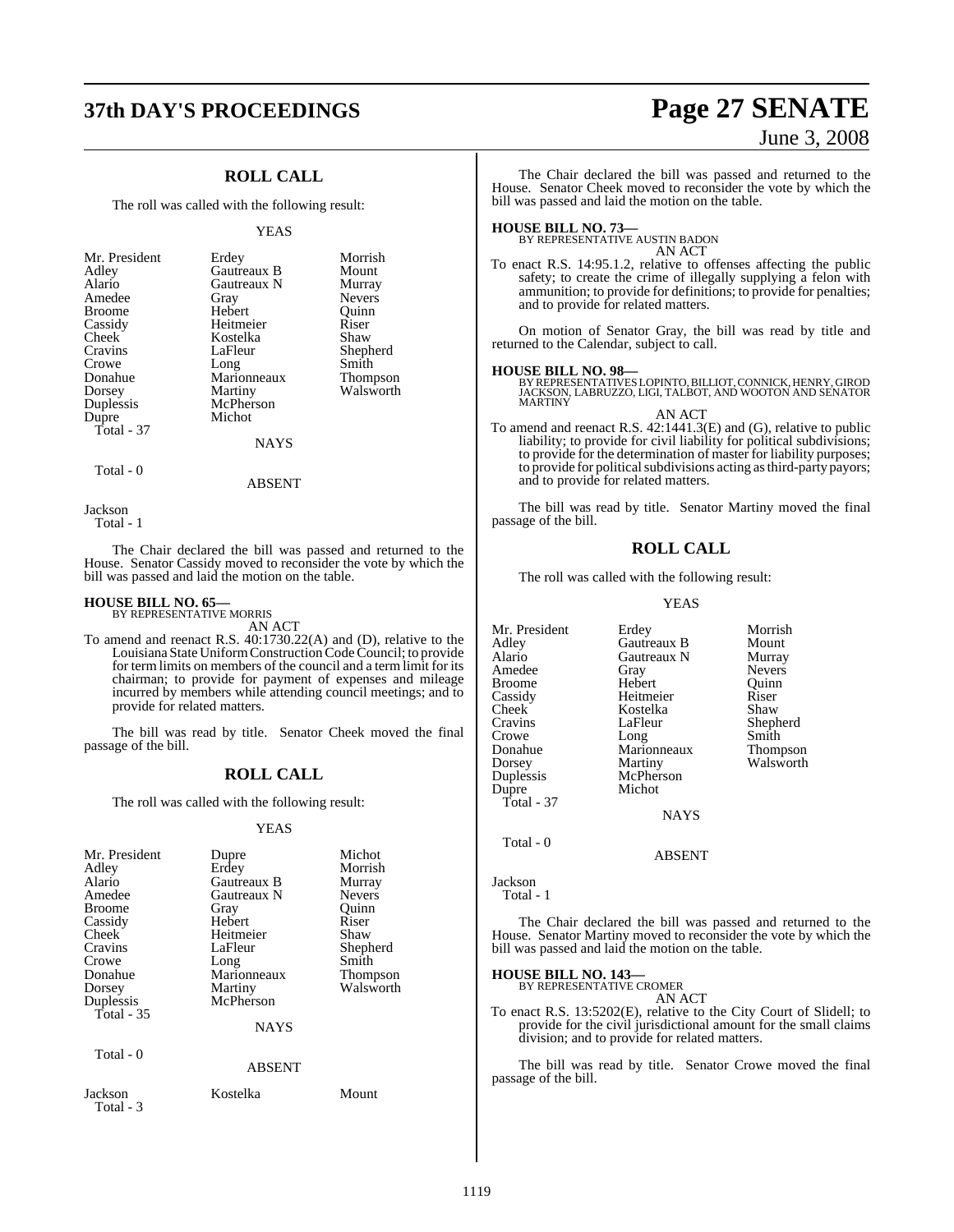### **ROLL CALL**

The roll was called with the following result:

#### YEAS

| Mr. President<br>Adley<br>Alario<br>Amedee<br><b>Broome</b><br>Cassidy<br>Cheek<br>Cravins<br>Crowe | Erdey<br>Gautreaux B<br>Gautreaux N<br>Gray<br>Hebert<br>Heitmeier<br>Kostelka<br>LaFleur<br>Long | Morrish<br>Mount<br>Murray<br><b>Nevers</b><br>Ouinn<br>Riser<br>Shaw<br>Shepherd<br>Smith |
|-----------------------------------------------------------------------------------------------------|---------------------------------------------------------------------------------------------------|--------------------------------------------------------------------------------------------|
| Donahue                                                                                             | Marionneaux                                                                                       | Thompson                                                                                   |
| Dorsey                                                                                              | Martiny                                                                                           | Walsworth                                                                                  |
| Duplessis                                                                                           | McPherson                                                                                         |                                                                                            |
| Dupre                                                                                               | Michot                                                                                            |                                                                                            |
| Total - 37                                                                                          |                                                                                                   |                                                                                            |
|                                                                                                     | <b>NAYS</b>                                                                                       |                                                                                            |
|                                                                                                     |                                                                                                   |                                                                                            |

Total - 0

Jackson Total - 1

The Chair declared the bill was passed and returned to the House. Senator Crowe moved to reconsider the vote by which the bill was passed and laid the motion on the table.

ABSENT

### **HOUSE BILL NO. 144—** BY REPRESENTATIVE CROMER

AN ACT

To amend and reenact R.S. 13:2487.2, relative to qualifications of office for the City Court of Slidell; to increase the time that a city judge must have been licensed to practice law in the state prior to his election; and to provide for related matters.

The bill was read by title. Senator Donahue moved the final passage of the bill.

### **ROLL CALL**

The roll was called with the following result:

#### YEAS

| Mr. President<br>Adley<br>Alario<br>Amedee<br><b>Broome</b><br>Cassidy<br>Cheek<br>Cravins<br>Crowe<br>Donahue<br>Dorsey<br>Duplessis<br>Dupre<br>Total - 37 | Erdey<br>Gautreaux B<br>Gautreaux N<br>Gray<br>Hebert<br>Heitmeier<br>Kostelka<br>LaFleur<br>Long<br>Marionneaux<br>Martiny<br>McPherson<br>Michot<br><b>NAYS</b> | Morrish<br>Mount<br>Murray<br><b>Nevers</b><br>Ouinn<br>Riser<br>Shaw<br>Shepherd<br>Smith<br>Thompson<br>Walsworth |
|--------------------------------------------------------------------------------------------------------------------------------------------------------------|-------------------------------------------------------------------------------------------------------------------------------------------------------------------|---------------------------------------------------------------------------------------------------------------------|
| Total - 0                                                                                                                                                    |                                                                                                                                                                   |                                                                                                                     |

#### ABSENT

Jackson Total - 1

The Chair declared the bill was passed and returned to the House. Senator Donahue moved to reconsider the vote by which the bill was passed and laid the motion on the table.

# **Page 28 SENATE 37th DAY'S PROCEEDINGS**

#### **HOUSE BILL NO. 154—**

BY REPRESENTATIVE MILLS AN ACT

To enact R.S. 46:437.13(D), relative to the Department of Health and Hospitals; to provide authority for the department to certify that health care providers enrolled in the Medical Assistance Program are out of business; to provide that out-of-business providers cannot collect overpayments; and to provide for related matters.

The bill was read by title. Senator Cassidy moved the final passage of the bill.

#### **ROLL CALL**

The roll was called with the following result:

#### YEAS

|               | Michot           |
|---------------|------------------|
| Gautreaux B   | Morrish          |
| Gautreaux N   | Mount            |
| Gray          | Murray           |
| Hebert        | <b>Nevers</b>    |
| Heitmeier     | Ouinn            |
| Jackson       | Riser            |
| Kostelka      | Shaw             |
| LaFleur       | Shepherd         |
| Long          | Smith            |
| Marionneaux   | <b>Thompson</b>  |
|               | Walsworth        |
| McPherson     |                  |
|               |                  |
| <b>NAYS</b>   |                  |
|               |                  |
| <b>ABSENT</b> |                  |
|               | Erdey<br>Martiny |

Total - 0

The Chair declared the bill was passed and returned to the House. Senator Cassidy moved to reconsider the vote by which the bill was passed and laid the motion on the table.

#### **Senator Broome in the Chair**

#### **HOUSE BILL NO. 157—**

BY REPRESENTATIVESCONNICK,BILLIOT, HENRY, LABRUZZO, LIGI, LOPINTO, WILLMOTT, AND WOOTON AND SENATORS HEITMEIER AND MARTINY

AN ACT To amend and reenact R.S. 33:1373(D) and (E) and to enact R.S. 33:1373(F) and (G), relative to powers of parish governing authorities; to provide for civil judicial proceedings instituted on the environmental docket; to provide for appeals; to provide for security; to provide for contempt; and to provide for related matters.

### **Floor Amendments Sent Up**

Senator Quinn sent up floor amendments which were read.

#### **SENATE FLOOR AMENDMENTS**

Amendments proposed by Senator Quinn to Engrossed House Bill No. 157 by Representative Connick

#### AMENDMENT NO. 1

On page 2, line 14, between "defendant" and the comma "," insert "who takes an appeal"

On motion of Senator Quinn, the amendments were adopted.

The bill was read by title. Senator Quinn moved the final passage of the amended bill.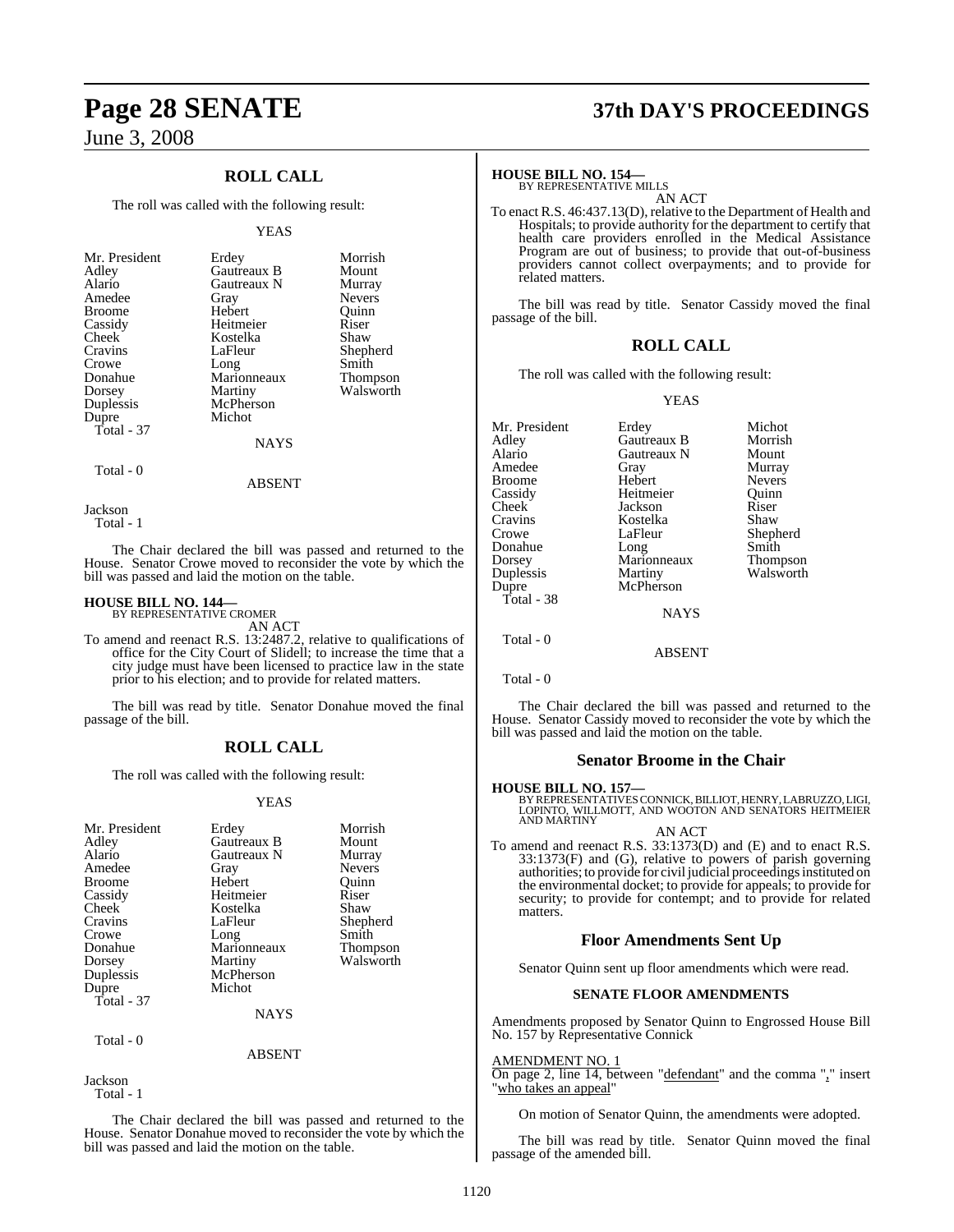### **ROLL CALL**

The roll was called with the following result:

#### YEAS

| Mr. President<br>Adley<br>Alario<br>Amedee<br><b>Broome</b><br>Cassidy<br>Cheek<br>Cravins<br>Crowe<br>Donahue<br>Dorsey<br>Duplessis<br>Dupre<br>Total - 37 | Erdey<br>Gautreaux B<br>Gautreaux N<br>Gray<br>Hebert<br>Heitmeier<br>Kostelka<br>LaFleur<br>Long<br>Marionneaux<br>Martiny<br>McPherson<br>Michot<br><b>NAYS</b> | Morrish<br>Mount<br>Murray<br><b>Nevers</b><br>Ouinn<br>Riser<br>Shaw<br>Shepherd<br>Smith<br>Thompson<br>Walsworth |
|--------------------------------------------------------------------------------------------------------------------------------------------------------------|-------------------------------------------------------------------------------------------------------------------------------------------------------------------|---------------------------------------------------------------------------------------------------------------------|
|--------------------------------------------------------------------------------------------------------------------------------------------------------------|-------------------------------------------------------------------------------------------------------------------------------------------------------------------|---------------------------------------------------------------------------------------------------------------------|

Total - 0

Jackson

Total - 1

The Chair declared the amended bill was passed and returned to the House. Senator Quinn moved to reconsider the vote by which the bill was passed and laid the motion on the table.

ABSENT

**HOUSE BILL NO. 177—** BY REPRESENTATIVES PONTI AND SCHRODER

AN ACT To amend and reenact R.S. 40:1573(3) and 1578.7(B), relative to the State Uniform Fire Prevention Code; to provide for definitions; to provide for exemptions to the State Uniform Fire Prevention Code; and to provide for related matters.

The bill was read by title. Senator Cassidy moved the final passage of the bill.

### **ROLL CALL**

The roll was called with the following result:

#### YEAS

| Mr. President<br>Adley<br>Alario<br>Amedee<br><b>Broome</b><br>Cassidy<br>Cheek<br>Cravins<br>Crowe | Dupre<br>Erdey<br>Gautreaux B<br>Gautreaux N<br>Gray<br>Hebert<br>Heitmeier<br>Kostelka<br>LaFleur | Michot<br>Morrish<br>Mount<br>Murray<br><b>Nevers</b><br>Ouinn<br>Riser<br>Shaw<br>Shepherd |
|-----------------------------------------------------------------------------------------------------|----------------------------------------------------------------------------------------------------|---------------------------------------------------------------------------------------------|
|                                                                                                     |                                                                                                    |                                                                                             |
| Donahue                                                                                             | Long                                                                                               | Smith                                                                                       |
| Dorsey                                                                                              | Martiny                                                                                            | <b>Thompson</b>                                                                             |
| Duplessis                                                                                           | McPherson                                                                                          | Walsworth                                                                                   |
| Total - 36                                                                                          |                                                                                                    |                                                                                             |
|                                                                                                     | NAYS                                                                                               |                                                                                             |

Marionneaux Total - 1

#### ABSENT

Jackson Total - 1

The Chair declared the bill was passed and returned to the House. Senator Cassidy moved to reconsider the vote by which the bill was passed and laid the motion on the table.

# **37th DAY'S PROCEEDINGS Page 29 SENATE**

June 3, 2008

#### **HOUSE BILL NO. 188—**

BY REPRESENTATIVES KLECKLEY AND MONICA AN ACT

To amend and reenact R.S. 22:215.13(D), relative to group health insurance; to provide for noncontinuation of benefits; and to provide for related matters.

The bill was read by title. Senator Cravins moved the final passage of the bill.

### **ROLL CALL**

The roll was called with the following result:

YEAS

| Mr. President<br>Adley<br>Alario<br>Amedee<br><b>Broome</b><br>Cassidy<br>Cheek<br>Cravins<br>Crowe<br>Donahue<br>Dorsey | Erdey<br>Gautreaux B<br>Gautreaux N<br>Gray<br>Hebert<br>Heitmeier<br>Kostelka<br>LaFleur<br>Long<br>Marionneaux<br>Martiny | Morrish<br>Mount<br>Murray<br><b>Nevers</b><br>Ouinn<br>Riser<br>Shaw<br>Shepherd<br>Smith<br>Thompson<br>Walsworth |
|--------------------------------------------------------------------------------------------------------------------------|-----------------------------------------------------------------------------------------------------------------------------|---------------------------------------------------------------------------------------------------------------------|
| Duplessis                                                                                                                | McPherson                                                                                                                   |                                                                                                                     |
| Dupre<br>Total - 37                                                                                                      | Michot<br><b>NAYS</b>                                                                                                       |                                                                                                                     |

Total - 0

Jackson Total - 1

The Chair declared the bill was passed and returned to the House. Senator Cravins moved to reconsider the vote by which the bill was passed and laid the motion on the table.

ABSENT

### **HOUSE BILL NO. 191—** BY REPRESENTATIVE KLECKLEY

AN ACT

To enact R.S. 22:250.34(E), relative to health insurance; to provide with respect to limitations on retroactive denial and recoupment of health insurance claims; and to provide for related matters.

On motion of Senator Mount, the bill was read by title and returned to the Calendar, subject to call.

#### **HOUSE BILL NO. 197—**

BY REPRESENTATIVE EDWARDS AN ACT

To amend and reenact R.S. 32:1261(2)(j), relative to the repair of school buses; to allow additional service providers for body work performed on school buses; and to provide for related matters.

The bill was read by title. Senator Nevers moved the final passage of the bill.

#### **ROLL CALL**

The roll was called with the following result:

#### YEAS

| Mr. President | Erdey       | Michot        |
|---------------|-------------|---------------|
| Adlev         | Gautreaux B | Morrish       |
| Alario        | Gautreaux N | Mount         |
| Amedee        | Gray        | Murray        |
| Broome        | Hebert      | <b>Nevers</b> |
| Cassidy       | Heitmeier   | Ouinn         |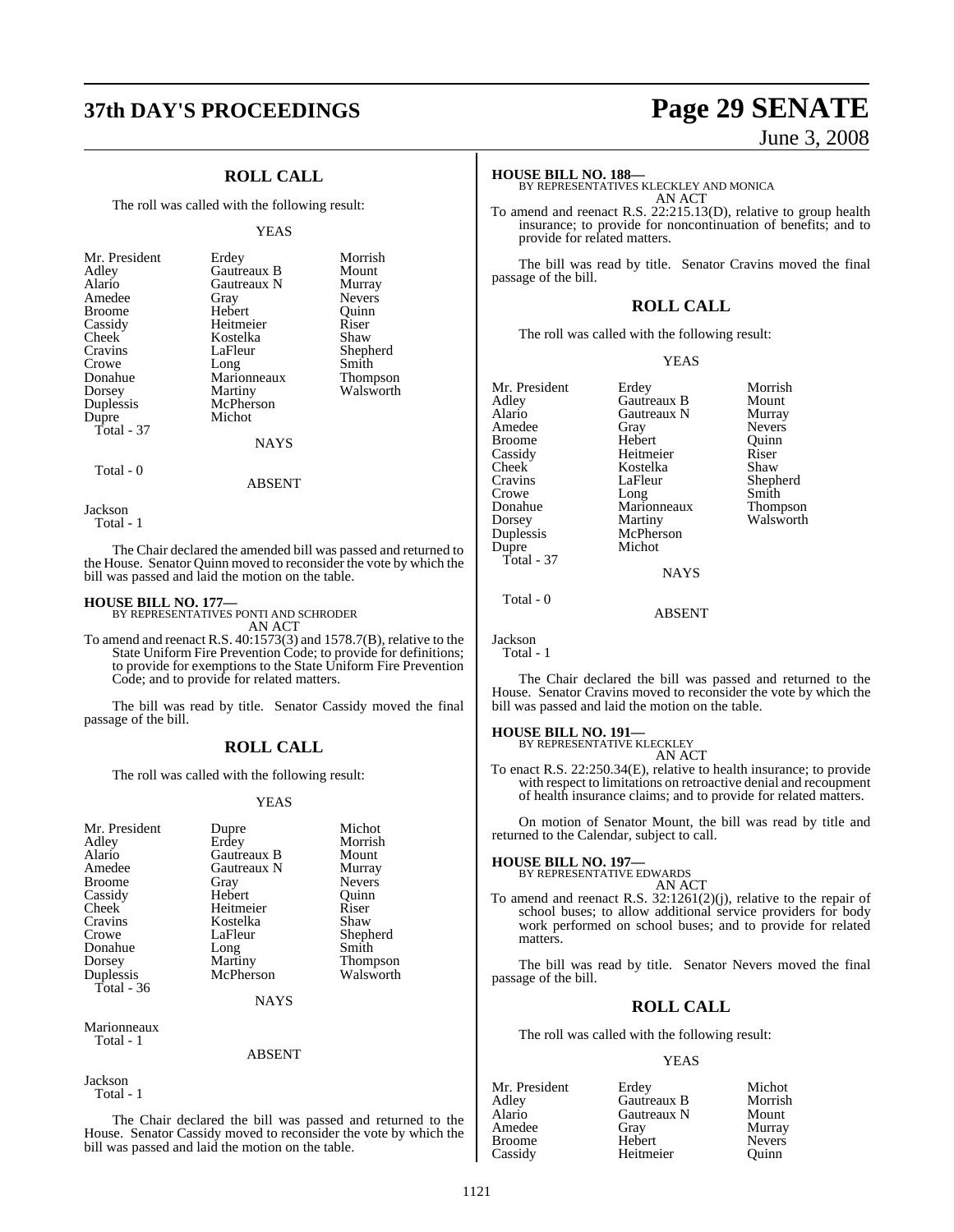Cheek Jackson Riser<br>Cravins Kostelka Shaw Cravins Kostelka<br>Crowe LaFleur Donahue Long Smith<br>Dorsey Marionneaux Thompson Dorsey Marionneaux<br>
Duplessis Martiny Duplessis Martiny Walsworth<br>
Dupre McPherson Total - 38

LaFleur Shepherd<br>Long Smith McPherson

NAYS

#### ABSENT

Total - 0

Total - 0

The Chair declared the bill was passed and sent to the House. Senator Nevers moved to reconsider the vote by which the bill was passed and laid the motion on the table.

#### **HOUSE BILL NO. 198—**

BY REPRESENTATIVE ARNOLD AN ACT

To amend and reenact R.S. 40:1730.22(C), 1730.26(2), and 1730.28(A)(introductory paragraph) and (C), relative to the adoption of the state uniform construction code; to provide for the adoption of an amendment to the state uniform construction code after a showing that the amendment provides a reasonable degree of affordability; to require the review and evaluation of each new edition of the International Residential Code upon its release; to require the update of the state uniform construction code within two years of the release of the latest edition; to require the evaluation, adoption, and amendment of only the latest editions of the codes and standards comprising the state uniform construction code; to require the evaluation and adoption of the latest edition of the International Residential Code; and to provide for related matters.

The bill was read by title. Senator Donahue moved the final passage of the bill.

### **ROLL CALL**

The roll was called with the following result:

#### YEAS

| Mr. President<br>Adley<br>Alario<br>Amedee<br><b>Broome</b><br>Cassidy<br><b>Cheek</b><br>Cravins<br>Crowe<br>Donahue<br>Dorsey<br>Duplessis<br>Dupre<br>Total - $37$ | Erdey<br>Gautreaux B<br>Gautreaux N<br>Gray<br>Hebert<br>Heitmeier<br>Jackson<br>Kostelka<br>LaFleur<br>Long<br>Marionneaux<br>Martiny<br>McPherson<br><b>NAYS</b> | Michot<br>Morrish<br>Mount<br>Murray<br><b>Nevers</b><br>Ouinn<br>Riser<br>Shaw<br>Shepherd<br>Smith<br>Thompson |
|-----------------------------------------------------------------------------------------------------------------------------------------------------------------------|--------------------------------------------------------------------------------------------------------------------------------------------------------------------|------------------------------------------------------------------------------------------------------------------|
| Total - 0                                                                                                                                                             | <b>ABSENT</b>                                                                                                                                                      |                                                                                                                  |

Walsworth Total - 1

The Chair declared the bill was passed and returned to the House. Senator Donahue moved to reconsider the vote by which the bill was passed and laid the motion on the table.

# **Page 30 SENATE 37th DAY'S PROCEEDINGS**

#### **HOUSE BILL NO. 205—**

BY REPRESENTATIVES MILLS AND LEBAS AN ACT

To amend and reenact R.S. 37:1207(B), 1208, 1213, 1214, and 1230(C), relative to the Louisiana Pharmacy Practice Act; to provide for applications for renewal of licenses, registrations, certificates, and pharmacy permits; to provide for the waiver of renewal requirements while in military service; to provide for required notifications for changes of employment and mailing address; and to provide for related matters.

On motion of Senator Hebert, the bill was read by title and returned to the Calendar, subject to call.

#### **HOUSE BILL NO. 208—**

BY REPRESENTATIVE ARNOLD AN ACT

To amend and reenact R.S. 36:746(A)(introductory paragraph), (B), (C), and (D) and R.S.  $49:229(A)$  and (C)(introductory paragraph) and (3), relative to the First Stop Shop within the Department of State; to change the name from the First Stop Shop to the office of GeauxBiz; and to provide for related matters.

The bill was read by title. Senator Duplessis moved the final passage of the bill.

### **ROLL CALL**

The roll was called with the following result:

#### YEAS

| Mr. President      | Erdey         | Michot        |
|--------------------|---------------|---------------|
| Adlev              | Gautreaux B   | Morrish       |
| Alario             | Gautreaux N   | Mount         |
| Amedee             | Gray          | Murray        |
| <b>Broome</b>      | Hebert        | <b>Nevers</b> |
| Cassidy            | Heitmeier     | Ouinn         |
| Cheek <sup>-</sup> | Jackson       | Riser         |
| Cravins            | Kostelka      | Shaw          |
| Crowe              | LaFleur       | Shepherd      |
| Donahue            | Long          | Smith         |
| Dorsey             | Marionneaux   | Thompson      |
| Duplessis          | Martiny       | Walsworth     |
| Dupre              | McPherson     |               |
| Total - 38         |               |               |
|                    | <b>NAYS</b>   |               |
| Total - 0          |               |               |
|                    | <b>ABSENT</b> |               |

Total - 0

The Chair declared the bill was passed and returned to the House. Senator Duplessis moved to reconsider the vote by which the bill was passed and laid the motion on the table.

#### **HOUSE BILL NO. 220—**

BY REPRESENTATIVE ARNOLD AN ACT

To amend and reenact R.S. 37:2156(A), 2168, and 2188(A), relative to licensing by the Louisiana State Licensing Board for Contractors; to provide for single or multiple year licensing of contractors; to provide for new expiration dates on a contractor's license; to provide for certain options for new licenses; and to provide for related matters.

The bill was read by title. Senator Duplessis moved the final passage of the bill.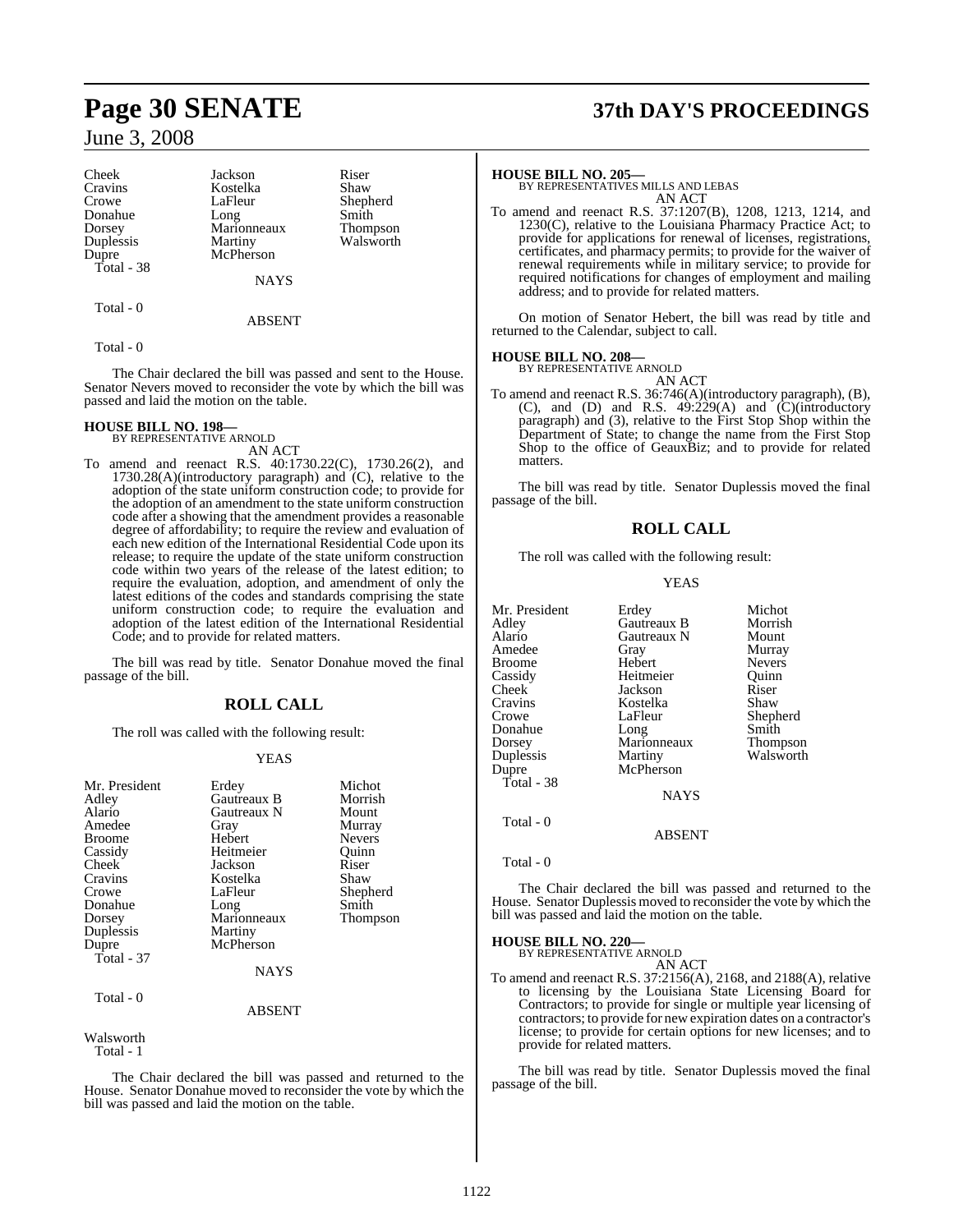## **37th DAY'S PROCEEDINGS Page 31 SENATE**

### **ROLL CALL**

The roll was called with the following result:

#### YEAS

| Mr. President<br>Adley<br>Alario<br>Amedee<br><b>Broome</b><br>Cassidy<br>Cheek<br>Cravins<br>Crowe<br>Donahue<br>Dorsey<br>Duplessis | Erdey<br>Gautreaux B<br>Gautreaux N<br>Gray<br>Hebert<br>Heitmeier<br>Jackson<br>Kostelka<br>LaFleur<br>Long<br>Marionneaux<br>Martiny | Michot<br>Morrish<br>Mount<br>Murray<br><b>Nevers</b><br>Ouinn<br>Riser<br>Shaw<br>Shepherd<br>Smith<br>Thompson<br>Walsworth |
|---------------------------------------------------------------------------------------------------------------------------------------|----------------------------------------------------------------------------------------------------------------------------------------|-------------------------------------------------------------------------------------------------------------------------------|
|                                                                                                                                       |                                                                                                                                        |                                                                                                                               |
| Dupre                                                                                                                                 | McPherson                                                                                                                              |                                                                                                                               |
| Total - 38                                                                                                                            |                                                                                                                                        |                                                                                                                               |
|                                                                                                                                       | NAYS                                                                                                                                   |                                                                                                                               |

Total - 0

Total - 0

The Chair declared the bill was passed and returned to the House. Senator Duplessis moved to reconsider the vote by which the bill was passed and laid the motion on the table.

ABSENT

**HOUSE BILL NO. 224—** BY REPRESENTATIVES KLECKLEY AND MONICA AN ACT

To amend and reenact R.S. 22:1078(B)(2), relative to fees assessed by the commissioner of insurance; to provide that each health maintenance organization shall pay an annual financial maintenance organization shall  $\overrightarrow{pay}$  an annual regulation fee; and to provide for related matters.

The bill was read by title. Senator Cravins moved the final passage of the bill.

#### **ROLL CALL**

The roll was called with the following result:

#### YEAS

| Mr. President | Erdey         | Michot          |
|---------------|---------------|-----------------|
| Adley         | Gautreaux B   | Morrish         |
| Alario        | Gautreaux N   | Mount           |
| Amedee        | Gray          | Murray          |
| <b>Broome</b> | Hebert        | <b>Nevers</b>   |
| Cassidy       | Heitmeier     | Ouinn           |
| Cheek         | Jackson       | Riser           |
| Cravins       | Kostelka      | Shaw            |
| Crowe         | LaFleur       | Shepherd        |
| Donahue       | Long          | Smith           |
| Dorsey        | Marionneaux   | <b>Thompson</b> |
| Duplessis     | Martiny       | Walsworth       |
| Dupre         | McPherson     |                 |
| Total - 38    |               |                 |
|               | <b>NAYS</b>   |                 |
| Total - 0     |               |                 |
|               | <b>ARSENT</b> |                 |

Total - 0

The Chair declared the amended bill was passed and returned to the House. Senator Cravins moved to reconsider the vote by which the bill was passed and laid the motion on the table.

# June 3, 2008

#### **HOUSE BILL NO. 241—**

BY REPRESENTATIVE WOOTON AN ACT

To enact R.S. 14:72.1.1, relative to misappropriation without violence; to create the crime of forgery of insurance or an insurance identification card; to provide for definitions; to provide for penalties; and to provide for related matters.

On motion of Senator Mount, the bill was read by title and returned to the Calendar, subject to call.

### **HOUSE BILL NO. 247—** BY REPRESENTATIVE WOOTON

AN ACT To amend and reenact R.S. 27:306(A)(4)(b)(introductory paragraph) and (7)(a), relative to the Video Draw Poker Devices Control Law; to provide for the determination of the number of video draw poker devices operated at truck stops based upon average monthly fuel sales calculated annually; to provide for the operation of twenty-five video draw poker devices at new truck stop facilities for ninety days without average fuel sale requirements; to provide for average monthly fuel sales calculated quarterly for the first year of operation and for monthly fuel sales calculated annually thereafter; and to provide for related matters.

The bill was read by title. Senator Chaisson moved the final passage of the bill.

#### **ROLL CALL**

The roll was called with the following result:

YEAS

Mr. President Dupre Michot<br>Alario Gautreaux B Mount Alario Gautreaux B<br>Amedee Gray Amedee Gray Murray<br>Cheek Jackson Quinn Cheek Jackson<br>Cravins LaFleur Cravins LaFleur Shepherd Marionneaux<br>Martiny Duplessis Total - 20 NAYS Adley Kostelka Riser Broome Long Shaw Cassidy McPherson Smith Donahue Morrish Walsworth **Nevers**  Total - 14 ABSENT Crowe Hebert<br>Gautreaux N Heitmeier Gautreaux N

The Chair declared the was passed and returned to the House. Senator Chaisson moved to reconsider the vote by which the bill was passed and laid the motion on the table.

#### **Notice Regarding Vote**

Senator Thompson stated he had voted in error on House Bill No. 247. He voted yea on the bill and had intended to vote nay. He asked that the Official Journal so state.

#### **HOUSE BILL NO. 251—**

Total - 4

BY REPRESENTATIVES WOOTON AND BALDONE AN ACT

To amend and reenact R.S. 15:574.10, relative to conviction of a felony while on parole; to provide that a new sentence of imprisonment of a conviction while a person is on parole shall be served concurrently; and to provide for related matters.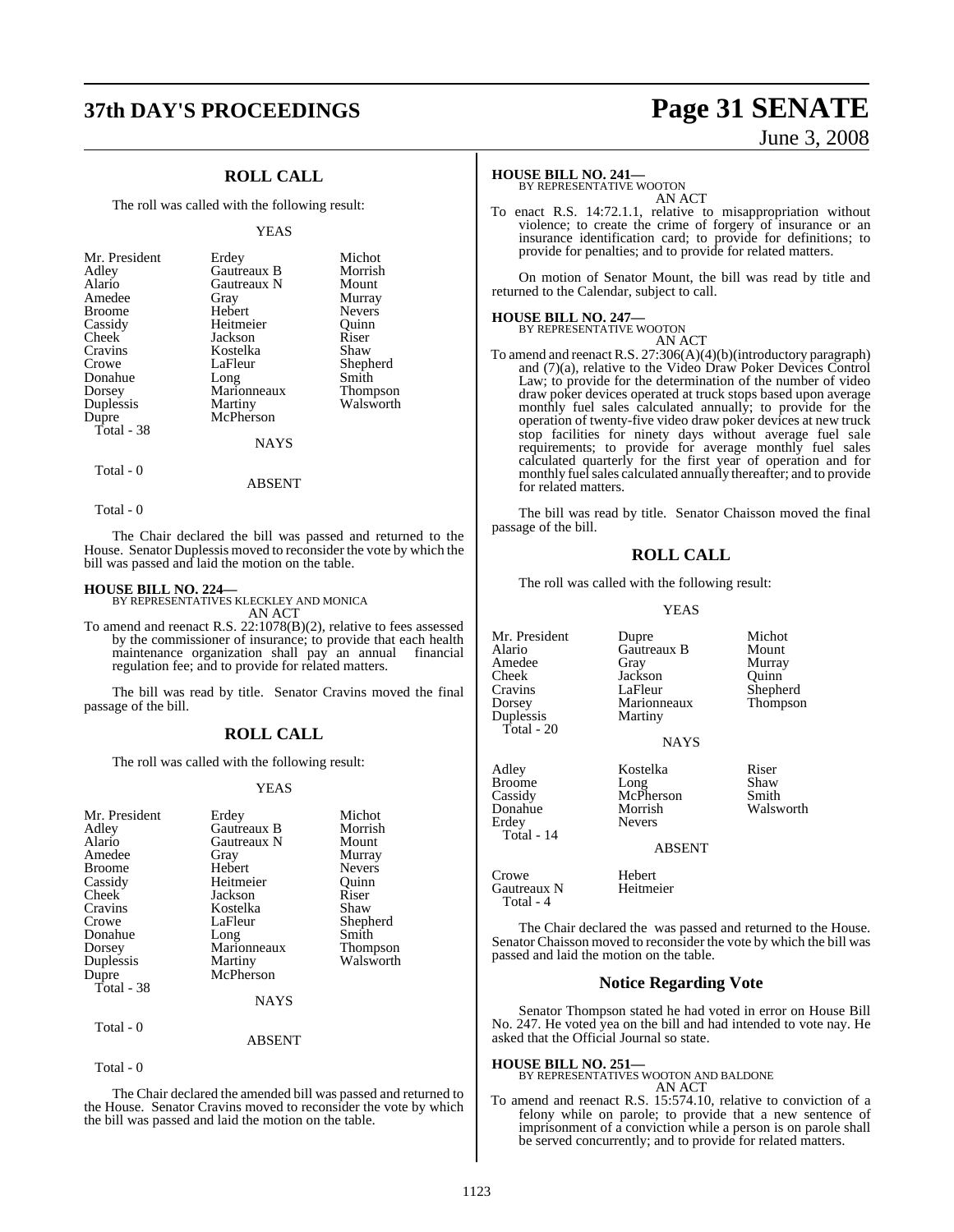The bill was read by title. Senator Amedee moved the final passage of the bill.

### **ROLL CALL**

The roll was called with the following result:

#### YEAS

Morrish Mount Murray<br>Nevers

Shepherd Smith Thompson Walsworth

| Mr. President | Gautreaux B | Morris        |
|---------------|-------------|---------------|
| Adley         | Gautreaux N | Mount         |
| Alario        | Gray        | Murray        |
| Amedee        | Hebert      | <b>Nevers</b> |
| Broome        | Heitmeier   | Ouinn         |
| Cassidy       | Jackson     | Riser         |
| Cheek         | Kostelka    | Shaw          |
| Cravins       | LaFleur     | Shephe        |
| Crowe         | Long        | Smith         |
| Donahue       | Marionneaux | Thomp         |
| Dorsey        | Martiny     | Walsw         |
| Dupre         | McPherson   |               |
| Erdey         | Michot      |               |
| Total - 37    |             |               |
|               | NAYS        |               |

ABSENT

Duplessis

Total - 1

Total - 0

The Chair declared the bill was passed and returned to the House. Senator Amedee moved to reconsider the vote by which the bill was passed and laid the motion on the table.

**HOUSE BILL NO. 290—** BY REPRESENTATIVES DIXON AND TUCKER AN ACT

To amend and reenact R.S.  $42:1141(B)(1)(a)$  and  $(C)(1), (2)$ , and  $(3)$ , relative to the enforcement of laws within the jurisdiction of the Board of Ethics; to require the board to provide certain information to the accused and the complainant; to provide relative to deadlines for the provision of such information; to provide relative to the issuance of charges by the board; to provide relative to the content of such charges; to provide relative to hearings on such charges; to require the board to consider offering consent opinions; and to provide for related matters.

The bill was read by title. Senator McPherson moved the final passage of the bill.

### **ROLL CALL**

The roll was called with the following result:

#### YEAS

| Mr. President | Erdey       | Morrish         |
|---------------|-------------|-----------------|
| Adley         | Gautreaux B | Mount           |
| Alario        | Gray        | Murray          |
| Amedee        | Hebert      | <b>Nevers</b>   |
| <b>Broome</b> | Heitmeier   | Ouinn           |
| Cassidy       | Jackson     | Riser           |
| Cheek         | Kostelka    | Shaw            |
| Cravins       | LaFleur     | Shepherd        |
| Crowe         | Long        | Smith           |
| Donahue       | Marionneaux | <b>Thompson</b> |
| Dorsey        | Martiny     | Walsworth       |
| Duplessis     | McPherson   |                 |
| Dupre         | Michot      |                 |
| Total - 37    |             |                 |

# **Page 32 SENATE 37th DAY'S PROCEEDINGS**

**NAYS** 

ABSENT

Gautreaux N Total - 1

Total - 0

The Chair declared the bill was passed and returned to the House. Senator McPherson moved to reconsider the vote by which the bill was passed and laid the motion on the table.

#### **HOUSE BILL NO. 298—**

BY REPRESENTATIVE ELLINGTON AN ACT

To enact R.S. 13:2115, relative to the City Court of Winnsboro; to authorize the transfer of surplus or unclaimed funds from the court's civil fee account to the court's general operational fund; and to provide for related matters.

The bill was read by title. Senator Riser moved the final passage of the bill.

### **ROLL CALL**

The roll was called with the following result:

#### YEAS

| Mr. President | Erdey              | Michot        |
|---------------|--------------------|---------------|
| Adley         | <b>Gautreaux B</b> | Morrish       |
| Alario        | Gautreaux N        | Mount         |
| Amedee        | Gray               | Murray        |
| <b>Broome</b> | Hebert             | <b>Nevers</b> |
| Cassidy       | Heitmeier          | Ouinn         |
| Cheek         | Jackson            | Riser         |
| Cravins       | Kostelka           | Shaw          |
| Crowe         | LaFleur            | Shepherd      |
| Donahue       | Long               | Smith         |
| Dorsey        | Marionneaux        | Thompson      |
| Duplessis     | Martiny            | Walsworth     |
| Dupre         | McPherson          |               |
| Total - 38    |                    |               |
|               | <b>NAYS</b>        |               |
| Total - 0     |                    |               |

ABSENT

Total - 0

The Chair declared the bill was passed and returned to the House. Senator Riser moved to reconsider the vote by which the bill was passed and laid the motion on the table.

### **HOUSE BILL NO. 371—** BY REPRESENTATIVE CONNICK

AN ACT

To enact R.S. 18:1505.2(I)(5), relative to the use of campaign funds for payments or expenditures to family members of a candidate; to prohibit the use of a campaign contribution, loan, or transfer of funds by a candidate or the principal or any subsidiary political committee of a candidate to make any payment or expenditure to any immediate family member of the candidate; to provide definitions and exceptions; to provide for penalties; and to provide for related matters.

#### **Floor Amendments Sent Up**

Senator Chaisson sent up floor amendments which were read.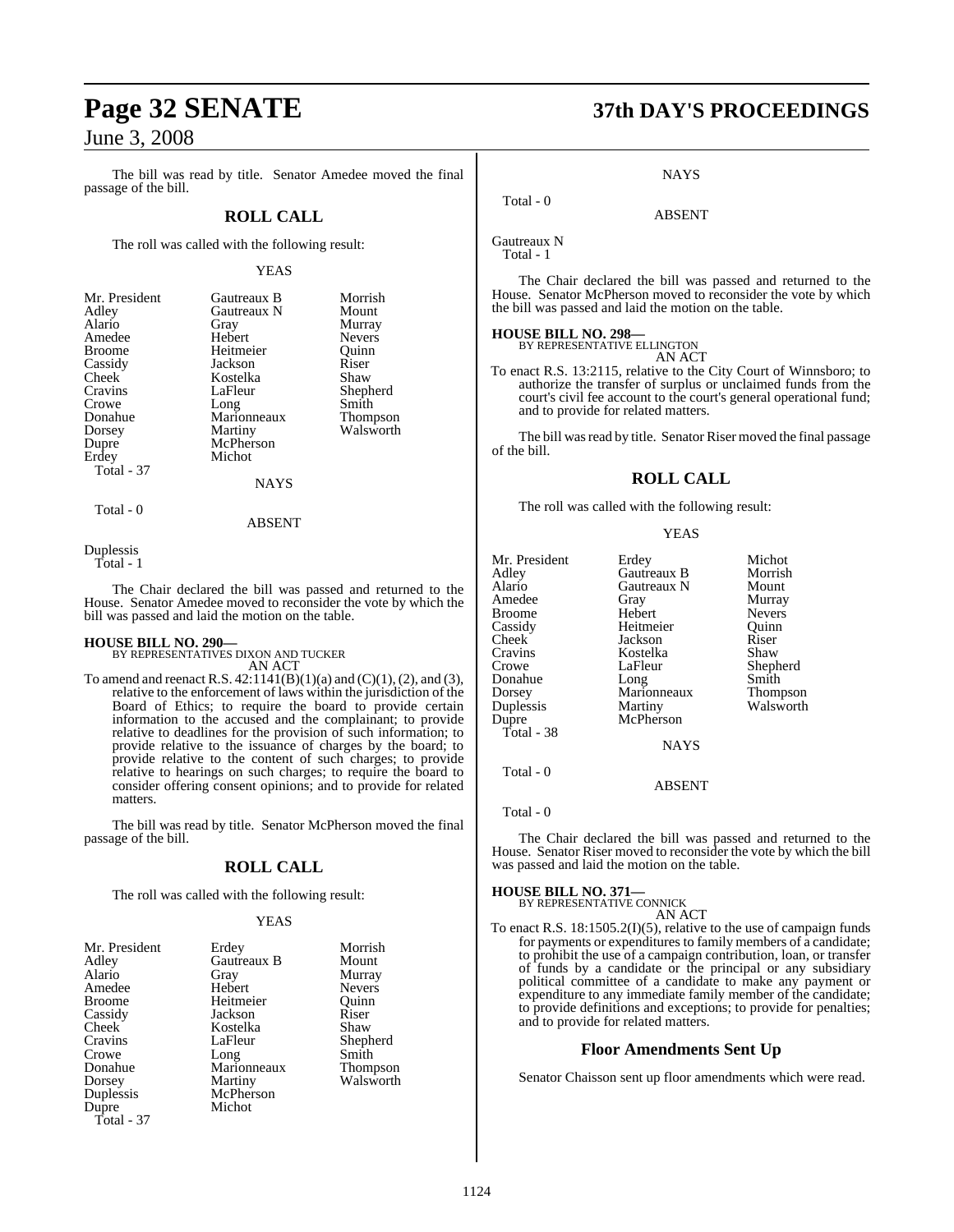# **37th DAY'S PROCEEDINGS Page 33 SENATE**

#### **SENATE FLOOR AMENDMENTS**

Amendments proposed by Senator Chaisson to Engrossed House Bill No. 371 by Representative Connick

#### AMENDMENT NO. 1

On page 1, line 2, after "To" delete the remainder of the line and insert "amend and reenact R.S. 18:1483(14)(b), to enact R.S. 18:1505.2(I)(5), and to repeal R.S. 18:1483(14)(c) and 1501.2, relative to campaign finance; to provide for the use of campaign funds for payments or"

#### AMENDMENT NO. 2

On page 1, line 7, after "exceptions;" insert "to provide for the definition of certain political committees; to remove provisions requiring reporting of campaign contributions and expenditures by certain political organizations;"

#### AMENDMENT NO. 3

On page 1, line 9, after "R.S. 18:" insert "1483(14)(b) is hereby amended and reenacted and R.S. 18:"

#### AMENDMENT NO. 4

On page 1, between lines 9 and 10 insert the following: "§1483. Definitions

As used in this Chapter, the following terms shall have the meanings herein given to each unless the context clearly indicates otherwise:

|      | × | × | ∗ |
|------|---|---|---|
| (14) | × | × | * |
|      | . |   |   |

(b) Except as provided in Subparagraph  $(c)$  of this Paragraph, an **An** entity that during the reporting period has supported candidates in states other than Louisiana; has received less than fifty percent of its total receipts for the applicable reporting period from Louisiana candidates or committees formed to support Louisiana candidates; and has expended less than fifty percent, but not more than twenty thousand dollars, of its total disbursements for the applicable reporting period in support of or in opposition to Louisiana candidates shall not constitute a "political committee" for purposes of requirements of R.S. 18:1491.1 through 1491.8 which would require such an entity to keep records and submit reports. \* \* \*"

#### AMENDMENT NO. 5

On page 3, before line 1 insert the following:

"Section 2. R.S. 18:1483(14)(c) and 1501.2 are hereby repealed."

#### AMENDMENT NO. 6

On page 3, line 1, change "Section 2." to "Section 3."

On motion of Senator Chaisson, the amendments were adopted.

The bill was read by title. Senator Martiny moved the final passage of the amended bill.

### **ROLL CALL**

The roll was called with the following result:

#### YEAS

| Mr. President | Erdey       | Michot          |
|---------------|-------------|-----------------|
| Adley         | Gautreaux B | Morrish         |
| Alario        | Gautreaux N | Mount           |
| Amedee        | Gray        | Murray          |
| <b>Broome</b> | Hebert      | <b>Nevers</b>   |
| Cassidy       | Heitmeier   | Ouinn           |
| Cheek         | Jackson     | Riser           |
| Cravins       | Kostelka    | Shaw            |
| Donahue       | LaFleur     | Shepherd        |
| Dorsey        | Long        | Smith           |
| Duplessis     | Martiny     | <b>Thompson</b> |
| Dupre         | McPherson   | Walsworth       |
| Total - 36    |             |                 |

# June 3, 2008

#### **NAYS**

### ABSENT

Crowe Marionneaux Total - 2

Total - 0

The Chair declared the amended bill was passed and returned to the House. Senator Martiny moved to reconsider the vote by which the bill was passed and laid the motion on the table.

# **HOUSE BILL NO. 375—** BY REPRESENTATIVE DOVE

AN ACT To amend and reenact R.S. 3:4383(C), R.S. 30:6.1(C), 77, 90(A), 101.10(A), 142(E)(3), 144(B), 1355(C)(4), 1356, 1402(A), 2004(9), 2011(D)(16) and (21)(e), 2050.7(E)(3), 2058(1), 2060(N)(10), 2106(B)(3), 2117(D) and (G), 2162(A)(2), 2179(C), 2191.1, 2195(B) and (E), 2195.9(A)(6), 2226(B)(introductory paragraph) and (E), 2377 (introductory paragraph),  $2378(B)$ ,  $2413(A)(8)$  and  $(9)(b)$ ,  $2418(H)$ (introductory paragraph) and (3) and (J),  $2457(C)(1)$ ,  $2458(A)(1)(c), 2525(C)(18),$  and  $2551(H), R.S. 31:149(A), R.S.$  $38:245(\widehat{B})(3)$ ,  $3097.3(\widehat{C})(10)$ , and  $3097.6(A)$ , R.S.  $41:16(B)$ , 134(D), 140(B), (C), and (F), 151(B), (C), (G), and (H),1702(D)(2)(d), and 1733(D), R.S. 49:213.4(A)(3), 213.6(D)(1), 214.7(C), 214.9(C), 214.12(A)(1)(o), 214.37,  $953(F)(3)(h)$ , and  $968(B)(11)$ ,  $(13)$ , and  $(22)$ , and R.S. 56:109.2(B), 266(F), 279(E), 360.3(A)(5), 409.1(C), 431.1(A)(2)(c), 575, 699.21(B)(12), 700.2(A)(3), 700.3(C), and 700.14(C), relative to the House Committee on Natural Resources and Environment; to provide for the oversight of rules and regulations, the receipt of certain reports, and the approval of certain actions by the House Committee on Natural Resources and Environment; to provide for instructions to the Louisiana State LawInstitute; and to provide forrelated matters.

### **Floor Amendments Sent Up**

Senator Kostelka sent up floor amendments which were read.

### **SENATE FLOOR AMENDMENTS**

Amendments proposed by Senator Kostelka to Reengrossed House Bill No. 375 by Representative Dove

#### AMENDMENT NO. 1

On page 11, line 5, change "Beginning June 1, 1993, the" to "Beginning June 1, 1993, the The"

On motion of Senator Kostelka, the amendments were adopted.

#### **Floor Amendments Sent Up**

Senator Dupre sent up floor amendments which were read.

#### **SENATE FLOOR AMENDMENTS**

Amendments proposed by Senator Dupre to Reengrossed House Bill No. 375 by Representative Dove

#### AMENDMENT NO. 1

On page 2, line 2, after "Environment" insert "and the Senate Committee on Agriculture, Forestry, Aquaculture, and Rural Development'

#### AMENDMENT NO. 2

On page 12, delete lines 13 and 14, and insert "Environment and the Senate Committee on Environmental Quality Committee of the Senate of all disbursements of monies from the Tank'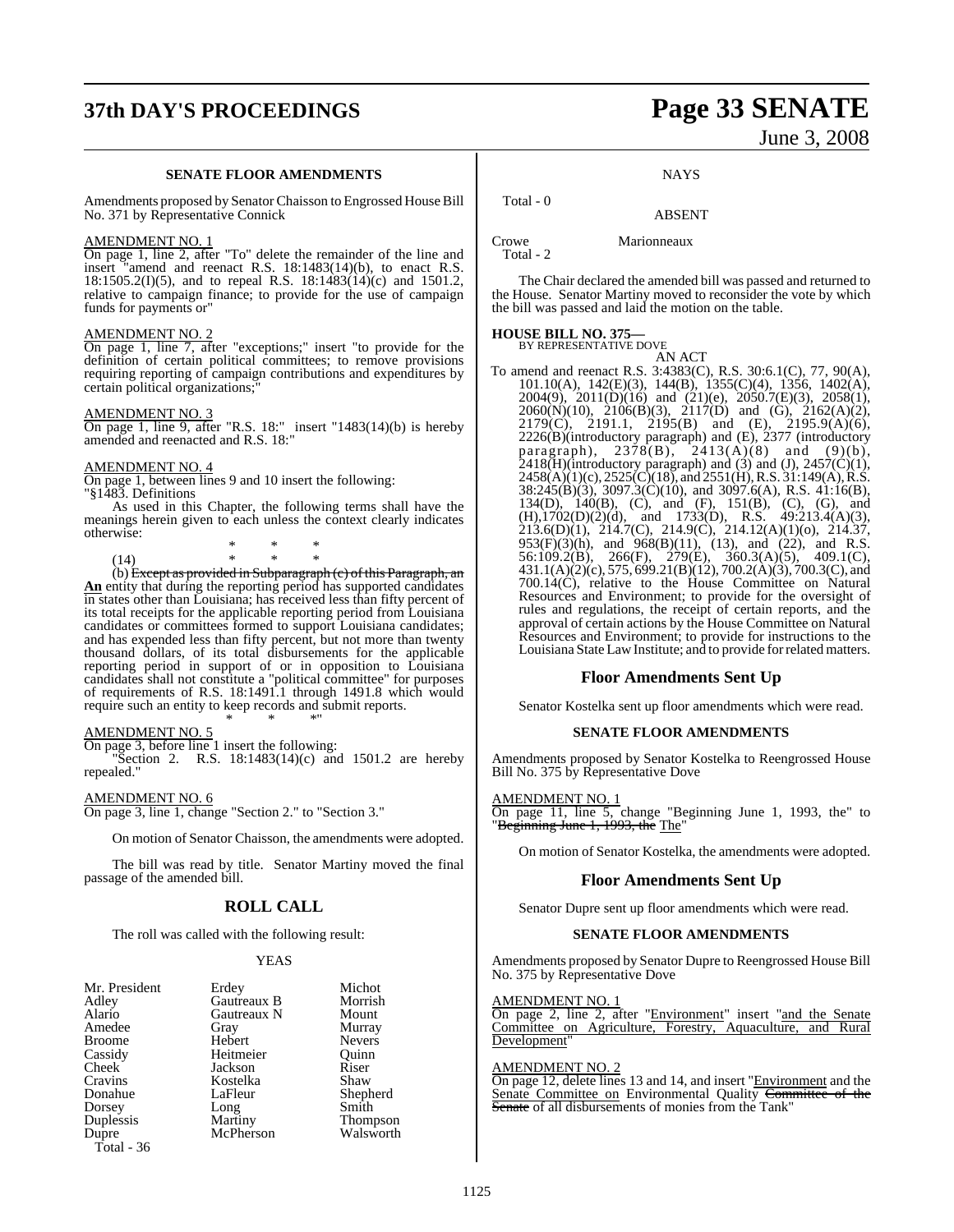AMENDMENT NO. 3

On page 27, line 19, delete "However In addition" and insert "However"

AMENDMENT NO. 4

On page 27, line 22, delete "the House Committee on the Environment and" and insert "the House Committee on the Natural Resources and Environment and"

On motion of Senator Dupre, the amendments were adopted.

The bill was read by title. Senator Dupre moved the final passage of the amended bill.

### **ROLL CALL**

The roll was called with the following result:

#### YEAS

| Mr. President<br>Adley<br>Alario<br>Amedee<br><b>Broome</b><br>Cassidy<br>Cheek<br>Cravins<br>Donahue<br>Dorsey<br>Duplessis | Erdey<br>Gautreaux B<br>Gray<br>Hebert<br>Heitmeier<br>Jackson<br>Kostelka<br>LaFleur<br>Long<br>Marionneaux<br>Martiny | Michot<br>Morrish<br>Mount<br>Murray<br><b>Nevers</b><br>Quinn<br>Riser<br>Shaw<br>Shepherd<br>Thompson<br>Walsworth |
|------------------------------------------------------------------------------------------------------------------------------|-------------------------------------------------------------------------------------------------------------------------|----------------------------------------------------------------------------------------------------------------------|
| Dupre<br>Total - 35<br>Total - 0                                                                                             | McPherson<br><b>NAYS</b><br><b>ABSENT</b>                                                                               |                                                                                                                      |
| Crowe                                                                                                                        | Gautreaux N                                                                                                             | Smith                                                                                                                |

Total - 3

The Chair declared the amended bill was passed and returned to the House. Senator Dupre moved to reconsider the vote by which the bill was passed and laid the motion on the table.

#### **HOUSE BILL NO. 385—**

BY REPRESENTATIVE KLECKLEY AN ACT

To amend and reenact R.S. 22:1430.12(A)(2) and (C) and R.S. 44:4.1(B)(10), relative to the Louisiana Citizens Property Insurance Corporation; to provide for information required for ratemaking; to provide for confidentiality; to provide for the effective date of rate changes; and to provide for related matters.

The bill was read by title. Senator Cravins moved the final passage of the bill.

#### **ROLL CALL**

The roll was called with the following result:

#### YEAS

| Mr. President      | Erdey       | McPherson |
|--------------------|-------------|-----------|
| Adley              | Gautreaux B | Michot    |
| Alario             | Gautreaux N | Morrish   |
| Amedee             | Gray        | Mount     |
| <b>Broome</b>      | Hebert      | Murray    |
| Cassidy            | Heitmeier   | Riser     |
| Cheek <sup>1</sup> | Jackson     | Shaw      |
| Cravins            | Kostelka    | Shepherd  |
| Crowe              | LaFleur     | Smith     |

# **Page 34 SENATE 37th DAY'S PROCEEDINGS**

| Donahue<br>Dorsey<br>Dupre<br>Total - 35 | Long<br>Marionneaux<br>Martiny<br><b>NAYS</b> | Thompson<br>Walsworth |
|------------------------------------------|-----------------------------------------------|-----------------------|
| Total - 0                                | <b>ABSENT</b>                                 |                       |
| Duplessis<br>$Total - 3$                 | <b>Nevers</b>                                 | Ouinn                 |

The Chair declared the bill was passed and returned to the House. Senator Cravins moved to reconsider the vote by which the bill was passed and laid the motion on the table.

### **HOUSE BILL NO. 391—** BY REPRESENTATIVE WOOTON

AN ACT

To amend and reenact R.S. 15:542(D) and 542.1.4(A)(1) and to enact R.S. 15:542.1.4(A)(3), relative to sex offender registration; to provide with respect to the annual registration fee; to provide that the crime of failure to register as a sex offender shall include the failure to pay the registration fee; to provide for criminal penalties; and to provide for related matters.

The bill was read by title. Senator Amedee moved the final passage of the bill.

### **ROLL CALL**

The roll was called with the following result:

#### YEAS

| Mr. President | Erdey       | Michot        |
|---------------|-------------|---------------|
| Adlev         | Gautreaux B | Morrish       |
| Alario        | Gautreaux N | Mount         |
| Amedee        | Gray        | Murray        |
| Broome        | Hebert      | <b>Nevers</b> |
| Cassidy       | Heitmeier   | Ouinn         |
| Cheek         | Jackson     | Riser         |
| Cravins       | Kostelka    | Shaw          |
| Crowe         | LaFleur     | Shepherd      |
| Donahue       | Long        | Smith         |
| Dorsey        | Marionneaux | Thompson      |
| Duplessis     | Martiny     | Walsworth     |
| Dupre         | McPherson   |               |
| Total - 38    |             |               |
|               | <b>NAYS</b> |               |
| Total - 0     |             |               |

Total - 0

The Chair declared the bill was passed and returned to the House. Senator Amedee moved to reconsider the vote by which the bill was passed and laid the motion on the table.

ABSENT

#### **Mr. President in the Chair**

- **HOUSE BILL NO. 392—**<br>BY REPRESENTATIVES GALLOT, AUBERT, BILLIOT, BURRELL, CARMODY, DIXON, GISCLAIR, GREENE, HARRISON, HONEY, GIROD JACKSON, MICHAEL JACKSON, ROSALIND JONES, KATZ, LEGER, LORUSSO, MORRELL, PETERSON, PONTH,
- To amend and reenact R.S.  $42:7(A)(1)(b)(i)$  and (ii), relative to public meetings; to provide relative to a provision authorizing a public body to consider matters not on the agenda of a meeting under certain circumstances; to provide for certain actions and requirements relative to such matters; and to provide for related matters.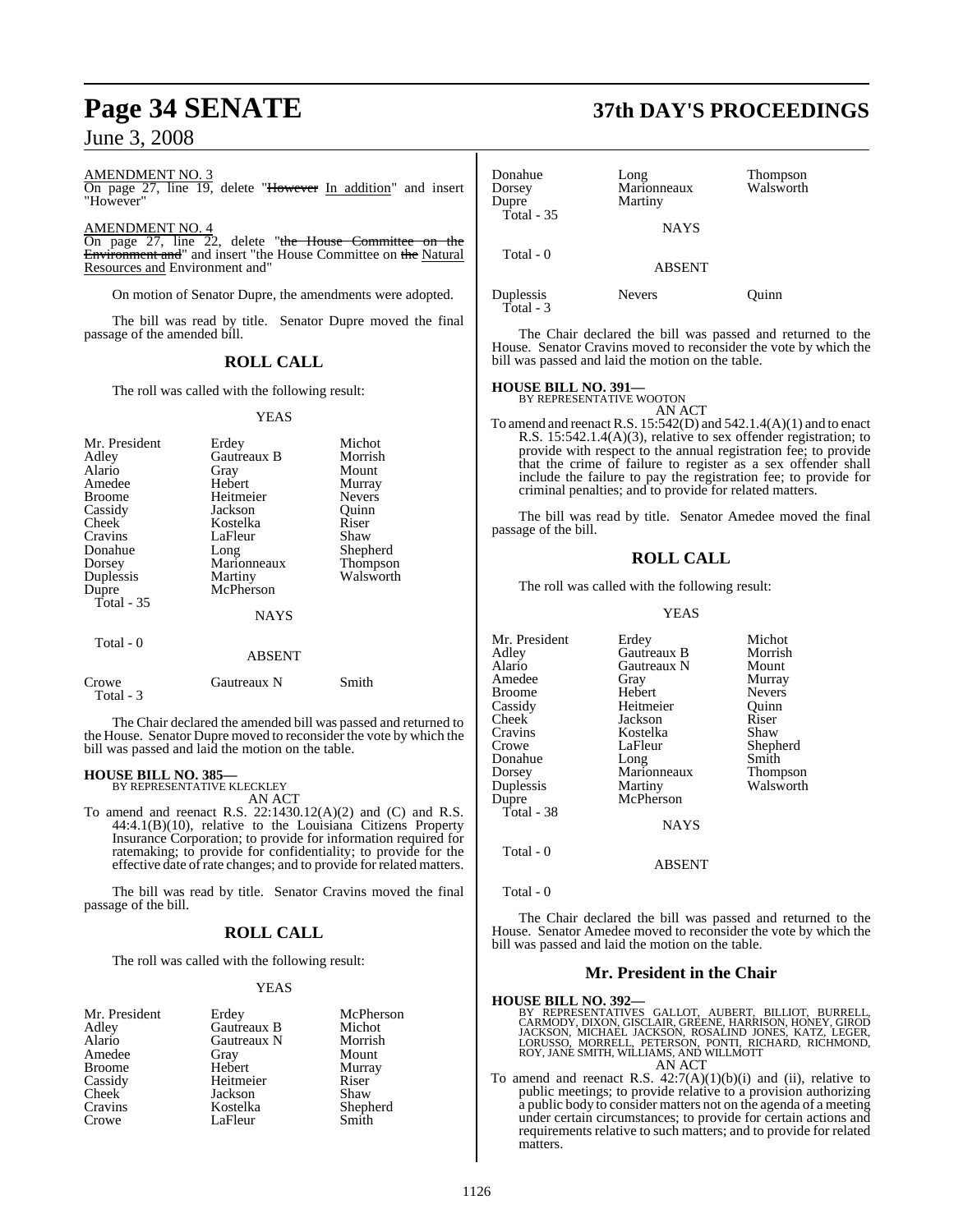# **37th DAY'S PROCEEDINGS Page 35 SENATE**

### The bill was read by title. Senator Murray moved the final passage of the bill.

#### **ROLL CALL**

The roll was called with the following result:

#### YEAS

| Mr. President<br>Alario<br>Amedee<br><b>Broome</b><br>Cassidy<br>Cheek | Duplessis<br>Dupre<br>Erdey<br>Gray<br>Heitmeier<br>Kostelka | Morrish<br>Murray<br>Quinn<br>Riser<br>Shaw<br>Shepherd |
|------------------------------------------------------------------------|--------------------------------------------------------------|---------------------------------------------------------|
| Cravins                                                                | LaFleur                                                      | Smith                                                   |
| Crowe                                                                  | Marionneaux                                                  | <b>Thompson</b>                                         |
| Donahue                                                                | Martiny                                                      | Walsworth                                               |
| Dorsey<br>Total - 29                                                   | McPherson                                                    |                                                         |
|                                                                        | <b>NAYS</b>                                                  |                                                         |
| Adley                                                                  | Hebert                                                       | Mount                                                   |
| Gautreaux N<br>Total - 6                                               | Long                                                         | <b>Nevers</b>                                           |
|                                                                        | $\lambda$ DOD $\lambda$ $\pi$                                |                                                         |

#### ABSENT

| Gautreaux B | Jackson | Michot |
|-------------|---------|--------|
| Total - 3   |         |        |

The Chair declared the bill was passed and returned to the House. Senator Murray moved to reconsider the vote by which the bill was passed and laid the motion on the table.

#### **HOUSE BILL NO. 400—** BY REPRESENTATIVE WOOTON

AN ACT

To amend and reenact R.S. 14:207(B), relative to motor vehicles; to provide relative to the removal or alteration of identifying numbers; to provide for penalties; and to provide for related matters.

The bill was read by title. Senator Martiny moved the final passage of the bill.

### **ROLL CALL**

The roll was called with the following result:

#### YEAS

| Mr. President<br>Adley<br>Alario<br>Amedee<br><b>Broome</b><br>Cassidy<br>Cheek<br>Cravins<br>Crowe<br>Donahue<br>Dorsey<br>Duplessis<br>Total - $35$<br>Total - 0 | Dupre<br>Erdey<br>Gautreaux B<br>Gautreaux N<br>Gray<br>Hebert<br>Heitmeier<br>Jackson<br>LaFleur<br>Long<br>Marionneaux<br>Martiny<br><b>NAYS</b> | McPherson<br>Michot<br>Morrish<br>Mount<br>Murray<br><b>Nevers</b><br>Riser<br>Shaw<br>Shepherd<br>Smith<br><b>Thompson</b> |
|--------------------------------------------------------------------------------------------------------------------------------------------------------------------|----------------------------------------------------------------------------------------------------------------------------------------------------|-----------------------------------------------------------------------------------------------------------------------------|
|                                                                                                                                                                    | <b>ABSENT</b>                                                                                                                                      |                                                                                                                             |
| Kostelka<br>Total - 3                                                                                                                                              | Ouinn                                                                                                                                              | Walsworth                                                                                                                   |

# June 3, 2008

The Chair declared the bill was passed and returned to the House. Senator Martiny moved to reconsider the vote by which the bill was passed and laid the motion on the table.

# **HOUSE BILL NO. 413—** BY REPRESENTATIVE WOOTON

AN ACT

To enact R.S. 14:67.26, relative to the theft of a motor vehicle; to create the crime of theft of a motor vehicle; to provide for the procedure for reporting a theft of a motor vehicle; to provide for penalties; and to provide for related matters.

#### **Floor Amendments Sent Up**

Senator Amedee sent up floor amendments which were read.

#### **SENATE FLOOR AMENDMENTS**

Amendments proposed by Senator Amedee to Engrossed House Bill No. 413 by Representative Wooton

#### AMENDMENT NO. 1

On page 2, line 8, between " $C$ ." and "Whoever" insert " $(1)$ "

#### AMENDMENT NO. 2

On page 2, between lines 11 and 12, insert the following:

"(2) Whoever commits the crime of theft of a motor vehicle when the misappropriation or taking amounts to a sum of three hundred dollars or more but less than five hundred dollars shall be imprisoned, with or without hard labor, for not more than two years, or may be fined not more than two thousand dollars, or both.

(3) Whoever commits the crime of theft of a motor vehicle when the misappropriation or taking amounts to a sum of less than three hundred dollars shall be imprisoned for not more than six months, or may be fined not more than one thousand dollars, or both."

On motion of Senator Amedee, the amendments were adopted.

On motion of Senator Amedee, the amended bill was read by title and returned to the Calendar, subject to call.

**HOUSE BILL NO. 434—** BY REPRESENTATIVES WOOTON AND NORTON AN ACT

To amend and reenact R.S. 15:1352(A)(introductory paragraph) and R.S. 51:723(A) and (B) and to enact R.S. 15:1352(A)(18), relative to securities violations; to provide for racketeering provisions to be included in violations of Louisiana Securities Law; to provide criminal penalties for violations of Louisiana Securities Law; to provide for restitution; and to provide for related matters.

The bill was read by title. Senator Amedee moved the final passage of the bill.

#### **ROLL CALL**

The roll was called with the following result:

#### YEAS

| Mr. President      | Erdey       | Michot        |
|--------------------|-------------|---------------|
| Adley              | Gautreaux B | Morrish       |
| Alario             | Gautreaux N | Mount         |
| Amedee             | Gray        | Murray        |
| Broome             | Hebert      | <b>Nevers</b> |
| Cassidy            | Heitmeier   | Ouinn         |
| Cheek <sup>-</sup> | Jackson     | Riser         |
| Cravins            | Kostelka    | Shaw          |
| Crowe              | LaFleur     | Shepherd      |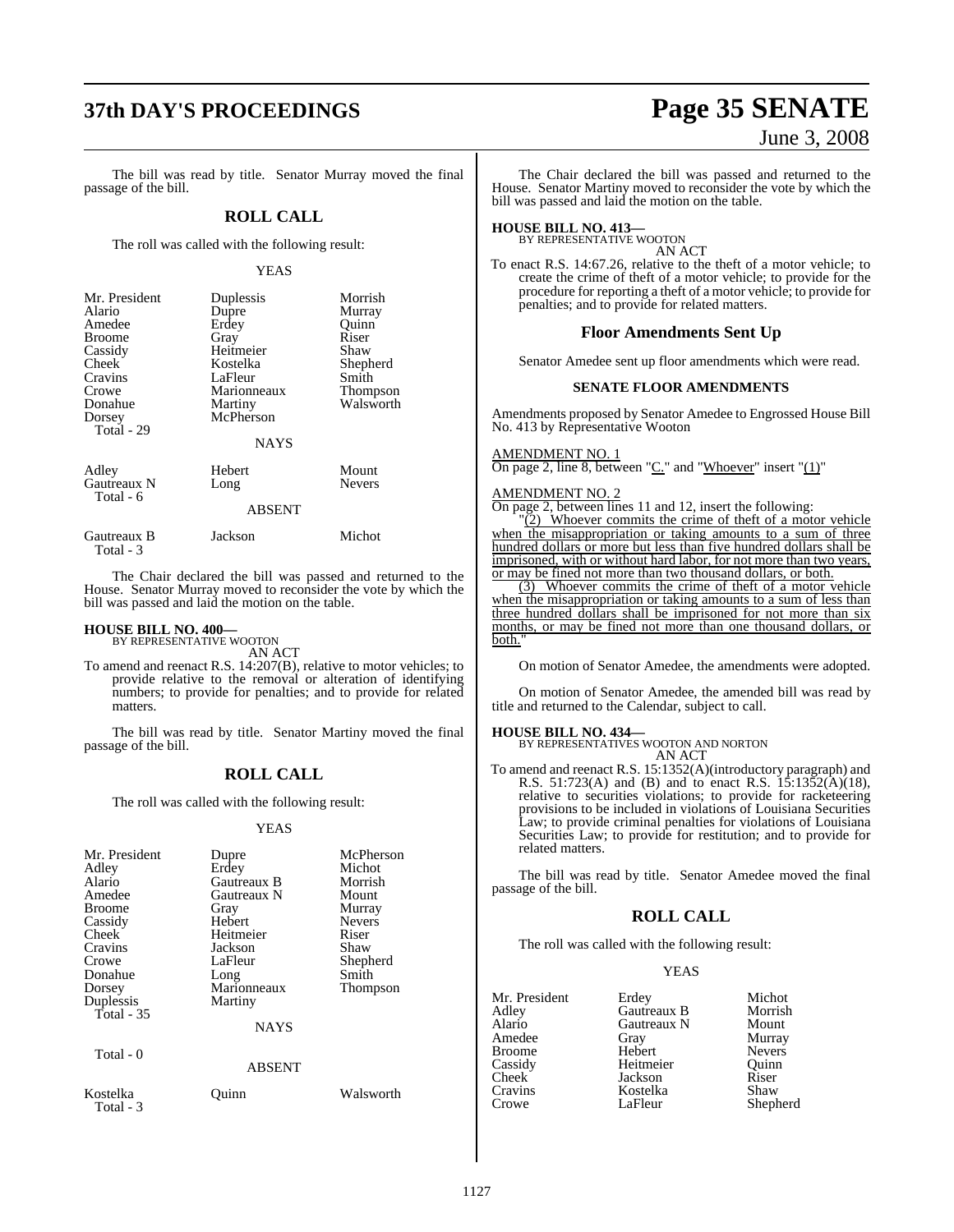| Donahue    | Long        |
|------------|-------------|
| Dorsey     | Marionneaux |
| Duplessis  | Martiny     |
| Dupre      | McPherson   |
| Total - 38 |             |
|            | <b>NAYS</b> |

Ex Smith<br>Thom

Thompson Walsworth

ABSENT

Total - 0

Total - 0

The Chair declared the bill was passed and returned to the House. Senator Amedee moved to reconsider the vote by which the bill was passed and laid the motion on the table.

### **HOUSE BILL NO. 448—** BY REPRESENTATIVE PONTI

AN ACT

To amend and reenact R.S. 37:3283(A)(1) and (C) and to enact R.S. 37:3272(A)(19), relative to security operations managers; to define security operations managers; to require the registration of security operations managers; to require administrative rules regarding the registration card; and to provide for related matters.

The bill was read by title. Senator Cassidy moved the final passage of the bill.

### **ROLL CALL**

The roll was called with the following result:

#### YEAS

| Mr. President | Erdey       | Michot        |
|---------------|-------------|---------------|
| Adley         | Gautreaux B | Morrish       |
| Alario        | Gautreaux N | Mount         |
| Amedee        | Gray        | Murray        |
| <b>Broome</b> | Hebert      | <b>Nevers</b> |
| Cassidy       | Heitmeier   | Ouinn         |
| <b>Cheek</b>  | Jackson     | Riser         |
| Cravins       | Kostelka    | Shaw          |
| Crowe         | LaFleur     | Shepherd      |
| Donahue       | Long        | Smith         |
| Dorsey        | Marionneaux | Thompson      |
| Duplessis     | Martiny     | Walsworth     |
| Dupre         | McPherson   |               |
| Total - 38    |             |               |
|               | <b>NAYS</b> |               |
| Total - 0     |             |               |
|               | ABSENT      |               |

Total - 0

The Chair declared the bill was passed and returned to the House. Senator Cassidy moved to reconsider the vote by which the bill was passed and laid the motion on the table.

### **HOUSE BILL NO. 449—** BY REPRESENTATIVE PONTI

AN ACT

To amend and reenact R.S. 37:3276(A)(4) and 3276.1(A), relative to the licensing suitability requirements of owners, officers, and directors of private security companies; to provide for minimum qualifications for licensing and suitability; and to provide for related matters.

The bill was read by title. Senator Cassidy moved the final passage of the bill.

# **Page 36 SENATE 37th DAY'S PROCEEDINGS**

### **ROLL CALL**

The roll was called with the following result:

YEAS

| Mr. President | Erdey       | Michot          |
|---------------|-------------|-----------------|
|               |             |                 |
| Adley         | Gautreaux B | Morrish         |
| Alario        | Gautreaux N | Mount           |
| Amedee        | Gray        | Murray          |
| Broome        | Hebert      | <b>Nevers</b>   |
| Cassidy       | Heitmeier   | Ouinn           |
| Cheek         | Jackson     | Riser           |
| Cravins       | Kostelka    | Shaw            |
| Crowe         | LaFleur     | Shepherd        |
| Donahue       | Long        | Smith           |
| Dorsey        | Marionneaux | <b>Thompson</b> |
| Duplessis     | Martiny     | Walsworth       |
| Dupre         | McPherson   |                 |
| Total - 38    |             |                 |
|               | <b>NAYS</b> |                 |
|               |             |                 |

Total - 0

Total - 0

The Chair declared the bill was passed and returned to the House. Senator Cassidy moved to reconsider the vote by which the bill was passed and laid the motion on the table.

ABSENT

#### **Senator Amedee in the Chair**

### **HOUSE BILL NO. 478—**

BY REPRESENTATIVE HENRY BURNS AN ACT

To enact R.S. 14:108.2, relative to offenses affecting law enforcement; to create the crime of resisting a police officer with force or violence; to provide for definitions; to provide for penalties; and to provide for related matters.

### **Floor Amendments Sent Up**

Senator Jackson sent up floor amendments which were read.

#### **SENATE FLOOR AMENDMENTS**

Amendments proposed by Senator Jackson to Engrossed House Bill No. 478 by Representative Henry Burns

AMENDMENT NO. 1

On page 1, line 12, after "Using" and before "threatening" delete "or"

AMENDMENT NO. 2 On page 1, line 15, after "Using" and before "threatening" delete "or"

AMENDMENT NO. 3

On page 2, line 9, after "both." delete the remainder of the line and delete lines 10 and 11 in their entirety

On motion of Senator Jackson, the amendments were adopted.

The bill was read by title. Senator Jackson moved the final passage of the amended bill.

### **ROLL CALL**

The roll was called with the following result:

#### YEAS

| Mr. President | Erdey       | Michot  |
|---------------|-------------|---------|
| Adley         | Gautreaux B | Morrish |
| Alario        | Gautreaux N | Mount   |

Gautreaux B Morris<br>
Gautreaux N Mount Gautreaux N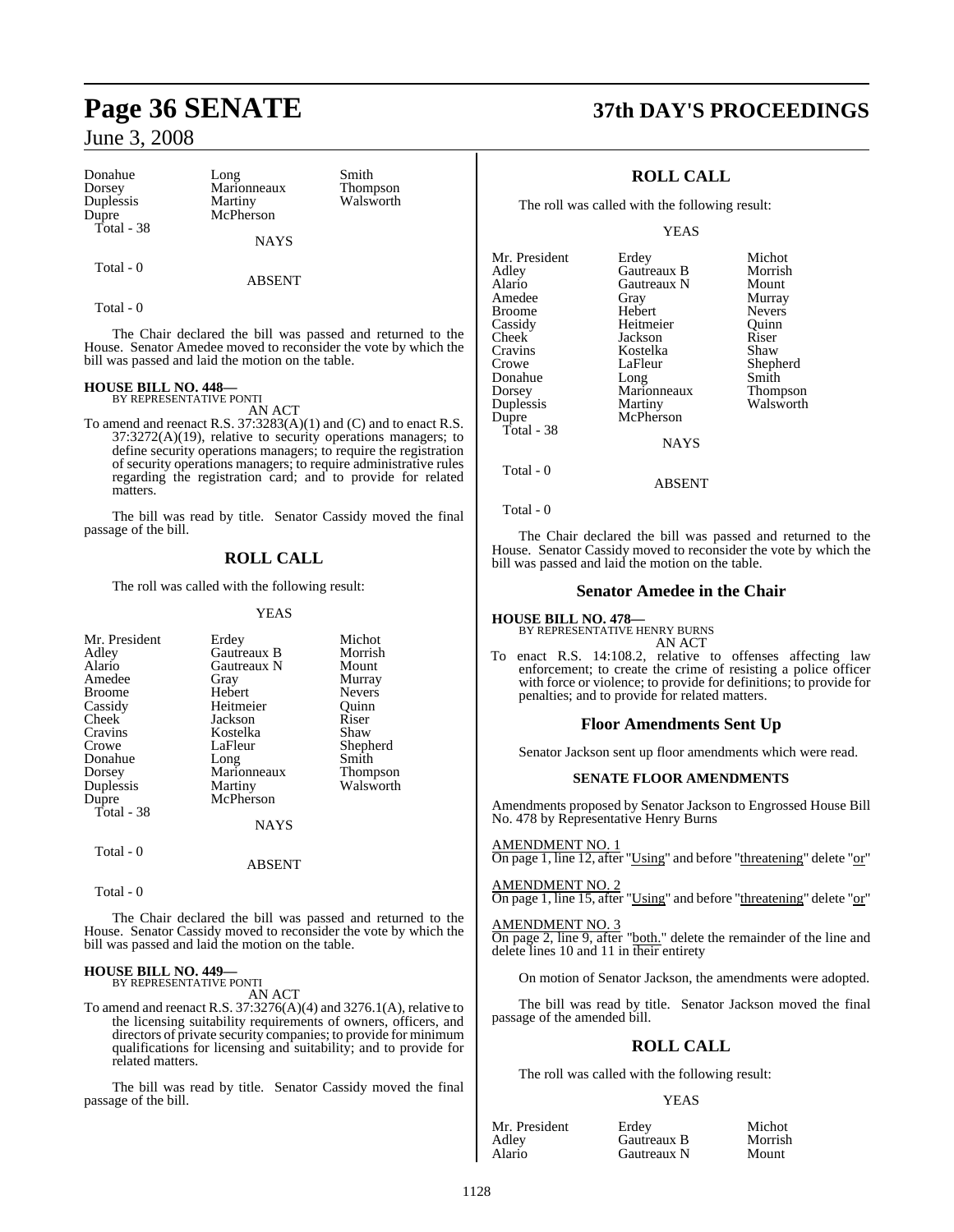# **37th DAY'S PROCEEDINGS Page 37 SENATE**

| Amedee<br><b>Broome</b><br>Cassidy<br>Cheek<br>Cravins<br>Crowe<br>Donahue<br>Dorsey<br>Duplessis<br>Dupre<br>Total - 38 | Gray<br>Hebert<br>Heitmeier<br>Jackson<br>Kostelka<br>LaFleur<br>Long<br>Marionneaux<br>Martiny<br>McPherson<br><b>NAYS</b> | Murray<br><b>Nevers</b><br>Ouinn<br>Riser<br>Shaw<br>Shepherd<br>Smith<br><b>Thompson</b><br>Walsworth |
|--------------------------------------------------------------------------------------------------------------------------|-----------------------------------------------------------------------------------------------------------------------------|--------------------------------------------------------------------------------------------------------|
| Total - 0                                                                                                                |                                                                                                                             |                                                                                                        |

#### ABSENT

Total - 0

The Chair declared the amended bill was passed and returned to the House. Senator Jackson moved to reconsider the vote by which the bill was passed and laid the motion on the table.

- **HOUSE BILL NO. 495—** BY REPRESENTATIVES LOPINTO, BILLIOT, CONNICK, LABRUZZO, LIGI, TALBOT, AND WOOTON AND SENATORS ALARIO, MARTINY, AND QUINN AN ACT
- To amend and reenact R.S. 29:723(3.1) and to enact R.S. 29:723(3.2), (3.3), and (3.4) and 730.3, relative to providing for evacuations and curfews during a disaster or state of emergency; to provide for definitions for voluntary, mandatory, and forced evacuations, and for essential or critical workforce; to authorize a parish president to issue evacuation orders; to authorize the governor to order evacuations; to provide for exceptions to a mandatory evacuation order; to authorize the forcible removal or arrest of personsin violation; to authorize the implementation of curfews; to authorize the regulation of assembly and sale of specific items; to provide for the lifting of the evacuation order; and to provide for related matters.

The bill was read by title. Senator Quinn moved the final passage of the bill.

#### **ROLL CALL**

The roll was called with the following result:

#### YEAS

| Mr. President | Erdey       | Michot          |
|---------------|-------------|-----------------|
|               | Gautreaux B | Morrish         |
| Adley         |             |                 |
| Alario        | Gautreaux N | Mount           |
| Amedee        | Gray        | Murray          |
| <b>Broome</b> | Hebert      | <b>Nevers</b>   |
| Cassidy       | Heitmeier   | Ouinn           |
| Cheek         | Jackson     | Riser           |
| Cravins       | Kostelka    | Shaw            |
| Crowe         | LaFleur     | Shepherd        |
| Donahue       | Long        | Smith           |
| Dorsey        | Marionneaux | <b>Thompson</b> |
| Duplessis     | Martiny     | Walsworth       |
| Dupre         | McPherson   |                 |
| Total - 38    |             |                 |
|               | <b>NAYS</b> |                 |
| Total - 0     |             |                 |
|               | ABSENT      |                 |

Total - 0

The Chair declared the bill was passed and returned to the House. Senator Quinn moved to reconsider the vote by which the bill was passed and laid the motion on the table.

# June 3, 2008

### **HOUSE BILL NO. 497—** BY REPRESENTATIVE EDWARDS

AN ACT

To amend and reenact R.S. 13:841.2, relative to the clerk of court of the Twenty-FirstJudicial District; to provide for the expenditure of certain fees; and to provide for related matters.

The bill was read by title. Senator Nevers moved the final passage of the bill.

### **ROLL CALL**

The roll was called with the following result:

YEAS

Erdey Michot<br>
Gautreaux B Mount

| Mr. President |
|---------------|
| Adley         |
| Alario        |
| Amedee        |
| Broome        |
| Cassidy       |
| Cheek         |
| Cravins       |
| Crowe         |
| Donahue       |
| Duplessis     |
| Dupre         |
| Total - 34    |
|               |
|               |

Total - 0

Hebert LaFleur Martiny McPherson

Gautreaux N<br>Gray Heitmeier Shaw<br>Jackson Sheph Marionneaux

Gautreaux B Mount<br>
Gautreaux N Murray Nevers<br>Ouinn Shepherd<br>Smith Long Thompson<br>Marionneaux Walsworth

NAYS

#### ABSENT

Dorsey Morrish Kostelka Riser Total - 4

The Chair declared the bill was passed and returned to the House. Senator Nevers moved to reconsider the vote by which the bill was passed and laid the motion on the table.

### **HOUSE BILL NO. 500—** BY REPRESENTATIVE ARNOLD

AN ACT

To amend and reenact R.S. 34:1121(B)(introductory paragraph) and (3) and (9), relative to the composition of the Pilotage Fee Commission; to add an alternate at-large member to the commission; to provide for the level of participation of the alternate; and to provide for related matters.

On motion of Senator Broome, the bill was read by title and returned to the Calendar, subject to call.

### **HOUSE BILL NO. 502—** BY REPRESENTATIVE ARNOLD

AN ACT

To enact R.S. 32:702(16) and 718, relative to the sale of auto hulks; to provide for the definition of auto hulk; to provide for regulation of the sale of an auto hulk to a scrap metal processor or a licensed automotive dismantler and parts recycler; and to provide for related matters.

On motion of Senator Broome, the bill was read by title and returned to the Calendar, subject to call.

#### **HOUSE BILL NO. 516—**

BY REPRESENTATIVE CORTEZ AN ACT

To amend and reenact R.S. 22:230.1(A), relative to health insurance; to provide with respect to coverage of rehabilitative services, physical therapy, occupational therapy, and speech and language pathology therapy; and to provide for related matters.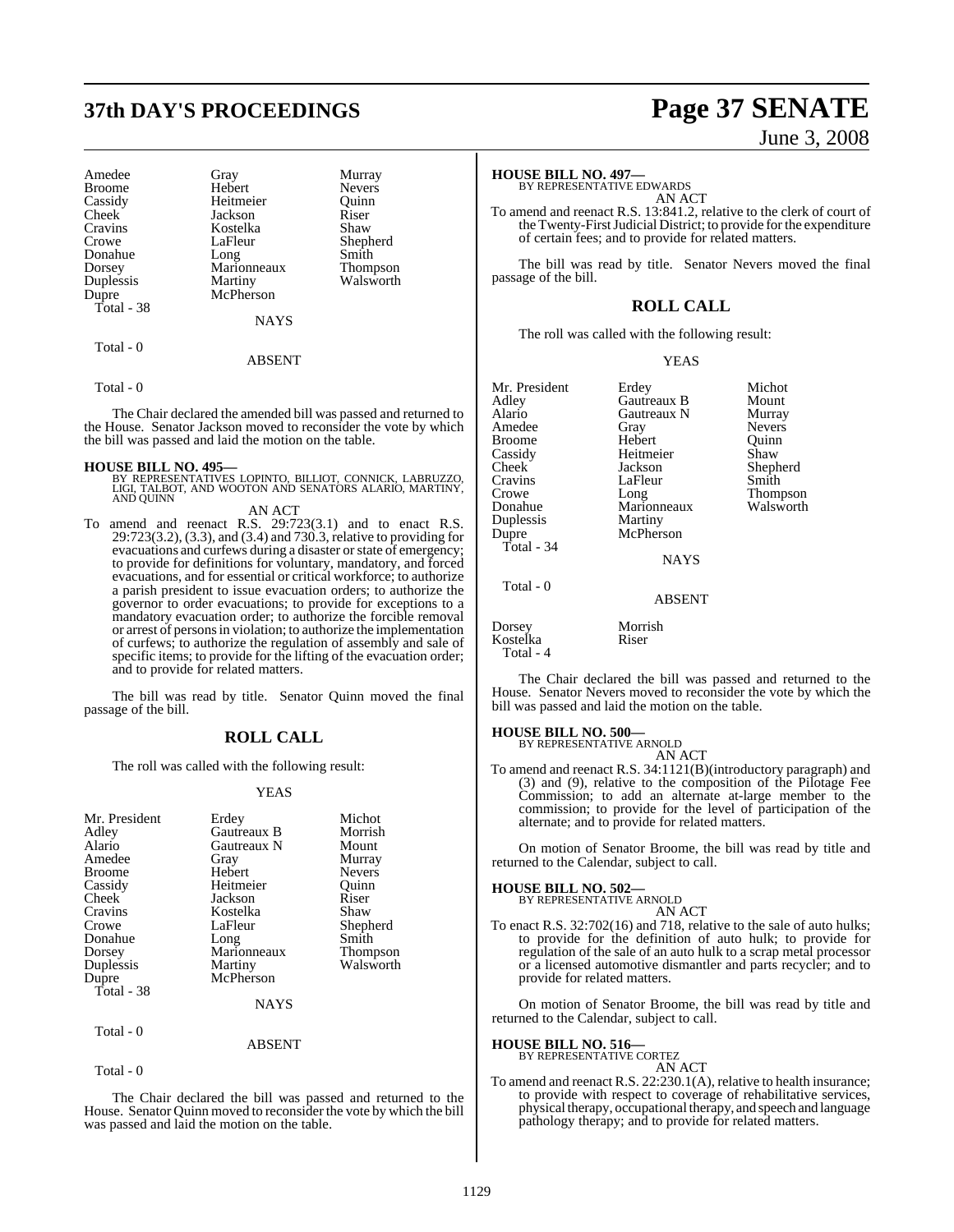The bill was read by title. Senator Cravins moved the final passage of the bill.

### **ROLL CALL**

The roll was called with the following result:

#### YEAS

| Mr. President | Gautreaux B | Morrish         |
|---------------|-------------|-----------------|
| Adley         | Gautreaux N | Mount           |
| Alario        | Gray        | Murray          |
| Amedee        | Hebert      | <b>Nevers</b>   |
| <b>Broome</b> | Heitmeier   | Ouinn           |
| Cassidy       | Jackson     | Riser           |
| Cheek         | Kostelka    | Shaw            |
| Cravins       | LaFleur     | Shepherd        |
| Donahue       | Long        | Smith           |
| Dorsey        | Marionneaux | <b>Thompson</b> |
| Duplessis     | Martiny     | Walsworth       |
| Dupre         | McPherson   |                 |
| Erdey         | Michot      |                 |
| Total - 37    |             |                 |
|               | NAYS        |                 |

Total - 0

ABSENT

Crowe

Total - 1

The Chair declared the bill was passed and returned to the House. Senator Cravins moved to reconsider the vote by which the bill was passed and laid the motion on the table.

# **HOUSE BILL NO. 517—** BY REPRESENTATIVE WHITE

AN ACT

To amend and reenact R.S. 37:599(B), relative to per diem paid by the Louisiana Board of Cosmetology; to provide for changes to per diem paid to members of the board; and to provide for related matters.

The bill was read by title. Senator Erdey moved the final passage of the bill.

### **ROLL CALL**

The roll was called with the following result:

#### YEAS

| Mr. President<br>Adley<br>Alario<br>Amedee<br><b>Broome</b><br>Cassidy<br><b>Cheek</b><br>Cravins<br>Crowe<br>Donahue<br>Dorsey | Dupre<br>Erdey<br>Gautreaux B<br>Gautreaux N<br>Gray<br>Hebert<br>Heitmeier<br>Jackson<br>LaFleur<br>Long<br>Marionneaux | Michot<br>Morrish<br>Mount<br>Murray<br><b>Nevers</b><br>Quinn<br>Riser<br>Shaw<br>Shepherd<br>Smith<br>Thompson |
|---------------------------------------------------------------------------------------------------------------------------------|--------------------------------------------------------------------------------------------------------------------------|------------------------------------------------------------------------------------------------------------------|
| Duplessis<br>Total $-36$<br>Total - 0                                                                                           | Martiny<br><b>NAYS</b><br><b>ABSENT</b>                                                                                  | Walsworth                                                                                                        |
| Kostelka                                                                                                                        | McPherson                                                                                                                |                                                                                                                  |

Total - 2

# **Page 38 SENATE 37th DAY'S PROCEEDINGS**

The Chair declared the bill was passed and returned to the House. Senator Erdey moved to reconsider the vote by which the bill was passed and laid the motion on the table.

#### **Mr. President in the Chair**

**HOUSE BILL NO. 527—** BY REPRESENTATIVE TIM BURNS

AN ACT

To amend and reenact Chapter 1 of Title II of Book III of the Civil Code, to be comprised of Articles 1467 through 1469, and Chapter 5 of Title II of Book III of the Civil Code, to be comprised of Articles 1523 through 1569.1, relative to donations; to provide relative to methods of acquiring property gratuitously; to provide rules on donations; to provide formal requirements for making donations; to provide for effectiveness of donations; to provide rules for the acceptance of donations; to provide for exceptions to the rule of irrevocability of donations; to provide for revocation for ingratitude; to provide for dissolution of donations; to provide actions for dissolving donations; and to provide for related matters.

The bill was read by title. Senator Donahue moved the final passage of the bill.

### **ROLL CALL**

The roll was called with the following result:

YEAS

|             | Michot                          |
|-------------|---------------------------------|
| Gautreaux B | Morrish                         |
| Gautreaux N | Mount                           |
| Gray        | Murray                          |
| Hebert      | <b>Nevers</b>                   |
| Heitmeier   | Ouinn                           |
| Jackson     | Riser                           |
| Kostelka    | Shaw                            |
| LaFleur     | Shepherd                        |
| Long        | Smith                           |
|             | Thompson                        |
|             | Walsworth                       |
| McPherson   |                                 |
|             |                                 |
| <b>NAYS</b> |                                 |
|             | Erdey<br>Marionneaux<br>Martiny |

Total - 0

Total - 0

The Chair declared the bill was passed and returned to the House. Senator Donahue moved to reconsider the vote by which the bill was passed and laid the motion on the table.

ABSENT

# **HOUSE BILL NO. 545—** BY REPRESENTATIVE ARNOLD

AN ACT

To amend and reenact R.S. 51:912.21(6) and (8), 912.22(5), (6), and (9), 912.23(1)(e), 912.24, 912.25(3), and 912.27(C) and to enact R.S. 51:912.21(10), relative to minimum standards for installation of manufactured homes; to provide for definitions; to provide for minimum standards for installation of manufactured homes; to provide for the design of foundations and piers; to provide for installation standards for anchors and tie-downs; to provide for installation standards for used manufactured homes in hurricane zones; to provide for installation permit stickers; and to provide for related matters.

The bill was read by title. Senator Walsworth moved the final passage of the bill.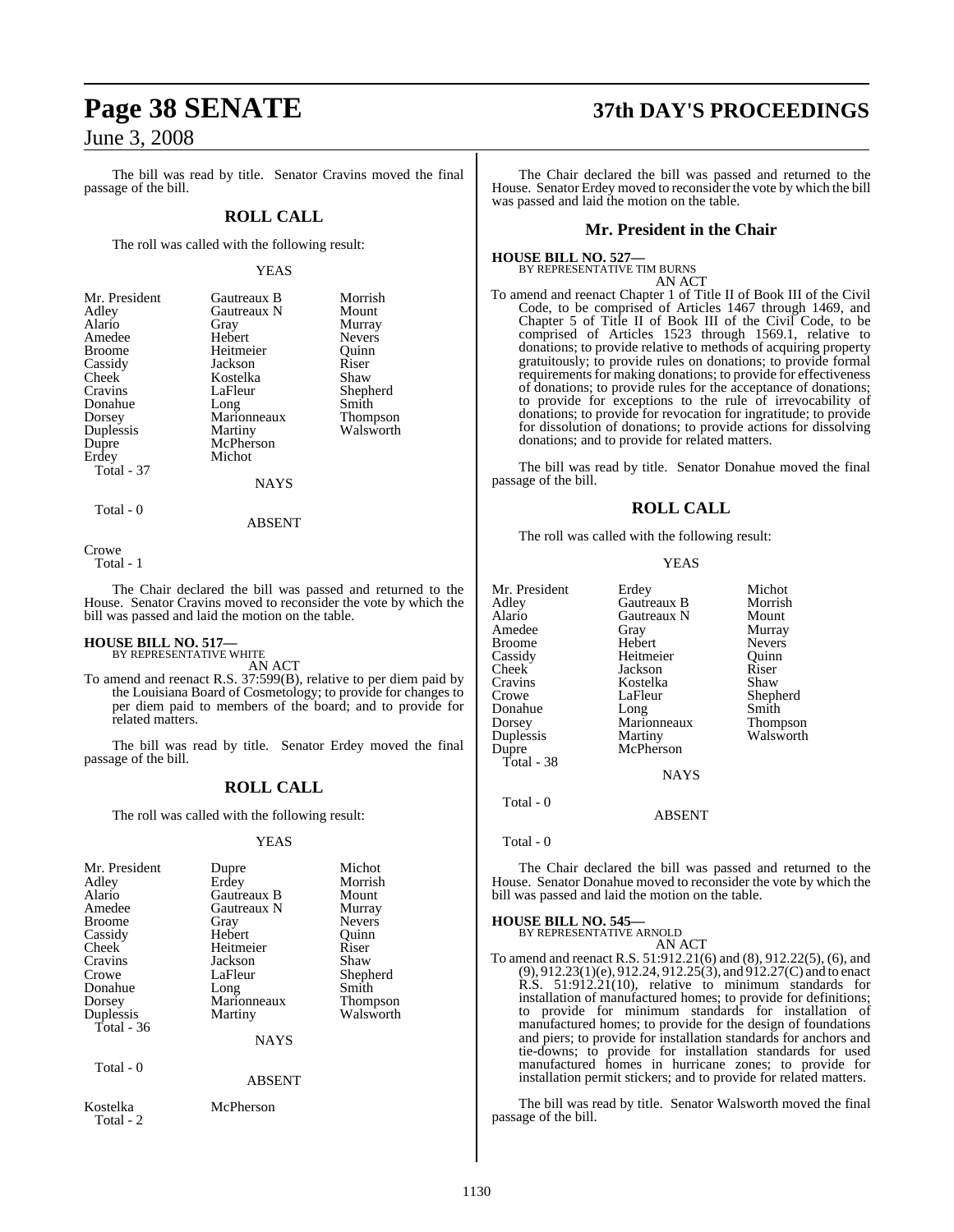## **37th DAY'S PROCEEDINGS Page 39 SENATE**

### **ROLL CALL**

The roll was called with the following result:

#### YEAS

| Mr. President<br>Adley<br>Alario<br>Amedee<br><b>Broome</b><br>Cassidy<br>Cheek<br>Cravins<br>Crowe<br>Donahue<br>Dorsey<br>Duplessis | Erdey<br>Gautreaux B<br>Gautreaux N<br>Gray<br>Hebert<br>Heitmeier<br>Jackson<br>Kostelka<br>LaFleur<br>Long<br>Marionneaux<br>Martiny | Michot<br>Morrish<br>Mount<br>Murray<br><b>Nevers</b><br>Ouinn<br>Riser<br>Shaw<br>Shepherd<br>Smith<br><b>Thompson</b><br>Walsworth |
|---------------------------------------------------------------------------------------------------------------------------------------|----------------------------------------------------------------------------------------------------------------------------------------|--------------------------------------------------------------------------------------------------------------------------------------|
|                                                                                                                                       |                                                                                                                                        |                                                                                                                                      |
| Dupre<br>Total - 38                                                                                                                   | McPherson                                                                                                                              |                                                                                                                                      |
|                                                                                                                                       | <b>NAYS</b>                                                                                                                            |                                                                                                                                      |

### Total - 0

Total - 0

The Chair declared the bill was passed and returned to the House. Senator Walsworth moved to reconsider the vote by which the bill was passed and laid the motion on the table.

ABSENT

#### **HOUSE BILL NO. 548—** BY REPRESENTATIVE FOIL

AN ACT

To amend and reenact Code of Civil Procedure Articles 927, 1005, 1354, 1355, 1471, 1551(A), 1916, and 2592 and to repeal Code of Civil Procedure Article 1913(E), relative to the continuous revision of the Code of Civil Procedure; to provide for the peremptory exception; to provide for affirmative defenses; to provide for subpoenas duces tecum; to provide for service of subpoenas by private person; to provide for the failure to comply with an order compelling discovery; to provide for pretrial conferences and orders; to provide for the preparation of judgments and signing of judgments; to provide for the use of summary proceedings; and to provide for related matters.

#### **Floor Amendments Sent Up**

Senator Marionneaux sent up floor amendments which were read.

#### **SENATE FLOOR AMENDMENTS**

Amendments proposed by Senator Marionneaux to Reengrossed House Bill No. 548 by Representative Foil

#### AMENDMENT NO. 1

On page 1, line 3, between "1551(A)," and "1916" insert "1561(A),"

#### AMENDMENT NO. 2

On page 1, line 4, between "Procedure;" and "to" insert "to provide relative to consolidation of cases; to provide for consent;"

#### AMENDMENT NO. 3

On page 11, between lines 4 and 5, insert the following: "Section 4. Code of Civil Procedure Article  $156I(A)$  is hereby

amended and reenacted to read as follows:

Art. 1561. Consolidation for trial

A. When two or more separate actions are pending in the same court, the section or division of the court in which the first filed

June 3, 2008

action is pending may order consolidation of the actions for trial, upon the written consent of each section or division of the court in which any of the latter filed actions are pending, once a trial date has been set, and after a contradictory hearing, and upon a finding that common issues of fact and law predominate. \* \* \*"

#### AMENDMENT NO. 4

On page 11, line 5, change "Section 4." to "Section 5."

#### AMENDMENT NO. 5

On page 11, line 6, change "Section 5." to "Section 6."

### AMENDMENT NO. 6

On page 11, after line 7, add the following:

"Section 2. The provisions of Code of Civil Procedure Article 1561(A) as amended and reenacted by Section 4 of this Act shall become effective upon signature by the governor or, if not signed by the governor, upon expiration of the time for bills to become law without signature by the governor, as provided by Article III, Section 18 of the Constitution of Louisiana. If vetoed by the governor and subsequently approved by the legislature, this Act shall become effective on the day following such approval."

On motion of Senator Marionneaux, the amendments were adopted.

The bill was read by title. Senator Marionneaux moved the final passage of the amended bill.

#### **ROLL CALL**

The roll was called with the following result:

#### YEAS

| Erdey       | Michot          |
|-------------|-----------------|
| Gautreaux B | Morrish         |
| Gautreaux N | Mount           |
| Gray        | Murray          |
| Hebert      | <b>Nevers</b>   |
| Heitmeier   | Ouinn           |
| Jackson     | Riser           |
| Kostelka    | Shaw            |
| LaFleur     | Shepherd        |
| Long        | Smith           |
| Marionneaux | <b>Thompson</b> |
| Martiny     | Walsworth       |
| McPherson   |                 |
|             |                 |
| <b>NAYS</b> |                 |
|             |                 |
|             |                 |

#### Total - 0

Total - 0

The Chair declared the amended bill was passed and returned to the House. Senator Marionneaux moved to reconsider the vote by which the bill was passed and laid the motion on the table.

ABSENT

### **HOUSE BILL NO. 553—** BY REPRESENTATIVE ARNOLD

AN ACT

To amend and reenact R.S. 51:911.22(10)(introductory paragraph), 911.24(J)(2) and (L), and 911.34 and to enact R.S. 51:911.22(13) and (14), relative to the Uniform Standards Code forManufactured Housing; to provide for definitions; to provide for changes in guidelines for a retailer's license; to provide for guidelines for suits filed by the Louisiana Manufactured Housing Commission; to provide for a venue for a suit filed by the commission; to provide for reasonable costs payable to the commission; and to provide for related matters.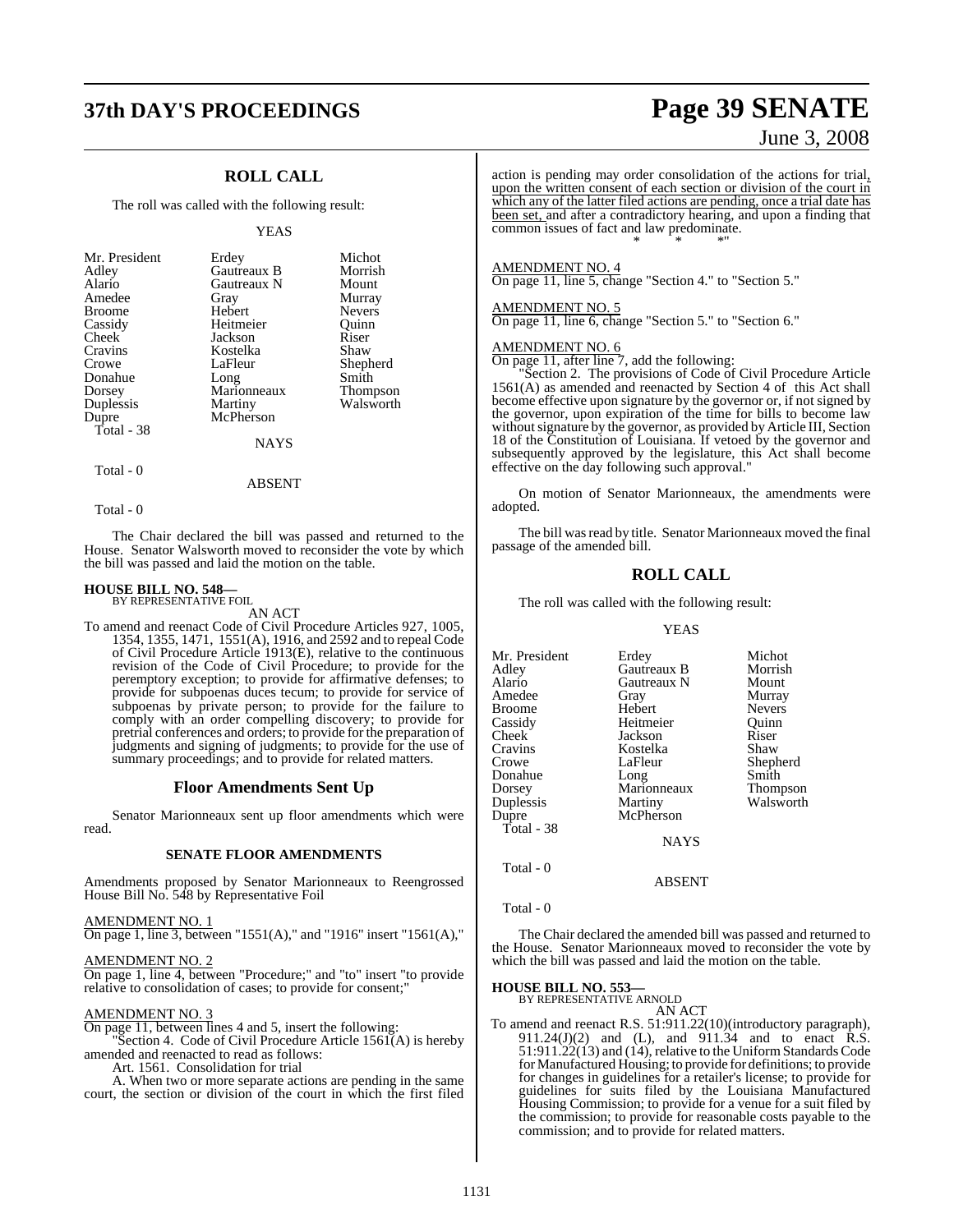The bill was read by title. Senator Walsworth moved the final passage of the bill.

### **ROLL CALL**

The roll was called with the following result:

#### YEAS

| Erdey       | Michot        |
|-------------|---------------|
| Gautreaux B | Morrish       |
| Gautreaux N | Mount         |
| Gray        | Murray        |
| Hebert      | <b>Nevers</b> |
| Heitmeier   | Ouinn         |
| Jackson     | Riser         |
| Kostelka    | Shaw          |
| LaFleur     | Shepherd      |
| Long        | Smith         |
| Marionneaux | Thompson      |
| Martiny     | Walsworth     |
| McPherson   |               |
|             |               |
| NAYS        |               |
|             |               |

Total - 0

#### ABSENT

Total - 0

The Chair declared the bill was passed and returned to the House. Senator Walsworth moved to reconsider the vote by which the bill was passed and laid the motion on the table.

### **HOUSE BILL NO. 586—** BY REPRESENTATIVE HARDY

AN ACT

To amend and reenact R.S. 15:262(C), relative to the protection of witnesses; to provide that witness protection may include the establishment of a new identity and relocation and twenty-fourhour security; to provide for legislative appropriation of funds; and to provide for related matters.

On motion of Senator Broome, the bill was read by title and returned to the Calendar, subject to call.

### **HOUSE BILL NO. 641—** BY REPRESENTATIVE GIROD JACKSON

AN ACT

To amend and reenact R.S. 40:1734(B), relative to accessibility to public or governmental facilities; to provide for changes to accessibility standards for new public facilities or governmental entities; and to provide for related matters.

The bill was read by title. Senator Heitmeier moved the final passage of the bill.

### **ROLL CALL**

The roll was called with the following result:

#### YEAS

| Mr. President | Erdey       | Michot        |
|---------------|-------------|---------------|
| Adley         | Gautreaux B | Morrish       |
| Alario        | Gautreaux N | Mount         |
| Amedee        | Gray        | Murray        |
| <b>Broome</b> | Hebert      | <b>Nevers</b> |
| Cassidy       | Heitmeier   | Ouinn         |
| Cheek         | Jackson     | Riser         |
| Cravins       | Kostelka    | Shaw          |
| Crowe         | LaFleur     | Shepherd      |
| Donahue       | Long        | Smith         |
| Dorsey        | Marionneaux | Thompson      |

# **Page 40 SENATE 37th DAY'S PROCEEDINGS**

| Duplessis<br>Dupre | Martiny<br>McPherson | Walsworth |
|--------------------|----------------------|-----------|
| Total - 38         | <b>NAYS</b>          |           |
| Total - 0          | <b>ABSENT</b>        |           |

Total - 0

The Chair declared the bill was passed and returned to the House. Senator Heitmeier moved to reconsider the vote by which the bill was passed and laid the motion on the table.

#### **HOUSE BILL NO. 648—**

BY REPRESENTATIVES GALLOT, JOHNSON, AND TUCKER AN ACT

To amend and reenact R.S. 42:1124.2(A) and 1124.3(A) and to enact R.S. 42:1124.2(G)(5) and 1124.3(D)(3), relative to financial disclosure; to require certain disclosures by certain public servants; to require certain disclosures by members of certain boards and commissions; to provide for definitions; to provide for penalties; and to provide for related matters.

On motion of Senator Martiny, the bill was read by title and returned to the Calendar, subject to call.

**HOUSE BILL NO. 653—**<br>BY REPRESENTATIVES LABRUZZO, ABRAMSON, AUSTIN BADON,<br>BARROW, BILLIOT, BURFORD, TIM BURNS, BURRELL, CHANEY,<br>CROMER, DOERGE, GISCLAIR, HARRISON, HAZEL, HINES, JOHNSON,<br>KATZ, LEBAS, LIGI, LORUSSO, MILLS,

AN ACT

To amend and reenact R.S.  $28:53(B)(1)$ , (F), (G)(2), and (J)(1) and (3) and to enact R.S.  $28:53(B)(4)$ , relative to mental health admissions by emergency certificate; to allow for the actual examination of a patient conducted by a health care provider, parish coroner, or authorized physician to be conducted by telemedicine utilizing video conferencing technology; to make certain requirements for telemedicine examinations; to provide for procedures related to the issuance of a certificate; to require an in-person independent examination by the coroner in certain cases; and to provide for related matters.

The bill was read by title. Senator Mount moved the final passage of the bill.

#### **ROLL CALL**

The roll was called with the following result:

#### YEAS

| Mr. President | Erdey              | Michot        |
|---------------|--------------------|---------------|
| Adley         | <b>Gautreaux B</b> | Morrish       |
| Alario        | Gautreaux N        | Mount         |
| Amedee        | Gray               | Murray        |
| Broome        | Hebert             | <b>Nevers</b> |
| Cassidy       | Heitmeier          | Ouinn         |
| Cheek         | Jackson            | Riser         |
| Cravins       | Kostelka           | Shaw          |
| Crowe         | LaFleur            | Shepherd      |
| Donahue       | Long               | Smith         |
| Dorsey        | Marionneaux        | Thompson      |
| Duplessis     | Martiny            | Walsworth     |
| Dupre         | McPherson          |               |
| Total - 38    |                    |               |
|               | <b>NAYS</b>        |               |
| Total - 0     |                    |               |
|               | <b>ABSENT</b>      |               |
| Total - 0     |                    |               |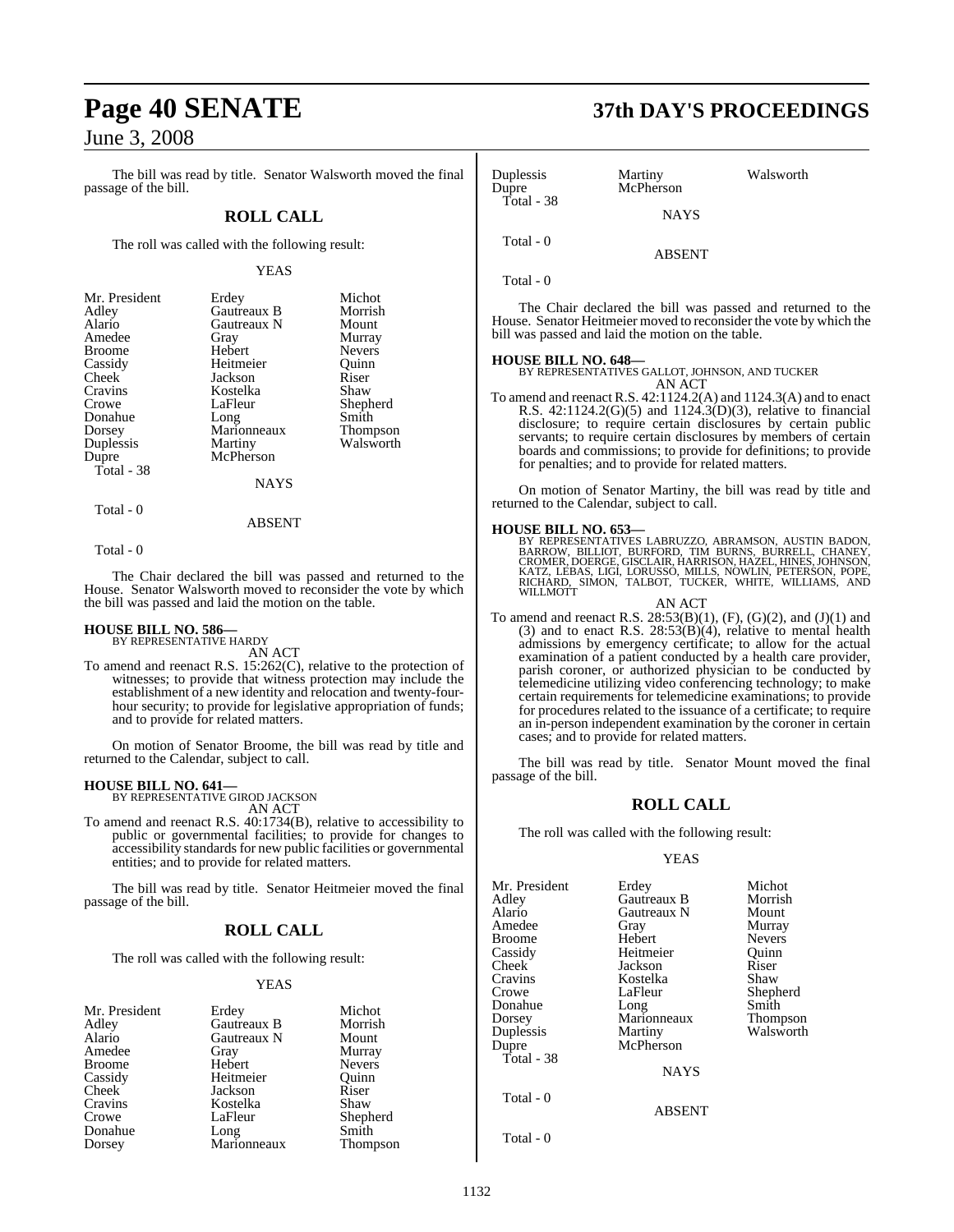# **37th DAY'S PROCEEDINGS Page 41 SENATE**

# June 3, 2008

The Chair declared the bill was passed and returned to the House. Senator Mount moved to reconsider the vote by which the bill was passed and laid the motion on the table.

**HOUSE BILL NO. 654—**<br>BY REPRESENTATIVES WOOTON, ABRAMSON, ANDERS, ARMES, ARNOLD, AUBERT, AUSTIN BADON, BOBBY BADON, BALDONE, BILLIOT, BURFORD, HENRY BURNS, BURRELL, CARMODY, CHAMPAGNE, CHANPACK, DOWNS, GALLOT, GISCLAIR, H AN ACT

To amend and reenact R.S. 14:67.4(C), (D), and (E), 67.16(C)(4), (D), (E), (F), and (G), 67.22(C), 70.4(E)(1), (2), and (3), 71.1(B), and 72.2(B) and to enact R.S. 14:67.16(H), 67.22(D),  $70.4(E)(4)$ ,  $71.1(C)$ , and  $72.2(D)$ , relative to offenses against property; to amend the criminal penalties for certain offenses against property; to require that persons convicted of certain offenses against property be ordered to make restitution; to provide for periodic payment plans when the offender is found to be indigent; and to provide for related matters.

The bill was read by title. Senator Martiny moved the final passage of the bill.

### **ROLL CALL**

The roll was called with the following result:

#### YEAS

| Mr. President |             | Michot          |
|---------------|-------------|-----------------|
|               | Erdey       |                 |
| Adley         | Gautreaux B | Morrish         |
| Alario        | Gautreaux N | Mount           |
| Amedee        | Gray        | Murray          |
| <b>Broome</b> | Hebert      | <b>Nevers</b>   |
| Cassidy       | Heitmeier   | Ouinn           |
| Cheek         | Jackson     | Riser           |
| Cravins       | Kostelka    | Shaw            |
| Crowe         | LaFleur     | Shepherd        |
| Donahue       | Long        | Smith           |
| Dorsey        | Marionneaux | <b>Thompson</b> |
| Duplessis     | Martiny     | Walsworth       |
| Dupre         | McPherson   |                 |
| Total - 38    |             |                 |
|               | NAYS        |                 |
| Total - 0     |             |                 |
|               | ABSENT      |                 |

Total - 0

The Chair declared the bill was passed and returned to the House. Senator Martiny moved to reconsider the vote by which the bill was passed and laid the motion on the table.

#### **HOUSE BILL NO. 751—**

BY REPRESENTATIVE WOOTON AN ACT

To enact R.S. 15:1352(A)(18), relative to racketeering; to add the crime of identity theft to the definition of "racketeering activity"; and to provide for related matters.

The bill was read by title. Senator Martiny moved the final passage of the bill.

### **ROLL CALL**

The roll was called with the following result:

YEAS

| Mr. President | Erdey       | Michot          |
|---------------|-------------|-----------------|
| Adlev         | Gautreaux B | Morrish         |
| Alario        | Gautreaux N | Mount           |
| Amedee        | Gray        | Murray          |
| Broome        | Hebert      | <b>Nevers</b>   |
| Cassidy       | Heitmeier   | Ouinn           |
| Cheek         | Jackson     | Riser           |
| Cravins       | Kostelka    | Shaw            |
| Crowe         | LaFleur     | Shepherd        |
| Donahue       | Long        | Smith           |
| Dorsey        | Marionneaux | <b>Thompson</b> |
| Duplessis     | Martiny     | Walsworth       |
| Dupre         | McPherson   |                 |
| Total - 38    |             |                 |
|               | <b>NAYS</b> |                 |
| Total - 0     |             |                 |

Total - 0

The Chair declared the bill was passed and returned to the House. Senator Martiny moved to reconsider the vote by which the bill was passed and laid the motion on the table.

ABSENT

### **HOUSE BILL NO. 752—** BY REPRESENTATIVE MONICA

AN ACT

To amend and reenact R.S. 14:102.8(D) and (E), relative to the crime of injuring or killing of a police animal; to amend the criminal penalties for the crime of injuring or killing of a police animal; to require the offender to pay restitution; and to provide for related matters.

The bill was read by title. Senator Martiny moved the final passage of the bill.

#### **ROLL CALL**

The roll was called with the following result:

#### YEAS

| Mr. President | Erdey         | Michot        |
|---------------|---------------|---------------|
| Adley         | Gautreaux B   | Morrish       |
| Alario        | Gautreaux N   | Mount         |
| Amedee        | Gray          | Murray        |
| <b>Broome</b> | Hebert        | <b>Nevers</b> |
| Cassidy       | Heitmeier     | Ouinn         |
| Cheek         | Jackson       | Riser         |
| Cravins       | Kostelka      | Shaw          |
| Crowe         | LaFleur       | Shepherd      |
| Donahue       | Long          | Smith         |
| Dorsey        | Marionneaux   | Thompson      |
| Duplessis     | Martiny       | Walsworth     |
| Dupre         | McPherson     |               |
| Total - 38    |               |               |
|               | <b>NAYS</b>   |               |
| Total - 0     |               |               |
|               | <b>ABSENT</b> |               |
|               |               |               |

Total - 0

The Chair declared the bill was passed and returned to the House. Senator Martiny moved to reconsider the vote by which the bill was passed and laid the motion on the table.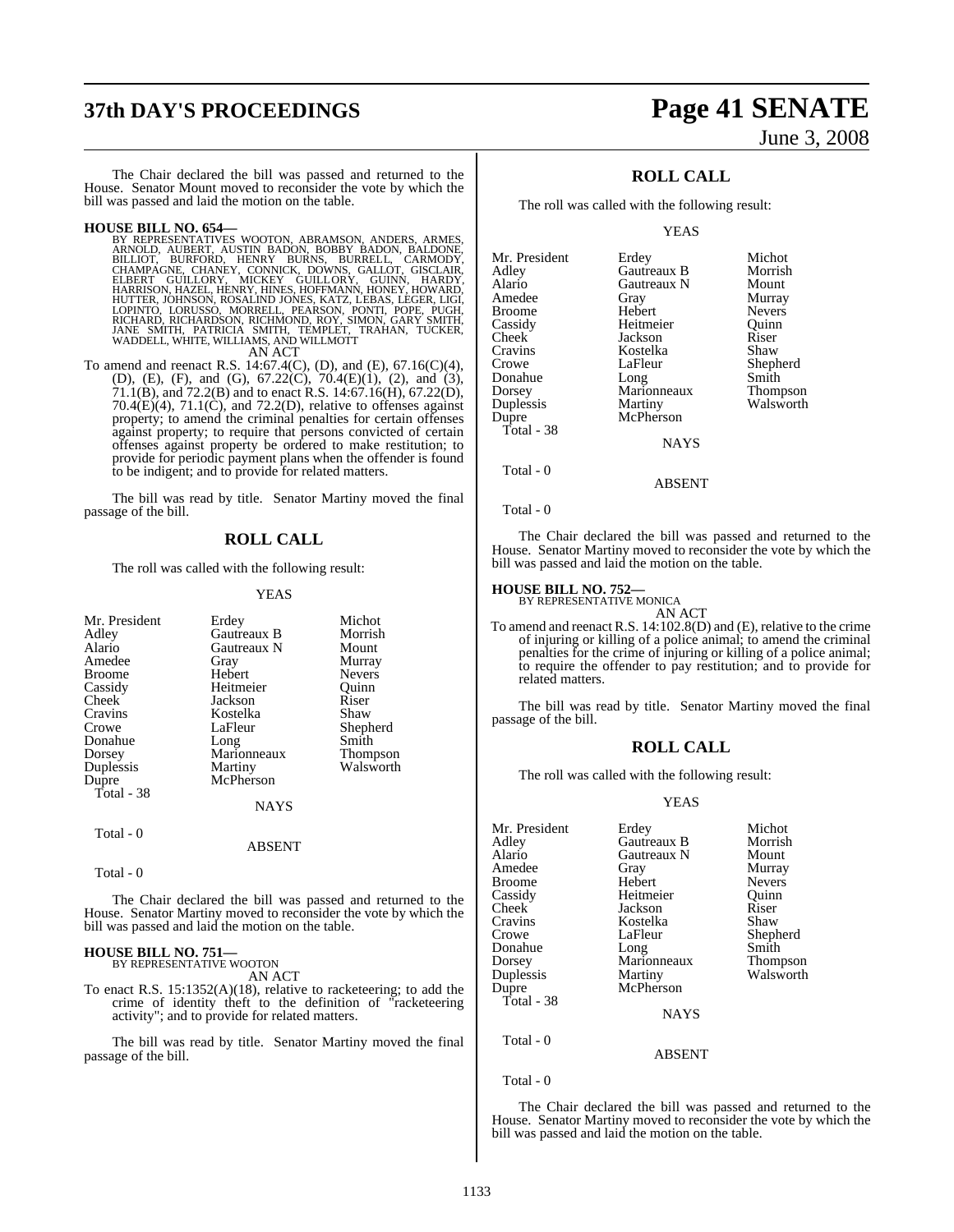### **HOUSE BILL NO. 762—** BY REPRESENTATIVE CONNICK

AN ACT

To amend and reenact R.S. 42:1120, relative to ethics; to provide relative to recusal of elected officials under certain circumstances; to allow for certain participation under certain circumstances; and to provide for related matters.

The bill was read by title. Senator Alario moved the final passage of the bill.

### **ROLL CALL**

The roll was called with the following result:

#### YEAS

| Mr. President | Erdey              | Michot          |
|---------------|--------------------|-----------------|
| Adley         | <b>Gautreaux B</b> | Morrish         |
| Alario        | Gautreaux N        | Mount           |
| Amedee        | Gray               | Murray          |
| Broome        | Hebert             | <b>Nevers</b>   |
| Cassidy       | Heitmeier          | Ouinn           |
| Cheek         | Jackson            | Riser           |
| Cravins       | Kostelka           | Shaw            |
| Crowe         | LaFleur            | Shepherd        |
| Donahue       | Long               | Smith           |
| Dorsey        | Marionneaux        | <b>Thompson</b> |
| Duplessis     | Martiny            | Walsworth       |
| Dupre         | McPherson          |                 |
| Total - 38    |                    |                 |
|               | <b>NAYS</b>        |                 |
| Total - 0     |                    |                 |
|               | ABSENT             |                 |

Total - 0

The Chair declared the bill was passed and returned to the House. Senator Alario moved to reconsider the vote by which the bill was passed and laid the motion on the table.

# **HOUSE BILL NO. 786—** BY REPRESENTATIVE PONTI

AN ACT

To amend and reenact R.S. 14:98(D)(1)(a) and (b)(introductory paragraph) and (E)(1)(a) and (b)(introductory paragraph), relative to offenses involving operating a vehicle while intoxicated; to provide with respect to the crime of operating a vehicle while intoxicated; to amend the criminal penalties for such crime; to provide relative to community service; and to provide for related matters.

The bill was read by title. Senator Walsworth moved the final passage of the bill.

### **ROLL CALL**

The roll was called with the following result:

#### YEAS

| Mr. President      | Erdey       | Michot        |
|--------------------|-------------|---------------|
| Adley              | Gautreaux B | Morrish       |
| Alario             | Gautreaux N | Mount         |
| Amedee             | Gray        | Murray        |
| <b>Broome</b>      | Hebert      | <b>Nevers</b> |
| Cassidy            | Heitmeier   | Ouinn         |
| Cheek <sup>7</sup> | Jackson     | Riser         |
| Cravins            | Kostelka    | Shaw          |
| Crowe              | LaFleur     | Shepherd      |

## **Page 42 SENATE 37th DAY'S PROCEEDINGS**

| Donahue<br>Dorsey<br>Duplessis<br>Dupre | Long<br>Marionneaux<br>Martiny<br>McPherson | Smith<br>Thompson<br>Walsworth |
|-----------------------------------------|---------------------------------------------|--------------------------------|
| Total - 38                              | <b>NAYS</b>                                 |                                |
| Total - 0                               | <b>ABSENT</b>                               |                                |

Total - 0

The Chair declared the bill was passed and returned to the House. Senator Walsworth moved to reconsider the vote by which the bill was passed and laid the motion on the table.

**HOUSE BILL NO. 877—** BY REPRESENTATIVE MILLS AND SENATOR MICHOT AN ACT

To amend and reenact R.S. 37:3461, 3462(2) through (5), 3463(C), 3467(A)(2) and (3), 3469, 3470, 3472, 3473, 3474.1(A)(1), (2), (5), and (6) and (B), 3478(C), 3479(A), and 3480 and to enact R.S. 37:3462(6) through (16), 3467(B)(5), 3474, 3474.1(A)(7) and (8) and (C) through (F), 3474.2, 3474.3, 3474.4, and 3477, relative to the Louisiana Wholesale Drug Distributors Act; to provide for a short title; to provide for definitions; to set the terms of board members; to provide for the powers and duties of the board; to provide for qualifications and requirements for licensure; to provide for inspections; to provide for applicants from other states; to provide for the denial, revocation, or suspension of a license; to provide for enforcement proceedings; to provide for injunction proceedings; to provide for quarantine of a legend drug or device; to authorize the board to obtain criminal history record information; to provide for penalties; to provide for fees; to provide for unauthorized sales; and to provide for related matters.

On motion of Senator Broome, the bill was read by title and returned to the Calendar, subject to call.

#### **HOUSE BILL NO. 920—**

BY REPRESENTATIVE FANNIN

- AN ACT
- To amend and reenact R.S. 40:1730.22(A), 1730.23(A) and (C), 1730.24(B), 1730.25, 1730.30(A) and (B), and 1730.35(B), relative to the Louisiana State Uniform Construction Code; to prohibit a per diem or other compensation for the Louisiana State Uniform Construction Code Council; to provide for registration of third-party providers; to prohibit officers or providers from conducting a plan review or inspections in certain circumstances; to provide for discretionary acts by government agencies, employees, and officials; to define residential accessory structure; to exempt certain residential accessory structures from regulation; to provide for changes to the application and issuance of certificates of registration; and to provide for related matters.

#### **Floor Amendments Sent Up**

Senator Walsworth sent up floor amendments which were read.

#### **SENATE FLOOR AMENDMENTS**

Amendments proposed by Senator Walsworth to Reengrossed House Bill No. 920 by Representative Fannin

#### AMENDMENT NO. 1

On page 5, line 7 after "camp." delete the rest of the line and delete lines 8 and 9

On motion of Senator Walsworth, the amendments were adopted.

The bill was read by title. Senator Walsworth moved the final passage of the amended bill.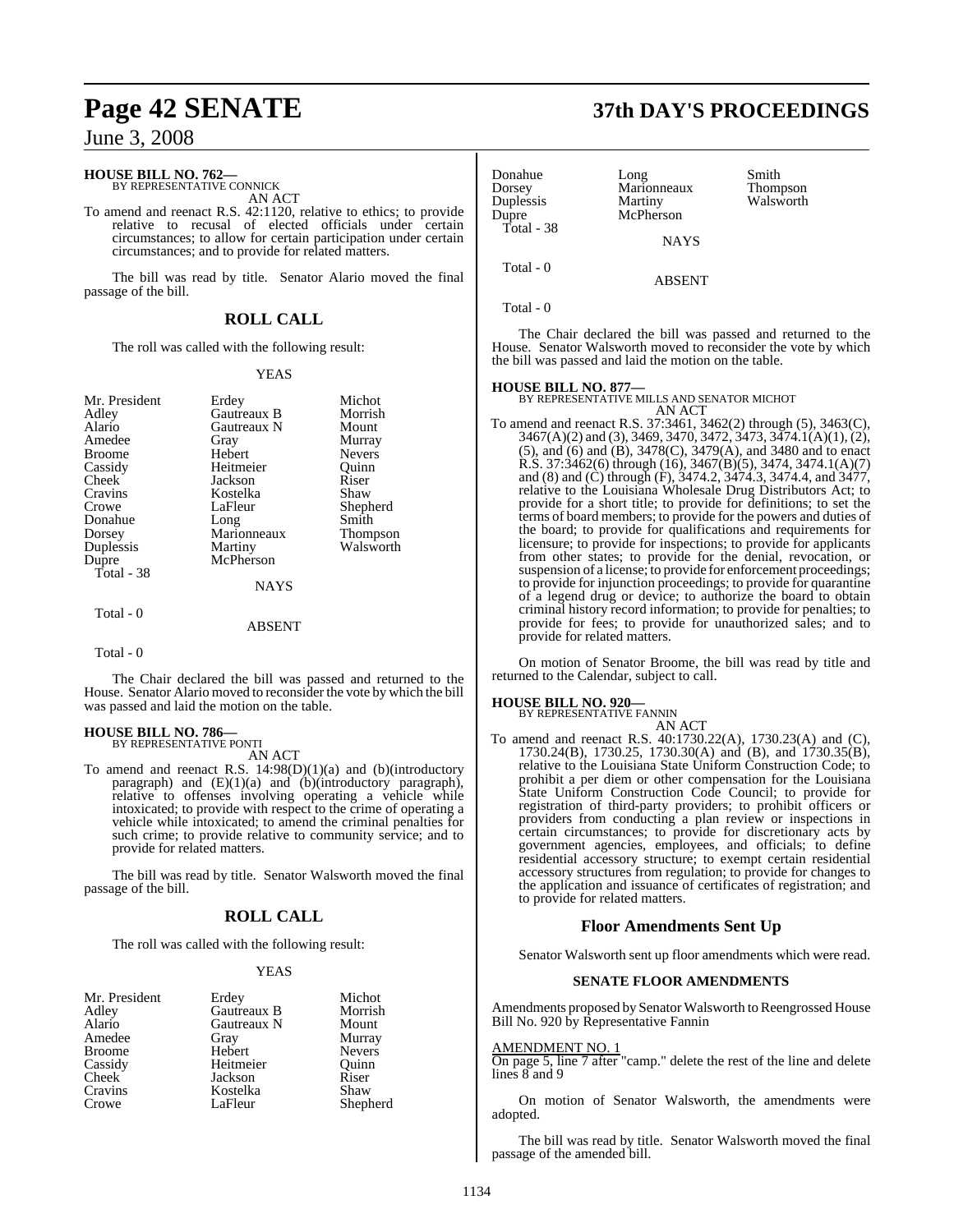# **37th DAY'S PROCEEDINGS Page 43 SENATE**

### **ROLL CALL**

The roll was called with the following result:

#### YEAS

| Mr. President | Erdey       | Michot        |
|---------------|-------------|---------------|
| Adley         | Gautreaux B | Morrish       |
| Alario        | Gautreaux N | Mount         |
| Amedee        | Gray        | Murray        |
| <b>Broome</b> | Hebert      | <b>Nevers</b> |
| Cassidy       | Heitmeier   | Ouinn         |
| Cheek         | Jackson     | Riser         |
| Cravins       | Kostelka    | Shaw          |
| Crowe         | LaFleur     | Shepherd      |
| Donahue       | Long        | Smith         |
| Dorsey        | Marionneaux | Thompson      |
| Duplessis     | Martiny     | Walsworth     |
| Dupre         | McPherson   |               |
| Total - 38    |             |               |
|               | <b>NAYS</b> |               |

Total - 0

ABSENT

Total - 0

The Chair declared the amended bill was passed and returned to the House. Senator Walsworth moved to reconsider the vote by which the bill was passed and laid the motion on the table.

### **HOUSE BILL NO. 925—**

BY REPRESENTATIVE CORTEZ AN ACT

To enact R.S. 22:669.1, relative to health insurance; to provide relative to benefits for certain health-related services lawfully performed by a licensed marriage and family therapist; and to provide for related matters.

The bill was read by title. Senator LaFleur moved the final passage of the bill.

#### **ROLL CALL**

The roll was called with the following result:

#### YEAS

| Mr. President | Erdey         | Michot          |
|---------------|---------------|-----------------|
| Adley         | Gautreaux B   | Morrish         |
| Alario        | Gautreaux N   | Mount           |
| Amedee        | Gray          | Murray          |
| <b>Broome</b> | Hebert        | <b>Nevers</b>   |
| Cassidy       | Heitmeier     | Ouinn           |
| Cheek         | Jackson       | Riser           |
| Cravins       | Kostelka      | Shaw            |
| Crowe         | LaFleur       | Shepherd        |
| Donahue       | Long          | Smith           |
| Dorsey        | Marionneaux   | <b>Thompson</b> |
| Duplessis     | Martiny       | Walsworth       |
| Dupre         | McPherson     |                 |
| Total - 38    |               |                 |
|               | <b>NAYS</b>   |                 |
| Total - 0     |               |                 |
|               | <b>ARSENT</b> |                 |

Total - 0

The Chair declared the bill was passed and returned to the House. Senator LaFleur moved to reconsider the vote by which the bill was passed and laid the motion on the table.

# June 3, 2008

#### **HOUSE BILL NO. 939—**

BY REPRESENTATIVE ARNOLD AN ACT

To amend and reenact R.S. 45:1162, relative to the salaries of the Louisiana Public Service Commission; to increase the salaries for the members of the Louisiana Public Service Commission; and to provide for related matters.

On motion of Senator Broome, the bill was read by title and returned to the Calendar, subject to call.

### **HOUSE BILL NO. 941—** BY REPRESENTATIVE TALBOT

AN ACT

To enact R.S. 40:1730.40, relative to enforcement of building codes by municipalities and parishes; to provide for provisions of the state constitution and home rule charters in relation to the state construction code; and to provide for related matters.

The bill was read by title. Senator Alario moved the final passage of the bill.

#### **ROLL CALL**

The roll was called with the following result:

|--|--|--|--|

|             | Michot                                                |
|-------------|-------------------------------------------------------|
|             | Morrish                                               |
|             | Mount                                                 |
|             | Murray                                                |
|             | <b>Nevers</b>                                         |
| Heitmeier   | Ouinn                                                 |
| Jackson     | Riser                                                 |
| Kostelka    | Shaw                                                  |
| LaFleur     | Shepherd                                              |
| Long        | Smith                                                 |
| Marionneaux | <b>Thompson</b>                                       |
| Martiny     | Walsworth                                             |
| McPherson   |                                                       |
|             |                                                       |
| <b>NAYS</b> |                                                       |
|             |                                                       |
|             | Erdey<br>Gautreaux B<br>Gautreaux N<br>Gray<br>Hebert |

Total - 0

Total - 0

The Chair declared the bill was passed and returned to the House. Senator Alario moved to reconsider the vote by which the bill was passed and laid the motion on the table.

ABSENT

#### **HOUSE BILL NO. 967—**

BY REPRESENTATIVE SIMON AN ACT

To amend and reenact R.S. 46:2116.2(C)(4), relative to the State Personal Assistance Services Program; to allow individuals with significant disabilities eligible for the program to choose a qualified provider anywhere in the state; and to provide for related matters.

The bill was read by title. Senator Nevers moved the final passage of the bill.

#### **ROLL CALL**

The roll was called with the following result:

#### YEAS

| Mr. President | Erdev       | Michot  |
|---------------|-------------|---------|
| Adlev         | Gautreaux B | Morrish |
| Alario        | Gautreaux N | Mount   |
| Amedee        | Grav        | Murray  |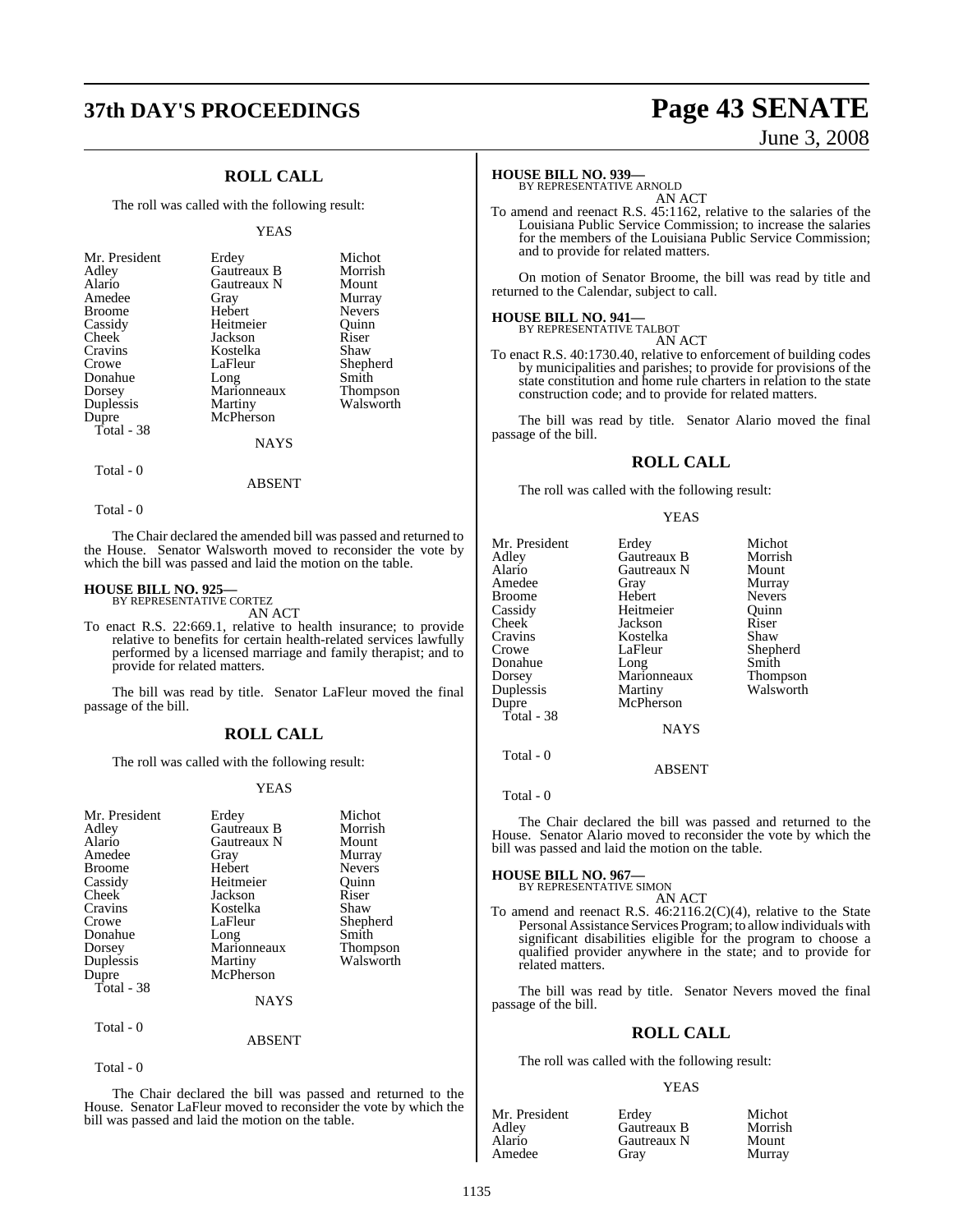| Hebert      | <b>Nevers</b> |
|-------------|---------------|
| Heitmeier   | Ouinn         |
| Jackson     | Riser         |
| Kostelka    | Shaw          |
| LaFleur     | Shepherd      |
| Long        | Smith         |
| Marionneaux | Thompson      |
|             | Walsworth     |
| McPherson   |               |
|             |               |
| <b>NAYS</b> |               |
|             | Martiny       |

Total - 0

#### **ABSENT**

Total - 0

The Chair declared the bill was passed and returned to the House. Senator Nevers moved to reconsider the vote by which the bill was passed and laid the motion on the table.

### **HOUSE BILL NO. 1020—** BY REPRESENTATIVE GALLOT

- AN ACT
- To amend and reenact R.S. 24:51(2) and 55(E)(2) and R.S. 49:72(5), relative to lobbying; to provide relative to expenditures for the purpose of lobbying; to provide for the definition of expenditure; to provide relative to expenditure reporting requirements; to provide for effectiveness; and to provide for related matters.

The bill was read by title. Senator Kostelka moved the final passage of the bill.

### **ROLL CALL**

The roll was called with the following result:

#### YEAS

| Mr. President | Erdey              | Michot          |
|---------------|--------------------|-----------------|
| Adley         | <b>Gautreaux B</b> | Morrish         |
|               |                    |                 |
| Alario        | Gautreaux N        | Mount           |
| Amedee        | Gray               | Murray          |
| <b>Broome</b> | Hebert             | Ouinn           |
| Cassidy       | Heitmeier          | Riser           |
| Cheek         | Jackson            | Shaw            |
| Cravins       | Kostelka           | Shepherd        |
| Crowe         | LaFleur            | Smith           |
| Donahue       | Long               | <b>Thompson</b> |
| Dorsey        | Marionneaux        | Walsworth       |
| Duplessis     | Martiny            |                 |
| Dupre         | McPherson          |                 |
| Total - 37    |                    |                 |
|               | <b>NAYS</b>        |                 |
|               |                    |                 |

Total - 0

#### ABSENT

Nevers

Total - 1

The Chair declared the bill was passed and returned to the House. Senator Kostelka moved to reconsider the vote by which the bill was passed and laid the motion on the table.

#### **HOUSE BILL NO. 1114—** BY REPRESENTATIVE GALLOT

AN ACT

To amend and reenact R.S. 36:475.1(B) and to enact R.S.  $36:8(E)(2)$ (d) and  $474(A)(12)$ , relative to organization of the Department of Social Services; to transfer certain powers,

## **Page 44 SENATE 37th DAY'S PROCEEDINGS**

functions, and responsibilities for the department from the department undersecretary to the department secretary; to provide for their respective powers and responsibilities; and to provide for related matters.

The bill was read by title. Senator Gray moved the final passage of the bill.

### **ROLL CALL**

The roll was called with the following result:

|  | v |
|--|---|
|  |   |

| Mr. President<br>Adley<br>Alario<br>Amedee<br>Broome<br>Cassidy<br>Cheek<br>Cravins<br>Crowe<br>Donahue<br>Dorsey<br>Duplessis | Erdey<br>Gautreaux B<br>Gautreaux N<br>Gray<br>Hebert<br>Heitmeier<br>Jackson<br>Kostelka<br>LaFleur<br>Long<br>Marionneaux<br>Martiny | Michot<br>Morrish<br>Mount<br>Murray<br>Ouinn<br>Riser<br>Shaw<br>Shepherd<br>Smith<br>Thompson<br>Walsworth |
|--------------------------------------------------------------------------------------------------------------------------------|----------------------------------------------------------------------------------------------------------------------------------------|--------------------------------------------------------------------------------------------------------------|
| Dupre                                                                                                                          | McPherson                                                                                                                              |                                                                                                              |
| Total - 37                                                                                                                     |                                                                                                                                        |                                                                                                              |
|                                                                                                                                | <b>NAYS</b>                                                                                                                            |                                                                                                              |

Total - 0

Nevers

Total - 1

The Chair declared the bill was passed and returned to the House. Senator Gray moved to reconsider the vote by which the bill was passed and laid the motion on the table.

ABSENT

## **HOUSE BILL NO. 1118—** BY REPRESENTATIVE CHAMPAGNE

AN ACT

To amend and reenact R.S. 16:17(C), relative to the salary of victims assistance coordinators; to increase their annual salary; and to provide for related matters.

The bill was read by title. Senator Dorsey moved the final passage of the bill.

### **ROLL CALL**

The roll was called with the following result:

#### YEAS

Mr. President Duplessis Martiny<br>Adley Dupre McPher: Adley Dupre McPherson<br>Alario Erdey Michot Alario Erdey Michot Amedee Gautreaux B<br>Broome Gray Cassidy Hebert Quinn<br>
Cheek Heitmeier Shaw Cheek Heitmeier<br>Cravins Jackson Cravins Jackson Shepherd Crowe Kostelka Smith<br>
Donahue LaFleur Thom Donahue LaFleur Thompson Total - 33

Murray Long Walsworth

**NAYS** 

Riser Total - 1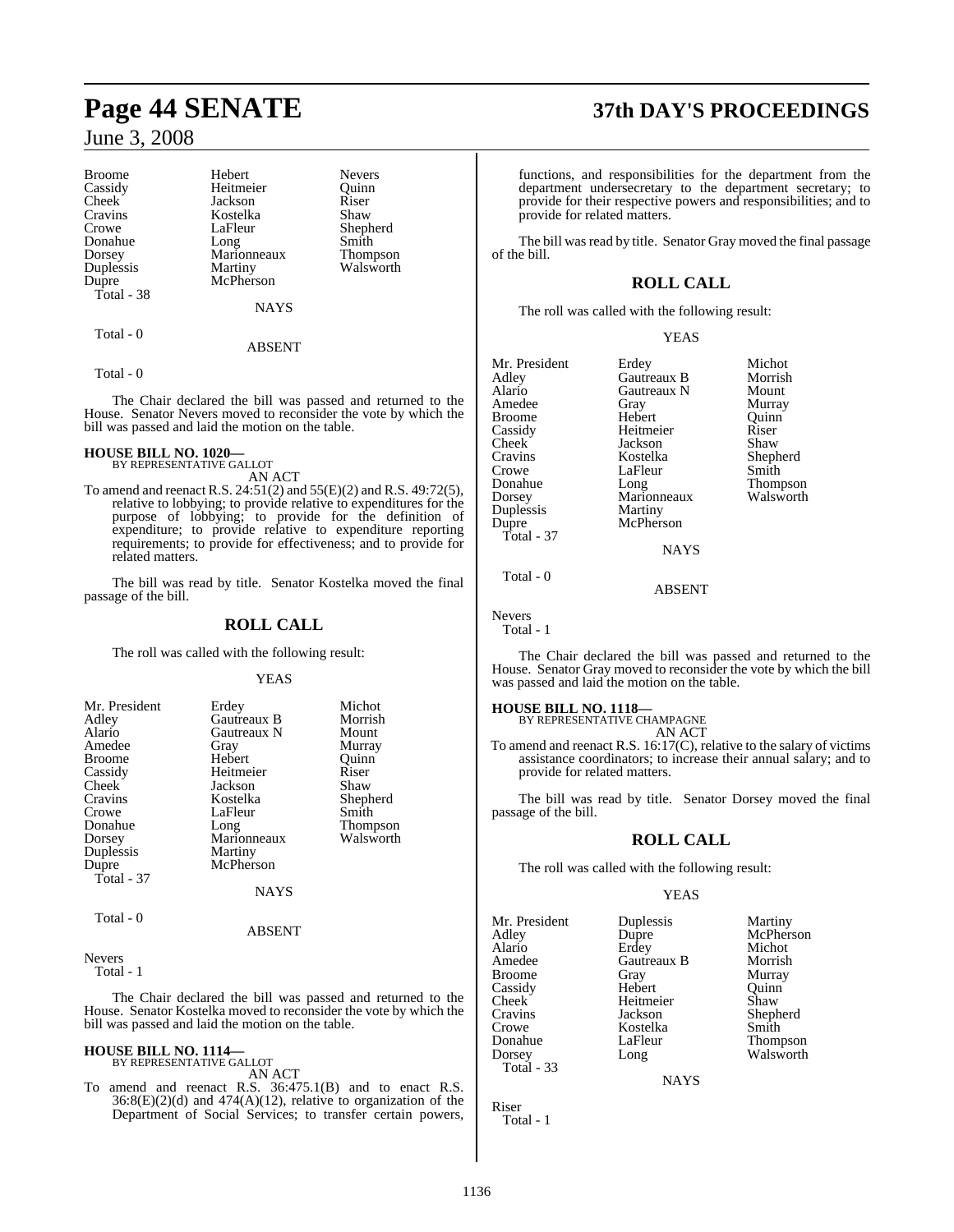# **37th DAY'S PROCEEDINGS Page 45 SENATE**

#### ABSENT

Gautreaux N Mount<br>Marionneaux Nevers Marionneaux Total - 4

The Chair declared the bill was passed and returned to the House. Senator Dorsey moved to reconsider the vote by which the bill was passed and laid the motion on the table.

#### **HOUSE BILL NO. 1122—**

BY REPRESENTATIVES BOBBY BADON, ABRAMSON, ARNOLD,<br>BARROW,HENRYBURNS,BURRELL,CARMODY,CHANDLER,DIXON,<br>EDWARDS,GALLOT,GISCLAIR,ELBERT GUILLORY,HARDY,HINES,<br>GIROD JACKSON, ROSALIND JONES, SAM JONES, LABRUZZO,<br>LAFONTA, LEGER, L

AN ACT

To amend and reenact R.S. 18:1309(A)(2) and 1400.8, relative to voting; to provide for the office hours of the registrar of voters during the early voting period; to provide relative to certain election expenses related to early voting; and to provide for related matters.

The bill was read by title. Senator N. Gautreaux moved the final passage of the bill.

#### **ROLL CALL**

The roll was called with the following result:

#### YEAS

| Mr. President<br>Adley<br>Alario<br>Amedee<br><b>Broome</b><br>Cassidy<br>Cheek<br>Cravins<br>Crowe | Dupre<br>Erdey<br>Gautreaux B<br>Gray<br>Hebert<br>Heitmeier<br>Jackson<br>Kostelka<br>LaFleur | McPherson<br>Michot<br>Mount<br>Murray<br><b>Nevers</b><br>Ouinn<br>Riser<br>Shaw<br>Shepherd |
|-----------------------------------------------------------------------------------------------------|------------------------------------------------------------------------------------------------|-----------------------------------------------------------------------------------------------|
|                                                                                                     |                                                                                                |                                                                                               |
|                                                                                                     |                                                                                                |                                                                                               |
|                                                                                                     |                                                                                                |                                                                                               |
|                                                                                                     |                                                                                                |                                                                                               |
| Donahue                                                                                             | Long                                                                                           | Smith                                                                                         |
| Dorsey                                                                                              | Marionneaux                                                                                    | <b>Thompson</b>                                                                               |
| Duplessis<br>Total - $36$                                                                           | Martiny                                                                                        | Walsworth                                                                                     |
|                                                                                                     | <b>NAYS</b>                                                                                    |                                                                                               |
| $\cdots$                                                                                            |                                                                                                |                                                                                               |

Morrish Total - 1

#### ABSENT

Gautreaux N Total - 1

The Chair declared the bill was passed and returned to the House. Senator N. Gautreaux moved to reconsider the vote by which the bill was passed and laid the motion on the table.

### **HOUSE BILL NO. 1131— (Substitute for HouseBill No. 450 by Representative Wooton)** BY REPRESENTATIVE WOOTON

AN ACT

To amend and reenact R.S. 27:44.1(D) and (G), relative to riverboat inspections; to provide for alternative inspections for riverboats licensed to conduct gaming activities; and to provide for related matters.

The bill was read by title. Senator Martiny moved the final passage of the bill.

# June 3, 2008

### **ROLL CALL**

The roll was called with the following result:

YEAS

| Mr. President | Dupre         | McPherson     |
|---------------|---------------|---------------|
| Adley         | Erdey         | Michot        |
| Alario        | Gautreaux B   | Morrish       |
| Amedee        | Gautreaux N   | Mount         |
| Broome        | Gray          | Murray        |
| Cassidy       | Hebert        | <b>Nevers</b> |
| Cheek         | Heitmeier     | Ouinn         |
| Cravins       | Jackson       | Shaw          |
| Crowe         | Kostelka      | Smith         |
| Donahue       | LaFleur       | Walsworth     |
| Dorsey        | Marionneaux   |               |
| Duplessis     | Martiny       |               |
| Total - 34    |               |               |
|               | <b>NAYS</b>   |               |
| Thompson      |               |               |
| Total - 1     |               |               |
|               | <b>ABSENT</b> |               |

Long Riser Shepherd

The Chair declared the bill was passed and returned to the House. Senator Martiny moved to reconsider the vote by which the bill was passed and laid the motion on the table.

### **HOUSE BILL NO. 1147—** BY REPRESENTATIVE CROMER

Total - 3

AN ACT

To amend and reenact R.S. 40:1429, relative to the insurance fraud investigation unit within the Department of Public Safety and Corrections, public safety services, office of state police; to extend the termination date of the unit; and to provide for related matters.

The bill was read by title. Senator Nevers moved the final passage of the bill.

#### **ROLL CALL**

The roll was called with the following result:

#### YEAS

| Mr. President | Erdey       | Michot        |
|---------------|-------------|---------------|
|               |             |               |
| Adley         | Gautreaux B | Morrish       |
| Alario        | Gautreaux N | Mount         |
| Amedee        | Gray        | Murray        |
| <b>Broome</b> | Hebert      | <b>Nevers</b> |
| Cassidy       | Heitmeier   | Ouinn         |
| Cheek         | Jackson     | Riser         |
| Cravins       | Kostelka    | Shaw          |
| Crowe         | LaFleur     | Shepherd      |
| Donahue       | Long        | Smith         |
| Dorsey        | Marionneaux | Thompson      |
| Duplessis     | Martiny     | Walsworth     |
| Dupre         | McPherson   |               |
| Total - 38    |             |               |
|               | <b>NAYS</b> |               |
| Total - 0     |             |               |
|               | ABSENT      |               |

Total - 0

The Chair declared the bill was passed and returned to the House. Senator Nevers moved to reconsider the vote by which the bill was passed and laid the motion on the table.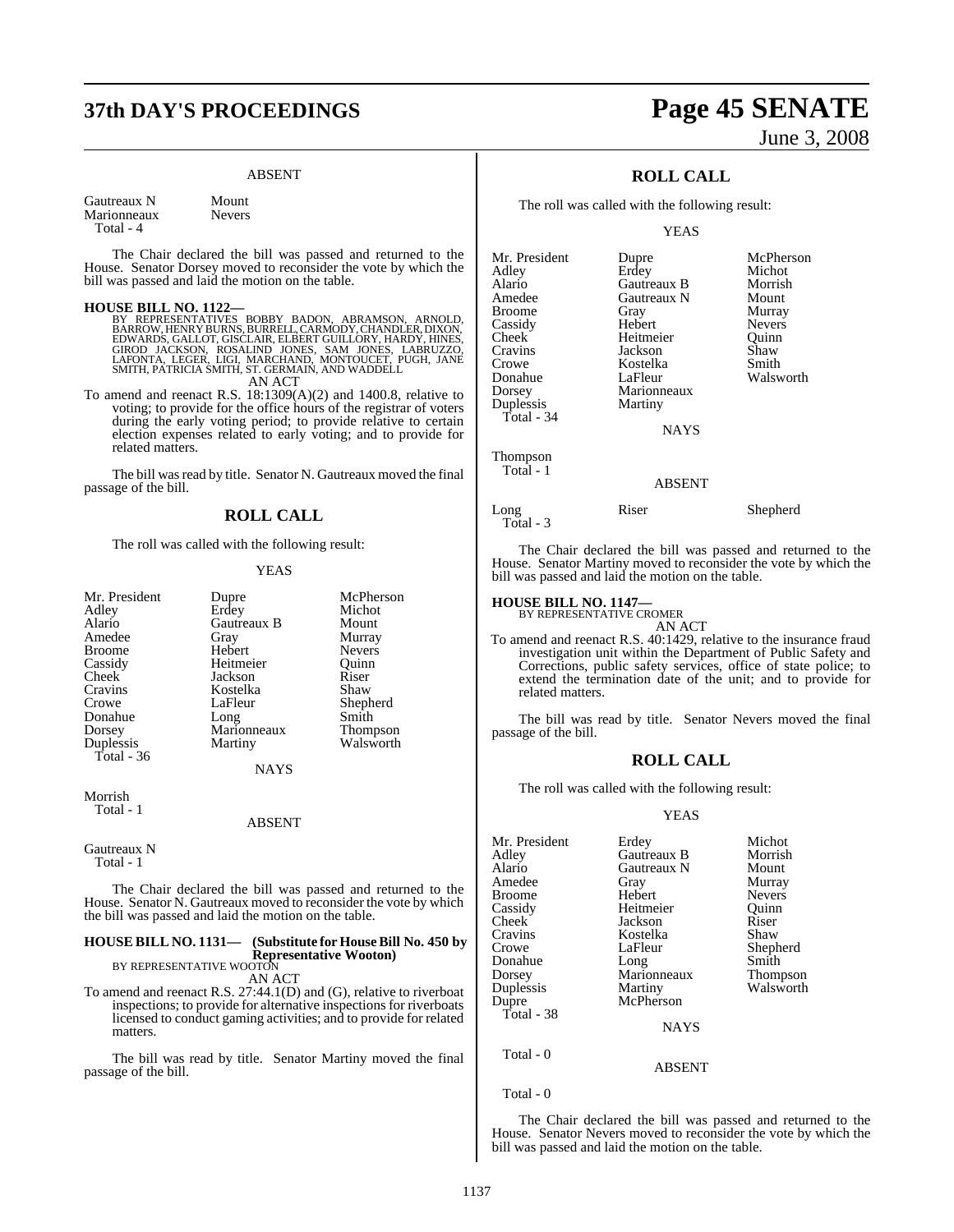### **HOUSE BILL NO. 1170—** BY REPRESENTATIVE ARNOLD

AN ACT

To enact R.S. 32:1274(E), relative to licensing fees charged by the Louisiana Motor Vehicle Commission; to provide for licensing fees of warrantors; and to provide for related matters.

On motion of Senator Broome, the bill was read by title and returned to the Calendar, subject to call.

## **HOUSE BILL NO. 1179—** BY REPRESENTATIVE FOIL

AN ACT

To amend and reenact the heading of Part X of Chapter 1 of Code Title II of Code Book III of Title 9 of the Louisiana Revised Statutes of 1950 and to enact R.S. 9:2242, relative to trusts; to provide for service of process; to provide for the appointment of a registered agent; to provide for the resignation of a registered agent; to provide for successor agents; and to provide for related matters.

The bill was read by title. Senator Martiny moved the final passage of the bill.

### **ROLL CALL**

The roll was called with the following result:

#### **YEAS**

| Mr. President | Erdey       | Michot          |
|---------------|-------------|-----------------|
| Adley         | Gautreaux B | Morrish         |
| Alario        | Gautreaux N | Mount           |
| Amedee        | Gray        | Murray          |
| <b>Broome</b> | Hebert      | <b>Nevers</b>   |
| Cassidy       | Heitmeier   | Ouinn           |
| Cheek         | Jackson     | Riser           |
| Cravins       | Kostelka    | Shaw            |
| Crowe         | LaFleur     | Shepherd        |
| Donahue       | Long        | Smith           |
| Dorsey        | Marionneaux | <b>Thompson</b> |
| Duplessis     | Martiny     | Walsworth       |
| Dupre         | McPherson   |                 |
| Total - 38    |             |                 |
|               | <b>NAYS</b> |                 |

 Total - 0 ABSENT

#### Total - 0

The Chair declared the bill was passed and returned to the House. Senator Martiny moved to reconsider the vote by which the bill was passed and laid the motion on the table.

**HOUSE BILL NO. 1203—** BY REPRESENTATIVES HAZEL, HOWARD, AND DOWNS AN ACT

To amend and reenact R.S. 14:67.12, relative to the theft of timber; to provide for the elements of the offense; to provide for criminal penalties for the theft of timber; and to provide for related matters.

The bill was read by title. Senator McPherson moved the final passage of the bill.

### **ROLL CALL**

The roll was called with the following result:

#### YEAS

| Mr. President |  |  |
|---------------|--|--|
| Adley         |  |  |
| Alario        |  |  |

Mr. President Erdey Michot Gautreaux B Morrish<br>
Gautreaux N Mount Gautreaux N

### **Page 46 SENATE 37th DAY'S PROCEEDINGS**

| Amedee<br>Broome<br>Cassidy | Gray<br>Hebert<br>Heitmeier | Murray<br><b>Nevers</b><br>Ouinn |
|-----------------------------|-----------------------------|----------------------------------|
| Cheek                       | Jackson                     | Riser                            |
| Cravins                     | Kostelka                    | Shaw                             |
| Crowe                       | LaFleur                     | Shepherd                         |
| Donahue                     | Long                        | Smith                            |
| Dorsey                      | Marionneaux                 | Thompson                         |
| Duplessis                   | Martiny                     | Walsworth                        |
| Dupre                       | McPherson                   |                                  |
| Total - 38                  | <b>NAYS</b>                 |                                  |

 $Total = 0$ 

Total - 0

The Chair declared the bill was passed and returned to the House. Senator McPherson moved to reconsider the vote by which the bill was passed and laid the motion on the table.

ABSENT

### **HOUSE BILL NO. 1204—** BY REPRESENTATIVE WILLIAMS

AN ACT To enact R.S. 13:2586(C)(5) and 2589(C), relative to justice of the peace courts in Caddo Parish; to provide for jurisdiction over property standards violations; to provide for summons and subpoenas by constables; to provide for reimbursement; and to provide for related matters.

#### **Floor Amendments Sent Up**

Senator Jackson sent up floor amendments which were read.

#### **SENATE FLOOR AMENDMENTS**

Amendments proposed by Senator Jackson to Engrossed House Bill No. 1204 by Representative Williams

#### AMENDMENT NO. 1

On page 1, line 2, after "To" insert "amend and reenact R.S. 13:2586(D) and to"

#### AMENDMENT NO. 2

On page 1, line 4, after "constables;" insert "to provide relative to appeals;"

#### AMENDMENT NO. 3

On page 1, line 7, after "Section 1." insert "R.S. 13:2586(D) is hereby amended and reenacted and"

#### AMENDMENT NO. 4

On page 1, delete line 17 and insert

"D. Persons found liable in a justice of the peace court for a litter, removal, disposition, or abandonment violation pursuant to Subsection C shall have the right of direct appeal to the district court by trial de novo for the parish in which the justice of the peace court is situated. The appeal must be filed within ten days of the date of the judgment and notice of the appeal must be given within the ten-day period to the justice of the peace who adjudicated the matter, the district court to which the matter is being appealed, and the district attorney for the district in which the parish and justice of the peace court are located. The appeal from a decision of the district court shall be the same as provided by law for appeals of civil matters adjudicated by a district court. If the judgment is sustained on appeal, the defendant may be assessed additional court costs by the district court as authorized by law. \* \* \*"

On motion of Senator Jackson, the amendments were adopted.

The bill was read by title. Senator Jackson moved the final passage of the amended bill.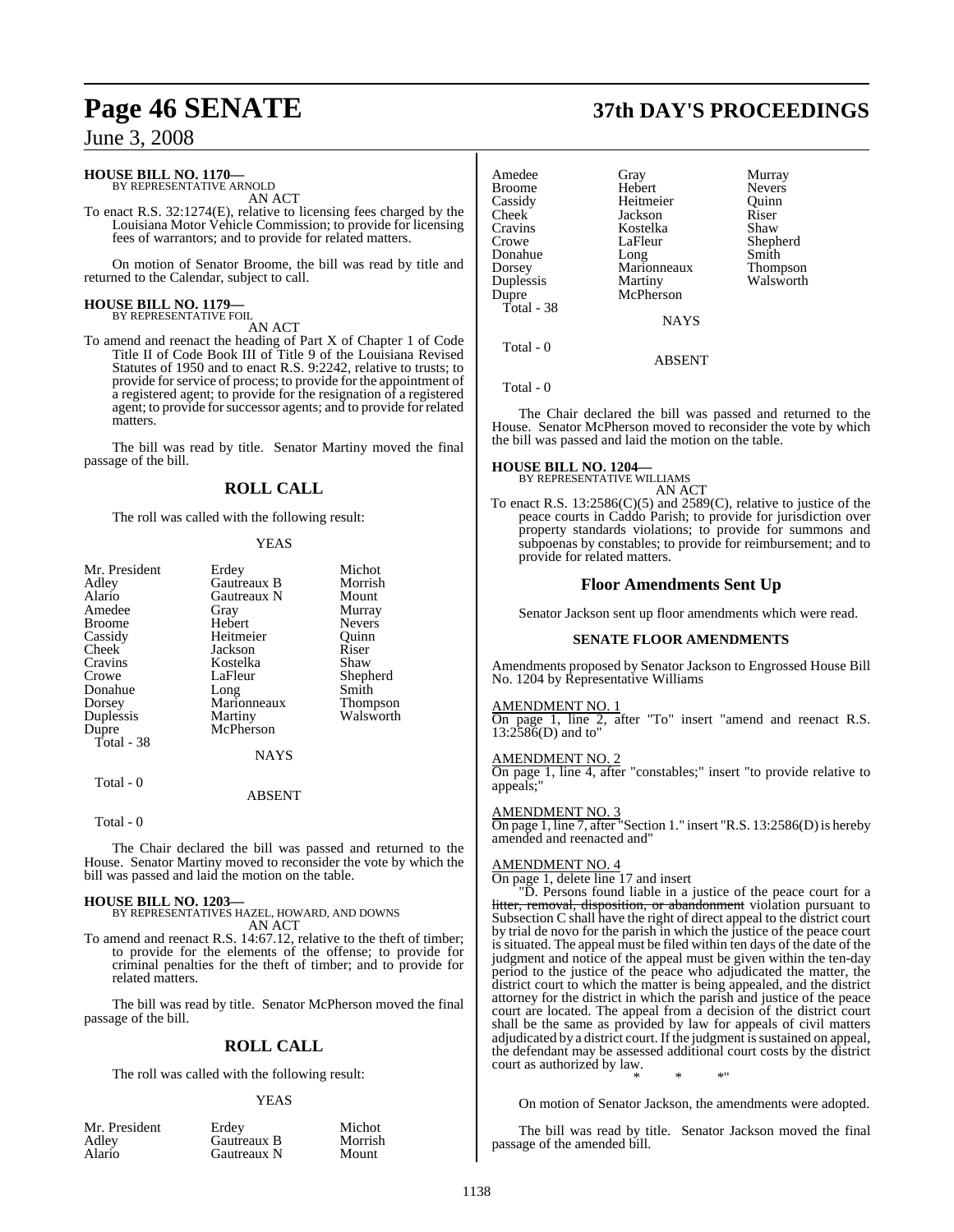## **37th DAY'S PROCEEDINGS Page 47 SENATE**

### **ROLL CALL**

The roll was called with the following result:

#### YEAS

| Mr. President<br>Adley<br>Alario<br>Amedee<br><b>Broome</b><br>Cassidy<br>Cheek<br>Cravins<br>Crowe<br>Donahue<br>Dorsey<br>Duplessis<br>Dupre | Erdey<br>Gautreaux B<br>Gautreaux N<br>Gray<br>Hebert<br>Heitmeier<br>Jackson<br>Kostelka<br>LaFleur<br>Long<br>Marionneaux<br>Martiny<br>McPherson | Michot<br>Morrish<br>Mount<br>Murray<br><b>Nevers</b><br>Ouinn<br>Riser<br>Shaw<br>Shepherd<br>Smith<br><b>Thompson</b><br>Walsworth |
|------------------------------------------------------------------------------------------------------------------------------------------------|-----------------------------------------------------------------------------------------------------------------------------------------------------|--------------------------------------------------------------------------------------------------------------------------------------|
| Total - 38                                                                                                                                     | <b>NAYS</b>                                                                                                                                         |                                                                                                                                      |

### Total - 0

Total - 0

The Chair declared the amended bill was passed and returned to the House. Senator Jackson moved to reconsider the vote by which the bill was passed and laid the motion on the table.

ABSENT

### **HOUSE BILL NO. 1224—** BY REPRESENTATIVE NOWLIN

AN ACT

To enact R.S. 40:2120.8, relative to home- and community-based service providers; to place a moratorium on licensure of new home- and community-based service providers that provide personal care attendant services, respite care services, and supervised independent living program services, with certain exceptions; to provide that the Department of Health and Hospitals may license new or additional home- and communitybased service providers if a need is determined to exist; to provide forthe promulgation ofrules and regulations; to provide a special effective date; and to provide for related matters.

The bill was read by title. Senator Cheek moved the final passage of the bill.

### **ROLL CALL**

The roll was called with the following result:

#### YEAS

| Mr. President<br>Adley<br>Alario<br>Amedee<br><b>Broome</b><br>Cassidy<br>Cheek<br>Cravins<br>Crowe<br>Donahue<br>Dorsey<br>Duplessis<br>Dupre<br>Total - 38 | Erdey<br>Gautreaux B<br>Gautreaux N<br>Gray<br>Hebert<br>Heitmeier<br>Jackson<br>Kostelka<br>LaFleur<br>Long<br>Marionneaux<br>Martiny<br>McPherson<br><b>NAYS</b> | Michot<br>Morrish<br>Mount<br>Murray<br><b>Nevers</b><br>Ouinn<br>Riser<br>Shaw<br>Shepherd<br>Smith<br><b>Thompson</b><br>Walsworth |
|--------------------------------------------------------------------------------------------------------------------------------------------------------------|--------------------------------------------------------------------------------------------------------------------------------------------------------------------|--------------------------------------------------------------------------------------------------------------------------------------|
| Total - 0                                                                                                                                                    | <b>ABSENT</b>                                                                                                                                                      |                                                                                                                                      |

Total - 0

# June 3, 2008

The Chair declared the bill was passed and returned to the House. Senator Cheek moved to reconsider the vote by which the bill was passed and laid the motion on the table.

### **HOUSE BILL NO. 1269—** BY REPRESENTATIVE MILLS

AN ACT

To amend and reenact R.S. 40:2006.1(B), relative to Medicare surveys for health care providers; to require approval from the Centers for Medicare and Medicaid Services for the Department of Health and Hospitals to conduct initial Medicare surveys; and to provide for related matters.

The bill was read by title. Senator Mount moved the final passage of the bill.

#### **ROLL CALL**

The roll was called with the following result:

#### YEAS

| Mr. President | Erdey       | Michot          |
|---------------|-------------|-----------------|
| Adley         | Gautreaux B | Morrish         |
| Alario        | Gautreaux N | Mount           |
| Amedee        | Gray        | Murray          |
| Broome        | Hebert      | <b>Nevers</b>   |
| Cassidy       | Heitmeier   | Ouinn           |
| Cheek         | Jackson     | Riser           |
| Cravins       | Kostelka    | Shaw            |
| Crowe         | LaFleur     | Shepherd        |
| Donahue       | Long        | Smith           |
| Dorsey        | Marionneaux | <b>Thompson</b> |
| Duplessis     | Martiny     | Walsworth       |
| Dupre         | McPherson   |                 |
| Total - 38    |             |                 |
|               | <b>NAYS</b> |                 |
| Total - 0     |             |                 |
|               | ARSENT      |                 |

Total - 0

The Chair declared the bill was passed and returned to the House. Senator Mount moved to reconsider the vote by which the bill was passed and laid the motion on the table.

### **HOUSE BILL NO. 1273—** BY REPRESENTATIVE TUCKER

AN ACT

To enact Chapter 62 of Title 46 of the Louisiana Revised Statutes of 1950, to be comprised of R.S. 46:2781 and 2782, relative to long-term care services; to provide for legislative findings; to direct the Department of Health and Hospitals to develop and implement cost control mechanisms for the Long-Term Personal Care Services program and the New Opportunities Waiver; to provide for the convening of a stakeholder group; to allow the department to promulgate and adopt rules and regulations to implement cost control mechanisms; to provide for a presentation to the Joint Legislative Committee on the Budget and the House and Senate committees on health and welfare relative to implementation of such mechanisms; and to provide for related matters.

#### **Floor Amendments Sent Up**

Senator Alario sent up floor amendments which were read.

#### **SENATE FLOOR AMENDMENTS**

Amendments proposed by Senator Alario to Reengrossed House Bill No. 1273 by Representative Tucker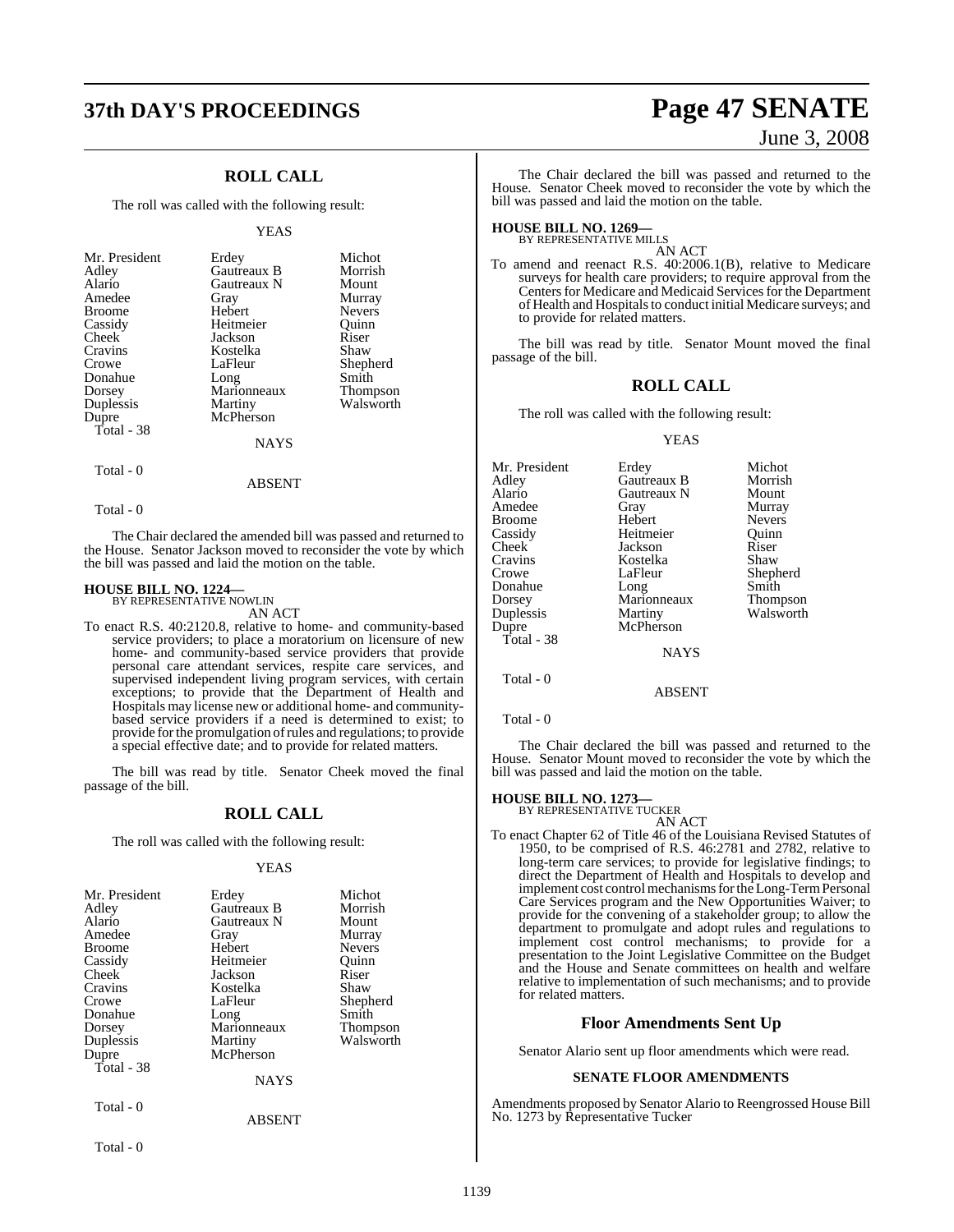AMENDMENT NO. 1

On page 4, line 14 after "<u>Act</u>," and insert "subject to approval by the joint legislative committee on the budget.

On motion of Senator Alario, the amendments were adopted.

The bill was read by title. Senator Mount moved the final passage of the amended bill.

### **ROLL CALL**

The roll was called with the following result:

#### YEAS

| Adley         | Gautreaux B | Morrish       |
|---------------|-------------|---------------|
| Alario        | Gautreaux N | Mount         |
| Amedee        | Gray        | Murray        |
| <b>Broome</b> | Hebert      | <b>Nevers</b> |
| Cassidy       | Heitmeier   | Ouinn         |
| Cheek         | Jackson     | Riser         |
| Cravins       | Kostelka    | Shaw          |
| Crowe         | LaFleur     | Shepherd      |
| Donahue       | Long        | Smith         |
| Dorsey        | Marionneaux | Thompson      |
| Duplessis     | Martiny     | Walsworth     |
| Dupre         | McPherson   |               |
| Erdey         | Michot      |               |
| Total - 37    |             |               |
|               | NAYS        |               |
| Total - 0     |             |               |

#### ABSENT

#### Mr. President Total - 1

The Chair declared the amended bill was passed and returned to the House. Senator Mount moved to reconsider the vote by which the bill was passed and laid the motion on the table.

#### **HOUSE BILL NO. 1311—** BY REPRESENTATIVE PONTI

AN ACT

To amend and reenact R.S. 14:95(H), relative to the crime of illegal carrying of weapons; to provide for exceptions for United States attorneys and assistant United States attorneys and investigators when POST certified; and to provide for related matters.

The bill was read by title. Senator Riser moved the final passage of the bill.

### **ROLL CALL**

The roll was called with the following result:

#### YEAS

| Mr. President | Erdey       | Michot        |
|---------------|-------------|---------------|
| Adley         | Gautreaux B | Morrish       |
| Alario        | Gautreaux N | Mount         |
| Amedee        | Gray        | Murray        |
| <b>Broome</b> | Hebert      | <b>Nevers</b> |
| Cassidy       | Heitmeier   | Ouinn         |
| Cheek         | Jackson     | Riser         |
| Cravins       | Kostelka    | Shaw          |
| Crowe         | LaFleur     | Shepherd      |
| Donahue       | Long        | Smith         |
| Dorsey        | Marionneaux | Thompson      |
| Duplessis     | Martiny     | Walsworth     |
| Dupre         | McPherson   |               |
| Total - 38    |             |               |

# **Page 48 SENATE 37th DAY'S PROCEEDINGS**

**NAYS** 

ABSENT

Total - 0

Total - 0

The Chair declared the bill was passed and returned to the House. Senator Riser moved to reconsider the vote by which the bill was passed and laid the motion on the table.

**HOUSE BILL NO. 1324—** BY REPRESENTATIVE GIROD JACKSON AN ACT

To amend and reenact R.S. 14:80(A) and 80.1(A), relative to carnal knowledge of a juvenile; to amend the elements of felony carnal knowledge of a juvenile; to amend the elements of misdemeanor carnal knowledge of a juvenile; and to provide for related matters.

The bill was read by title. Senator Shepherd moved the final passage of the bill.

#### **ROLL CALL**

The roll was called with the following result:

#### YEAS

| Mr. President<br>Adley<br>Alario<br>Amedee<br><b>Broome</b><br>Cassidy<br><b>Cheek</b><br>Cravins<br>Crowe | Dupre<br>Erdey<br>Gautreaux B<br>Gautreaux N<br>Hebert<br>Heitmeier<br>Jackson<br>LaFleur<br>Long | Michot<br>Morrish<br>Mount<br>Murray<br><b>Nevers</b><br>Ouinn<br>Riser<br>Shaw<br>Shepherd |
|------------------------------------------------------------------------------------------------------------|---------------------------------------------------------------------------------------------------|---------------------------------------------------------------------------------------------|
| Donahue<br>Dorsey                                                                                          | Marionneaux<br>Martiny                                                                            | Smith<br>Thompson                                                                           |
| Duplessis<br>Total - $36$                                                                                  | McPherson                                                                                         | Walsworth                                                                                   |
|                                                                                                            | <b>NAYS</b>                                                                                       |                                                                                             |
| Total - 0                                                                                                  | ABSENT                                                                                            |                                                                                             |

Gray Kostelka

Total - 2

The Chair declared the bill was passed and returned to the House. Senator Shepherd moved to reconsider the vote by which the bill was passed and laid the motion on the table.

### **Senator N. Gautreaux in the Chair**

### **HOUSE BILL NO. 1333—** BY REPRESENTATIVE MILLS AN ACT

To enact Part II-A of Chapter 1 of Title 28 of the Louisiana Revised Statutes of 1950, to be comprised of R.S. 28:31 through 37, relative to forensic supervised transitional residential and aftercare facilities; to provide for definitions; to provide for the licensure of such facilities; to authorize the Department of Health and Hospitals to promulgate rules and regulations; to authorize inspections; to provide for licensing fees; to provide for the punishment of violators; and to provide for related matters.

The bill was read by title. Senator Mount moved the final passage of the bill.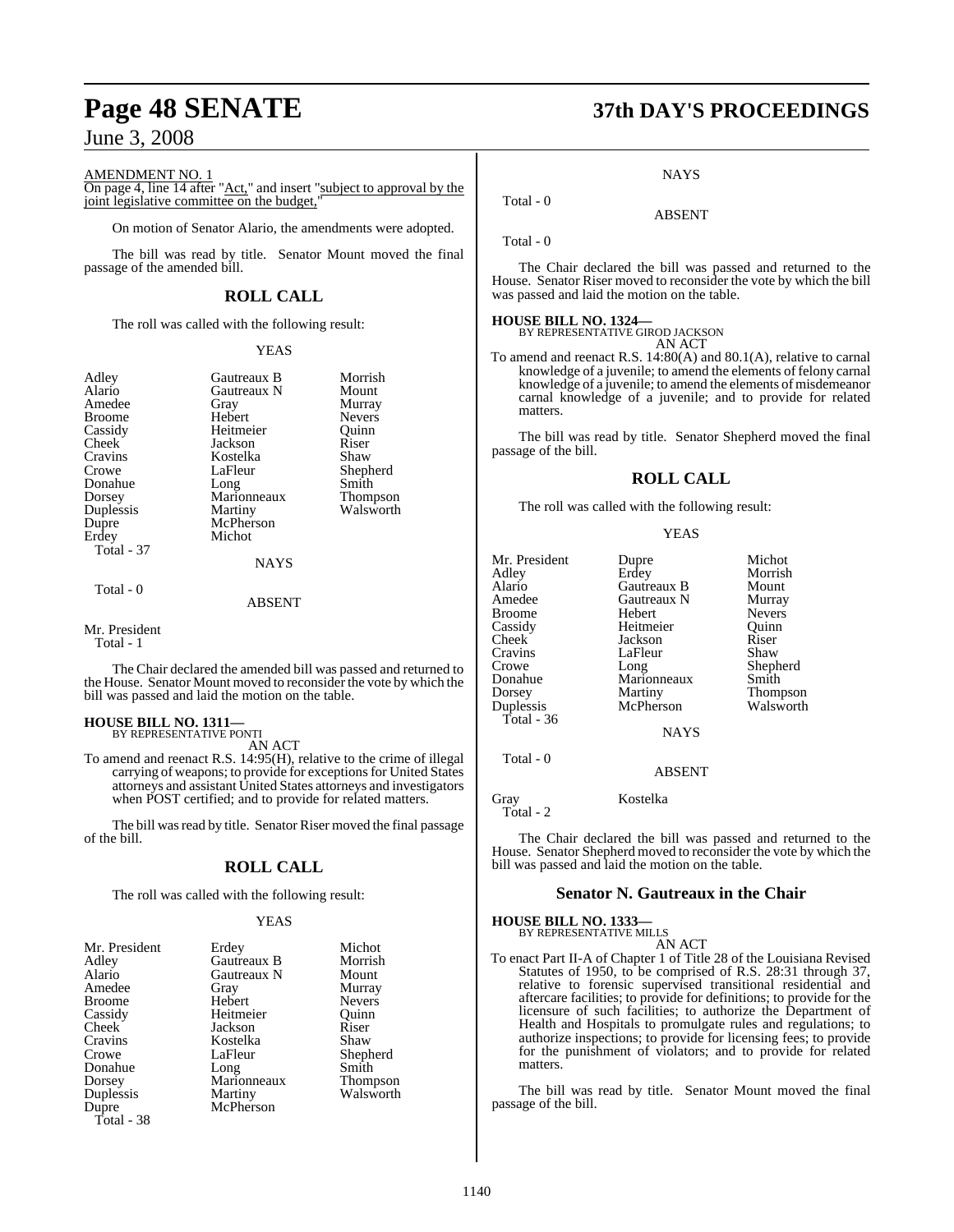# **37th DAY'S PROCEEDINGS Page 49 SENATE**

### **ROLL CALL**

The roll was called with the following result:

#### YEAS

| Mr. President | Erdey       | Morrish       |
|---------------|-------------|---------------|
| Adley         | Gautreaux B | Mount         |
| Alario        | Gautreaux N | Murray        |
| Amedee        | Gray        | <b>Nevers</b> |
| <b>Broome</b> | Heitmeier   | Ouinn         |
| Cheek         | Jackson     | Riser         |
| Cravins       | LaFleur     | Shaw          |
| Crowe         | Long        | Shepherd      |
| Donahue       | Marionneaux | Smith         |
| Dorsey        | Martiny     | Thompson      |
| Duplessis     | McPherson   | Walsworth     |
| Dupre         | Michot      |               |
| Total - 35    |             |               |
|               | NAYS        |               |

Hebert Total - 1

#### ABSENT

 Total - 2 The Chair declared the bill was passed and returned to the

House. Senator Mount moved to reconsider the vote by which the bill was passed and laid the motion on the table.

### **HOUSE BILL NO. 1336—** BY REPRESENTATIVE AUBERT

Cassidy Kostelka

AN ACT

To enact R.S. 42:1123(40), relative to the Code of Governmental Ethics; to provide for an exception to the Code of Governmental Ethics to allow a person to obtain a permit, and enter into certain incidental transactions, under the state uniform construction code; and to provide for related matters.

The bill was read by title. Senator Walsworth moved the final passage of the bill.

#### **ROLL CALL**

The roll was called with the following result:

#### YEAS

| Mr. President<br>Adley<br>Alario<br>Amedee<br>Broome<br>Cassidy<br>Cheek<br>Cravins<br>Crowe<br>Donahue<br>Dorsey<br>Duplessis<br>Dupre<br>Total - 37 | Erdey<br>Gautreaux B<br>Gautreaux N<br>Gray<br>Hebert<br>Heitmeier<br>Jackson<br>LaFleur<br>Long<br>Marionneaux<br>Martiny<br>McPherson<br>Michot | Morrish<br>Mount<br>Murray<br>Nevers<br>Quinn<br>Riser<br>Shaw<br>Shepherd<br>Smith<br>Thompson<br>Walsworth |  |
|-------------------------------------------------------------------------------------------------------------------------------------------------------|---------------------------------------------------------------------------------------------------------------------------------------------------|--------------------------------------------------------------------------------------------------------------|--|
|                                                                                                                                                       | NAYS                                                                                                                                              |                                                                                                              |  |
| Total - 0                                                                                                                                             | ABSENT                                                                                                                                            |                                                                                                              |  |
| Kostelka<br>Total - 1                                                                                                                                 |                                                                                                                                                   |                                                                                                              |  |

# June 3, 2008

The Chair declared the bill was passed and returned to the House. Senator Walsworth moved to reconsider the vote by which the bill was passed and laid the motion on the table.

#### **Mr. President in the Chair**

#### **HOUSE BILL NO. 1341—**

BY REPRESENTATIVE TUCKER

AN ACT To amend and reenact R.S. 40:2179(B), relative to direct service workers; to provide for minimum mandatory criteria for relatives serving as direct service workers; and to provide for related matters.

#### **Floor Amendments Sent Up**

Senator Alario sent up floor amendments which were read.

#### **SENATE FLOOR AMENDMENTS**

Amendments proposed by Senator Alario to Engrossed House Bill No. 1341 by Representative Tucker

AMENDMENT NO. 1 On page 1, line 15 change "July 1, 2008" to "January 1, 2009"

Senator Alario moved adoption of the amendments.

Senator Long objected.

#### **ROLL CALL**

The roll was called with the following result:

#### YEAS

Broome Gautreaux B<br>Cravins Heitmeier Dorsey Total - 13

Total - 18

Gautreaux N Total - 7

Mr. President Duplessis LaFleur<br>Alario Dupre Martiny Alario Dupre Martiny Heitmeier<br>Kostelka

#### **NAYS**

Adley Jackson Quinn<br>Cassidy Long Riser Cassidy Long Riser Cheek McPherson Shepherd Crowe Morrish Smith<br>Erdey Mount Thom Erdey Mount Thompson<br>Gray Nevers Walsworth

ABSENT

Amedee Hebert Shaw<br>Donahue Marionneaux Marionneaux<br>Michot

Walsworth

The Chair declared the amendments were rejected.

The bill was read by title. Senator Cassidy moved the final passage of the bill.

#### **ROLL CALL**

The roll was called with the following result:

#### YEAS

| Mr. President<br>Adlev | Dupre<br>Erdey | Michot<br>Morrish |
|------------------------|----------------|-------------------|
| Alario                 | Gautreaux B    | Mount             |
| Amedee                 | Gray           | Murray            |
| Broome                 | Hebert         | <b>Nevers</b>     |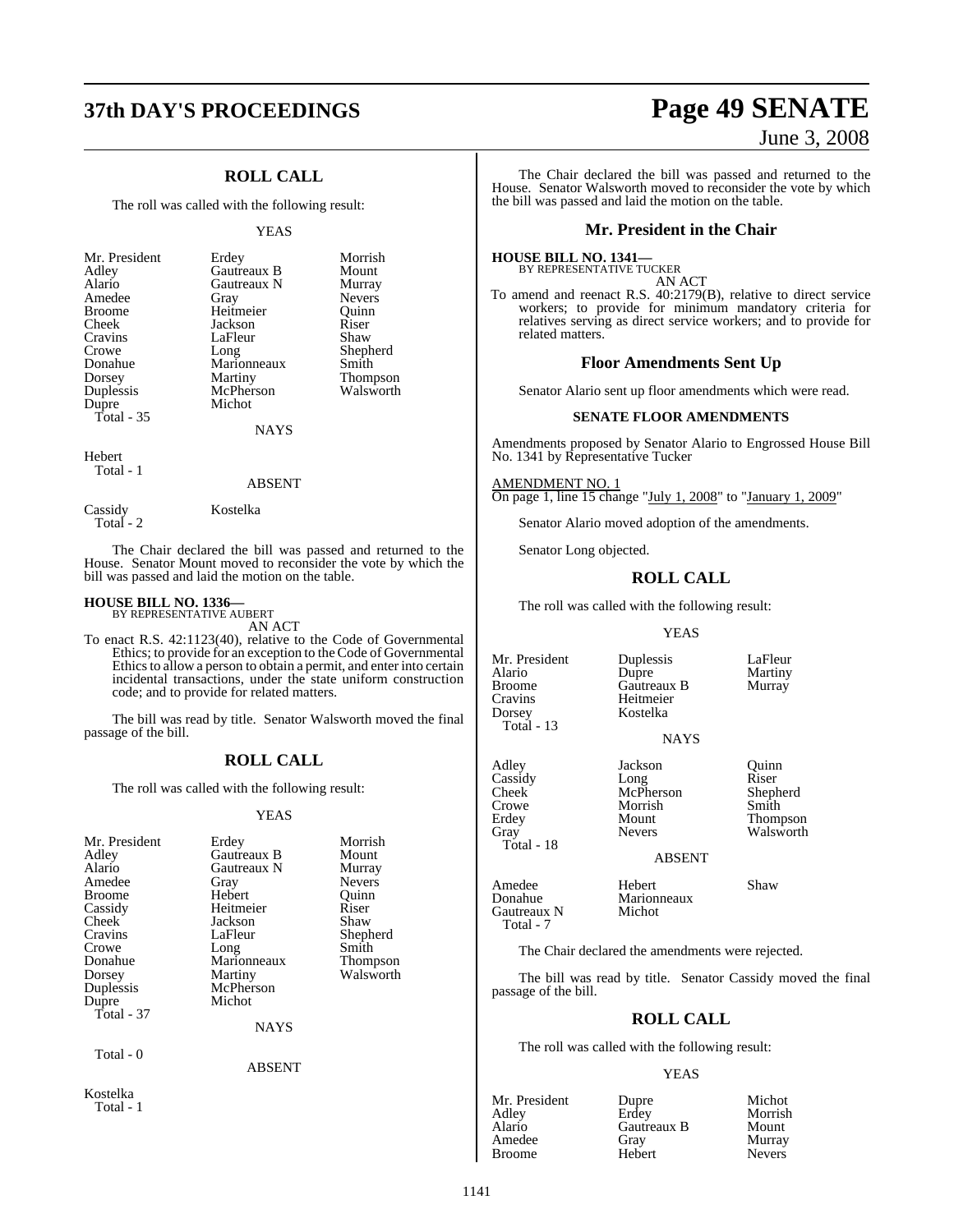| Cassidy<br><b>Cheek</b><br>Cravins<br>Crowe<br>Donahue<br>Dorsey<br>Duplessis<br>Total $-36$ | Heitmeier<br>Jackson<br>Kostelka<br>LaFleur<br>Long<br>Martiny<br>McPherson<br><b>NAYS</b> | Ouinn<br>Riser<br>Shaw<br>Shepherd<br>Smith<br><b>Thompson</b><br>Walsworth |
|----------------------------------------------------------------------------------------------|--------------------------------------------------------------------------------------------|-----------------------------------------------------------------------------|
| Total - 0                                                                                    | <b>ABSENT</b>                                                                              |                                                                             |
|                                                                                              |                                                                                            |                                                                             |

Gautreaux N Marionneaux Total - 2

The Chair declared the bill was passed and returned to the House. Senator Cassidy moved to reconsider the vote by which the bill was passed and laid the motion on the table.

### **HOUSE BILL NO. 1359— (Substitute for House Bill No. 162 by Representative Girod Jackson)** BY REPRESENTATIVE GIROD JACKSON

AN ACT

To amend and reenact R.S. 15:542(F), relative to sex offender registration and notification requirements; to authorize certain persons convicted of carnal knowledge of a juvenile to petition the court to waive sex offender registration and notification provisions; to provide for procedures; to provide for eligibility; to provide for a contradictory hearing; and to provide for related matters.

The bill was read by title. Senator Shepherd moved the final passage of the bill.

### **ROLL CALL**

The roll was called with the following result:

#### YEAS

| Mr. President           | Dupre       | Michot          |
|-------------------------|-------------|-----------------|
| Adley                   | Erdey       | Morrish         |
| Alario                  | Gautreaux B | Murray          |
| Amedee                  | Gray        | <b>Nevers</b>   |
| <b>Broome</b>           | Hebert      | Ouinn           |
| Cassidy                 | Heitmeier   | Riser           |
| Cheek                   | Jackson     | Shaw            |
| Cravins                 | Kostelka    | Shepherd        |
| Crowe                   | LaFleur     | Smith           |
| Donahue                 | Long        | <b>Thompson</b> |
| Dorsey                  | Martiny     | Walsworth       |
|                         | McPherson   |                 |
| Duplessis<br>Total - 35 |             |                 |
| <b>NAYS</b>             |             |                 |

Gautreaux N Total - 1

#### ABSENT

Marionneaux Mount Total - 2

The Chair declared the bill was passed and returned to the House. Senator Shepherd moved to reconsider the vote by which the bill was passed and laid the motion on the table.

### **Rules Suspended**

Senator Mount asked for and obtained a suspension of the rules for the purpose of reverting to the Morning Hour.

# **Page 50 SENATE 37th DAY'S PROCEEDINGS**

### **Messages from the House**

The following Messages from the House were received and read as follows:

#### **Message from the House**

#### **PASSED SENATE BILLS AND JOINT RESOLUTIONS**

June 3, 2008

To the Honorable President and Members of the Senate:

I am directed to inform your honorable body that the House of Representatives has finally passed the following Senate Bills and Joint Resolutions:

**SENATE BILL NO. 336—** BY SENATOR MICHOT AND REPRESENTATIVE ROBIDEAUX AN ACT

To enact R.S. 47:1508(B)(25), relative to confidential character of tax records; to provide an exemption from the confidential character of tax records for data related to cultural products districts; and to provide for related matters.

Reported without amendments.

**SENATE BILL NO. 167—** BY SENATORS MURRAY AND WALSWORTH AN ACT

To enact R.S. 24:7, relative to the legislature; to provide relative to committee meetings; to allow certain committee meetings to be conducted by video conference; to allow each house of the legislature to adopt rules to facilitate meetings by video conference; and to provide for related matters.

Reported without amendments.

#### **SENATE BILL NO. 197—** BY SENATOR HEBERT

AN ACT

To amend and reenact R.S. 30:2183(G)(1), relative to environmental quality; to provide for a prescriptive period for instituting prosecutions for violations of the Hazardous Waste Control Law; and to provide for related matters.

Reported without amendments.

**SENATE BILL NO. 86—** BY SENATOR MARTINY AND REPRESENTATIVE RICHMOND AN ACT

To amend and reenact R.S. 15:572.1(A), relative to the Board of Pardons; to provide for membership on the Board of Pardons; and to provide for related matters.

Reported without amendments.

#### **SENATE BILL NO. 38—**

BY SENATOR GRAY

AN ACT To amend and reenact Children's Code Articles 834, 834.1(A)(Introductory Paragraph), (B), and (C), 835(A) and (C)(Introductory Paragraph), 836, 837(B) (Introductory Paragraph), (C)(Introductory Paragraph), (D)(Introductory Paragraph), and  $(F)(3)$ , 837.1(A)(1), 838(A) and (B), and 869 and to enact Children's Code Articles 305(E), 869.1, 869.2, and 869.3, relative to competency commissions and sanity commissions; to provide for future proceedings in the case of a child, when a sanity or competency commission is ordered; to provide for the appointment of the competency commission, its composition and its authority; to provide for the documentation to be provided to the commission; to provide for the filing and content of the commission's report; to provide for the contradictory hearing to determine competency and for the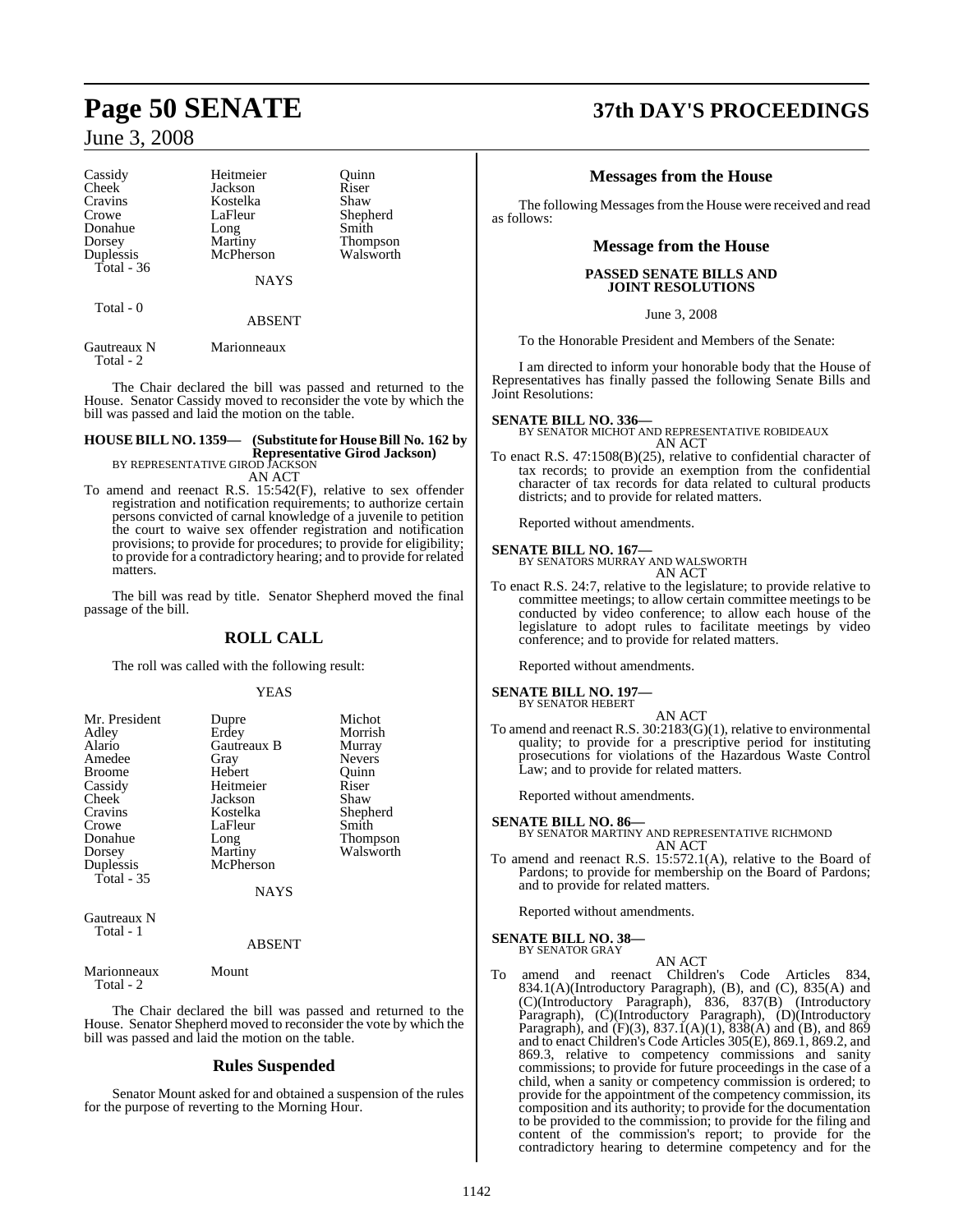# **37th DAY'S PROCEEDINGS Page 51 SENATE**

admissibility of the commission's report and testimony by the commissioners; to provide for the procedure after determination of capacity and the burden of proof; to provide for restoration service providers; to provide for the procedure when capacity is regained; to provide forthe appointment of a sanity commission; to provide for the commission's composition, qualifications and authority; to provide for the documents which shall be provided to the commission; to provide for the content and filing of the commission's report; to provide for an effective date; and to provide for related matters.

Reported without amendments.

#### **SENATE BILL NO. 303—**

BY SENATOR LAFLEUR

AN ACT

To enact Code of Evidence Art. 803.1, relative to hearsay; to provide for exceptions to hearsay evidence; to provide relative to certain foreign records as evidence; to provide for definitions; to provide terms and conditions; to provide for certain criteria; and to provide for related matters.

Reported without amendments.

### **SENATE BILL NO. 102—** BY SENATOR MORRISH

AN ACT

To amend and reenact R.S. 2:903(B), relative to the General Aviation and Reliever Airport Maintenance Grant Program; to increase the limit of Transportation Trust Fund monies made available to the program; and to provide for related matters.

Reported without amendments.

#### **SENATE BILL NO. 146—**

BY SENATORS NEVERS, ADLEY, ERDEY, B. GAUTREAUX,<br>HEITMEIER, MCPHERSON, MOUNT AND SHAW AND<br>REPRESENTATIVE RITCHIE AN ACT

To designate Louisiana Highway 3241 as the "B.B. "Sixty" Rayburn Memorial Highway"; and to provide for related matters.

#### Reported without amendments.

**SENATE BILL NO. 525** 

BY SENATOR ERDEY AND REPRESENTATIVE BILLIOT AN ACT

To enact R.S. 38:84(C), relative to authorization to comply with the federal flood insurance act; to require that parishes and municipalities participate in and comply with federal flood plain management and flood insurance programs before construction of local flood protection or storm damage reduction projects; and to provide for related matters.

Reported without amendments.

#### **SENATE BILL NO. 93—**

BY SENATORS QUINN AND THOMPSON AN ACT

To amend and reenact R.S. 52:52(C)(1), relative to Uniform Federal Lien Registration; to provide for the notice and place of filing of a federal lien upon certain vessels; and to provide for related matters.

Reported without amendments.

### **SENATE BILL NO. 140—** BY SENATOR MARTINY

AN ACT

To amend and reenact R.S. 32:391(A) and 398.1(A), relative to traffic citations; to provide for electronic tickets or e-tickets; to provide for the original signature or electronic signature of an arresting officer; and to provide for related matters.

Reported without amendments.

# June 3, 2008

#### **SENATE BILL NO. 297—**

BY SENATOR DUPLESSIS

AN ACT To amend and reenact R.S. 6:1088(D) and to enact R.S. 6:1088.1(A)(8), relative to residential mortgage licensing; to provide for disclosure of information to certain regulatory agencies; and to provide for related matters.

Reported without amendments.

### **SENATE BILL NO. 424—** BY SENATOR WALSWORTH

AN ACT

To enact R.S. 8:206, relative to cemeteries; to require a cemetery authority to provide a written contract for burial rights and cemetery related merchandise and services to customers; to provide for an effective date; and to provide for related matters.

Reported without amendments.

### **SENATE BILL NO. 427—** BY SENATORS WALSWORTH AND THOMPSON AN ACT

To amend and reenact R.S. 8:304, relative to cemeteries; to provide relative to dedication of property to cemeteries; to require the filing of an act of dedication; to provide for certain terms, conditions, and procedures; to provide for an effective date; and to provide for related matters.

Reported without amendments.

### **SENATE BILL NO. 711—** BY SENATOR WALSWORTH

AN ACT

To amend and reenact R.S. 32:387.17(A)(5), relative to special permits; to modify the provision terminating the authority of the secretary of the Department of Transportation and Development to issue special permits for trucks transporting containerized cargo in international trade intended for exportation within a fifty-mile radius of the Port of Ouachita; and to provide for related matters.

Reported without amendments.

#### **SENATE BILL NO. 725—**

BY SENATOR MICHOT

AN ACT To amend and reenact R.S. 51:943(A)(9), (10), (11), (12) and (13), relative to the Small Business Entrepreneurship Commission; to provide for voting membership; and to provide for related **matters** 

Reported without amendments.

#### **SENATE BILL NO. 14—**

### BY SENATOR DUPRE

AN ACT To amend and reenact R.S.  $38:2212(A)(1)(d)(v)$ , relative to levees; to change the termination date for contracts awarded for certain projects providing for the restoration and rehabilitation of certain levees under certain circumstances; to provide an effective date; and to provide for related matters.

Reported with amendments.

#### **SENATE BILL NO. 116—**

BY SENATORS MARTINY, ALARIO, MCPHERSON, QUINN AND<br>SCALISE AND REPRESENTATIVES CONNICK, HENRY, LABRUZZO,<br>LIGI,LOPINTO,TALBOT,TEMPLET,WILLMOTT AND WOOTON AN ACT

To rename a portion of the West Bank Expressway in New Orleans, Louisiana, the Harry Lee Expressway; and to provide for related matters.

Reported with amendments.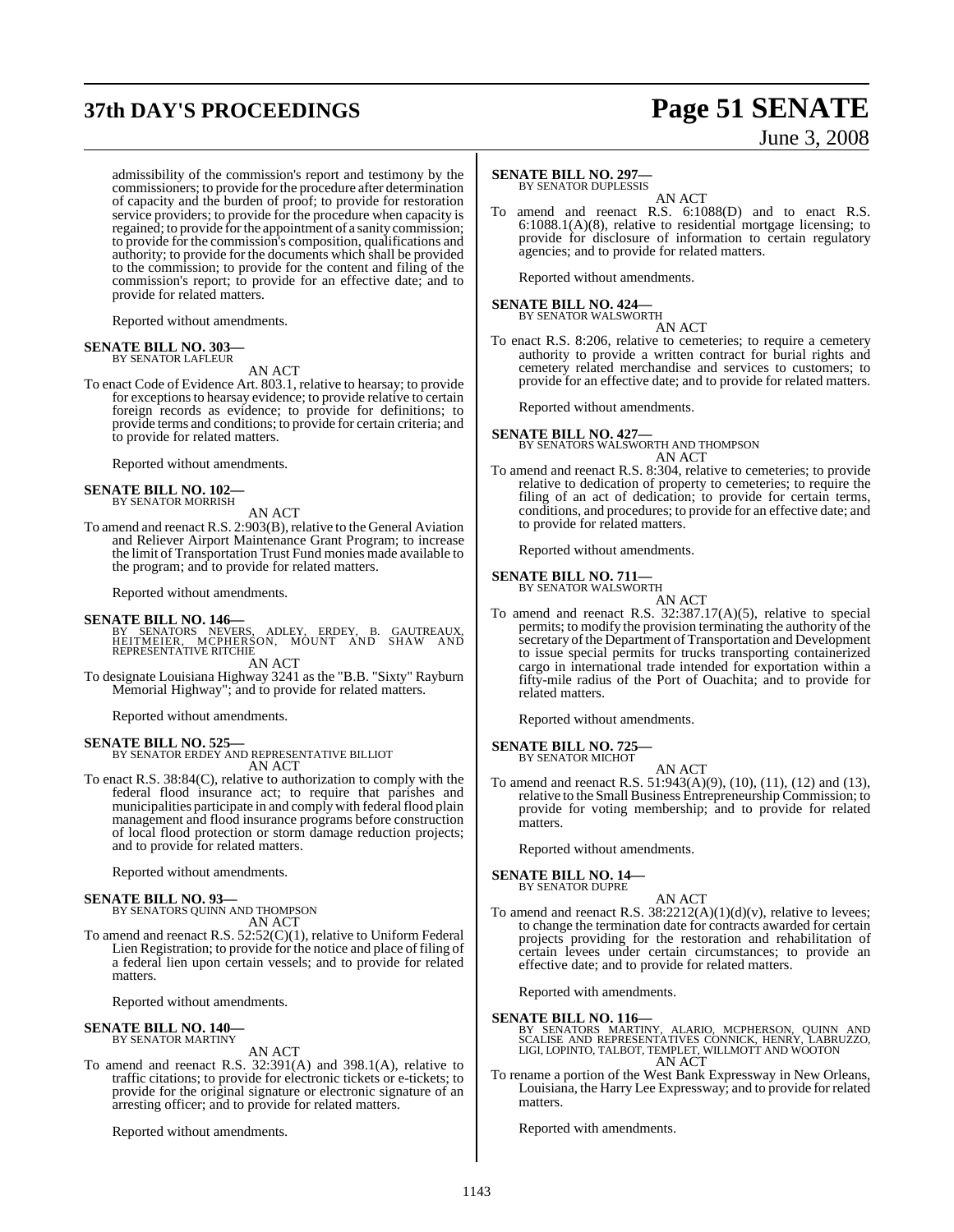#### **SENATE BILL NO. 707—** BY SENATOR ERDEY

AN ACT

To enact R.S. 15:1093.1, relative to regional juvenile justice commissions; to provide for immunity from liability; to provide terms and conditions; and to provide for related matters.

Reported with amendments.

#### **SENATE BILL NO. 737—** BY SENATOR MORRISH

#### AN ACT

To designate Louisiana Highway 385 as the "Wilson Anthony 'Boozoo' Chavis Memorial Highway" and Louisiana Highway 82 in Cameron Parish as the "Rodney Guilbeaux Memorial Highway.

Reported with amendments.

## **SENATE BILL NO. 497—** BY SENATOR CROWE

AN ACT

To amend and reenact R.S. 3:3801 (A)(1) and (B), 3803(14) and 3808(B) (3) and (I) and to enact R.S. 3:3803(17), 3808(B)(4) and  $(5)$ , relative to retail florists; to provide terms and conditions of licenses and permits; to provide for the operation of automated floral climate-controlled vending kiosk systems; to provide for definitions; and to provide for related matters.

Reported with amendments.

### **SENATE BILL NO. 777—** BY SENATOR MICHOT

AN ACT

To amend and reenact R.S. 45:844.55(D)(2), relative to telecommunications; to provide for enforcement; to provide for cost allocation and affiliate transaction rules; and to provide for related matters.

Reported with amendments.

#### **SENATE BILL NO. 488—** BY SENATORS THOMPSON AND WALSWORTH AN ACT

To enact R.S. 29:725(J), relative to homeland security; to include the legislature in the emergency operations plan; to provide for a working space in the state emergency operations center; and to provide for related matters.

Reported with amendments.

#### **SENATE BILL NO. 623—** BY SENATOR THOMPSON

AN ACT

To amend and reenact R.S. 3:3801(A)(1) and (B), 3803(14), and 3810 and to enact R.S. 3:3810.1 through 3810.3, relative to violations of the Horticulture Law; to provide for adjudicatory proceedings; to provide for civil penalties; to provide for enforcement; to provide technical corrections; and to provide for related matters.

Reported with amendments.

# **SENATE BILL NO. 12—** BY SENATOR N. GAUTREAUX AND REPRESENTATIVE PERRY

AN ACT

To amend and reenact R.S. 56:799.4(B)(7) and to enact R.S. 56:799.4(B)(9), relative to the White Lake Property Advisory Board; to revise the composition of the White Lake Property Advisory Board; to provide Vermilion Parish School Board with one at-large member on the White Lake Property Advisory Board; and to provide for related matters.

Reported with amendments.

# **Page 52 SENATE 37th DAY'S PROCEEDINGS**

#### **SENATE BILL NO. 81—**

BY SENATOR MARTINY

AN ACT To amend and reenact R.S. 39:1800.4(C), relative to state and local correctionsfacilities; to provide for certain contracts; to provide for management contracts involving capital expenditures; and to provide for related matters.

Reported with amendments.

## **SENATE BILL NO. 305—** BY SENATOR DUPRE

AN ACT

To amend and reenact R.S. 56:30.3, to provide relative to certain leases granted by the Department of Wildlife and Fisheries; to provide for the powers and duties of the secretary; to provide that certain lessees have the option to match the highest bid; to provide for terms, conditions, and exceptions; and to provide for related matters.

Reported with amendments.

#### **SENATE BILL NO. 57—** BY SENATOR MARTINY

AN ACT

To amend and reenact R.S. 14:403.2 and to enact Chapter 14 of Title 15 of the Louisiana Revised Statutes of 1950, to be comprised of R.S. 15:1501 through 1511, relative to abuse and neglect of adults; to provide with respect to the failure to report incidents of adult abuse and the filing of false reports; to provide relative to acts of retaliation against persons who in good faith report suspected abuse or neglect of adults; to provide for immunities associated with good faith reporting; to provide for reporting of adult abuse and neglect, and the assignment, investigation, and disposition of such reports by appropriate state agencies; to provide penalties; and to provide for related matters.

Reported with amendments.

### **SENATE BILL NO. 71—** BY SENATOR MARTINY

AN ACT

To enact the Code of Criminal Procedure Article 211.5, relative to arrest; to provide for the issuance of a summons in certain circumstances; to provide for exceptions; and to provide for related matters.

Reported with amendments.

#### **SENATE BILL NO. 237—** BY SENATOR THOMPSON

- AN ACT
- To amend and reenact R.S. 14:79.1(A), relative to criminal abandonment; to provide for the crime of criminal abandonment; to provide for the elements of such crime; and to provide for related matters.

Reported with amendments.

**SENATE BILL NO. 249—**<br>BY SENATORS MOUNT AND MORRISH AND REPRESENTATIVES<br>FRANKLIN AND GEYMANN AN ACT

To amend and reenact R.S. 40:2116(D)(2) and to repeal R.S.  $40:2116(D)(3)$ , relative to the moratorium on beds in nursing facilities; to remove the prohibition on the replacement of existing nursing facilities; and to provide for related matters.

Reported with amendments.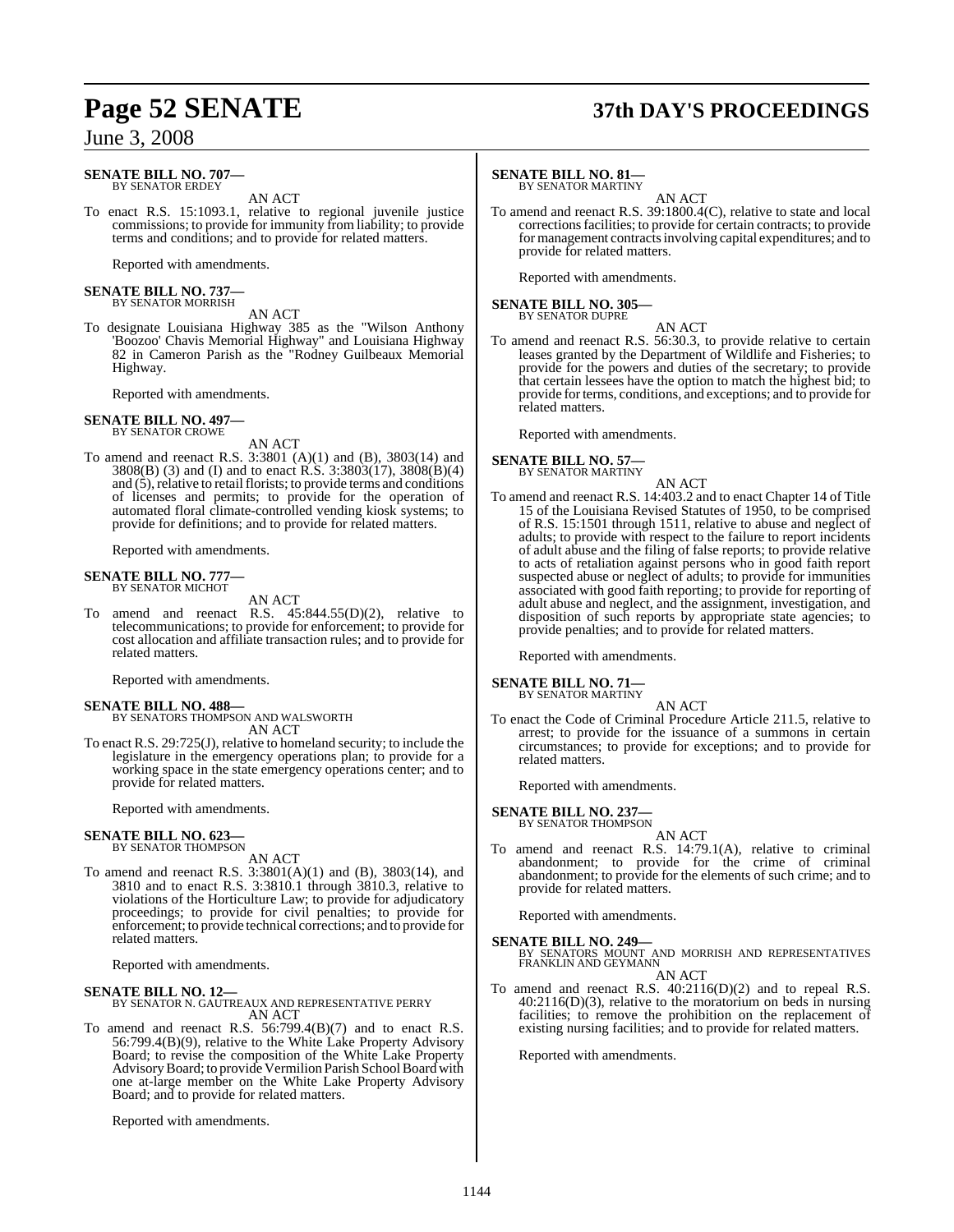# **37th DAY'S PROCEEDINGS Page 53 SENATE**

#### **SENATE BILL NO. 590—** BY SENATOR BROOME

AN ACT

To enact R.S. 40:600.25.1, relative to mortgage foreclosures; to provide with respect to mortgage foreclosure assistance for homeowners; and to provide for related matters.

Reported with amendments.

**SENATE BILL NO. 697—** BY SENATOR DUPRE

#### AN ACT

To enact Subpart Z.1 of Part I of Chapter 1 of Subtitle II of Title 47 of the Louisiana Revised Statutes of 1950, to be comprised of R.S. 47:120.82, relative to coastal protection; to provide for donations to the Coastal Protection and Restoration Fund; to provide relative to donation of tax refunds and donations in excess of tax due; and to provide for related matters.

Reported with amendments.

Respectfully submitted, ALFRED W. SPEER Clerk of the House of Representatives

#### **Message from the House**

#### **CONCURRING IN SENATE CONCURRENT RESOLUTIONS**

June 2, 2008

To the Honorable President and Members of the Senate:

I am directed to inform your honorable body that the House of Representatives has finally concurred in the following Senate Concurrent Resolutions:

### **SENATE CONCURRENT RESOLUTION NO. 88—** BY SENATOR CHAISSON AND REPRESENTATIVE WOOTON A CONCURRENT RESOLUTION

To commend James Michael Bell of Hahnville High School, son of Beth and Marlon Bell, upon his selection as a representative of Louisiana at the Hugh O'Brian World Leadership Congress in Washington, D.C.

Reported without amendments.

### **SENATE CONCURRENT RESOLUTION NO. 90—** BY SENATOR GRAY AND REPRESENTATIVE PETERSON

A CONCURRENT RESOLUTION

To commend Delta Sigma Theta Sorority, Inc., for its achievements and community service and to designate June 4, 2008, as Delta Sigma Theta Sorority "Red and White" Day at the Legislature of Louisiana.

Reported without amendments.

Respectfully submitted, ALFRED W. SPEER Clerk of the House of Representatives

#### **Rules Suspended**

Senator Cheek asked for and obtained a suspension of the rules for the purpose of taking up at this time.

#### **Senate Bills and Joint Resolutions on Second Reading to be Referred, Subject to Call**

The following Senate Bills and Joint Resolutions on Second Reading to be referred, subject to call were read and acted upon as follows:

June 3, 2008

### **Called from the Calendar**

Senator Cheek asked that Senate Bill No. 684 be called from the Calendar at this time.

#### **SENATE BILL NO. 684—** BY SENATOR CHEEK

AN ACT

To amend and reenact R.S.  $47:6022(E)(2)(b)$ , relative to the Louisiana digital interactive media producer tax credit; to delete the requirement that the commissioner of administration approve the issuance of a credit certification letter; to provide for an effective date; and to provide for related matters.

On motion of Senator Cheek, the bill was read by title and withdrawn from the files of the Senate.

#### **Messages from the House**

The following Messages from the House were received and read as follows:

#### **Message from the House**

#### **ASKING CONCURRENCE IN HOUSE CONCURRENT RESOLUTIONS**

June 3, 2008

To the Honorable President and Members of the Senate:

I am directed to inform your honorable body that the House of Representatives has finally passed and asks your concurrence in the following House Concurrent Resolutions:

# **HOUSE CONCURRENT RESOLUTION NO. 81—** BY REPRESENTATIVE NOWLIN

#### A CONCURRENT RESOLUTION

To create a task force to study and resolve problems between the contract poultry growers and poultry integrators and to recommend the best practices and approaches to resolving their problem; to require that a report of its findings and recommendations be submitted to the House Committee on Agriculture, Forestry, Aquaculture, and Rural Development and the Senate Committee on Agriculture specifying its activities, problems, recommendations, and action taken on recommendations.

# **HOUSE CONCURRENT RESOLUTION NO. 103—** BY REPRESENTATIVE HOWARD

A CONCURRENT RESOLUTION

To urge and request the Judicial Council of the Supreme Court of Louisiana to study whether the caseload of the Eleventh Judicial District Court, comprised of Sabine Parish, warrants the creation of an additional judgeship.

### **HOUSE CONCURRENT RESOLUTION NO. 104—** BY REPRESENTATIVES MONICA AND LEGER A CONCURRENT RESOLUTION

To authorize and request that the Board of Examiners of Certified Shorthand Reporters study whether there is a shortage of certified court reporters in rural parishes of the state and report its findings and recommendations to the House of Representatives prior to the convening of the 2009 Regular Session.

#### **HOUSE CONCURRENT RESOLUTION NO. 114—** BY REPRESENTATIVE TRAHAN A CONCURRENT RESOLUTION

To urge and request the Board of Regents, in fulfilling the board's constitutional duties to formulate and make timely revision of a master plan for postsecondary education, which shall include a formula for the equitable distribution of funds to the institutions of postsecondary education, to require, effective with Fiscal Year 2009-2010 and thereafter, that at least fifteen percent of an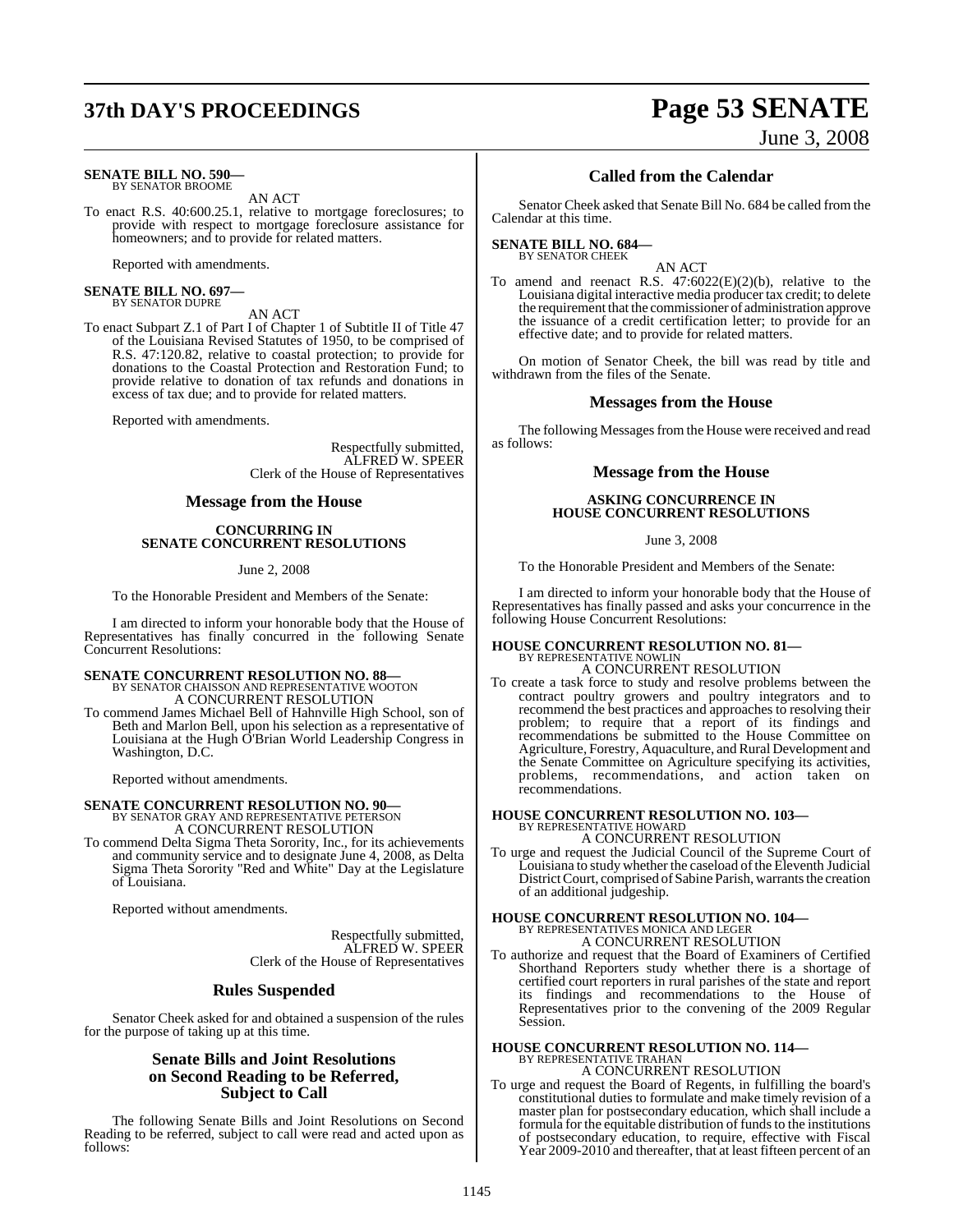# **Page 54 SENATE 37th DAY'S PROCEEDINGS**

### June 3, 2008

institution's funding pursuant to the formula be allocated based on performance standards, including but not limited to improvements in student retention and graduation rates and increases in the amounts of external funding generated for the institution compared to institutional peers.

#### **HOUSE CONCURRENT RESOLUTION NO. 115—** BY REPRESENTATIVES TRAHAN, HARDY, AND HOFFMANN A CONCURRENT RESOLUTION

To urge and request the State Board of Elementary and Secondary Education, in consultation with the Louisiana High School Athletic Association, to study all issues relative to minimum academic eligibility requirements for participation by students in interscholastic athletics and other extracurricular activities, including but not limited to a review of other states' policies and laws relative to such issue, and to submit a written report of study findings and recommendations to the House Committee on Education and the Senate Committee on Education by not later than January 1, 2009.

# **HOUSE CONCURRENT RESOLUTION NO. 105—** BY REPRESENTATIVE JANE SMITH

A CONCURRENT RESOLUTION

To urge and request the Louisiana Department of Veterans Affairs and the Veterans Affairs Commission to study and make recommendations before the 2009 Regular Session of the Legislature, to establish the Afghanistan, Iraq, Global War on Terror Bonus Plan and to recommend a program for payments to certainLouisiana residents who have been deployed for active duty in either Operation Enduring Freedom, Operation Iraqi Freedom, or the Global War on Terror.

### **HOUSE CONCURRENT RESOLUTION NO. 176—** BY REPRESENTATIVE KATZ

A CONCURRENT RESOLUTION

To recognize June 12, 2008, as the Daughters of the American Revolution, Sons of the American Revolution, and Children of the American Revolution Day in Louisiana.

## **HOUSE CONCURRENT RESOLUTION NO. 125—** BY REPRESENTATIVE BARROW

A CONCURRENT RESOLUTION

To urge and request the Department of Labor to study the need for an annual cost-of-living wage increase for direct support professionals and design a plan for implementing such raises for direct support professionals.

# **HOUSE CONCURRENT RESOLUTION NO. 130—** BY REPRESENTATIVE ABRAMSON A CONCURRENT RESOLUTION

To urge and request the Louisiana State Law Institute to study and make recommendations on the revision of the laws relative to the use and prohibition of counterletters.

# **HOUSE CONCURRENT RESOLUTION NO. 119—** BY REPRESENTATIVE WOOTON

A CONCURRENT RESOLUTION

To urge and request nonprofit corporationslocated within the state of Louisiana who conduct charitable gaming to utilize charitable gaming proceeds solely for educational, charitable, patriotic, religious, or public-spirited purposes within the state of Louisiana.

# **HOUSE CONCURRENT RESOLUTION NO. 120—** BY REPRESENTATIVE HARDY

A CONCURRENT RESOLUTION

To urge and request the secretary of the Department of Public Safety and Corrections, the sheriff, or any operator of a private correctional facility to provide notification within one hour of discovery of the escape of a prisoner to the newspaper of general circulation in the area where the prisoner escaped and to the radio and television media servicing the area where the prisoner escaped for publication and broadcast.

# **HOUSE CONCURRENT RESOLUTION NO. 42—** BY REPRESENTATIVE HARDY AND SENATOR CRAVINS A CONCURRENT RESOLUTION

To designate the city of Opelousas as the Zydeco Capital of the World.

#### **HOUSE CONCURRENT RESOLUTION NO. 107—** BY REPRESENTATIVE DOWNS A CONCURRENT RESOLUTION

To urge and request the Board of Regents, in consultation with the public postsecondary education management boards, to study current policies and practices relative to the accessibility of textbooks and other instructional materials for use by blind students at public postsecondary educational institutions and to submit a written report of study findings and recommendations to the House Committee on Education and the Senate Committee on Education not later than sixty days prior to the convening of the 2009 Regular Session.

**HOUSE CONCURRENT RESOLUTION NO. 110—** BY REPRESENTATIVES JANE SMITH, HENRY BURNS, EDWARDS, HOFFMANN, AND TRAHAN

#### A CONCURRENT RESOLUTION

To urge and request the State Board of Elementary and Secondary Education to revise the Louisiana Educational Assessment Program testing schedule to provide for the administration of the tests required pursuant to the program to begin no earlier than the second week of April for the 2009-2010 school year and no earlier than the first week of May for the 2010-2011 school year and thereafter, and to adopt a policy prohibiting any public elementary or secondary school from starting the school year prior to the last week of August.

# **HOUSE CONCURRENT RESOLUTION NO. 126—** BY REPRESENTATIVE LABRUZZO

A CONCURRENT RESOLUTION To urge and request the legislative auditor to conduct an audit of the Greater New Orleans Expressway Commission.

### **HOUSE CONCURRENT RESOLUTION NO. 132—** BY REPRESENTATIVE JANE SMITH A CONCURRENT RESOLUTION

To urge and request the State Board of Elementary and Secondary Education to study and review recommended best practices relative to the use of additional safety devices not currently required by law to alert motor vehicle drivers when a school bus is preparing to stop or is stopped on a roadway for the loading or unloading of riders or is stopped for other reasons as required by law; to provide for the board to make certain determinations relative to establishing a pilot program to be implemented during the 2009-2010 school year for the purpose of evaluating benefits to the safety of students, other bus riders, and bus operators of requiring school buses to be equipped with such additional devices; to provide study guidelines; and to require submission of a report on study findings and recommendations to the House Committee on Education and the Senate Committee on Education prior to the 2009 Regular Session of the Legislature.

**HOUSE CONCURRENT RESOLUTION NO. 131—** BY REPRESENTATIVES ROY, ANDERS, FRANKLIN, KLECKLEY, LAFONTA, MONICA, AND PEARSON A CONCURRENT RESOLUTION

To urge and request the Department of Insurance to conduct a study on statutorily mandated health insurance benefits to determine what each such statutory mandate costs in terms of absolute dollars and as a percentage of total health insurance premiums.

# **HOUSE CONCURRENT RESOLUTION NO. 143—** BY REPRESENTATIVE HARDY

A CONCURRENT RESOLUTION

To request the Department of Public Safety and Corrections to study and make recommendations on the feasibility of sentencing certain offenderswho violate the Uniform Controlled Dangerous Substances Law to military service as an alternative to incarceration.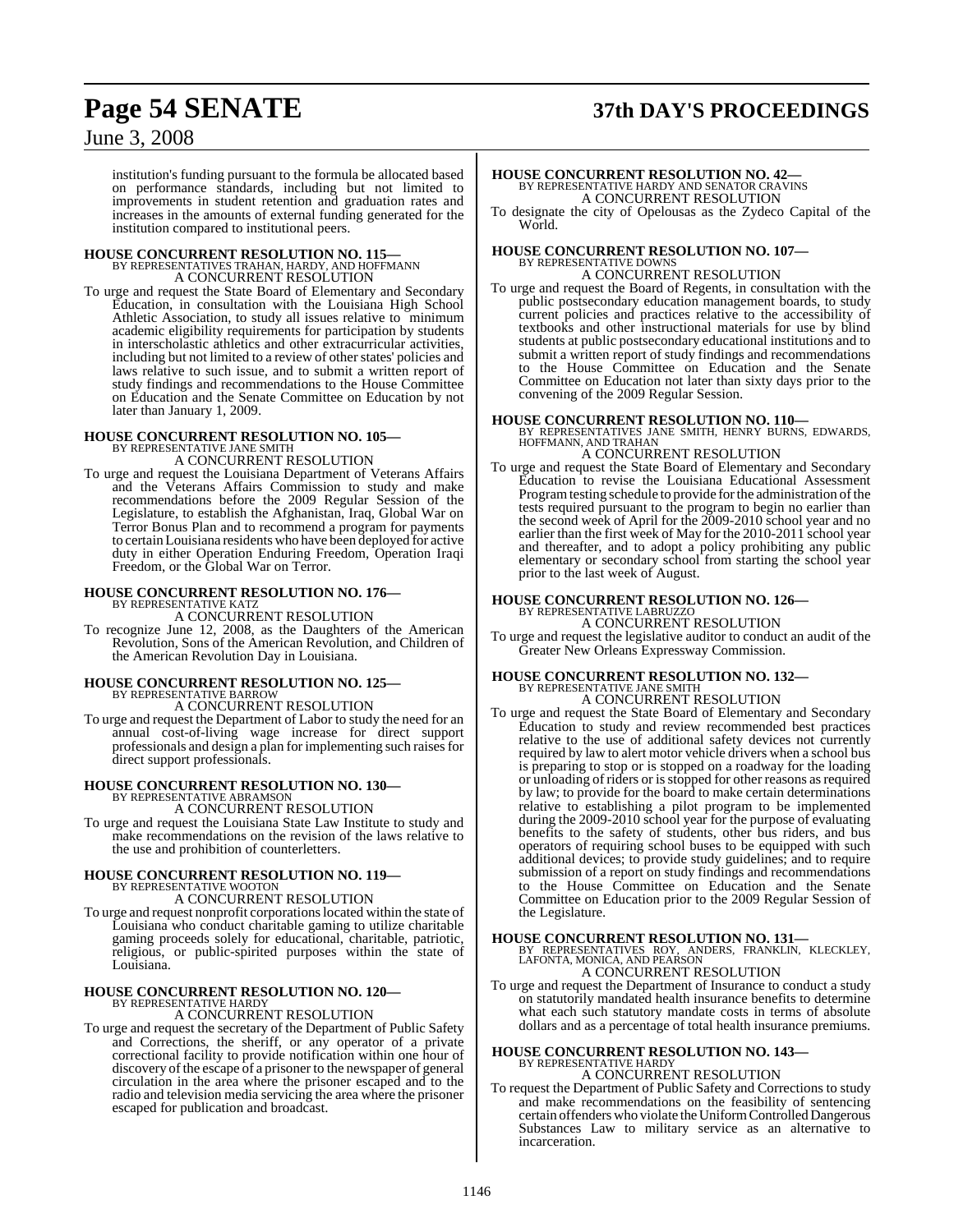# **37th DAY'S PROCEEDINGS Page 55 SENATE**

### June 3, 2008

# **HOUSE CONCURRENT RESOLUTION NO. 85—** BY REPRESENTATIVE WILLIAMS A CONCURRENT RESOLUTION

To urge and request the House Committee on Health and Welfare and the Senate Committee on Health and Welfare to meet and function as a joint committee to study possible strategies, methods, and policies to prevent physicians and other health care practitioners from prescribing an alternative brand of medication because of financial incentives.

**HOUSE CONCURRENT RESOLUTION NO. 151—**<br>BY REPRESENTATIVES HOFFMANN, ARMES, AUBERT, AUSTIN<br>BADON, CARMODY, CARTER, CHANDLER, CHANEY, DIXON, DOWNS,<br>EDWARDS, LEGER, RICHARDSON, RITCHIE, PATRICIA SMITH, AND TRAHAN

#### A CONCURRENT RESOLUTION

To urge and request the State Board of Elementary and Secondary Education, in conjunction with the High School Redesign Commission, to develop and implement two separate curricular strands and two related diploma versions for high school students and to submit a written report on the status of such development and implementation to the House Committee on Education and the Senate Committee on Education not later than December 31, 2008.

# **HOUSE CONCURRENT RESOLUTION NO. 155—** BY REPRESENTATIVE MILLS

A CONCURRENT RESOLUTION

To urge and request the Department of Health and Hospitals to study the development and implementation of civil commitment procedures for the treatment of sexually violent predators and child sexual predators.

#### **HOUSE CONCURRENT RESOLUTION NO. 116—**

BY REPRESENTATIVE TRAHAN A CONCURRENT RESOLUTION

To urge and request the State Board of Elementary and Secondary Education, the Board of Supervisors of Community and Technical Colleges, and the Board of Regents jointly to study the feasibility and advisability of transferring the administration of adult education programsfromthe State Board of Elementary and Secondary Education to the Board of Supervisors of Community and Technical Colleges and to reportstudy findings and recommendations to the House Committee on Education and the Senate Committee on Education prior to the beginning of the 2009 Regular Session.

# **HOUSE CONCURRENT RESOLUTION NO. 177—** BY REPRESENTATIVE GARY SMITH

A CONCURRENT RESOLUTION

To memorialize the United States Congress to extend the Gulf Opportunity Zone Act of 2005 bonus depreciation benefit to all parishes in the Gulf Opportunity Zone.

#### **HOUSE CONCURRENT RESOLUTION NO. 178—** BY REPRESENTATIVE PERRY

A CONCURRENT RESOLUTION

To memorialize the United States Congress to take such actions as are necessary to direct the Federal Emergency Management Agency to review its recovery policies and programs and prepare a report and outline on the social and economic issues involved in the implementation of the rules and regulations of the National Flood Insurance Program, as that implementation affects the rebuilding efforts in all coastal Louisiana communities impacted by Hurricanes Katrina and Rita.

### **HOUSE CONCURRENT RESOLUTION NO. 179—** BY REPRESENTATIVE PERRY

A CONCURRENT RESOLUTION

To urge and request all state departments to review their recovery policies and programs as they affect the rebuilding efforts in all coastal Louisiana communities impacted by Hurricanes Katrina and Rita and to make recommendations to the Louisiana Legislature as to practical alternatives to such policies to allow for the preservation of the unique culture of coastal Louisiana.

# **HOUSE CONCURRENT RESOLUTION NO. 180—** BY REPRESENTATIVE PERRY A CONCURRENT RESOLUTION

To urge and request Louisiana State University to direct its academic faculty to prepare a report and outline on the social and economic issues involved in the implementation of the rules and regulations of the National Flood Insurance Program as that implementation affects the rebuilding efforts in all coastal Louisiana communities impacted by Hurricanes Katrina and Rita.

# **HOUSE CONCURRENT RESOLUTION NO. 181—** BY REPRESENTATIVE MCVEA A CONCURRENT RESOLUTION

To urge and request the Department of Economic Development, the division of administration, and the office of entertainment industry development to expeditiously move forward to review and approve infrastructure projects in the St. Francisville area.

# **HOUSE CONCURRENT RESOLUTION NO. 182—** BY REPRESENTATIVE PERRY

A CONCURRENT RESOLUTION

To urge and request the Vermilion Parish Police Jury to consider adoption of zoning ordinances to regulate the use of land pursuant to authority granted to it and all parish governments by R.S. 33:4780.40 et seq. in an effort to protect and promote the health, safety, and general welfare of the public.

# **HOUSE CONCURRENT RESOLUTION NO. 139—** BY REPRESENTATIVE HARRISON A CONCURRENT RESOLUTION

To urge and request the Louisiana Supreme Court to institute mandatory continuing legal education for judges on the family law topics of child custody and child support guidelines.

### **HOUSE CONCURRENT RESOLUTION NO. 129—** BY REPRESENTATIVES LAFONTA AND GIROD JACKSON A CONCURRENT RESOLUTION

To direct the attorney general to investigate the design and construction defects in the foundations of homes built adjacent to canals in the Woodmere subdivision in Harvey, Louisiana.

### **HOUSE CONCURRENT RESOLUTION NO. 149—** BY REPRESENTATIVE LAFONTA A CONCURRENT RESOLUTION

To urge and request the Louisiana Attorney Disciplinary Board to discipline prosecutors who violate the Rules of Professional Conduct as adopted by the Supreme Court of Louisiana.

> Respectfully submitted, ALFRED W. SPEER Clerk of the House of Representatives

### **House Concurrent Resolutions on First Reading**

The following House Concurrent Resolutions were read a first time by their titles and placed on the Calendar for their second reading:

# **HOUSE CONCURRENT RESOLUTION NO. 42—** BY REPRESENTATIVE HARDY AND SENATOR CRAVINS A CONCURRENT RESOLUTION

To designate the city of Opelousas as the Zydeco Capital of the World.

The resolution was read by title; lies over under the rules.

# **HOUSE CONCURRENT RESOLUTION NO. 81—** BY REPRESENTATIVE NOWLIN

A CONCURRENT RESOLUTION To create a task force to study and resolve problems between the contract poultry growers and poultry integrators and to recommend the best practices and approaches to resolving their problem; to require that a report of its findings and recommendations be submitted to the House Committee on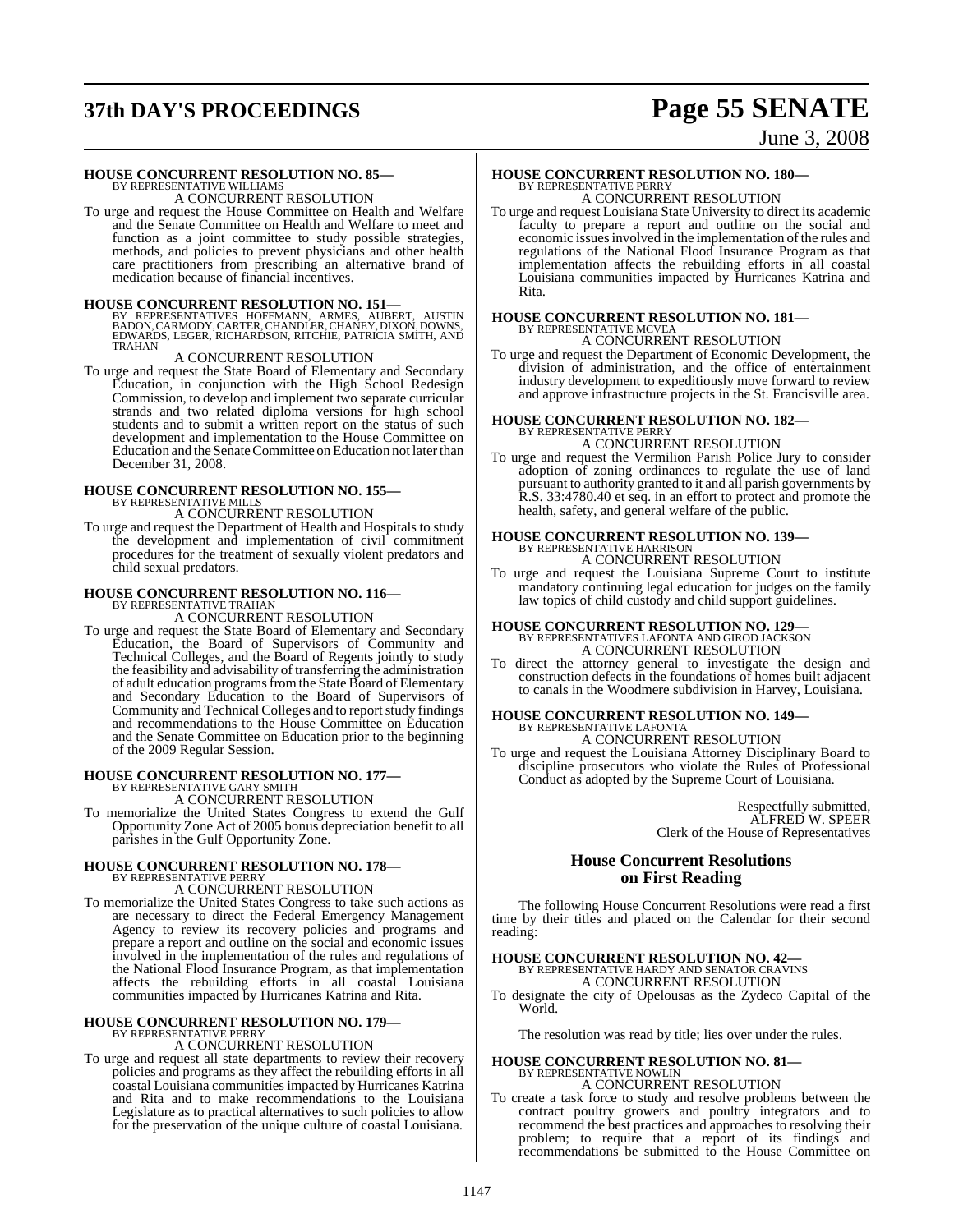# **Page 56 SENATE 37th DAY'S PROCEEDINGS**

### June 3, 2008

Agriculture, Forestry, Aquaculture, and Rural Development and the Senate Committee on Agriculture specifying its activities, problems, recommendations, and action taken on recommendations.

The resolution was read by title; lies over under the rules.

### **HOUSE CONCURRENT RESOLUTION NO. 85—** BY REPRESENTATIVE WILLIAMS A CONCURRENT RESOLUTION

To urge and request the House Committee on Health and Welfare and the Senate Committee on Health and Welfare to meet and function as a joint committee to study possible strategies, methods, and policies to prevent physicians and other health care practitioners from prescribing an alternative brand of medication because of financial incentives.

The resolution was read by title; lies over under the rules.

# **HOUSE CONCURRENT RESOLUTION NO. 103—** BY REPRESENTATIVE HOWARD

A CONCURRENT RESOLUTION

To urge and request the Judicial Council of the Supreme Court of Louisiana to study whether the caseload of the Eleventh Judicial District Court, comprised of Sabine Parish, warrants the creation of an additional judgeship.

The resolution was read by title; lies over under the rules.

### **HOUSE CONCURRENT RESOLUTION NO. 104—**

BY REPRESENTATIVES MONICA AND LEGER A CONCURRENT RESOLUTION

To authorize and request that the Board of Examiners of Certified Shorthand Reporters study whether there is a shortage of certified court reporters in rural parishes of the state and report its findings and recommendations to the House of Representatives prior to the convening of the 2009 Regular Session.

The resolution was read by title; lies over under the rules.

#### **HOUSE CONCURRENT RESOLUTION NO. 105—** BY REPRESENTATIVE JANE SMITH

A CONCURRENT RESOLUTION

To urge and request the Louisiana Department of Veterans Affairs and the Veterans Affairs Commission to study and make recommendations before the 2009 Regular Session of the Legislature, to establish the Afghanistan, Iraq, Global War on Terror Bonus Plan and to recommend a program for payments to certainLouisiana residents who have been deployed for active duty in either Operation Enduring Freedom, Operation Iraqi Freedom, or the Global War on Terror.

The resolution was read by title; lies over under the rules.

### **HOUSE CONCURRENT RESOLUTION NO. 107—** BY REPRESENTATIVE DOWNS A CONCURRENT RESOLUTION

To urge and request the Board of Regents, in consultation with the public postsecondary education management boards, to study current policies and practices relative to the accessibility of textbooks and other instructional materials for use by blind students at public postsecondary educational institutions and to submit a written report of study findings and recommendations to the House Committee on Education and the Senate Committee on Education not later than sixty days prior to the convening of the 2009 Regular Session.

The resolution was read by title; lies over under the rules.

# **HOUSE CONCURRENT RESOLUTION NO. 110—** BY REPRESENTATIVES JANE SMITH, HENRY BURNS, EDWARDS, HOFFMANN, AND TRAHAN

### A CONCURRENT RESOLUTION

To urge and request the State Board of Elementary and Secondary Education to revise the Louisiana Educational Assessment Program testing schedule to provide for the administration of the tests required pursuant to the program to begin no earlier than the second week of April for the 2009-2010 school year and no earlier than the first week of May for the 2010-2011 school year and thereafter, and to adopt a policy prohibiting any public elementary or secondary school from starting the school year prior to the last week of August.

The resolution was read by title; lies over under the rules.

### **HOUSE CONCURRENT RESOLUTION NO. 114—** BY REPRESENTATIVE TRAHAN A CONCURRENT RESOLUTION

To urge and request the Board of Regents, in fulfilling the board's constitutional duties to formulate and make timely revision of a master plan for postsecondary education, which shall include a formula for the equitable distribution of funds to the institutions of postsecondary education, to require, effective with Fiscal Year 2009-2010 and thereafter, that at least fifteen percent of an institution's funding pursuant to the formula be allocated based on performance standards, including but not limited to improvements in student retention and graduation rates and increases in the amounts of external funding generated for the institution compared to institutional peers.

The resolution was read by title; lies over under the rules.

#### **HOUSE CONCURRENT RESOLUTION NO. 115—** BY REPRESENTATIVES TRAHAN, HARDY, AND HOFFMANN A CONCURRENT RESOLUTION

To urge and request the State Board of Elementary and Secondary Education, in consultation with the Louisiana High School Athletic Association, to study all issues relative to minimum academic eligibility requirements for participation by students in interscholastic athletics and other extracurricular activities, including but not limited to a review of other states' policies and laws relative to such issue, and to submit a written report of study findings and recommendations to the House Committee on Education and the Senate Committee on Education by not later than January 1, 2009.

The resolution was read by title; lies over under the rules.

#### **HOUSE CONCURRENT RESOLUTION NO. 116—** BY REPRESENTATIVE TRAHAN A CONCURRENT RESOLUTION

To urge and request the State Board of Elementary and Secondary Education, the Board of Supervisors of Community and Technical Colleges, and the Board of Regents jointly to study the feasibility and advisability of transferring the administration of adult education programs from the State Board of Elementary and Secondary Education to the Board of Supervisors of Community and Technical Colleges and to reportstudy findings and recommendations to the House Committee on Education and the Senate Committee on Education prior to the beginning of the 2009 Regular Session.

The resolution was read by title; lies over under the rules.

# **HOUSE CONCURRENT RESOLUTION NO. 119—** BY REPRESENTATIVE WOOTON A CONCURRENT RESOLUTION

To urge and request nonprofit corporationslocated within the state of Louisiana who conduct charitable gaming to utilize charitable gaming proceeds solely for educational, charitable, patriotic, religious, or public-spirited purposes within the state of Louisiana.

The resolution was read by title; lies over under the rules.

#### **HOUSE CONCURRENT RESOLUTION NO. 120—** BY REPRESENTATIVE HARDY A CONCURRENT RESOLUTION

To urge and request the secretary of the Department of Public Safety and Corrections, the sheriff, or any operator of a private correctional facility to provide notification within one hour of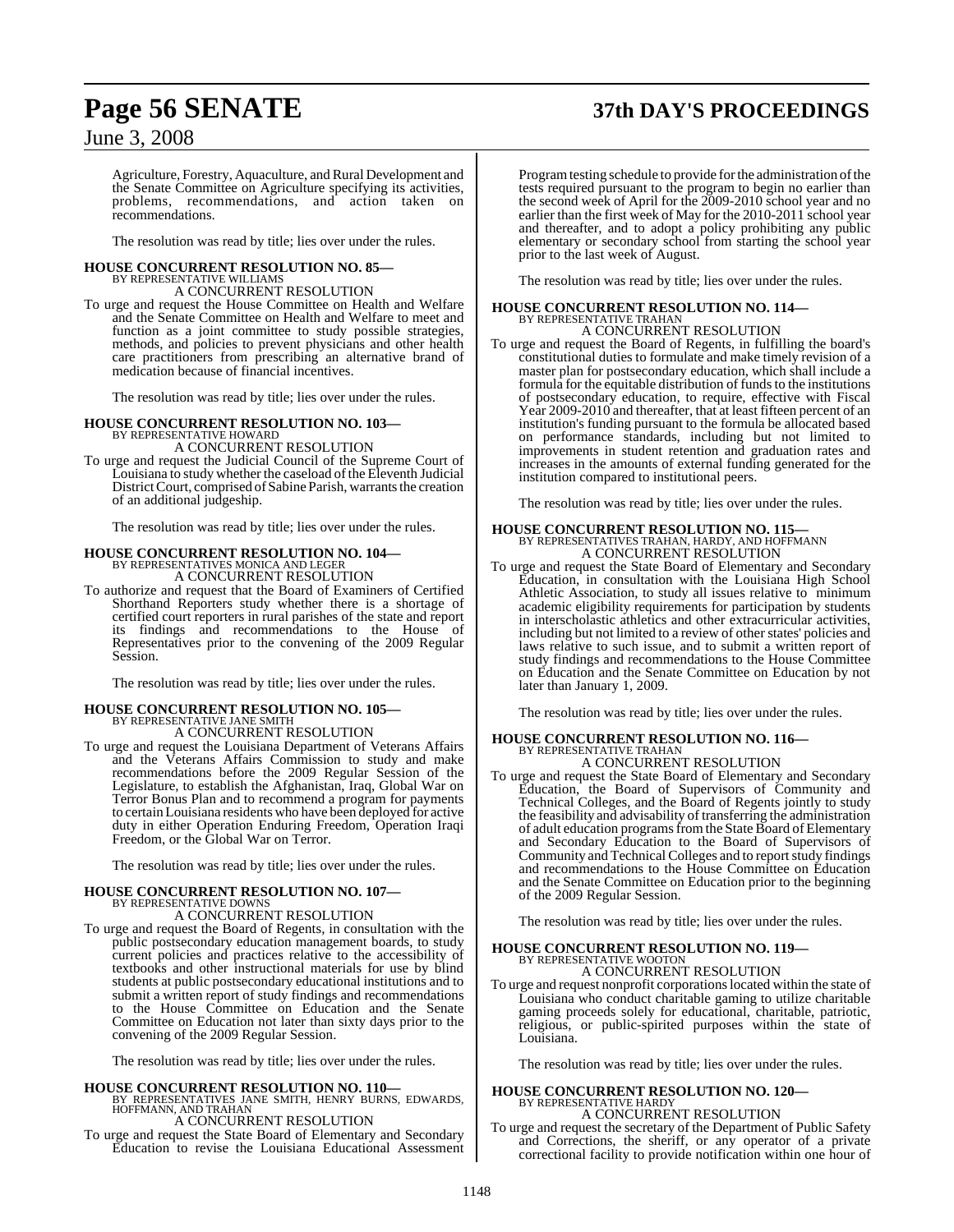# **37th DAY'S PROCEEDINGS Page 57 SENATE**

June 3, 2008

discovery of the escape of a prisoner to the newspaper of general circulation in the area where the prisoner escaped and to the radio and television media servicing the area where the prisoner escaped for publication and broadcast.

The resolution was read by title; lies over under the rules.

#### **HOUSE CONCURRENT RESOLUTION NO. 125—** BY REPRESENTATIVE BARROW A CONCURRENT RESOLUTION

To urge and request the Department of Labor to study the need for an annual cost-of-living wage increase for direct support professionals and design a plan for implementing such raises for direct support professionals.

The resolution was read by title; lies over under the rules.

## **HOUSE CONCURRENT RESOLUTION NO. 126—** BY REPRESENTATIVE LABRUZZO

A CONCURRENT RESOLUTION

To urge and request the legislative auditor to conduct an audit of the Greater New Orleans Expressway Commission.

The resolution was read by title; lies over under the rules.

### **HOUSE CONCURRENT RESOLUTION NO. 129—** BY REPRESENTATIVES LAFONTA AND GIROD JACKSON A CONCURRENT RESOLUTION

To direct the attorney general to investigate the design and construction defects in the foundations of homes built adjacent to canals in the Woodmere subdivision in Harvey, Louisiana.

The resolution was read by title; lies over under the rules.

### **HOUSE CONCURRENT RESOLUTION NO. 130—** BY REPRESENTATIVE ABRAMSON A CONCURRENT RESOLUTION

To urge and request the Louisiana State Law Institute to study and make recommendations on the revision of the laws relative to the use and prohibition of counterletters.

The resolution was read by title; lies over under the rules.

**HOUSE CONCURRENT RESOLUTION NO. 131—** BY REPRESENTATIVES ROY, ANDERS, FRANKLIN, KLECKLEY, LAFONTA, MONICA, AND PEARSON A CONCURRENT RESOLUTION

To urge and request the Department of Insurance to conduct a study on statutorily mandated health insurance benefits to determine what each such statutory mandate costs in terms of absolute dollars and as a percentage of total health insurance premiums.

The resolution was read by title; lies over under the rules.

# **HOUSE CONCURRENT RESOLUTION NO. 132—** BY REPRESENTATIVE JANE SMITH

A CONCURRENT RESOLUTION

To urge and request the State Board of Elementary and Secondary Education to study and review recommended best practices relative to the use of additional safety devices not currently required by law to alert motor vehicle drivers when a school bus is preparing to stop or is stopped on a roadway for the loading or unloading of riders or isstopped for other reasons asrequired by law; to provide for the board to make certain determinations relative to establishing a pilot program to be implemented during the 2009-2010 school year for the purpose of evaluating benefits to the safety of students, other bus riders, and bus operators of requiring school buses to be equipped with such additional devices; to provide study guidelines; and to require submission of a report on study findings and recommendations to the House Committee on Education and the Senate Committee on Education prior to the 2009 Regular Session of the Legislature.

The resolution was read by title; lies over under the rules.

### **HOUSE CONCURRENT RESOLUTION NO. 139—** BY REPRESENTATIVE HARRISON A CONCURRENT RESOLUTION

To urge and request the Louisiana Supreme Court to institute mandatory continuing legal education for judges on the family law topics of child custody and child support guidelines.

The resolution was read by title; lies over under the rules.

#### **HOUSE CONCURRENT RESOLUTION NO. 143—** BY REPRESENTATIVE HARDY A CONCURRENT RESOLUTION

To request the Department of Public Safety and Corrections to study and make recommendations on the feasibility of sentencing certain offenders who violate the Uniform Controlled Dangerous Substances Law to military service as an alternative to incarceration.

The resolution was read by title; lies over under the rules.

#### **HOUSE CONCURRENT RESOLUTION NO. 149—** BY REPRESENTATIVE LAFONTA

### A CONCURRENT RESOLUTION

To urge and request the Louisiana Attorney Disciplinary Board to discipline prosecutors who violate the Rules of Professional Conduct as adopted by the Supreme Court of Louisiana.

The resolution was read by title; lies over under the rules.

#### **HOUSE CONCURRENT RESOLUTION NO. 151—**

BY REPRESENTATIVES HOFFMANN, ARMES, AUBERT, AUSTIN BADON,CARMODY,CARTER,CHANDLER, CHANEY, DIXON, DOWNS, EDWARDS, LEGER, RICHARDSON, RITCHIE, PATRICIA SMITH, AND TRAHAN

#### A CONCURRENT RESOLUTION

To urge and request the State Board of Elementary and Secondary Education, in conjunction with the High School Redesign Commission, to develop and implement two separate curricular strands and two related diploma versions for high school students and to submit a written report on the status of such development and implementation to the House Committee on Education and the Senate Committee on Education not later than December 31, 2008.

The resolution was read by title; lies over under the rules.

### **HOUSE CONCURRENT RESOLUTION NO. 155—** BY REPRESENTATIVE MILLS A CONCURRENT RESOLUTION

To urge and request the Department of Health and Hospitals to study the development and implementation of civil commitment procedures for the treatment of sexually violent predators and child sexual predators.

The resolution was read by title; lies over under the rules.

### **HOUSE CONCURRENT RESOLUTION NO. 176—** BY REPRESENTATIVE KATZ A CONCURRENT RESOLUTION

To recognize June 12, 2008, as the Daughters of the American Revolution, Sons of the American Revolution, and Children of the American Revolution Day in Louisiana.

The resolution was read by title; lies over under the rules.

# **HOUSE CONCURRENT RESOLUTION NO. 177—** BY REPRESENTATIVE GARY SMITH

A CONCURRENT RESOLUTION

To memorialize the United States Congress to extend the Gulf Opportunity Zone Act of 2005 bonus depreciation benefit to all parishes in the Gulf Opportunity Zone.

The resolution was read by title; lies over under the rules.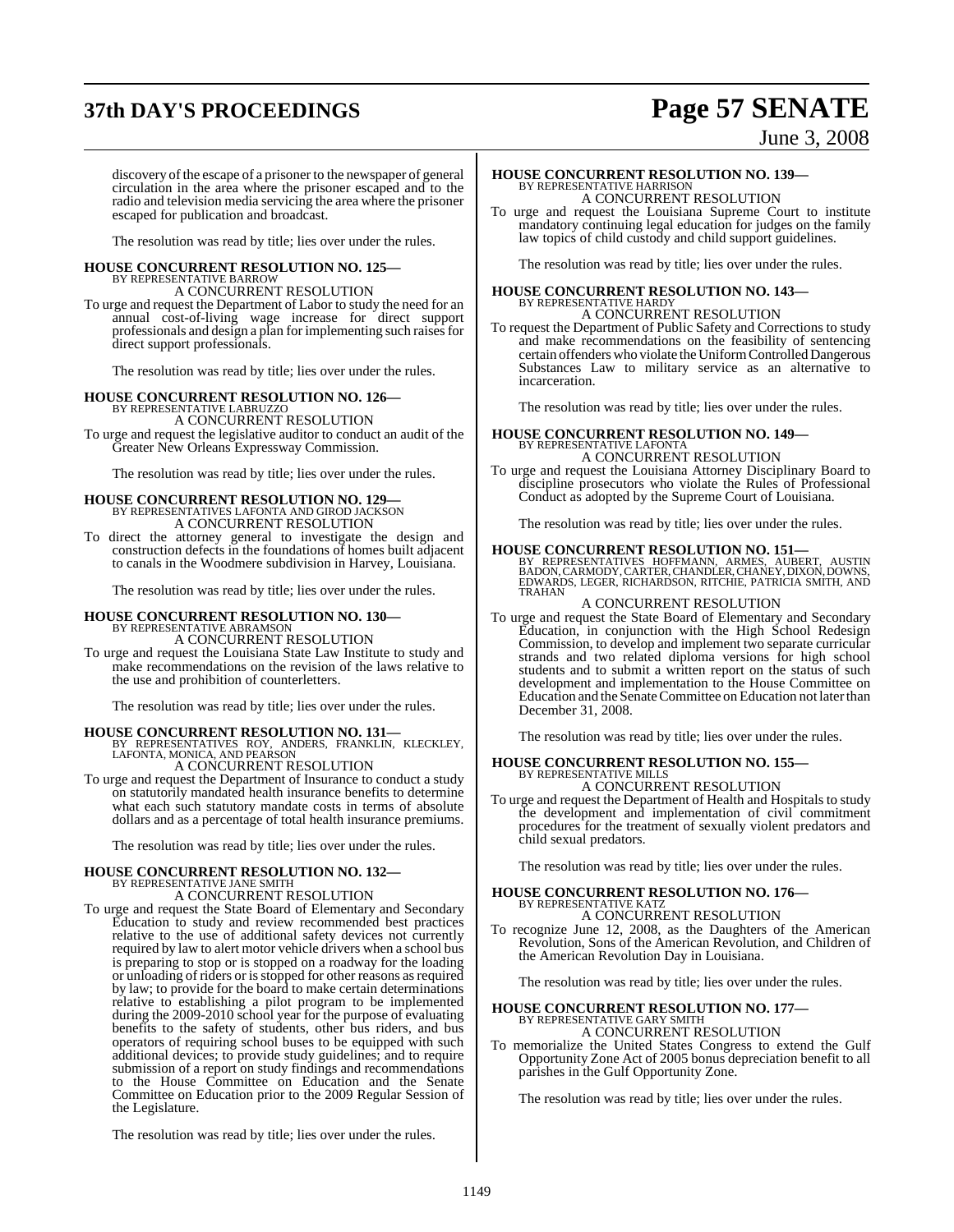# **Page 58 SENATE 37th DAY'S PROCEEDINGS**

### June 3, 2008

### **HOUSE CONCURRENT RESOLUTION NO. 178—** BY REPRESENTATIVE PERRY

A CONCURRENT RESOLUTION

To memorialize the United States Congress to take such actions as are necessary to direct the Federal Emergency Management Agency to review its recovery policies and programs and prepare a report and outline on the social and economic issues involved in the implementation of the rules and regulations of the National Flood Insurance Program, as that implementation affects the rebuilding efforts in all coastal Louisiana communities impacted by Hurricanes Katrina and Rita.

The resolution was read by title; lies over under the rules.

#### **HOUSE CONCURRENT RESOLUTION NO. 179—** BY REPRESENTATIVE PERRY

A CONCURRENT RESOLUTION

To urge and request all state departments to review their recovery policies and programs as they affect the rebuilding efforts in all coastal Louisiana communities impacted by Hurricanes Katrina and Rita and to make recommendations to the Louisiana Legislature as to practical alternatives to such policies to allow for the preservation of the unique culture of coastal Louisiana.

The resolution was read by title; lies over under the rules.

# **HOUSE CONCURRENT RESOLUTION NO. 180—** BY REPRESENTATIVE PERRY

A CONCURRENT RESOLUTION

To urge and request Louisiana State University to direct its academic faculty to prepare a report and outline on the social and economic issuesinvolved in the implementation of the rules and regulations of the National Flood Insurance Program as that implementation affects the rebuilding efforts in all coastal Louisiana communities impacted by Hurricanes Katrina and Rita.

The resolution was read by title; lies over under the rules.

### **HOUSE CONCURRENT RESOLUTION NO. 181—** BY REPRESENTATIVE MCVEA

A CONCURRENT RESOLUTION

To urge and request the Department of Economic Development, the division of administration, and the office of entertainment industry development to expeditiously move forward to review and approve infrastructure projects in the St. Francisville area.

The resolution was read by title; lies over under the rules.

# **HOUSE CONCURRENT RESOLUTION NO. 182—** BY REPRESENTATIVE PERRY

A CONCURRENT RESOLUTION

To urge and request the Vermilion Parish Police Jury to consider adoption of zoning ordinances to regulate the use of land pursuant to authority granted to it and all parish governments by R.S. 33:4780.40 et seq. in an effort to protect and promote the health, safety, and general welfare of the public.

The resolution was read by title; lies over under the rules.

#### **Reports of Committees**

The following reports of committees were received and read:

#### **REPORT OF COMMITTEE ON**

### **JUDICIARY A**

Senator Julie Quinn, Chairman on behalf of the Committee on Judiciary A, submitted the following report:

#### June 3, 2008

To the President and Members of the Senate:

I am directed by your Committee on Judiciary A to submit the following report:

### **SENATE BILL NO. 700—** BY SENATOR QUINN

AN ACT

To amend and reenact R.S. 44:4.1(B)(28) and to enact R.S. 46:236.1.11, relative to child support programs; to provide for electronic data matching and cooperation between the Department of Social Services and any insurance company licensed to issue insurance policies in the state; to provide for liability; to provide for unauthorized disclosure; to provide for an exception from the public records law; and to provide for related matters.

Reported with amendments.

#### **HOUSE BILL NO. 16—**

BY REPRESENTATIVE GREENE AN ACT

To amend and reenact Code of Civil Procedure Article 4843(D), (E), (F), and (G), relative to city court jurisdiction; to increase the civil jurisdictional amount in dispute for the City Court of Baker, the City Court of Baton Rouge, the First and Second City Courts of the city of New Orleans, and the City Court of Zachary; and to provide for related matters.

Reported with amendments.

#### **HOUSE BILL NO. 29—**

BY REPRESENTATIVE MORRIS AN ACT

To amend and reenact Children's Code Article 327(A)(2), relative to videotaped statements of protected persons; to provide with respect to the admissibility of videotaped statements of protected persons in juvenile proceedings; and to provide for related matters.

Reported favorably.

**HOUSE BILL NO. 129—** BY REPRESENTATIVES MONICA, MILLS, AND RICHARDSON AN ACT

To amend and reenact Code of Civil Procedure Article 4911(A) and  $4912(A)(1)$  and (B), relative to justice of the peace courts; to increase the civil jurisdictional amount in dispute generally and in other specific cases; and to provide for related matters.

Reported favorably.

#### **HOUSE BILL NO. 134—**

BY REPRESENTATIVE HENRY

- AN ACT
- To enact R.S. 13:4344.1, relative to the removal of mortgage inscriptions affecting property subject to judicial sale; to provide for the contents and filing of an affidavit by a title insurer; to provide procedures for the removal of mortgage inscriptions; to provide a cause of action for improper cancellation; to provide for indemnification and exemption from liability under certain circumstances; and to provide for related matters.

Reported favorably.

## **HOUSE BILL NO. 136—** BY REPRESENTATIVE HENRY

AN ACT

To amend and reenact R.S. 13:917(A) and to enact R.S. 13:2562.26, relative to the destruction of useless records by clerks of court; to provide for time limitations on the destruction of records; to provide for conformity of such provisions in parish courts in Jefferson Parish, including limitation of actions against the clerk or judge for destruction of such records; and to provide for related matters.

Reported with amendments.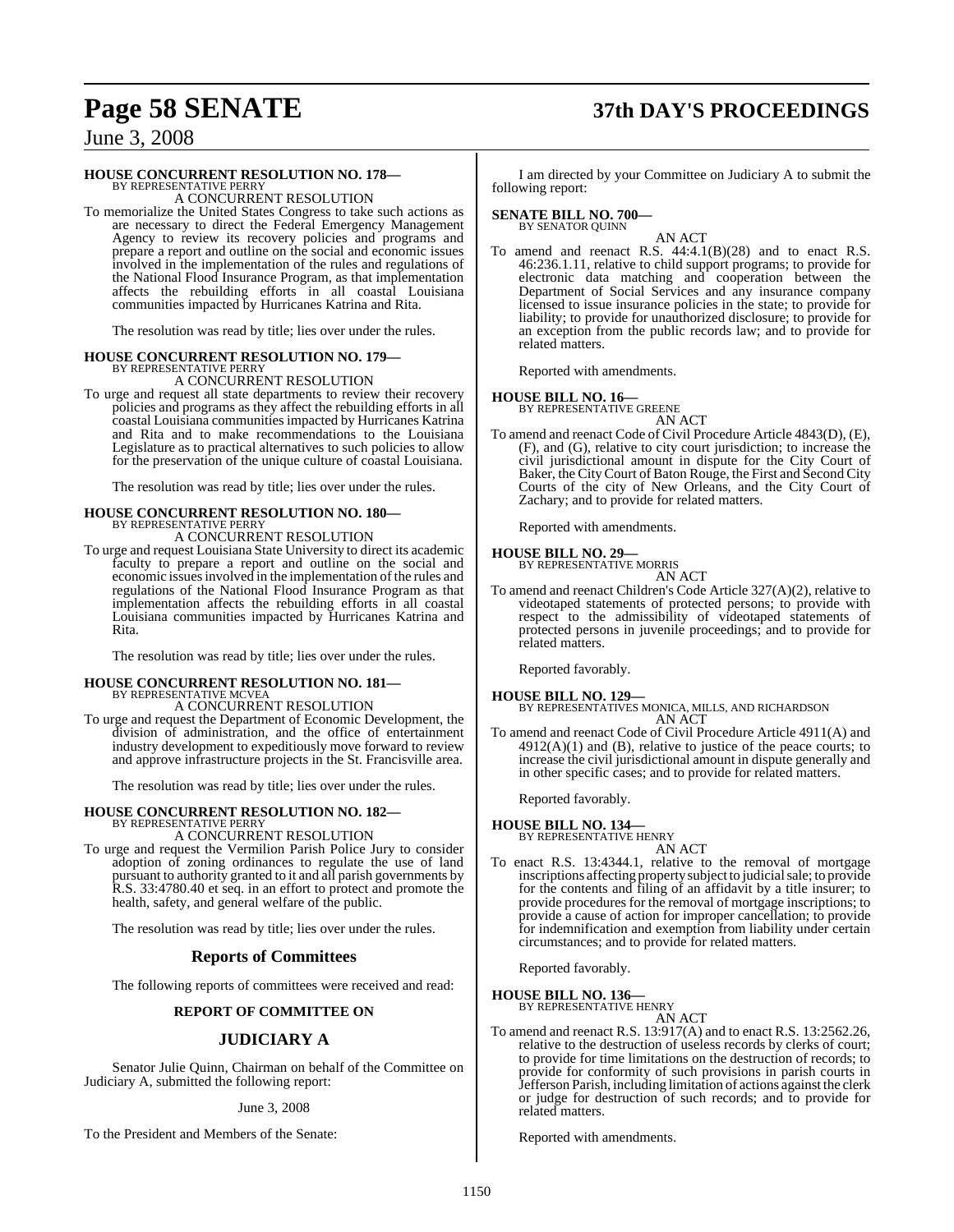# **37th DAY'S PROCEEDINGS Page 59 SENATE**

# June 3, 2008

**HOUSE BILL NO. 138—**

BY REPRESENTATIVE GEYMANN AN ACT

To enact R.S. 13:2586(F), relative to constables of justice of the peace courts; to authorize constables of such courts to effectuate service of process parishwide; and to provide for related matters.

Reported favorably.

# **HOUSE BILL NO. 139—** BY REPRESENTATIVE HENRY

AN ACT

To amend and reenact Children's Code Article 415(B) and to enact Children's Code Article 415(A)(3), relative to the destruction of inactive and closed files; to provide for destruction of certain domestic relations and adoption reports and records; to provide guidelinesfor electronic reproduction; and to provide forrelated matters.

Reported with amendments.

#### **HOUSE BILL NO. 283—** BY REPRESENTATIVE GREENE

AN ACT

To amend and reenact Children's Code Articles 631(A) and 652, relative to child in need of care proceedings; to provide relative to filing petitions; to provide relative to discovery; and to provide for related matters.

Reported favorably.

#### **HOUSE BILL NO. 388—**

BY REPRESENTATIVE GREENE AN ACT

To amend and reenact Civil Code Articles 466 and 508, relative to component parts of immovable property; to provide relative to buildings and other constructions; to provide relative to accessories; and to provide for related matters.

Reported favorably.

#### **HOUSE BILL NO. 393—** BY REPRESENTATIVE GREENE

AN ACT

To amend and reenact Code of Civil Procedure Article 1702(E), relative to default judgments; to provide for the confirmation of default judgments in a demand for divorce; to require certification of service; to provide for a certification by the clerk of court; and to provide for related matters.

Reported favorably.

#### **HOUSE BILL NO. 424—**

BY REPRESENTATIVE GREENE AN ACT

To amend and reenact Code of Civil Procedure Article 74.4, relative to venue; to provide for venue for a suit on a promissory note; and to provide for related matters.

Reported favorably.

### **HOUSE BILL NO. 633—** BY REPRESENTATIVE ANDERS

AN ACT

To enact R.S. 9:2795.5, relative to civil liability; to provide a limitation of liability for certain agritourism activities; to provide for definitions; to provide for exceptions; to require certain warnings; and to provide for related matters.

Reported with amendments.

#### **HOUSE BILL NO. 681—**

BY REPRESENTATIVE HUTTER

AN ACT To amend and reenact Children's Code Article 814(D), relative to juveniles; to provide with respect to the taking of a child into custody without a court order; to provide relative to duties of the peace officer; and to provide for related matters.

Reported favorably.

# **HOUSE BILL NO. 682—** BY REPRESENTATIVE HUTTER

AN ACT

To amend and reenact Children's Code Article 818, relative to juveniles; to provide with respect to the identification procedures when taking children into custody; to authorize the photographing and fingerprinting of children taken into custody for felony and misdemeanor acts; to provide for the destruction of fingerprint records in certain cases; and to provide for related matters.

Reported with amendments.

### **HOUSE BILL NO. 768—** BY REPRESENTATIVE ABRAMSON

AN ACT

To amend and reenact Code of Civil Procedure Article 2293(D), relative to notice of seizure in judgment debtor cases; to delete provisions requiring the automatic cancellation of the notice of seizure of property; to provide that a notice of seizure shall prescribe ten years after the date of recordation; to authorize a method of reinscription; and to provide for related matters.

Reported with amendments.

#### **HOUSE BILL NO. 781—**

BY REPRESENTATIVE WADDELL AN ACT

To enact Chapter 9 of Title 35 of the Louisiana Revised Statutes of 1950, to be comprised of R.S. 35:601 through 604, relative to notaries public; to provide relative to the unlawful exercise of notarial powers; to provide for certain prohibitions; to provide for penalties; to provide for the filing of complaints; to provide for notice; to provide relative to evidence; to provide for the development of forms; to provide for applicability to attorneys licensed to practice law in this state; and to provide for related matters.

Reported with amendments.

#### **HOUSE BILL NO. 815—**

BY REPRESENTATIVE ABRAMSON

- AN ACT
- To amend and reenact R.S. 9:5681(A) and (D), relative to prescription; to provide time periods for setting aside the sale of certain immovable property; to provide exceptions; and to provide for related matters.

Reported favorably.

#### **HOUSE BILL NO. 828—**

BY REPRESENTATIVE HENRY AN ACT

To amend and reenact Code of Civil Procedure Article 258(A) and (C), relative to electronic filing of certain instruments; to require compliance with the Louisiana Uniform Electronic Transactions Act; to authorize any person to file certain electronic instruments; to repeal the requirement of the subsequent filing of a written instrument; and to provide for related matters.

Reported favorably.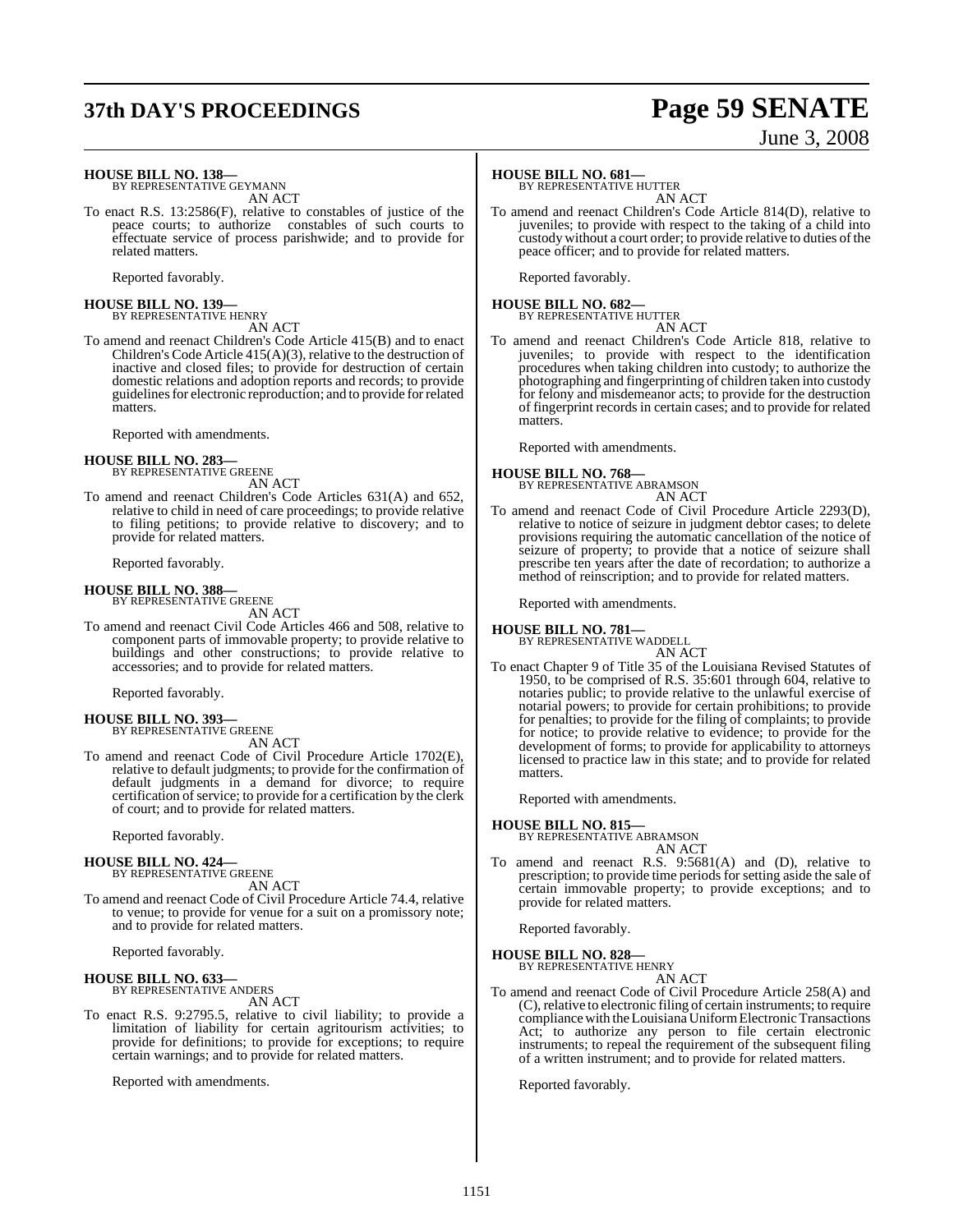### **HOUSE BILL NO. 840—**

BY REPRESENTATIVE HUTTER AN ACT

To amend and reenact R.S. 32:414.2(A)(2)(a) and (b), relative to commercial motor vehicle drivers disqualification; to provide a definition of felony; and to provide for related matters.

Reported favorably.

**HOUSE BILL NO. 863—** BY REPRESENTATIVE ABRAMSON AN ACT

To amend and reenact R.S. 9:5682, relative to power of attorney; to provide for prescription of actions to set aside a document or instrument on the ground that a power of attorney was unauthorized or invalid; to provide for prescription of actions involving documents recorded prior to August 15, 2008; and to provide for related matters.

Reported favorably.

#### **HOUSE BILL NO. 879—**

BY REPRESENTATIVE SCHRODER

AN ACT To enact R.S. 13:2620, relative to justices of the peace; to provide for one justice of the peace in Ward 3 of St. Tammany Parish; to provide for one justice of the peace court; to abolish one office of justice of the peace; to continue the two offices of constable; to provide for an effective date; and to provide for related matters.

Reported favorably.

### **HOUSE BILL NO. 1004—**

BY REPRESENTATIVE CONNICK AN ACT To amend and reenact R.S. 13:3667.3(B) and (C), R.S. 49:956.1, Code of Civil Procedure Article 1469(5), and Code of Criminal Procedure Article 740 and to enact R.S. 13:3667.3(D) and (E), relative to the attendance and testimony of legislators and legislative personnel in certain court and administrative proceedings; to provide for a definition of "legislative employee"; to provide with respect to the issuance of orders compelling discovery; to provide with respect to the issuance of subpoenas directing the testimony of matters of legislative speech and debate; to authorize the taking of supervisory writs;

Reported favorably.

#### **HOUSE BILL NO. 1008—**

BY REPRESENTATIVE ABRAMSON AN ACT

and to provide for related matters.

To enact R.S.  $9:1149.4(C)$  and R.S.  $32:412.1(A)(3)(y)$ , relative to the immobilization of manufactured homes; to require the filing of the recorded act of immobilization with the secretary of the Department of Public Safety and Corrections; to require the secretary to create a public record of the filings; to provide for a filing fee; to provide for a notice of the filing; to provide for the content of the filings; to provide for prospective application; and to provide for related matters.

Reported with amendments.

#### **HOUSE BILL NO. 1127— (Substitute for HouseBill No. 663 by Representative Hutter)** BY REPRESENTATIVE HUTTER

AN ACT

To enact R.S. 9:2793.9, relative to civil liability; to provide a limitation of liability for certain religious organizations; to provide an exception for willful and wanton misconduct; and to provide for related matters.

Reported favorably.

# **Page 60 SENATE 37th DAY'S PROCEEDINGS**

#### **HOUSE BILL NO. 1354— (Substitute for HouseBill No. 142 by Representative Lopinto)** BY REPRESENTATIVE LOPINTO

AN ACT

To amend and reenact R.S. 29:732(A) and 734(B), relative to price gouging during a declared state of emergency; to provide that the prices charged or the value received by individual merchants may not exceed the prices ordinarily charged by the individual merchant; to delete specified activities as constituting prima facie proof of a violation; to provide for price changes attributable to market conditions; to provide for business risk expenses; and to provide for related matters.

Reported with amendments.

### **HOUSE BILL NO. 1356— (Substitute for HouseBill No. 986 by Representative Abramson)** BY REPRESENTATIVE ABRAMSON

AN ACT

To amend and reenact R.S. 9:5685, relative to the prescription of liens, privileges, and judgments; to provide for a ten-year prescriptive period for all liens, privileges, and judgments, including the effect of recordation, in favor of the state, its agencies, and all political subdivisions thereof; to provide for reinscription; to provide for definitions; and to provide for related matters.

Reported with amendments.

Respectfully submitted, JULIE QUINN Chairman

#### **Privilege Report of the Committee on Senate and Governmental Affairs**

### **ENROLLMENTS**

Senator Kostelka, Chairman on behalf of the Committee on Senate and Governmental Affairs, submitted the following report:

June 3, 2008

To the President and Members of the Senate:

I am directed by your Committee on Senate and Governmental Affairs to submit the following report:

The following Senate Concurrent Resolution has been properly enrolled:

#### **SENATE CONCURRENT RESOLUTION NO. 87—** BY SENATOR QUINN

A CONCURRENT RESOLUTION

To commend and congratulate the players, coach, owner, and staff of the New Orleans Hornets Basketball Team for a terrific season in the 2007-2008 National Basketball Association.

> Respectfully submitted, ROBERT W. "BOB" KOSTELKA Chairman

The foregoing Senate Concurrent Resolution was signed by the President of the Senate.

### **Message from the House**

### **SIGNED HOUSE CONCURRENT RESOLUTIONS**

#### June 2, 2008

To the Honorable President and Members of the Senate:

I am directed to inform your honorable body that the Speaker of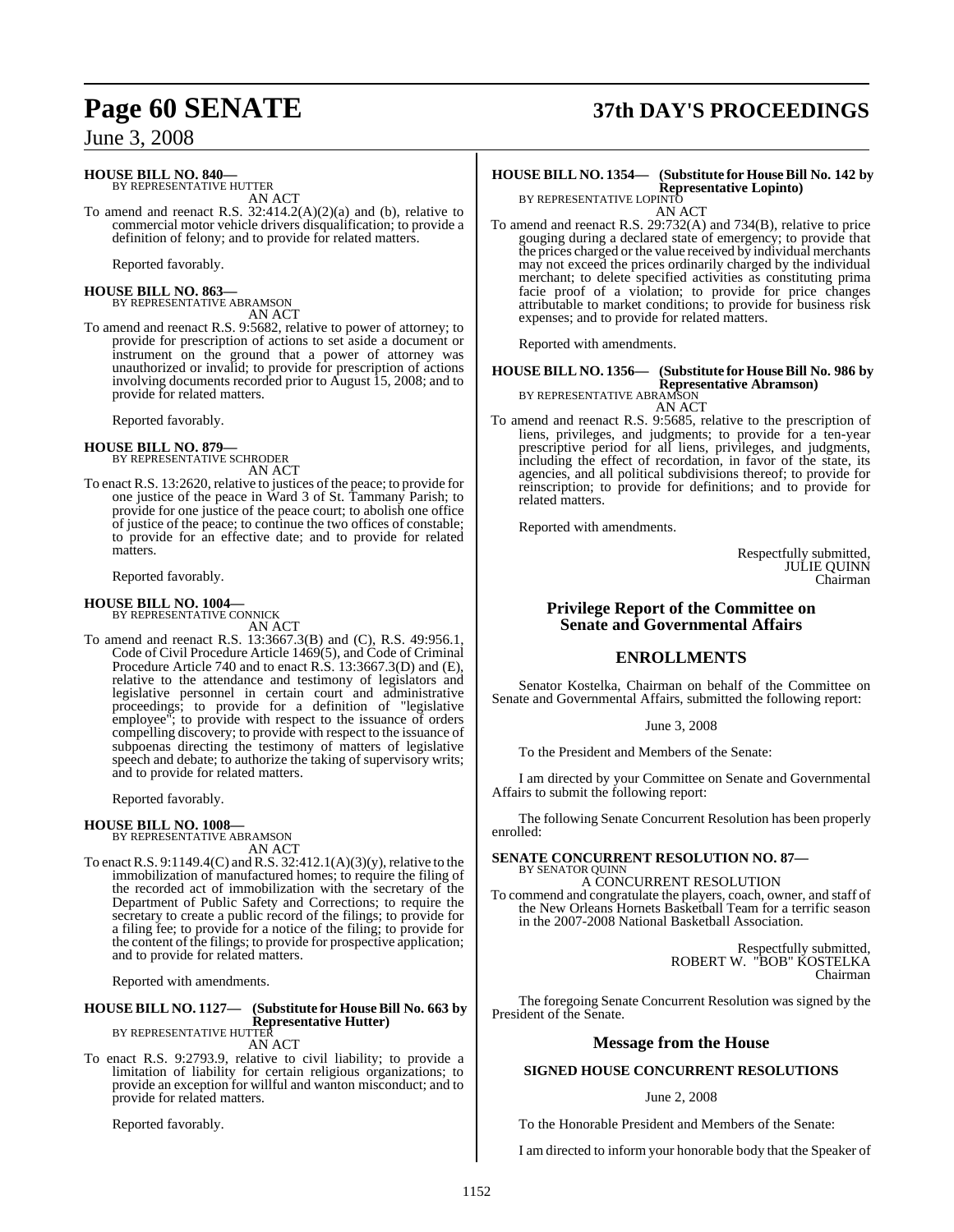# **37th DAY'S PROCEEDINGS Page 61 SENATE**

June 3, 2008

the House of Representatives has signed the following House Concurrent Resolutions:

### **HOUSE CONCURRENT RESOLUTION NO. 11—** BY REPRESENTATIVE HILL

A CONCURRENT RESOLUTION

To urge and request the Louisiana Department of Transportation and Development to designate the portion of Louisiana Highway 165 North from Oakdale city limits to the Rapides Parish line as the "Staff Sergeant Timothy B. Cole, Jr. Memorial Highway" and to erect signage along this route reflecting this designation.

### **HOUSE CONCURRENT RESOLUTION NO. 21—** BY REPRESENTATIVE GARY SMITH A CONCURRENT RESOLUTION

To urge and request the Louisiana Department of Transportation and Development to study the feasibility of constructing center turn lanes on certain portions ofLouisiana Highway 48 in St.Charles Parish.

### **HOUSE CONCURRENT RESOLUTION NO. 27—** BY REPRESENTATIVES CONNICK AND MORRELL A CONCURRENT RESOLUTION

To urge and request the Department of Public Safety and Corrections to develop and implement a policy which allows for certified copies of state identification cards to be used as substantiating documentation in obtaining a duplicate or replacement identification card.

#### **HOUSE CONCURRENT RESOLUTION NO. 57—** BY REPRESENTATIVE FOIL

A CONCURRENT RESOLUTION

To urge and request the Louisiana State Law Institute to study and make recommendations on the revision, reorganization, and consolidation of the laws on registry with particular emphasis on the laws relative to the cancellation of mortgage and privilege inscriptions.

### **HOUSE CONCURRENT RESOLUTION NO. 63—** BY REPRESENTATIVE HARDY

A CONCURRENT RESOLUTION

To urge and request the United States Congress to increase penalties for any person who knowingly hires, or recruits or refers for a fee, for employment within this state, an individual who is not authorized to work in the United States, or who knowingly continues to employ an unauthorized alien.

# **HOUSE CONCURRENT RESOLUTION NO. 70—** BY REPRESENTATIVE LABRUZZO

A CONCURRENT RESOLUTION

To amend the Department of Health and Hospitals, office of management and finance, bureau of health services financing rule (LAC  $48:1.7441(A)(1)$ ), which provides for the core requirements for certain addiction treatment programs, and to direct the office of the state register to print the amendments in the Louisiana Administrative Code.

#### **HOUSE CONCURRENT RESOLUTION NO. 80—** BY REPRESENTATIVE MICKEY GUILLORY A CONCURRENT RESOLUTION

To authorize the Acadiana Region Supports and Services Center to enter into a cooperative endeavor agreement with the Acadiana Region Supports and Services Center Families Association, Inc., in the development of the Acadiana Region Institute for Community Growth, a nonprofit organization.

**HOUSE CONCURRENT RESOLUTION NO. 157—** BY REPRESENTATIVES WHITE AND RICHARDSON AND SENATORS ERDEY AND MARIONNEAUX A CONCURRENT RESOLUTION

To commend the Central Private School baseball team upon winning the Mississippi Private School Association (MPSA) 2008 Class 2A State Championship.

### **HOUSE CONCURRENT RESOLUTION NO. 158—**

BY REPRESENTATIVES WHITE AND MCVEA AND SENATOR BROOME

A CONCURRENT RESOLUTION

To commend the Zachary High School baseball team upon winning the 2008 Class 4A State Championship.

### **HOUSE CONCURRENT RESOLUTION NO. 161—** BY REPRESENTATIVE ELBERT GUILLORY A CONCURRENT RESOLUTION

To recognize Tuesday, June 3, 2008, as Louisiana District Attorney Elder Abuse Awareness Day and to encourage Louisiana residents to celebrate the accomplishments of the state's seniors.

and asked that the President of the Senate affix his signature to the same.

> Respectfully submitted, ALFRED W. SPEER Clerk of the House of Representatives

The House Concurrent Resolutions contained herein were signed by the President of the Senate.

### **Message from the House**

#### **SIGNED HOUSE BILLS AND JOINT RESOLUTIONS**

June 2, 2008

To the Honorable President and Members of the Senate:

I am directed to inform your honorable body that the Speaker of the House of Representatives has signed the following House Bills and Joint Resolutions:

### **HOUSE BILL NO. 91—** BY REPRESENTATIVE ARNOLD

AN ACT

To amend and reenact R.S. 6:2(16) and 4 and to enact R.S. 6:2(17), relative to financial institution employment references; to provide that trust companies may release certain information to other financial institutions; and to provide for related matters.

## **HOUSE BILL NO. 140—** BY REPRESENTATIVES KLECKLEY AND MONICA

AN ACT

To amend and reenact R.S.  $22:680(1)(a)(iv)$  and (4), relative to uninsured motorist coverage; to delete reference to repealed statute; and to provide for related matters.

**HOUSE BILL NO. 141—** BY REPRESENTATIVES KLECKLEY AND MONICA AN ACT

To amend and reenact R.S. 22:667.1(A), relative to residential property insurance policies; to correct statutory reference to homeowner's insurance; and to provide for related matters.

### **HOUSE BILL NO. 156—**

BY REPRESENTATIVE ARNOLD AN ACT

To enact R.S. 37:3395.1, relative to the Louisiana Real Estate Appraisers Board; to create the Peer Review Committee within the Louisiana Real Estate Appraisers Board; to provide for powers and duties of the committee; to provide for reimbursement of expenses and mileage; to provide for exclusion from liability or damages; and to provide for related matters.

#### **HOUSE BILL NO. 180—**

BY REPRESENTATIVE GALLOT AND SENATOR WALSWORTH AN ACT

To enact R.S. 49:191(3)(m), relative to the termination and recreation of statutory entities; to provide relative to the termination of the Department of Veterans Affairs and statutory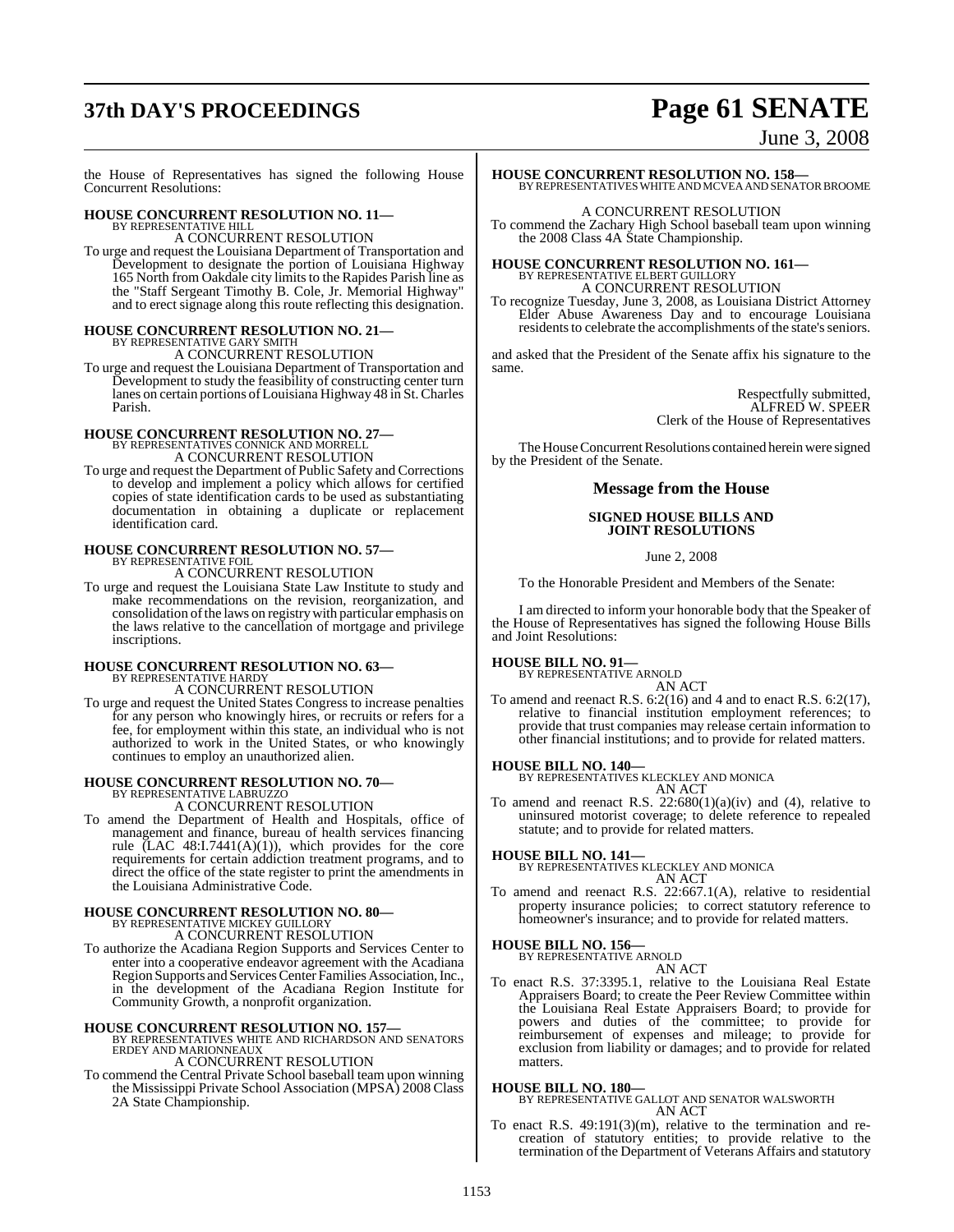entities made a part of the department; and to provide for related matters.

### **HOUSE BILL NO. 194—** BY REPRESENTATIVE KATZ

AN ACT

To enact R.S. 40:2116.36(E), relative to home health care providers; to provide for the denial, revocation, or nonrenewal of a home health agency license; and to provide for related matters.

## **HOUSE BILL NO. 196—** BY REPRESENTATIVE KATZ

AN ACT

To enact R.S. 49:191(4) and to repeal R.S. 49:191(2)(c), relative to the Department of Health and Hospitals, including provisionsto provide for the re-creation of the Department of Health and Hospitals and the statutory entities made a part of the department by law; to provide for the effective termination date for all statutory authority for the existence of such statutory entities; and to provide for related matters.

#### **HOUSE BILL NO. 219—**

BY REPRESENTATIVE ARNOLD AN ACT

To repeal R.S. 13:3737, relative to the quality review privilege of accountants.

#### **HOUSE BILL NO. 223—**

BY REPRESENTATIVES KLECKLEY AND MONICA AN ACT

To amend and reenact R.S. 22:1479, relative to insurers and other entities regulated by the commissioner of insurance; to require life or health and accident insurers, health maintenance organizations, managing general agents, and third-party administrators to maintain written catastrophe response plans; and to provide for related matters.

#### **HOUSE BILL NO. 320—**

BY REPRESENTATIVE ARNOLD AN ACT

To amend and reenact R.S. 56:1948.6(C), relative to the Louisiana Byways Program; to provide relative to the official logo; and to provide for related matters.

### **HOUSE BILL NO. 363—**

BY REPRESENTATIVE LEBAS AN ACT

To amend and reenact R.S. 37:1479(A) and (B), relative to the licensing of home inspectors; to provide for the expiration of licenses; to provide for the renewal of licenses; and to provide for related matters.

**HOUSE BILL NO. 508—** BY REPRESENTATIVE ARNOLD AN ACT

To amend and reenact R.S. 37:77(H), 83(A), (B), and (C), and 86(C) and to enact R.S. 37:73(18), relative to the Louisiana Accountancy Act; to provide for a definition; to provide for changes to the acceptance of peer reviews by the board; to provide that peer reviews are privileged; to provide for changes to unlawful acts by certified public accountants; and to provide for related matters.

#### **HOUSE BILL NO. 606—** BY REPRESENTATIVE LOPINTO

AN ACT

To amend and reenact R.S. 22:1404(E) and (F) and to enact R.S. 22:1404(G), relative to automobile insurance rate reductions; to provide with respect to a rate reduction for automobiles that have technology that aids in the recovery of stolen vehicles; and to provide for related matters.

## **Page 62 SENATE 37th DAY'S PROCEEDINGS**

#### **HOUSE BILL NO. 670—**

BY REPRESENTATIVES WILLIAMS, BARROW, DOERGE, HINES, SIMON, AND WILLMOTT AN ACT

To amend and reenact R.S. 46:1301(A)(introductory paragraph) and (1) and (B), relative to autism services provided by the Department of Health and Hospitals; to transfer the center of excellence for autism to the office of citizens with developmental disabilities; to rename the center; to provide for formal agreements with the center; to establish the location of the center and any facilities; and to provide for related matters.

#### **HOUSE BILL NO. 728—**

BY REPRESENTATIVE SIMON

AN ACT To amend and reenact R.S. 37:146(B), (C), and (D) and to enact R.S. 37:146.1, relative to qualifications for examination of architects; to provide for additional qualifications for examinations for applicants; to provide for the ability for the board to adopt rules; to provide for licensing for architects; and to provide for related matters.

**HOUSE BILL NO. 790—**<br>BY REPRESENTATIVES FOIL, ABRAMSON, AUBERT, AUSTIN BADON, BOBBY BADON, CARMODY, CARTER, CHAMPAGNE, CHANDLER,<br>CHANEY, CONNICK, DOWNS, EDWARDS, FANNIN, GISCLAIR,<br>GREENE, MICKEY GUILLORY, GUINN, HENRY, HI GERMAIN, TEMPLET, TUCKER, WADDELL, WHITE, AND WILLMOTT AN ACT

To repeal R.S. 18:402(F)(5), relative to election dates; to eliminate the July election date for bond, tax, and other proposition elections; and to provide for related matters.

**HOUSE BILL NO. 861—**<br>BY REPRESENTATIVES HINES, ABRAMSON, ANDERS, ARMES, ARNOLD, AUBERT, AUSTIN BADON, BOBBY BADON, BARRAS, BARROW, BILLIOT, BURFORD, HENRY BURNEY, CONNICK, CORTEZ, CRAMER, CHANGNE, CHANNEY, CONNICK, CORTEZ

To enact Chapter 62 of Title 46 of the Louisiana Revised Statutes of 1950, to be comprised of R.S. 46:2881 and 2882, relative to the Umbilical Cord Blood Banking Program; to provide for a short title; to establish the program within the Department of Health and Hospitals; to provide for the duties of the department; to provide for funding; and to provide for related matters.

#### **HOUSE BILL NO. 960—**

BY REPRESENTATIVE GALLOT

AN ACT

To amend and reenact R.S. 18:1309.2, relative to a program for early voting; to authorize the secretary of state to develop and implement a program for the conduct of early voting in additional locations; to require the secretary of state, clerks of court, and the registrars of voters to work together to develop and implement the program; to require the approval of the program by the House and Senate governmental affairs committees prior to implementation; to require the secretary of state to provide a report regarding the program to the House and Senate governmental affairs committees; and to provide for related matters.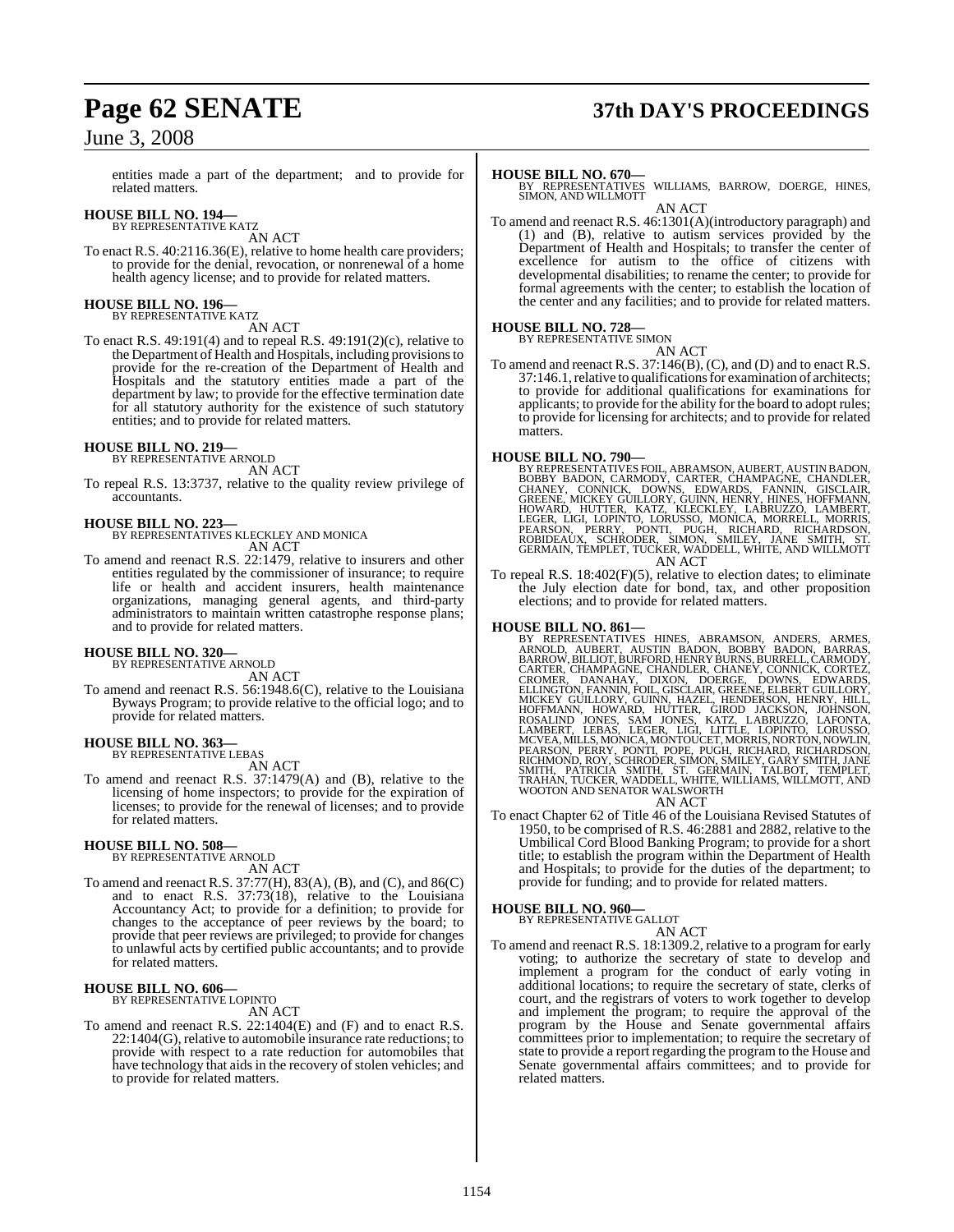# **37th DAY'S PROCEEDINGS Page 63 SENATE**

#### **HOUSE BILL NO. 1017—**

BY REPRESENTATIVE GALLOT

AN ACT To amend and reenact R.S. 18:18(A)(8)(b), 51(C), 108(B), 110(B)(2)(b), 115(A)(3), 154(C), 171, 172, 193(E) and (F), 196(D), 425(B)(4), 443.2(7), 503, 532(B)(5), 532.1(B)(2)(b) and  $(D), 535(B), 563(C)(2), 564(A), 566.2(B)$  and  $(G), 571, 1259(A)$ and  $(B)(1)$ ,  $(2)$ (introductory paragraph), and  $(5)$ ,  $1275.14(B)$ , 1284(F)(1), 1299.1(A), 1306(B)(2), 1307(C), 1309(B), 1313(D), 1402(A)(introductory paragraph) and (B)(1)(introductory paragraph), and 1903, to enact R.S. 18:2(12), 552(A)(4),  $1300.7$ (C), (D), and (E),  $1306(B)(3)$ ,  $1309(J)$ , and  $1332(C)$ , and to repeal R.S. 18:532.1(G) and (H), relative to the Louisiana Election Code; to provide relative to the powers and duties of the secretary of state; to provide relative to the duties of clerks of court; to provide relative to the duties of registrars of voters; to provide relative to the duties of the secretary of the Department of Public Safety and Corrections; to provide definitions; to provide relative to filling a vacancy in the office of registrar of voters; to provide relative to transfer and cancellation of duplicate registrations; to provide relative to the effectiveness of certain changes in registration; to provide relative to disclosure of voter information; to provide relative to reporting of felony convictions; to provide relative to procedures for challenge and cancellation ofregistration; to provide relative to reporting of judgments of interdiction; to provide relative to the qualifications of commissioners; to provide relative to the submission of apportionment plans of the state central committees of certain recognized political parties; to provide relative to notice of withdrawal or disqualification of a candidate; to provide relative to notice of location of precincts and polling places; to provide relative to assistance in voting; to provide relative to procedures for voting; to provide relative to the counting and tabulation of provisional ballots for federal office; to provide relative to procedures for counting and tabulating votes; to provide relative to arrangement of the voting machine ballot; to provide relative to selection of nominees in congressional elections; to provide relative to requirements for statements of propositions or questions to be submitted to the voters; to provide relative to recall elections; to provide relative to election paraphernalia accompanying absentee by mail and early voting ballots; to provide relative to the validity of certain applications to vote absentee by mail by certain persons; to provide relative to information required to be posted at an early voting polling place; to provide relative to persons present during the counting and tabulation of absentee and early voting ballots; to provide relative to registration of persons approved for participation in the special program for handicapped voters; to provide relative to parties to an action objecting to candidacy; to provide relative to precincts; to provide for effectiveness; and to provide for related matters.

### **HOUSE BILL NO. 1051—** BY REPRESENTATIVE KATZ

AN ACT

To amend and reenact R.S. 40:2120.33(3), relative to adult brain injury facilities; to remove restrictions against related patients within the same adult brain injury facility; and to provide for related matters.

#### **HOUSE BILL NO. 1058—**

BY REPRESENTATIVES GALLOT, TUCKER, AND WADDELL AN ACT

To amend and reenact R.S.  $6:103(B)(14)$ ,  $(E)(1)(e)$ , and  $(I)$ , R.S. 9:2798.5(A), R.S. 10:9-526(a)(2) as amended by Act No. 319 of the 2007 Regular Session of the Legislature, R.S. 11:315(A)(introductory paragraph) and  $(B)$ (2)(introductory paragraph), 316(A)(introductory paragraph), 542.1(B), 1942.1(A), 2178(D), (E)(5), and  $(J)(1)$  and (2), and  $2260(A)(9)(b)(iv)$ , R.S. 13:961(B), (C), (D)(2), (E), and (I), R.S. 15:141, 142(F), 143(introductory paragraph), 147(B)(2), 148(A), 149, 160(E), 161(J), 162(C), 165(B)(1)(b),

# June 3, 2008

170(D)(5)(introductory paragraph), 173(A), 181, 182, 185.3(D), 571.11(B), 572.8(G) and (H), and 574.9(A), R.S. 17:416(B)(2) and (3)(d)(iv), (C)(1) and (2)(a)(i), and (E), 525(A)(1) and (C),  $1518.1(1)(3)$  and  $(J)$ ,  $1990(B)(1)(c)$  and  $(d)$ , 3048.1(A)(1)(a)(iii)(dd)(I) and (V)(3)(a), 3394.1, 3394.2(6), and 3394.3(B)(introductory paragraph) and (1)(b), R.S. 23:101, 107(C) and (D),  $111(A)$ ,  $(B)$  $(3)$  $(e)$ , and  $(F)$ ,  $897(K)$  and  $(M)$ , 1191, 1195(A)(1) and (5)(a), (B)(introductory paragraph), (1)(a), (2)(b), and (3)(a), and (C)(5)(a) and (b)(vi),  $1196(\text{\AA})(2)(c)(i)$ ,  $(3)(b)$ , and  $(5)$ , 1209(A), (B), and (D), 1211, 1378(A)(6)(b), (B), (C), (D), and  $(F)(1)$  through (29) and  $(30)(a)(iii)$ , 1392(introductory paragraph),  $(5)$ , and  $(8)(a)$ ,  $1532.1(B)(1)(a)$ and (b) and (2),  $(C)(1)(a)$  and (b), (2), and (3), and (E), 1541, 1552, 1553(A), (B)(3), (4), (5), and (10)(a) and (b), and (D)(4), and 1775(D)(2), R.S. 28:854(B)(1) and (C) and 894(A)(2) and  $(4)$ ,  $(B)(1)$ , and  $(C)$ , R.S. 32:784 $(B)$ , R.S. 38:330.8 $(B)(4)$ , 334.3, and 2212(C)(1), R.S. 56:320(A)(3) and 327(D) and to repeal R.S. 14:50.1, 54, 85.1, and 91.14, relative to the Louisiana Revised Statutes of 1950; to provide for technical correctionsto certain Revised Statutes; to provide for the Louisiana State Law Institute to redesignate certain provisions of Title 40 of the Louisiana Revised Statutes of 1950; to remove certain unconstitutional provisions of Title 14 of the Louisiana Revised Statutes of 1950.

### **HOUSE BILL NO. 1062—** BY REPRESENTATIVE MILLS

AN ACT

To amend and reenact R.S. 40:1058.3(C), relative to methadone maintenance programs; to extend the moratoriumon methadone maintenance programs; to provide that the Department of Health and Hospitals may license a new or additional methadone maintenance programif a need is determined to exist; to provide for the promulgation of rules and regulations; to provide for a special effective date; and to provide for related matters.

#### **HOUSE BILL NO. 1130— (Substitute for House Bill No. 1095 by Representative Robideaux)** BY REPRESENTATIVES ROBIDEAUX AND CORTEZ AN ACT

To amend and reenact R.S. 22:1474(B)(5) and (D)(3) and to enact R.S. 22:1474(D)(4), relative to life insurance, disability income, long-term care and annuity policies; to provide relative to exclusive use of certain records and information for individual life insurance, disability income, long-term care and annuity policies; to provide relative to ownership of life insurance, disability income, long-term care and annuity files; to provide relative to the right to retain files upon termination of affiliation between insurance company and producer; to provide relative to all written or electronic records gathered and maintained by the producer; to provide relative to exclusion of real-time policy data and updates maintained on the insurance company computer system or any data protected by the Gramm-Leach-Bliley Act or the security laws; and to provide for related matters.

### **HOUSE BILL NO. 1361— (Substitute for House Bill No. 1080 by Representative Patricia Smith)**<br>BY REPRESENTATIVE PATRICIA SMITH AND SENATOR BROOME

AN ACT

To amend and reenact R.S. 40:2120.42(1), relative to adult day health care providers; to change certain operational requirements; and to provide for related matters.

and asked that the President of the Senate affix his signature to the same.

> Respectfully submitted, ALFRED W. SPEER Clerk of the House of Representatives

The House Bills and Joint Resolutions contained herein were signed by the President of the Senate.